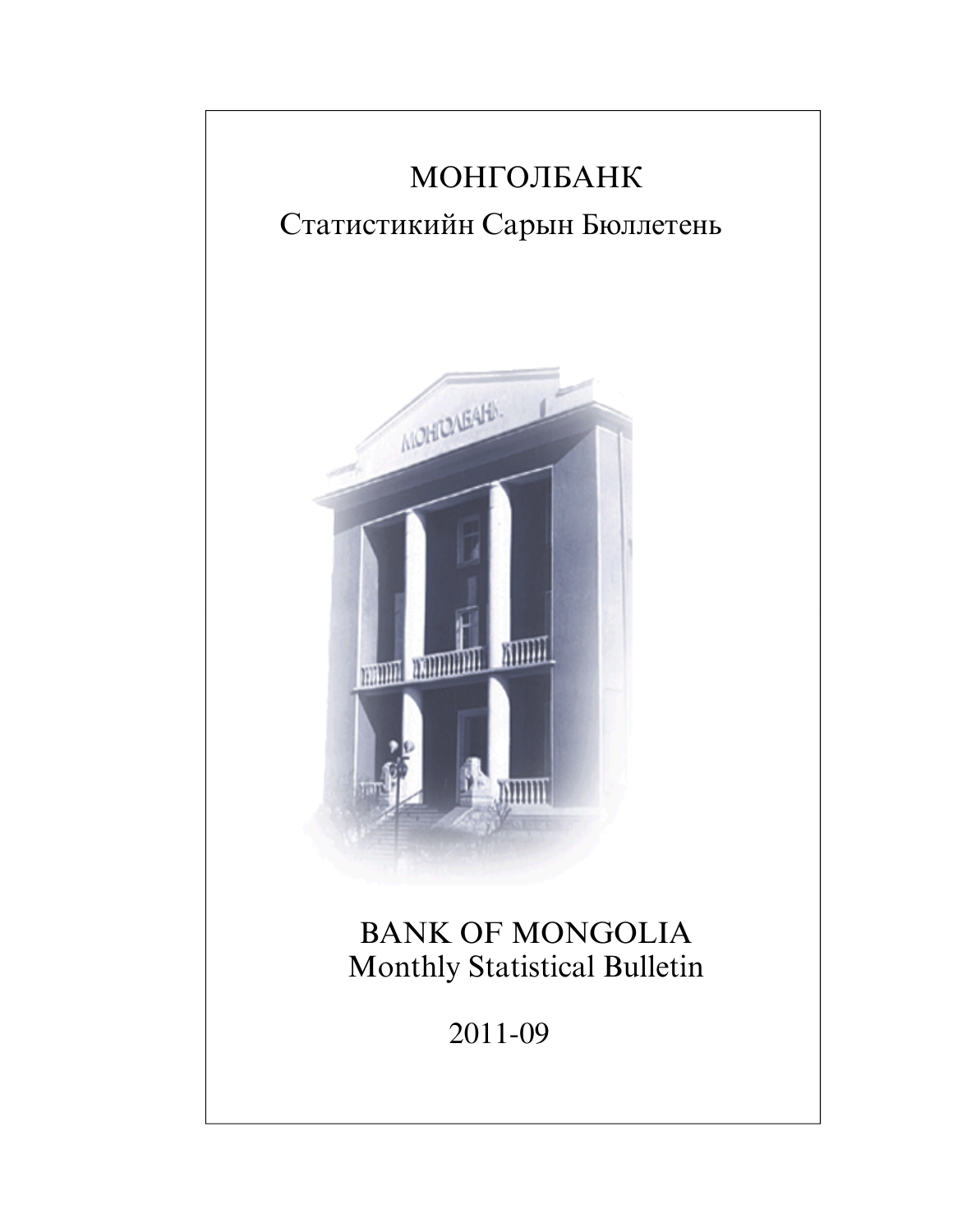## АГУУЛГА **CONTENTS**

| Танилцуулга                                                                                                                     | $\mathbf{i}$ |                                                      |
|---------------------------------------------------------------------------------------------------------------------------------|--------------|------------------------------------------------------|
| Monetary survey                                                                                                                 |              |                                                      |
| Мөнгө, санхүүгийн зарим үзүүлэлтүүдийн сүүлийн 12 сарын өөрчлөлт<br>Annualized growth rate of monetary and financial aggregates | 1            |                                                      |
| Мөнгөний нийлүүлэлт<br>Money supply                                                                                             | 3            |                                                      |
| Хадгаламжийн байгууллагуудын мөнгөний тойм<br>Deposit Corportations Monetary Survey                                             | 5            |                                                      |
| Санхүүгийн байгууллагуудын мөнгөний тойм<br>Financial Corporations Monetary Survey                                              | 15           |                                                      |
| Хэрэглээний үнийн индекс<br>Consumer price index                                                                                | 18           |                                                      |
| Зээлийн өрийн үлдэгдэл<br>Loans outstanding                                                                                     | 21           |                                                      |
| Хадгаламжийн хүү<br>Deposit rate                                                                                                | 26           | Монголбанк<br>The Bank of Mongolia                   |
| Зээлийн хүү<br>Loan rate                                                                                                        | 27           | Хаяг<br>Бага тойруу -9<br>Улаанбаатар - 46<br>Монгол |
| Банкуудын хадгаламж, зээлийн хүү<br>Interest rate applied by banks                                                              | 29           | Address<br>Baga toiruu - 9                           |
| Гадаад худалдааны тэнцэл<br>Trade balance                                                                                       | 31           | Ulaanbaatar -46<br>Mongolia                          |
| Гадаад валютын зах зээлийн ханш<br>Exchange rates on foreign exchange market                                                    | 33           | <b>Утас</b><br>Telephone<br>976-11-322074            |
| Улсын нэгдсэн төсвийн гүйцэтгэл<br>The Government budget accounts                                                               | 35           | Факс<br>Fax                                          |
| Үнэт цаасны зах зээлийн байдал<br>Securities market developments                                                                | 37           | 976-11-311474<br>Ren vagr                            |

Веб хаяг Web site www.mongolbank.mn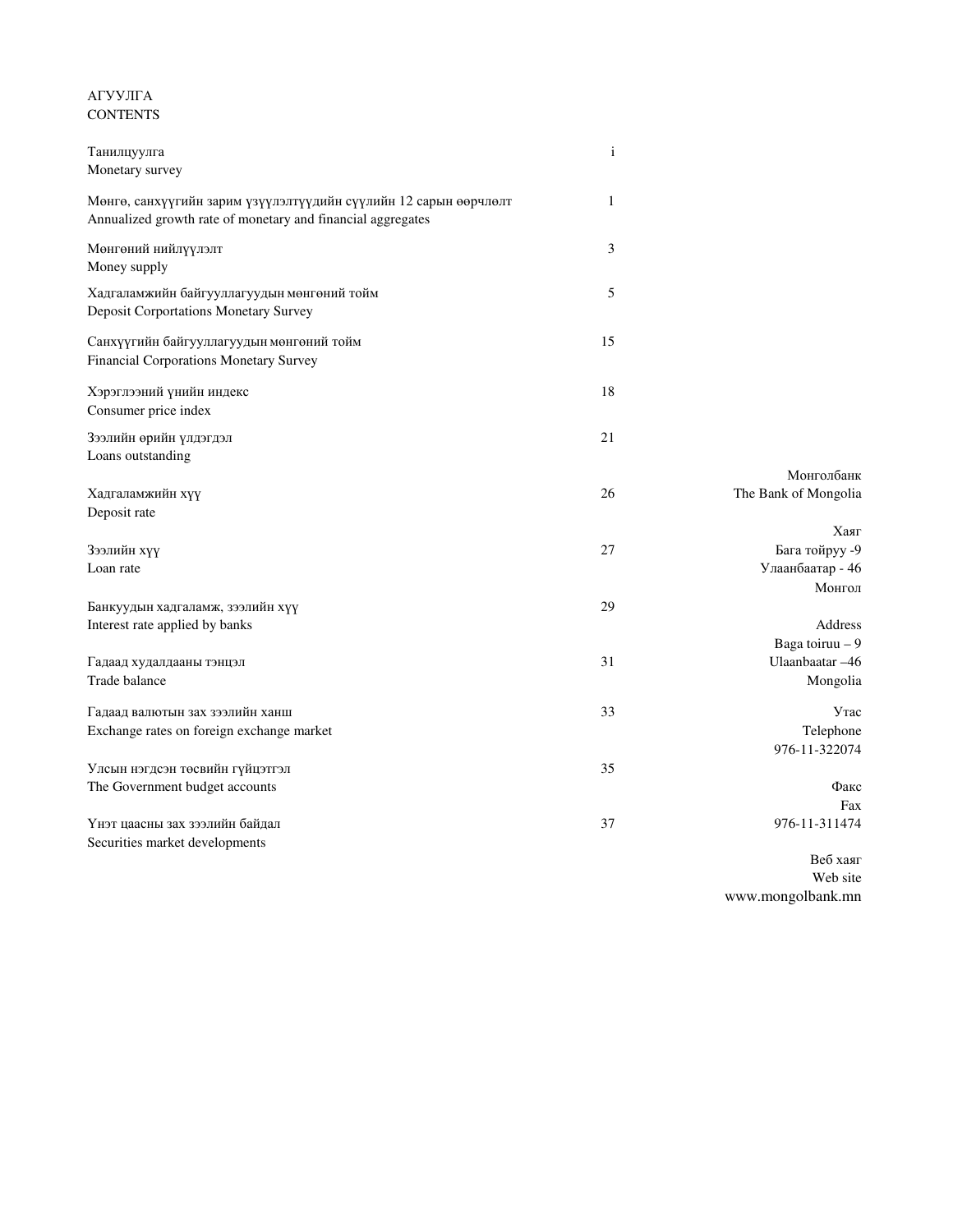## Мөнгө**,** санхүүгийн зарим үзүүлэлтүүдийн жилийн өсөлт *Year on year growth rate of monetary and financial aggregates*

хувиар *in percent*

| Хугацааны     | Нийт мөнгө   | Бараг мөнгө | Мөнгө (М1) | Банкнаас      | Гүйлгээнд   | Нөөц мөнгө    | Нийт хадгаламж | Нийт харилцах   | Төгрөгийн                               |
|---------------|--------------|-------------|------------|---------------|-------------|---------------|----------------|-----------------|-----------------------------------------|
|               |              |             |            |               |             |               |                |                 |                                         |
| эцэст         | (M2)         |             |            | гадуурх       | гаргасан    |               |                |                 | хадгаламж                               |
| End-of-period |              |             |            | мөнгө         | бэлэн мөнгө |               |                |                 |                                         |
|               |              |             |            |               |             |               |                |                 |                                         |
|               | Money supply | Quasi money | Money (M1) | Currency      | Currency    | Reserve money | Total deposits | Total           | Time deposit                            |
|               | (M2)         |             |            | outside banks | issued in   |               |                | current account | $\operatorname{in}$ $\operatorname{DC}$ |
|               |              |             |            |               | circulation |               |                |                 |                                         |
|               |              |             |            |               |             |               |                |                 |                                         |
| 1991 12       | 75.5         | 194.5       | 54.0       | 129.9         | 169.7       |               |                |                 | 175.0                                   |
| 1992 12       | 31.9         | 108.1       | 4.5        | 8.6           | 44.6        | 157.1         | 74.6           | 19.1            | 121.9                                   |
| 1993 12       | 227.6        | 347.4       | 142.8      | 375.8         | 272.4       | 168.6         | 174.8          | 222.7           | 128.1                                   |
| 1994 12       | 79.7         | 81.3        | 77.2       | 114.5         | 102.2       | 104.1         | 159.7          | 19.1            | 186.4                                   |
|               |              |             |            |               |             |               |                |                 |                                         |
| 1995 12       | 32.9         | 35.3        | 29.7       | 36.4          | 36.5        | 28.7          | 44.3           | 16.0            | 33.1                                    |
| 1996 12       | 25.8         | 7.9         | 50.8       | 63.0          | 54.9        | 36.5          | $-1.3$         | 36.5            | $-8.7$                                  |
|               |              |             |            |               |             |               |                |                 |                                         |
| 1997 12       | 32.5         | 46.6        | 18.4       | 19.3          | 23.3        | 23.1          | 26.6           | 52.6            | 27.0                                    |
| 1998 12       | $-1.7$       | $-9.9$      | 8.5        | 13.4          | 8.7         | 18.7          | 1.4            | $-16.7$         | 0.4                                     |
|               |              |             |            |               |             |               |                |                 |                                         |
| 1999 12       | 31.6         | 24.4        | 39.0       | 54.6          | 48.3        | 49.9          | 18.0           | 22.2            | 0.5                                     |
| 2000 12       | 17.6         | 21.6        | 13.9       | 15.6          | 17.3        | 18.6          | 32.5           | 3.7             | 31.0                                    |
| 2001 12       | 27.9         | 36.6        | 19.4       | 8.2           | 11.0        | 8.2           | 45.2           | 33.8            | 48.4                                    |
|               |              |             |            |               |             |               |                |                 |                                         |
| 2002 12       | 42.0         | 61.5        | 20.2       | 10.6          | 12.9        | 21.9          | 62.2           | 50.0            | 68.1                                    |
| 2003 12       | 49.6         | 73.7        | 13.4       | 8.9           | 13.5        | 14.5          | 66.5           | 59.0            | 63.2                                    |
| 2004 12       | 20.4         | 27.6        | 4.0        | 9.1           | 10.3        | 17.0          | 42.3           | $-10.7$         | 25.3                                    |
|               |              |             |            |               |             |               |                |                 |                                         |
| 03            | 20.6         | 28.4        | 1.2        | $-5.0$        | $-0.9$      | 10.6          | 32.3           | 12.7            | 27.4                                    |
| 06            | 24.3         | 31.3        | 9.0        | 3.8           | 7.2         | 20.6          | 32.6           | 23.4            | 30.5                                    |
|               |              |             |            |               |             |               |                |                 |                                         |
| 09            | 34.5         | 43.3        | 13.0       | 7.0           | 12.9        | 16.3          | 36.8           | 52.0            | 40.3                                    |
| 2005 12       | 34.6         | 39.2        | 21.6       | 6.2           | 13.7        | 19.7          | 29.8           | 69.8            | 41.6                                    |
|               |              |             |            |               |             |               |                |                 |                                         |
| 03            | 33.4         | 34.9        | 28.6       | 9.1           | 16.7        | 19.6          | 28.8           | 63.0            | 37.4                                    |
| 06            | 43.6         | 53.1        | 18.3       | 12.1          | 18.4        | 25.3          | 54.4           | 40.1            | 42.5                                    |
| 09            | 38.4         | 44.0        | 21.1       | 8.6           | 15.9        | 25.0          | 51.9           | 26.1            | 45.7                                    |
| 2006 12       | 34.8         | 38.3        | 23.3       | 21.5          | 27.9        | 35.8          | 48.2           | 12.6            | 62.5                                    |
|               |              |             |            |               |             |               |                |                 |                                         |
| 03            | 46.6         | 46.7        | 46.3       | 49.3          | 42.0        | 42.4          | 54.9           | 26.8            | 75.1                                    |
| 06            | 39.1         |             |            |               | 32.5        |               | 38.3           | 45.0            | 78.5                                    |
|               |              | 35.1        | 52.8       | 32.4          |             | 38.9          |                |                 |                                         |
| 09            | 42.4         | 38.8        | 55.6       | 41.2          | 39.2        | 22.4          | 40.5           | 48.0            | 75.8                                    |
| 2007 12       | 56.3         | 50.3        | 77.9       | 53.0          | 48.5        | 40.1          | 49.7           | 76.5            | 60.8                                    |
|               |              |             |            |               |             |               |                |                 |                                         |
| 03            | 40.6         | 39.6        | 43.9       | 18.7          | 24.0        | 3.7           | 39.9           | 53.8            | 37.5                                    |
| 06            | 27.2         | 28.1        | 24.4       | 17.3          | 21.2        | $-1.9$        | 22.9           | 43.6            | 15.8                                    |
| 09            | 15.2         | 14.6        | 17.1       | 7.0           | 8.3         | 12.8          | 13.2           | 24.3            | 7.8                                     |
| 2008 12       | $-5.5$       | $-10.4$     | 9.6        | 16.0          | 11.8        | 18.4          | $-10.1$        | $-4.1$          | $-19.3$                                 |
|               |              |             |            |               |             |               |                |                 |                                         |
| 03            | $-4.2$       | $-1.9$      | $-11.5$    | 6.2           | 3.0         | 31.5          | $-5.0$         | $-6.4$          | $-15.9$                                 |
| 06            | $-4.9$       | $-2.3$      | $-12.9$    | $-7.8$        | $-7.7$      | 48.5          | 0.1            | $-14.5$         | $-10.1$                                 |
| 09            | 5.1          | 5.7         | 3.2        | $-1.3$        | 0.7         | 28.5          | 5.7            | 6.4             | $-3.6$                                  |
|               |              |             |            |               |             |               |                |                 |                                         |
| 2009 12       | 26.9         | 37.4        | 0.6        | $-13.3$       | $-8.7$      | 15.7          | 38.7           | 22.6            | 37.3                                    |
| 01            | 30.4         | 34.5        | 17.6       | $-6.4$        | 1.2         | 8.4           | 33.8           | 40.8            | 39.8                                    |
|               |              |             |            |               |             |               |                |                 |                                         |
| 02            | 28.8         | 33.4        | 14.2       | $-15.5$       | $-11.3$     | 2.3           | 35.3           | 36.1            | 50.9                                    |
| 03            | 26.4         | 23.9        | 35.5       | 8.0           | 13.7        | 15.4          | 28.9           | 28.7            | 42.2                                    |
|               |              |             |            |               |             |               |                |                 |                                         |
| 04            | 35.1         | 32.1        | 45.6       | 18.1          | 25.1        | 39.2          | 32.5           | 50.5            | 36.6                                    |
| 05            | 35.3         | 33.2        | 42.4       | 15.9          | 21.4        | 28.1          | 33.2           | 51.0            | 46.3                                    |
| 06            | 44.5         | 41.6        | 54.3       | 22.9          | 25.1        | 11.9          | 33.5           | 82.7            | 49.3                                    |
|               |              |             |            |               |             |               |                |                 |                                         |
| 07            | 41.2         | 36.6        | 58.4       | 25.6          | 29.0        | 17.2          | 34.4           | 65.0            | 55.1                                    |
| 08            | 42.6         | 38.6        | 56.1       | 18.0          | 21.7        | 6.3           | 34.6           | 73.7            | 51.2                                    |
| 09            | 45.2         | 42.4        | 54.0       | 21.7          | 24.5        | 18.1          | 37.6           | 71.8            | 50.2                                    |
|               |              |             |            |               |             |               |                |                 |                                         |
| 10            | 45.0         | 39.3        | 64.4       | 28.5          | 28.5        | 10.5          | 35.9           | 73.5            | 46.1                                    |
| 11            | 45.5         | 39.7        | 65.8       | 25.9          | 30.0        | 28.5          | 38.5           | 69.9            | 53.3                                    |
|               |              |             |            |               |             |               |                |                 |                                         |
| 2010 12       | 62.5         | 58.0        | 77.8       | 36.2          | 39.8        | 29.0          | 48.5           | 107.9           | 62.2                                    |
| $01\,$        | 67.4         | 63.9        | 79.7       | 51.5          | 61.2        | 42.6          | 65.9           | 76.3            | 80.3                                    |
|               |              |             |            |               |             |               |                |                 |                                         |
| 02            | 63.2         | 63.0        | 64.2       | 30.3          | 34.7        | 27.9          | 61.0           | 80.0            | 69.2                                    |
| 03            | 66.6         | 65.4        | 70.5       | 31.4          | 38.1        | 49.9          | 62.7           | 90.2            | 70.2                                    |
|               |              |             |            |               |             |               |                |                 |                                         |
| 04            | 69.2         | 66.6        | 77.4       | 39.8          | 41.3        | 56.0          | 63.3           | 94.5            | 73.3                                    |
| 05            | 66.8         | 63.0        | 78.7       | 34.2          | 35.0        | 78.5          | 63.1           | 88.4            | 72.5                                    |
| 06            | 63.8         | 57.2        | 84.9       | 37.5          | 42.8        | 52.1          | 64.5           | 70.8            | 74.2                                    |
|               |              |             |            |               |             |               |                |                 |                                         |
| 07            | 67.1         | 60.5        | 88.6       | 44.3          | 49.0        | 73.8          | 62.8           | 83.4            | 72.8                                    |
| ${\bf 08}$    | 61.6         | 56.2        | 77.4       | 49.6          | 51.0        | 57.9          | 64.2           | 60.5            | 73.0                                    |
| 2011 09       | 57.4         | 51.7        | 74.8       | 52.8          | 55.8        | 79.7          | 61.9           | 50.5            | 73.2                                    |
|               |              |             |            |               |             |               |                |                 |                                         |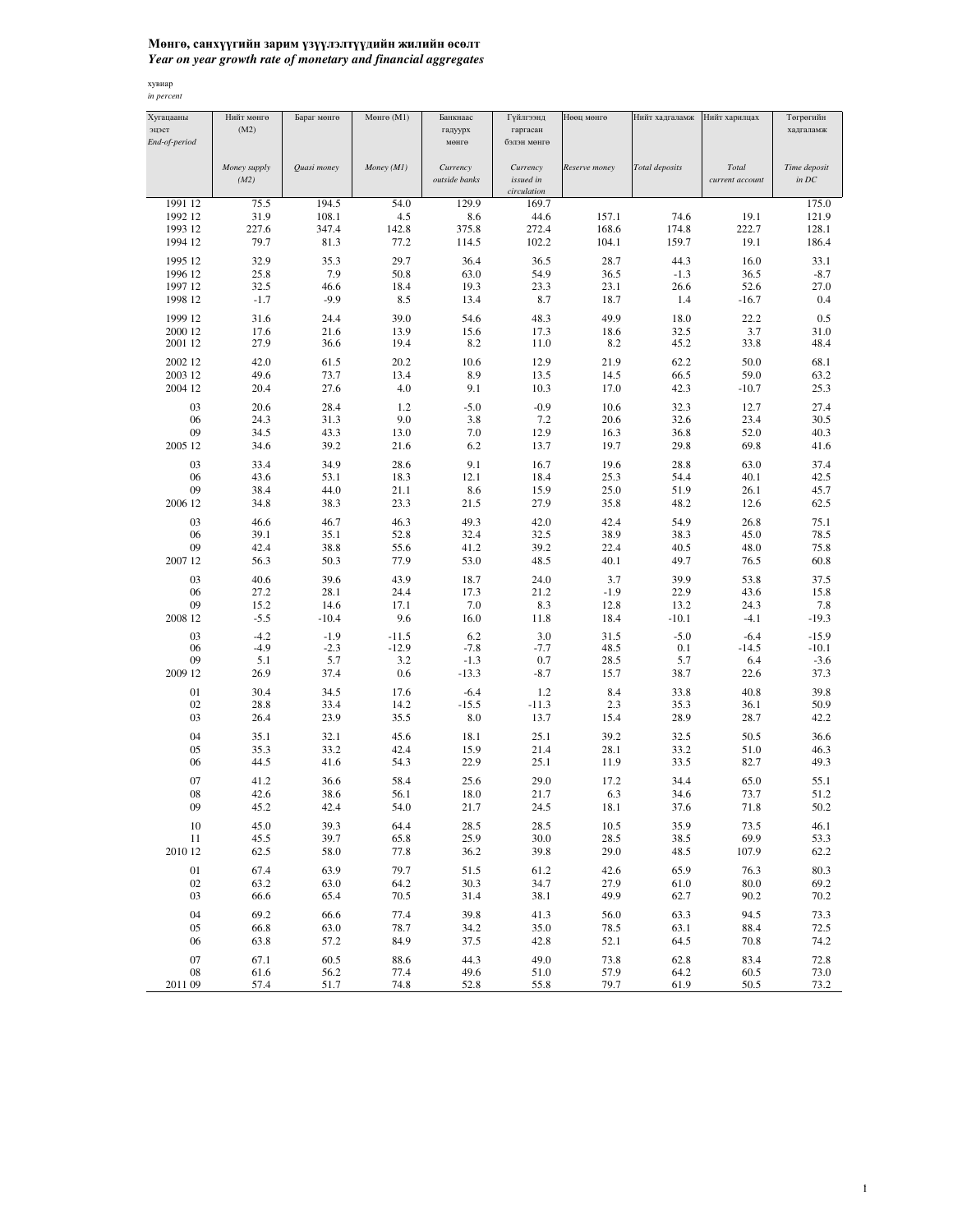## Мөнгө**,** санхүүгийн зарим үзүүлэлтүүдийн жилийн өсөлт *Year on year growth rate of monetary and financial aggregates*

| Хугацааны<br>эцэст | Гадаад валютын<br>хадгаламж | Гадаад валютын<br>харилцах | Төгрөгийн<br>харилцах                                      | Нийт зээлийн<br>өрийн үлдэгдэл | Гадаад цэвэр<br>актив | Дотоодын<br>зээл (цэвэр) | Гадаад<br>цэвэр албан                            | Банкны салбарын<br>гадаад цэвэр    | Төгрөгийн<br>ам.доллартай |
|--------------------|-----------------------------|----------------------------|------------------------------------------------------------|--------------------------------|-----------------------|--------------------------|--------------------------------------------------|------------------------------------|---------------------------|
| End-of-period      |                             |                            |                                                            |                                |                       |                          | нөөц                                             | нөөц                               | харьцах ханш              |
|                    | Time deposit<br>$in$ $FC$   | Current account<br>in FC   | Current account<br>$\operatorname{in}$ $\operatorname{DC}$ | Total loan<br>outstanding      | Net foreign<br>assets | Net domestic<br>credit   | Net official<br><b>International</b><br>reserves | $Net$<br>internatiomal<br>reserves | Excahnge rate<br>togrog   |
| 1991 12            | 284.9                       |                            | 42.8                                                       | 52.7                           |                       |                          |                                                  | $-70.0$                            | against USD               |
| 1992 12            | $-81.4$                     |                            | 3.5                                                        | 48.8                           | $-105.5$              | 46.5                     |                                                  | 6.8                                |                           |
| 1993 12            | 2014.7                      | 1249.7                     | 68.5                                                       | 65.2                           | 86750.7               | 52.1                     | 445.3                                            | 184.9                              |                           |
| 1994 12            | 46.1                        | $-2.0$                     | 44.5                                                       | 67.2                           | 26.9                  | 101.1                    | 47.4                                             | 20.7                               | 4.4                       |
| 1995 12            | 137.0                       | 10.0                       | 20.9                                                       | 18.7                           | 74.1                  | $-7.5$                   | 90.0                                             | 62.3                               | 14.4                      |
| 1996 12            | 33.7                        | 41.7                       | 32.6                                                       | 3.3                            | 42.6                  | 98.4                     | $-19.6$                                          | $-6.5$                             | 46.4                      |
| 1997 12            | 25.3                        | 98.0                       | 16.6                                                       | $-22.3$                        | 83.7                  | $-25.0$                  | 88.7                                             | 47.5                               | 17.3                      |
| 1998 12            | 4.9                         | $-28.5$                    | $-0.8$                                                     | 70.0                           | -28.7                 | 101.2                    | $-25.1$                                          | $-35.8$                            | 10.9                      |
| 1999 12            | 72.3                        | 39.5                       | 5.4                                                        | $-9.5$                         | 73.5                  | $-14.3$                  | 45.7                                             | 49.9                               | 18.9                      |
| 2000 12<br>2001 12 | 35.1<br>39.6                | 0.1<br>13.9                | 8.3<br>57.5                                                | $-13.9$                        | 20.4<br>9.2           | $-27.3$<br>52.4          | 20.3<br>13.8                                     | 23.5<br>9.5                        | 2.3<br>0.5                |
|                    |                             |                            |                                                            | 102.3                          |                       |                          |                                                  |                                    |                           |
| 2002 12            | 51.3                        | 58.9                       | 42.5                                                       | 71.4                           | 40.1                  | 54.7                     | 41.1                                             | 38.4                               | 2.1                       |
| 2003 12<br>2004 12 | 73.2<br>75.6                | 98.3<br>$-14.7$            | 21.5<br>$-4.3$                                             | 91.0<br>37.2                   | $-16.9$<br>21.3       | 157.3<br>25.8            | $-42.9$<br>26.8                                  | $-17.1$<br>0.1                     | 3.8<br>3.5                |
|                    |                             |                            |                                                            |                                |                       |                          |                                                  |                                    |                           |
| 03                 | 41.0                        | 12.3                       | 13.4                                                       | 35.7                           | 32.3                  | 19.4                     | 24.5                                             | 29.6                               | 1.3                       |
| 06<br>09           | 36.2<br>31.5                | 26.4<br>70.7               | 19.4<br>25.4                                               | 36.8<br>36.5                   | 45.9<br>69.6          | 22.8<br>20.1             | 36.1<br>65.6                                     | 40.0<br>63.5                       | 1.6<br>1.1                |
| 2005 12            | 13.5                        | 84.0                       | 50.0                                                       | 41.7                           | 83.3                  | 18.8                     | 82.2                                             | 82.2                               | 1.0                       |
|                    |                             |                            |                                                            |                                |                       |                          |                                                  |                                    |                           |
| 03<br>06           | 14.9<br>74.6                | 64.6<br>47.8               | 60.7<br>29.3                                               | 48.5<br>45.8                   | 61.9<br>105.7         | 27.5<br>20.0             | 87.8<br>81.1                                     | 62.7<br>104.4                      | $-1.5$<br>$-1.8$          |
| 09                 | 62.3                        | 17.3                       | 43.2                                                       | 44.6                           | 92.1                  | 10.7                     | 100.2                                            | 101.9                              | $-3.9$                    |
| 2006 12            | 23.3                        | 5.0                        | 25.7                                                       | 42.3                           | 98.5                  | $-3.1$                   | 130.6                                            | 115.3                              | $-4.6$                    |
| 03                 | 16.0                        | 15.8                       | 43.0                                                       | 47.6                           | 103.7                 | 2.5                      | 143.6                                            | 131.3                              | $-0.8$                    |
| 06                 | $-17.2$                     | 20.8                       | 83.8                                                       | 52.3                           | 60.7                  | 12.8                     | 153.9                                            | 83.1                               | $-0.7$                    |
| 09                 | $-11.7$                     | 31.1                       | 74.8                                                       | 65.9                           | 44.7                  | 33.6                     | 104.8                                            | 58.7                               | 1.4                       |
| 2007 12            | 24.1                        | 53.5                       | 109.3                                                      | 68.1                           | 19.5                  | 78.4                     | 41.9                                             | 29.4                               | 0.4                       |
| 03                 | 46.9                        | 37.7                       | 73.2                                                       | 66.3                           | 10.5                  | 86.7                     | 15.0                                             | 11.2                               | 0.3                       |
| 06                 | 44.1                        | 54.3                       | 32.2                                                       | 59.9                           | $-7.1$                | 79.4                     | $-2.3$                                           | $-4.7$                             | $-0.5$                    |
| 09                 | 28.9                        | 21.3                       | 27.9                                                       | 46.1                           | $-26.5$               | 76.8                     | $-17.8$                                          | $-22.0$                            | $-3.2$                    |
| 2008 12            | 17.1                        | $-11.6$                    | 3.7                                                        | 28.2                           | $-49.4$               | 55.1                     | $-34.7$                                          | $-50.8$                            | 8.3                       |
| 03                 | 24.8                        | 13.7                       | $-25.6$                                                    | 14.4                           | $-46.3$               | 35.3                     | $-48.6$                                          | $-55.8$                            | 30.5                      |
| 06                 | 24.4                        | $-11.8$                    | $-17.8$                                                    | 0.0                            | $-22.8$               | 12.8                     | $-32.0$                                          | $-35.4$                            | 24.0                      |
| 09                 | 28.5                        | 5.6                        | 7.2                                                        | $-3.2$                         | 20.8                  | 0.1                      | 5.1                                              | 3.4                                | 24.4                      |
| 2009 12            | 41.3                        | 31.2                       | 15.0                                                       | 0.7                            | 124.3                 | $-6.0$                   | 79.7                                             | 99.1                               | 13.8                      |
| 01                 | 23.0                        | 38.2                       | 43.7                                                       | 0.1                            | 153.7                 | $-5.4$                   | 110.3                                            | 130.1                              | 5.4                       |
| 02<br>03           | 9.3<br>4.5                  | 24.4<br>2.5                | 51.4<br>67.0                                               | 1.1<br>3.6                     | 137.9<br>107.1        | $-4.5$<br>$-1.4$         | 115.6<br>119.7                                   | 130.7<br>119.7                     | $-1.4$<br>$-10.3$         |
|                    |                             |                            |                                                            |                                |                       |                          |                                                  |                                    |                           |
| 04                 | 24.1                        | 30.1                       | 80.1                                                       | 7.2                            | 125.3                 | $-0.7$                   | 125.2                                            | 122.6                              | $-3.6$                    |
| 05<br>06           | 10.1<br>6.1                 | 33.1<br>78.3               | 74.8<br>88.4                                               | 12.5<br>12.6                   | 94.6<br>90.8          | 7.2<br>15.5              | 116.1<br>89.8                                    | 93.2<br>93.7                       | $-3.0$<br>$-4.7$          |
|                    |                             |                            |                                                            |                                |                       |                          |                                                  |                                    |                           |
| 07                 | 1.5                         | 45.8                       | 94.8                                                       | 15.2                           | 65.0                  | 19.5                     | 87.0                                             | 69.1                               | $-7.0$                    |
| 08                 | 5.2                         | 56.4                       | 94.6                                                       | 16.7                           | 63.5                  | 19.5                     | 70.7<br>61.7                                     | 62.9<br>66.5                       | $-8.9$<br>$-7.0$          |
| 09                 | 14.4                        | 63.6                       | 80.8                                                       | 17.3                           | 67.8                  | 19.1                     |                                                  |                                    |                           |
| 10                 | 15.3                        | 55.0                       | 93.8                                                       | 18.0                           | 42.0                  | 30.0                     | 49.3<br>49.2                                     | 60.7                               | $-9.9$                    |
| 11<br>2010 12      | 9.3<br>21.3                 | 44.7<br>105.8              | 100.3<br>110.1                                             | 18.3<br>23.0                   | 42.6<br>78.7          | 24.9<br>25.4             | 82.6                                             | 63.8<br>105.0                      | $-13.8$<br>$-12.9$        |
|                    |                             |                            |                                                            |                                |                       |                          |                                                  |                                    |                           |
| 01                 | 36.6                        | 54.6                       | 99.6                                                       | 28.6                           | 72.1                  | 31.2                     | 89.7                                             | 109.0                              | $-14.4$                   |
| 02<br>03           | 42.1<br>44.0                | 72.7<br>80.0               | 87.9<br>99.3                                               | 29.8<br>34.8                   | 74.1<br>81.6          | 25.8<br>27.8             | 93.6<br>93.4                                     | 109.2<br>114.6                     | $-13.5$<br>$-12.6$        |
|                    |                             |                            |                                                            |                                |                       |                          |                                                  |                                    |                           |
| 04<br>05           | 40.9<br>41.1                | 81.4<br>62.2               | 108.3                                                      | 43.7<br>48.9                   | 76.9<br>64.0          | 41.9<br>46.2             | 75.2<br>85.3                                     | 100.8<br>92.2                      | $-8.3$                    |
| 06                 | 41.1                        | 32.6                       | 114.9<br>118.5                                             | 57.9                           | 63.8                  | 48.0                     | 90.2                                             | 85.3                               | $-10.1$<br>$-8.0$         |
|                    |                             |                            |                                                            |                                |                       |                          |                                                  |                                    |                           |
| 07<br>${\bf 08}$   | 38.5<br>41.7                | 51.7<br>25.5               | 120.3<br>94.5                                              | 57.5<br>61.2                   | 70.1<br>50.5          | 50.2<br>59.8             | 92.3<br>70.7                                     | 91.4<br>66.1                       | $-7.6$<br>$-4.1$          |
| 2011 09            | 34.4                        | 14.2                       | 87.1                                                       | 64.0                           | 44.8                  | 61.4                     | 64.9                                             | 58.3                               | $-3.0$                    |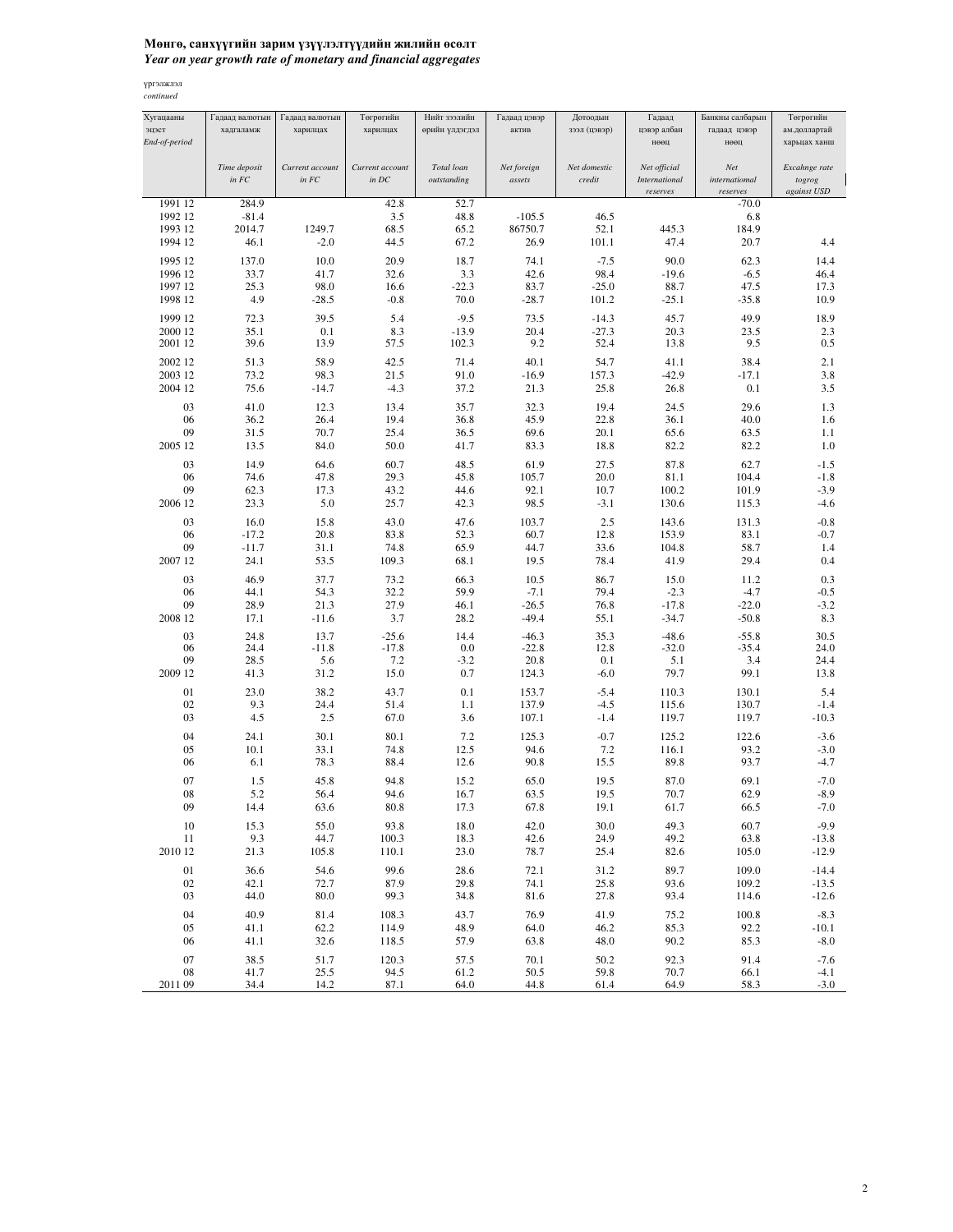## Мөнгөний нийлүүлэлт

*Money supply*

сая төгрөг *in millions of togrogs*

| Хугацааны             | Гүйлгээнд гаргасан бэлэн мөнгө |               | Үүнээс               |                        |                       | Мөнгө $(M1)$           |                  | Үүнээс                 |
|-----------------------|--------------------------------|---------------|----------------------|------------------------|-----------------------|------------------------|------------------|------------------------|
| эцэст                 | Currency issued in circulation |               | Of which             |                        |                       | Money (M1)             |                  | Of which               |
| End-of-period         | дүн                            | сарын         | Касст байгаа         | Банкнаас гадуурх мөнгө |                       | дүн                    | сарын            | Төгрөгийн              |
|                       |                                | өөрчлөлт %    | мөнгө                | Currency outside banks |                       |                        | өөрчлөлт %       | харилцах               |
|                       |                                | monthly       | Bank's vault         | дүн<br>amount          | сарын                 | amount                 | monthly          | Current account        |
|                       | amount                         | changes %     |                      |                        | өөрчлөлт %<br>monthly |                        | changes %        | in DC                  |
|                       |                                |               |                      |                        | changes %             |                        |                  |                        |
| 1990 12               | 742.7                          |               | 5.7                  | 737.0                  |                       | 4,749.9                |                  | 3,915.9                |
| 1991 12               | 2,003.0                        |               | 308.7                | 1,694.3                |                       | 7,313.7                |                  | 5,592.1                |
| 1992 12               | 2,896.4                        |               | 1,057.2              | 1,839.2                |                       | 7,640.2                |                  | 5,789.8                |
| 1993 12               | 10,786.1                       | 13.2          | 2,035.5              | 8,750.6                | 12.0                  | 18,548.4               | $-8.8$           | 9,757.2                |
| 1994 12               | 21,804.8                       | 3.1           | 3,037.6              | 18,767.2               | 5.7                   | 32,871.2               | $-0.4$           | 14,104.0               |
| 1995 09               | 29,703.2                       | 1.7           | 4,668.5              | 25,034.7               | 3.6                   | 41,893.7               | $-4.6$           | 16,859.0               |
| 1995 12               | 29,755.7                       | 0.8           | 4,164.5              | 25,591.2               | 2.6                   | 42,636.5               | $-0.4$           | 17,045.3               |
| 1996 12               | 46,095.8                       | 11.8          | 4,391.4              | 41,704.4               | 14.4                  | 64,301.6               | 14.7             | 22,597.2               |
|                       |                                |               |                      |                        |                       |                        |                  |                        |
| 1997 12               | 56,816.5                       | 3.1           | 7,048.2              | 49,768.3               | 4.1                   | 76,108.9               | 4.0              | 26,340.6               |
| 1998 12               | 61,754.2                       | 5.7           | 5,308.4              | 56,445.8               | 9.2                   | 82,582.0               | 9.4              | 26,136.2               |
| 1999 12<br>2000 12    | 91,567.5                       | 13.8<br>7.8   | 4,286.2<br>6,461.0   | 87,281.3<br>100,933.4  | 15.2<br>7.3           | 114,825.7<br>130,775.0 | 14.9<br>8.9      | 27,544.4<br>29,841.6   |
|                       | 107,394.4                      |               |                      |                        |                       |                        |                  |                        |
| 2001 12               | 119,205.8                      | 5.7           | 10,045.1             | 109,160.7              | 8.2                   | 156,155.3              | 6.9              | 46,994.6               |
| 2002 12               | 134,642.8                      | 0.5           | 13,859.2             | 120,783.6              | 1.2                   | 187,727.8              | 6.9              | 66,944.1               |
| 2003 12               | 152,826.6                      | 1.1           | 21,329.9             | 131,496.7              | $-2.1$                | 212,833.4              | 4.4              | 81,336.7               |
| 2004 12               | 168,521.1                      | 1.7           | 25,008.4             | 143,512.7              | 3.9                   | 221,327.6              |                  | 77,814.9               |
| 03                    | 159,797.2                      | 7.4           | 27,083.3             | 132,713.9              | 14.1                  | 213,357.6              | 8.2              | 80,643.7               |
| 06                    | 203,835.2                      | 4.2           | 27,068.9             | 176,766.3              | 6.7                   | 277,664.4              | 8.7              | 100,898.0              |
| 09                    | 206,623.7                      | $-5.7$        | 32,209.1             | 174,414.6              | $-7.9$                | 273,522.2              | $-6.7$           | 99,107.6               |
| 2005 12               | 191,688.3                      | 3.1           | 39,318.8             | 152,369.5              | $-0.4$                | 269,124.4              | 6.3              | 116,754.9              |
|                       |                                |               |                      |                        |                       |                        |                  |                        |
| 03                    | 186,511.1                      | 10.5          | 41,702.2             | 144,808.9              | 11.5                  | 274,375.7              | 4.7              | 129,566.8              |
| 06                    | 241,313.2<br>239,477.2         | 1.0           | 43,134.4             | 198,178.9              | 1.6                   | 328,612.9<br>331,262.5 | 0.7              | 130,434.0              |
| 09<br>2006 12         | 245,098.9                      | $-5.3$<br>5.1 | 50,129.8             | 189,347.4              | $-7.3$<br>2.6         | 331,903.4              | $-3.4$<br>2.1    | 141,915.1<br>146,776.7 |
|                       |                                |               | 59,972.2             | 185, 126.7             |                       |                        |                  |                        |
| 03                    | 264,875.0                      | 18.0          | 48,718.8             | 216,156.2              | 28.9                  | 401,498.6              | 17.2             | 185,342.4              |
| 06                    | 319,860.0                      | $-0.9$        | 57,436.6             | 262,423.4              | $-1.9$                | 502,223.4              | 2.4              | 239,800.0              |
| 09                    | 333,389.7                      | $-5.2$        | 66,068.5             | 267,321.2              | $-7.9$                | 515,432.2              | $-3.7$           | 248,111.1              |
| 2007 12               | 364,074.4                      | 12.5          | 80,749.1             | 283,325.3              | 8.2                   | 590,471.6              | 13.6             | 307,146.3              |
| 03                    | 328,462.5                      | 5.9           | 71,780.7             | 256,681.7              | 4.6                   | 577,707.5              | 5.2              | 321,025.8              |
| 06                    | 387,718.8                      | 3.8           | 79,928.0             | 307,790.8              | 1.3                   | 624,894.1              | 0.7              | 317,103.3              |
| 09                    | 361,057.2                      | $-8.7$        | 74,911.2             | 286,146.0              | $-11.5$               | 603,473.3              | $-6.0$           | 317,327.3              |
| 2008 12               | 407,210.5                      | 23.0          | 78,486.5             | 328,724.0              | 25.0                  | 647,335.3              | 18.1             | 318,611.3              |
| 03                    | 338,280.4                      | $-14.9$       | 65,679.7             | 272,600.7              | $-10.8$               | 511,386.8              | $-7.0$           | 238,786.1              |
| 06                    | 357,754.2                      | $-6.1$        | 73,955.4             | 283,798.8              | $-7.9$                | 544,382.1              | $-2.6$           | 260,583.2              |
| 09                    | 363,478.7                      | $-5.4$        | 81,061.0             | 282,417.7              | $-6.0$                | 622,707.3              | 4.3              | 340,289.6              |
| 2009 12               | 371,831.9                      | 2.2           | 86,838.0             | 284,993.9              | 2.3                   | 651,247.0              | 8.4              | 366,253.2              |
|                       |                                |               |                      |                        |                       |                        |                  |                        |
| 01<br>02 <sup>1</sup> | 350,828.3<br>352,347.5         | $-5.6$<br>0.4 | 90,323.6<br>94,173.2 | 260,504.7<br>258,174.4 | $-8.6$<br>$-0.9$      | 629,701.0<br>627,897.5 | $-3.3$<br>$-0.3$ | 369,196.2<br>369,723.1 |
| 03                    | 384,484.6                      | 9.1           | 90,156.6             | 294,328.0              | 14.0                  | 693,003.0              | 10.4             | 398,675.0              |
|                       |                                |               |                      |                        |                       |                        |                  |                        |
| 04                    | 444,973.7                      | 15.7          | 105,321.0            | 339,652.7              | 15.4                  | 754,299.9              | 8.8              | 414,647.2              |
| 05                    | 462,669.7                      | 4.0           | 105,800.2            | 356,869.5              | 5.1                   | 795,971.6              | 5.5              | 439,102.1              |
| 06                    | 447,442.0                      | $-3.3$        | 98,536.3             | 348,905.7              | $-2.2$                | 839,932.0              | 5.5              | 491,026.3              |
| 07                    | 452,341.7                      | 1.1           | 107,858.0            | 344,483.7              | $-1.3$                | 826,662.4              | $-1.6$           | 482,178.7              |
| 08                    | 467,523.0                      | 3.4           | 112,967.6            | 354,555.4              | 2.9                   | 932,036.2              | 12.7             | 577,480.8              |
| 09                    | 452,599.2                      | $-3.2$        | 108,822.1            | 343,777.0              | $-3.0$                | 959,096.3              | 2.9              | 615,319.2              |
| 10                    | 462,234.4                      | 2.1           | 109,499.2            | 352,735.2              | 2.6                   | 1,000,575.4            | 4.3              | 647,840.2              |
| 11                    | 472,914.7                      | 2.3           | 122,275.7            | 350,639.0              | $-0.6$                | 995,746.4              | $-0.5$           | 645,107.4              |
| 2010 12               | 519,692.4                      | 9.9           | 131,489.8            | 388,202.7              | 10.7                  | 1,157,617.9            | 16.3             | 769,415.2              |
|                       |                                |               |                      |                        |                       |                        |                  |                        |
| 01                    | 565,690.3                      | 8.9           | 170,922.1            | 394,768.2              | 1.7                   | 1,131,534.4            | $-2.3$           | 736,766.2              |
| 02                    | 474,517.4                      | $-16.1$       | 138,076.2            | 336,441.2              | $-14.8$               | 1,031,274.1            | $-8.9$           | 694,833.0              |
| 03                    | 531,134.7                      | 11.9          | 144,313.1            | 386,821.6              | 15.0                  | 1,181,542.7            | 14.6             | 794,721.1              |
| 04                    | 628,571.6                      | 18.3          | 153,753.1            | 474,818.5              | 22.7                  | 1,338,482.3            | 13.3             | 863,663.8              |
| 05                    | 624,752.2                      | $-0.6$        | 145,813.1            | 478,939.2              | 0.9                   | 1,422,762.8            | 6.3              | 943,823.7              |
| 06                    | 638,773.5                      | 2.2           | 159,073.3            | 479,700.2              | 0.2                   | 1,552,624.4            | 9.1              | 1,072,924.2            |
| 07                    | 673,939.2                      | 5.5           | 176,800.3            | 497,138.9              | 3.6                   | 1,559,400.7            | 0.4              | 1,062,261.9            |
| ${\bf 08}$            | 705,791.8                      | 4.7           | 175,363.1            | 530,428.7              | 6.7                   | 1,653,779.0            | 6.1              | 1,123,350.3            |
| 201109                | 705,251.3                      | $-0.1$        | 180,113.0            | 525,138.2              | $-1.0$                | 1,676,234.5            | 1.4              | 1,151,096.3            |
|                       |                                |               |                      |                        |                       |                        |                  |                        |

<sup>1</sup> Тухайн сард хадгаламж зээлийн хоршооны үзүүлэлтийг нэгтгэж тооцов<br><sup>1</sup> Data of Savings and Credit Unions was included in Broad Money calculation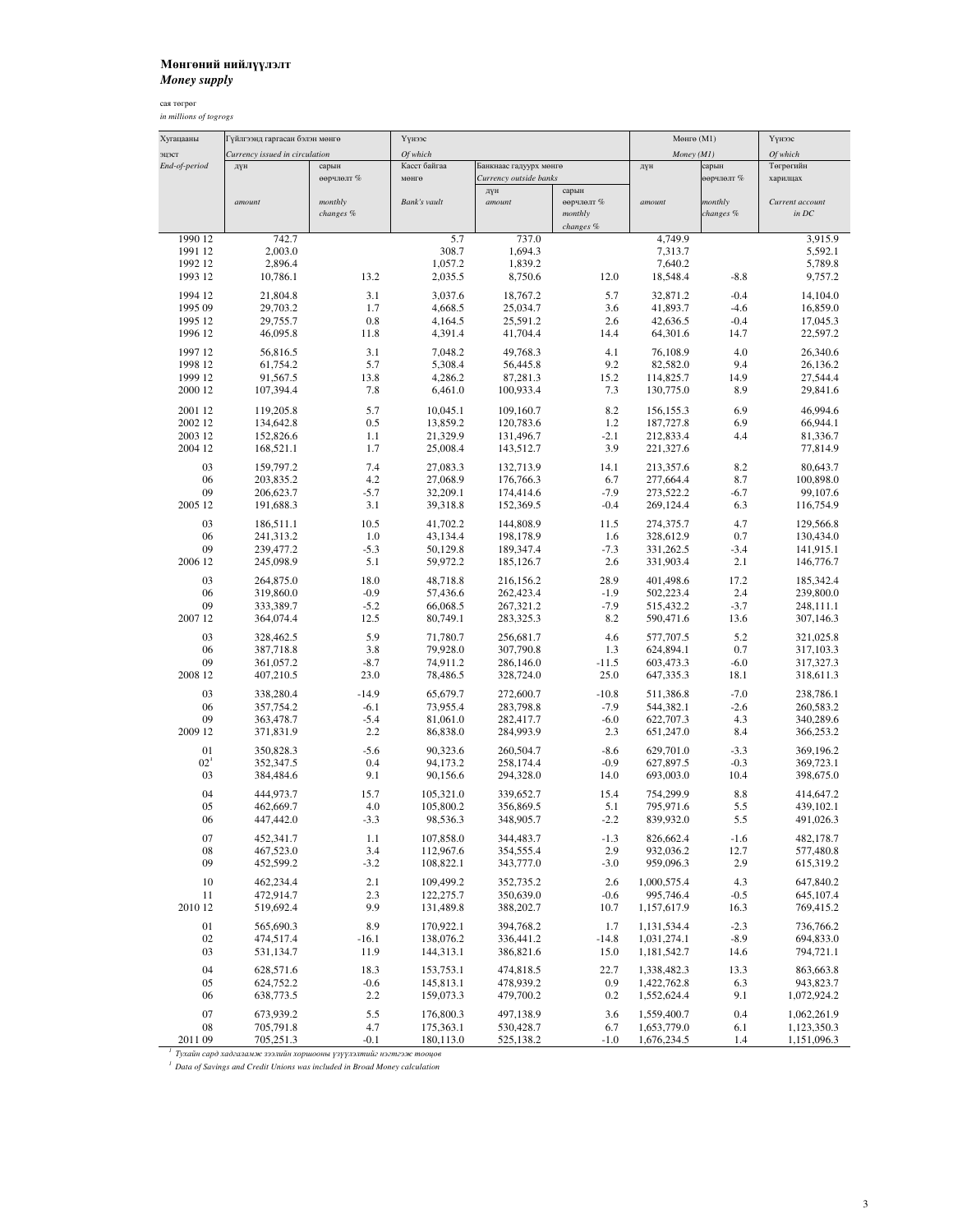## Мөнгөний нийлүүлэлт

*Money supply*

| Of which<br>Money (M2)<br>Quasi money<br>эцэст<br>Төгрөгийн<br>Үүнээс<br>Валютын<br>Валютын<br>End-of-period<br>сарын<br>сарын<br>дүн<br>дүн<br>хадгаламж<br>Of which<br>хадгаламж<br>харилцах<br>өөрчлөлт %<br>өөрчлөлт %<br>Байгууллагын<br>Иргэдийн<br><b>Individuals</b><br>Time deposit<br>Corporations<br>Time deposits<br>Current account<br>monthly<br>amount<br>monthly<br>amount<br>$in$ $FC$<br>in FC<br>changes %<br>in DC<br>changes %<br>1990 12<br>883.2<br>726.3<br>726.3<br>157.0<br>5,633.1<br>÷,<br>1,996.9<br>1991 12<br>2,601.1<br>1,553.3<br>443.6<br>604.2<br>9,914.8<br>1992 12<br>5,412.1<br>4,430.2<br>2,985.7<br>1,444.5<br>112.5<br>869.4<br>13,052.3<br>24,215.8<br>10.6<br>7,969.6<br>2,378.0<br>1993 12<br>10,103.1<br>2,133.5<br>42,764.2<br>1.2<br>11,734.7<br>1994 12<br>43,905.8<br>$-2.6$<br>28,937.5<br>25,287.3<br>3,650.2<br>76,777.0<br>$-1.7$<br>3,474.1<br>11,494.2<br>1995 09<br>62,986.3<br>8.5<br>38,070.1<br>35,188.9<br>2,881.2<br>11,528.6<br>104,880.0<br>2.8<br>13,387.6<br>1995 12<br>59,408.1<br>$-4.7$<br>38,529.1<br>36,602.7<br>1,926.4<br>8,233.1<br>102,044.6<br>$-2.9$<br>12,645.9<br>$-4.0$<br>33,819.1<br>4.5<br>1996 12<br>64,093.7<br>35,164.2<br>1,345.1<br>11,006.8<br>17,922.7<br>128,395.3<br>8.8<br>13.0<br>44,673.8<br>42,892.7<br>1,781.1<br>13,795.6<br>35,487.2<br>1997 12<br>93,956.6<br>170,065.5<br>1998 12<br>84,667.6<br>$-0.5$<br>44,840.1<br>42,044.5<br>2,795.6<br>14,468.6<br>25,358.9<br>167,249.6<br>4.2<br>1999 12<br>105,341.3<br>45,052.3<br>43,257.9<br>1,794.4<br>24,925.9<br>35,363.2<br>220,167.0<br>6.3<br>$-1.6$<br>2000 12<br>2.1<br>59,004.3<br>54,125.9<br>4,878.4<br>33,681.9<br>35,381.5<br>5.4<br>128,067.7<br>258,842.6<br>4.8<br>2001 12<br>3.0<br>87,590.4<br>8,268.7<br>47,017.1<br>40,301.5<br>174,908.9<br>79,321.6<br>331,064.3<br>5.0<br>2002 12<br>282,397.8<br>3.8<br>147,211.7<br>137,182.7<br>10,029.0<br>71,147.8<br>64,038.2<br>470,125.6<br>703,332.4<br>2003 12<br>490,499.0<br>15.8<br>240,280.1<br>228,133.5<br>12,146.6<br>123,253.9<br>126,965.0<br>12.1<br>0.9<br>2004 12<br>$-0.2$<br>300,976.4<br>287,894.4<br>13,082.0<br>216,434.0<br>108,294.5<br>847,032.4<br>625,704.9<br>3.8<br>03<br>679,616.2<br>2.5<br>347,514.7<br>325,127.1<br>22,387.6<br>215,566.3<br>116,535.1<br>892,973.8<br>3.9<br>06<br>731,924.1<br>2.1<br>371,051.0<br>346,587.8<br>24,463.2<br>219,213.0<br>141,660.1<br>1,009,588.5<br>09<br>838,852.7<br>6.5<br>402,581.0<br>367,789.8<br>34,791.2<br>191,628.5<br>2.9<br>244,643.2<br>1,112,374.9<br>2.7<br>2005 12<br>426,033.6<br>399,980.0<br>26053.6*<br>245,675.0<br>199,305.8<br>871,014.4<br>1.6<br>1140138.8*<br>4.0<br>03<br>916,865.6<br>3.8<br>477,315.2<br>445,639.2<br>31,676.1<br>247,707.4<br>191,842.9<br>1,191,241.3<br>4.1<br>528,741.6<br>498,240.6<br>30,501.0<br>382,789.2<br>209,392.6<br>3.3<br>06<br>1,120,923.4<br>1,449,536.2<br>09<br>5.3<br>550,111.8<br>36,346.3<br>396,934.5<br>224,779.5<br>3.3<br>1,208,172.2<br>586,458.1<br>1,539,434.7<br>$-4.5$<br>647,774.2<br>$-3.1$<br>2006 12<br>1,204,590.0<br>692,483.4<br>44,709.3<br>302,921.7<br>209,184.9<br>1,536,493.3<br>7.3<br>03<br>4.7<br>786,524.9<br>287,407.4<br>1,345,255.8<br>835,676.4<br>49,151.5<br>222,172.0<br>1,746,754.4<br>2.5<br>2.6<br>944,032.3<br>872,878.8<br>71,153.5<br>316,914.4<br>252,920.0<br>06<br>1,513,866.8<br>2,016,090.2<br>$-0.2$<br>09<br>1,676,505.5<br>1.0<br>935,610.7<br>95,549.4<br>350,625.3<br>294,720.1<br>1,031,160.0<br>2,191,937.7<br>5.6<br>375,987.2<br>7.4<br>2007 12<br>1,810,778.1<br>1,113,729.7<br>1,014,880.8<br>98,848.9<br>321,061.2<br>2,401,249.7<br>1.6<br>03<br>0.5<br>84,052.8<br>422,249.3<br>305,886.9<br>1,877,439.7<br>1,149,303.5<br>1,065,250.8<br>2,455,147.2<br>06<br>2.3<br>986,760.4<br>106,098.7<br>456,723.0<br>390,208.0<br>1.9<br>1,939,790.0<br>1,092,859.0<br>2,564,684.1<br>$-0.7$<br>982,604.1<br>129,381.9<br>451,975.6<br>357,575.8<br>$-2.0$<br>09<br>1,921,537.3<br>1,111,986.0<br>2,525,010.7<br>2008 12<br>$-4.2$<br>898,692.5<br>829,539.3<br>69,153.1<br>440,199.5<br>283,774.2<br>1.3<br>1,622,666.1<br>2,270,001.4<br>4.3<br>03<br>966,546.7<br>890,798.6<br>75,748.1<br>526,807.9<br>347,816.7<br>2,352,558.1<br>1.6<br>1,841,171.2<br>2.7<br>982,461.0<br>61,394.8<br>568,226.2<br>1.4<br>06<br>1,894,865.5<br>921,066.3<br>344,178.2<br>2,439,247.6<br>3.2<br>1,072,211.9<br>67,566.7<br>580,759.1<br>377,736.4<br>3.5<br>09<br>2,030,707.4<br>1,004,645.2<br>2,653,414.7<br>2009 12<br>5.4<br>1,234,289.7<br>108,681.9<br>622,133.6<br>372,363.5<br>6.1<br>2,228,786.8<br>1,125,607.8<br>2,880,033.9<br>0.6<br>$-0.3$<br>607,118.3<br>393,402.9<br>01<br>2.241.310.1<br>1.240.788.9<br>1.139.173.9<br>101.614.9<br>2,871,011.1<br>5.0<br>3.9<br>02 <sup>1</sup><br>2,353,955.3<br>1,366,290.1<br>1,264,587.7<br>101,702.3<br>592,424.6<br>395,240.6<br>2,981,852.7<br>03<br>$-3.1$<br>93,368.8<br>550,546.3<br>356,542.9<br>$-0.2$<br>2,281,480.3<br>1,374,391.0<br>1,281,022.3<br>2,974,483.3<br>04<br>5.6<br>98,760.2<br>609,930.8<br>6.3<br>2,408,657.9<br>1,363,602.5<br>1,264,842.2<br>435,124.7<br>3,162,957.8<br>2.9<br>2.1<br>96,716.7<br>05<br>2,458,107.6<br>1,411,151.3<br>1,314,434.6<br>601,651.7<br>445,304.6<br>3,254,079.2<br>06<br>9.2<br>90,297.9<br>602,923.0<br>8.3<br>2,683,675.2<br>1,467,080.2<br>1,376,782.3<br>613,672.0<br>3,523,607.2<br>07<br>1.2<br>1,427,431.8<br>100,617.9<br>626,028.2<br>562,394.9<br>0.6<br>2,716,472.8<br>1,528,049.7<br>3,543,135.2<br>08<br>0.3<br>109,454.7<br>610,734.0<br>560,782.3<br>3.2<br>2,725,373.0<br>1,553,856.7<br>1,444,402.0<br>3,657,409.2<br>09<br>109,529.7<br>618,067.3<br>5.3<br>2,892,619.1<br>6.1<br>1,610,067.7<br>1,500,538.0<br>664,484.0<br>3,851,715.3<br>2,872,484.9<br>$-0.7$<br>1,656,273.0<br>1,547,737.4<br>108,535.6<br>647,780.3<br>568,431.6<br>3,873,060.3<br>0.6<br>10<br>118,040.1<br>2.0<br>11<br>2,953,792.9<br>2.8<br>1,759,160.8<br>1,641,120.7<br>631,437.6<br>563,194.5<br>3,949,539.3<br>2010 12<br>3,522,363.5<br>19.6<br>2,001,596.0<br>1,835,395.4<br>166,200.6<br>754,620.1<br>766,147.4<br>4,679,981.4<br>18.8<br>01<br>3,673,919.9<br>4.3<br>829,272.3<br>608,054.4<br>2.7<br>2,236,593.2<br>1,947,921.4<br>288,671.8<br>4,805,454.3<br>02<br>4.4<br>2,311,625.7<br>294,886.6<br>842,059.1<br>682,472.6<br>3,836,157.5<br>2,016,739.1<br>4,867,431.6<br>1.3<br>269,873.5<br>792,974.6<br>641,953.4<br>03<br>3,773,586.1<br>$-1.6$<br>2,338,658.1<br>2,068,784.6<br>4,955,128.8<br>1.8<br>04<br>4,012,030.3<br>2,363,348.0<br>2,094,155.4<br>269,192.6<br>859,476.7<br>789,205.6<br>5,350,512.6<br>8.0<br>6.3<br>268,100.1<br>849,213.7<br>722,461.9<br>5,428,916.9<br>1.5<br>05<br>4,006,154.0<br>$-0.1$<br>2,434,478.5<br>2,166,378.3<br>06<br>4,219,933.5<br>5.3<br>273,040.9<br>850,500.2<br>813,956.8<br>6.3<br>2,555,476.5<br>2,282,435.6<br>5,772,557.8<br>07<br>290,577.9<br>866,835.6<br>853,106.3<br>2.6<br>4,360,991.7<br>3.3<br>2,641,049.8<br>2,350,471.9<br>5,920,392.4<br>$-2.4$<br>308,927.6<br>865,361.4<br>703,922.6<br>$-0.2$<br>08<br>4,257,456.1<br>2,688,172.2<br>2,379,244.6<br>5,911,235.1<br>3.0<br>2011 09<br>4,387,634.3<br>2,788,679.9<br>2,440,373.9<br>348,306.0<br>893,335.5<br>705,619.0<br>6,063,868.9<br>$2.5\,$<br>Тухайн сард хадгаламж зээлийн хоршооны үзүүлэлтийг нэгтгэж тооцов<br><sup>1</sup> Data of Savings and Credit Unions was included in Broad Money calculation | Хугацааны | Бараг мөнгө | Үүнээс |  |  | Мөнгө (М2) |  |
|-------------------------------------------------------------------------------------------------------------------------------------------------------------------------------------------------------------------------------------------------------------------------------------------------------------------------------------------------------------------------------------------------------------------------------------------------------------------------------------------------------------------------------------------------------------------------------------------------------------------------------------------------------------------------------------------------------------------------------------------------------------------------------------------------------------------------------------------------------------------------------------------------------------------------------------------------------------------------------------------------------------------------------------------------------------------------------------------------------------------------------------------------------------------------------------------------------------------------------------------------------------------------------------------------------------------------------------------------------------------------------------------------------------------------------------------------------------------------------------------------------------------------------------------------------------------------------------------------------------------------------------------------------------------------------------------------------------------------------------------------------------------------------------------------------------------------------------------------------------------------------------------------------------------------------------------------------------------------------------------------------------------------------------------------------------------------------------------------------------------------------------------------------------------------------------------------------------------------------------------------------------------------------------------------------------------------------------------------------------------------------------------------------------------------------------------------------------------------------------------------------------------------------------------------------------------------------------------------------------------------------------------------------------------------------------------------------------------------------------------------------------------------------------------------------------------------------------------------------------------------------------------------------------------------------------------------------------------------------------------------------------------------------------------------------------------------------------------------------------------------------------------------------------------------------------------------------------------------------------------------------------------------------------------------------------------------------------------------------------------------------------------------------------------------------------------------------------------------------------------------------------------------------------------------------------------------------------------------------------------------------------------------------------------------------------------------------------------------------------------------------------------------------------------------------------------------------------------------------------------------------------------------------------------------------------------------------------------------------------------------------------------------------------------------------------------------------------------------------------------------------------------------------------------------------------------------------------------------------------------------------------------------------------------------------------------------------------------------------------------------------------------------------------------------------------------------------------------------------------------------------------------------------------------------------------------------------------------------------------------------------------------------------------------------------------------------------------------------------------------------------------------------------------------------------------------------------------------------------------------------------------------------------------------------------------------------------------------------------------------------------------------------------------------------------------------------------------------------------------------------------------------------------------------------------------------------------------------------------------------------------------------------------------------------------------------------------------------------------------------------------------------------------------------------------------------------------------------------------------------------------------------------------------------------------------------------------------------------------------------------------------------------------------------------------------------------------------------------------------------------------------------------------------------------------------------------------------------------------------------------------------------------------------------------------------------------------------------------------------------------------------------------------------------------------------------------------------------------------------------------------------------------------------------------------------------------------------------------------------------------------------------------------------------------------------------------------------------------------------------------------------------------------------------------------------------------------------------------------------------------------------------------------------------------------------------------------------------------------------------------------------------------------------------------------------------------------------------------------------------------------------------------------------------------------------------------------------------------------------------------------------------------------------------------------------------------------------------------------------------------------------------------------------------------------------------------------------------------------------------------------------------------------------------------------------------------------------------------------------------------------------------------------------------------------------------------------------------------------------------------------------------------------------------------------------------------------|-----------|-------------|--------|--|--|------------|--|
|                                                                                                                                                                                                                                                                                                                                                                                                                                                                                                                                                                                                                                                                                                                                                                                                                                                                                                                                                                                                                                                                                                                                                                                                                                                                                                                                                                                                                                                                                                                                                                                                                                                                                                                                                                                                                                                                                                                                                                                                                                                                                                                                                                                                                                                                                                                                                                                                                                                                                                                                                                                                                                                                                                                                                                                                                                                                                                                                                                                                                                                                                                                                                                                                                                                                                                                                                                                                                                                                                                                                                                                                                                                                                                                                                                                                                                                                                                                                                                                                                                                                                                                                                                                                                                                                                                                                                                                                                                                                                                                                                                                                                                                                                                                                                                                                                                                                                                                                                                                                                                                                                                                                                                                                                                                                                                                                                                                                                                                                                                                                                                                                                                                                                                                                                                                                                                                                                                                                                                                                                                                                                                                                                                                                                                                                                                                                                                                                                                                                                                                                                                                                                                                                                                                                                                                                                                                                                                                                                                                                                                                                                                                                                                                                                                                                                                                                                                                                                                                       |           |             |        |  |  |            |  |
|                                                                                                                                                                                                                                                                                                                                                                                                                                                                                                                                                                                                                                                                                                                                                                                                                                                                                                                                                                                                                                                                                                                                                                                                                                                                                                                                                                                                                                                                                                                                                                                                                                                                                                                                                                                                                                                                                                                                                                                                                                                                                                                                                                                                                                                                                                                                                                                                                                                                                                                                                                                                                                                                                                                                                                                                                                                                                                                                                                                                                                                                                                                                                                                                                                                                                                                                                                                                                                                                                                                                                                                                                                                                                                                                                                                                                                                                                                                                                                                                                                                                                                                                                                                                                                                                                                                                                                                                                                                                                                                                                                                                                                                                                                                                                                                                                                                                                                                                                                                                                                                                                                                                                                                                                                                                                                                                                                                                                                                                                                                                                                                                                                                                                                                                                                                                                                                                                                                                                                                                                                                                                                                                                                                                                                                                                                                                                                                                                                                                                                                                                                                                                                                                                                                                                                                                                                                                                                                                                                                                                                                                                                                                                                                                                                                                                                                                                                                                                                                       |           |             |        |  |  |            |  |
|                                                                                                                                                                                                                                                                                                                                                                                                                                                                                                                                                                                                                                                                                                                                                                                                                                                                                                                                                                                                                                                                                                                                                                                                                                                                                                                                                                                                                                                                                                                                                                                                                                                                                                                                                                                                                                                                                                                                                                                                                                                                                                                                                                                                                                                                                                                                                                                                                                                                                                                                                                                                                                                                                                                                                                                                                                                                                                                                                                                                                                                                                                                                                                                                                                                                                                                                                                                                                                                                                                                                                                                                                                                                                                                                                                                                                                                                                                                                                                                                                                                                                                                                                                                                                                                                                                                                                                                                                                                                                                                                                                                                                                                                                                                                                                                                                                                                                                                                                                                                                                                                                                                                                                                                                                                                                                                                                                                                                                                                                                                                                                                                                                                                                                                                                                                                                                                                                                                                                                                                                                                                                                                                                                                                                                                                                                                                                                                                                                                                                                                                                                                                                                                                                                                                                                                                                                                                                                                                                                                                                                                                                                                                                                                                                                                                                                                                                                                                                                                       |           |             |        |  |  |            |  |
|                                                                                                                                                                                                                                                                                                                                                                                                                                                                                                                                                                                                                                                                                                                                                                                                                                                                                                                                                                                                                                                                                                                                                                                                                                                                                                                                                                                                                                                                                                                                                                                                                                                                                                                                                                                                                                                                                                                                                                                                                                                                                                                                                                                                                                                                                                                                                                                                                                                                                                                                                                                                                                                                                                                                                                                                                                                                                                                                                                                                                                                                                                                                                                                                                                                                                                                                                                                                                                                                                                                                                                                                                                                                                                                                                                                                                                                                                                                                                                                                                                                                                                                                                                                                                                                                                                                                                                                                                                                                                                                                                                                                                                                                                                                                                                                                                                                                                                                                                                                                                                                                                                                                                                                                                                                                                                                                                                                                                                                                                                                                                                                                                                                                                                                                                                                                                                                                                                                                                                                                                                                                                                                                                                                                                                                                                                                                                                                                                                                                                                                                                                                                                                                                                                                                                                                                                                                                                                                                                                                                                                                                                                                                                                                                                                                                                                                                                                                                                                                       |           |             |        |  |  |            |  |
|                                                                                                                                                                                                                                                                                                                                                                                                                                                                                                                                                                                                                                                                                                                                                                                                                                                                                                                                                                                                                                                                                                                                                                                                                                                                                                                                                                                                                                                                                                                                                                                                                                                                                                                                                                                                                                                                                                                                                                                                                                                                                                                                                                                                                                                                                                                                                                                                                                                                                                                                                                                                                                                                                                                                                                                                                                                                                                                                                                                                                                                                                                                                                                                                                                                                                                                                                                                                                                                                                                                                                                                                                                                                                                                                                                                                                                                                                                                                                                                                                                                                                                                                                                                                                                                                                                                                                                                                                                                                                                                                                                                                                                                                                                                                                                                                                                                                                                                                                                                                                                                                                                                                                                                                                                                                                                                                                                                                                                                                                                                                                                                                                                                                                                                                                                                                                                                                                                                                                                                                                                                                                                                                                                                                                                                                                                                                                                                                                                                                                                                                                                                                                                                                                                                                                                                                                                                                                                                                                                                                                                                                                                                                                                                                                                                                                                                                                                                                                                                       |           |             |        |  |  |            |  |
|                                                                                                                                                                                                                                                                                                                                                                                                                                                                                                                                                                                                                                                                                                                                                                                                                                                                                                                                                                                                                                                                                                                                                                                                                                                                                                                                                                                                                                                                                                                                                                                                                                                                                                                                                                                                                                                                                                                                                                                                                                                                                                                                                                                                                                                                                                                                                                                                                                                                                                                                                                                                                                                                                                                                                                                                                                                                                                                                                                                                                                                                                                                                                                                                                                                                                                                                                                                                                                                                                                                                                                                                                                                                                                                                                                                                                                                                                                                                                                                                                                                                                                                                                                                                                                                                                                                                                                                                                                                                                                                                                                                                                                                                                                                                                                                                                                                                                                                                                                                                                                                                                                                                                                                                                                                                                                                                                                                                                                                                                                                                                                                                                                                                                                                                                                                                                                                                                                                                                                                                                                                                                                                                                                                                                                                                                                                                                                                                                                                                                                                                                                                                                                                                                                                                                                                                                                                                                                                                                                                                                                                                                                                                                                                                                                                                                                                                                                                                                                                       |           |             |        |  |  |            |  |
|                                                                                                                                                                                                                                                                                                                                                                                                                                                                                                                                                                                                                                                                                                                                                                                                                                                                                                                                                                                                                                                                                                                                                                                                                                                                                                                                                                                                                                                                                                                                                                                                                                                                                                                                                                                                                                                                                                                                                                                                                                                                                                                                                                                                                                                                                                                                                                                                                                                                                                                                                                                                                                                                                                                                                                                                                                                                                                                                                                                                                                                                                                                                                                                                                                                                                                                                                                                                                                                                                                                                                                                                                                                                                                                                                                                                                                                                                                                                                                                                                                                                                                                                                                                                                                                                                                                                                                                                                                                                                                                                                                                                                                                                                                                                                                                                                                                                                                                                                                                                                                                                                                                                                                                                                                                                                                                                                                                                                                                                                                                                                                                                                                                                                                                                                                                                                                                                                                                                                                                                                                                                                                                                                                                                                                                                                                                                                                                                                                                                                                                                                                                                                                                                                                                                                                                                                                                                                                                                                                                                                                                                                                                                                                                                                                                                                                                                                                                                                                                       |           |             |        |  |  |            |  |
|                                                                                                                                                                                                                                                                                                                                                                                                                                                                                                                                                                                                                                                                                                                                                                                                                                                                                                                                                                                                                                                                                                                                                                                                                                                                                                                                                                                                                                                                                                                                                                                                                                                                                                                                                                                                                                                                                                                                                                                                                                                                                                                                                                                                                                                                                                                                                                                                                                                                                                                                                                                                                                                                                                                                                                                                                                                                                                                                                                                                                                                                                                                                                                                                                                                                                                                                                                                                                                                                                                                                                                                                                                                                                                                                                                                                                                                                                                                                                                                                                                                                                                                                                                                                                                                                                                                                                                                                                                                                                                                                                                                                                                                                                                                                                                                                                                                                                                                                                                                                                                                                                                                                                                                                                                                                                                                                                                                                                                                                                                                                                                                                                                                                                                                                                                                                                                                                                                                                                                                                                                                                                                                                                                                                                                                                                                                                                                                                                                                                                                                                                                                                                                                                                                                                                                                                                                                                                                                                                                                                                                                                                                                                                                                                                                                                                                                                                                                                                                                       |           |             |        |  |  |            |  |
|                                                                                                                                                                                                                                                                                                                                                                                                                                                                                                                                                                                                                                                                                                                                                                                                                                                                                                                                                                                                                                                                                                                                                                                                                                                                                                                                                                                                                                                                                                                                                                                                                                                                                                                                                                                                                                                                                                                                                                                                                                                                                                                                                                                                                                                                                                                                                                                                                                                                                                                                                                                                                                                                                                                                                                                                                                                                                                                                                                                                                                                                                                                                                                                                                                                                                                                                                                                                                                                                                                                                                                                                                                                                                                                                                                                                                                                                                                                                                                                                                                                                                                                                                                                                                                                                                                                                                                                                                                                                                                                                                                                                                                                                                                                                                                                                                                                                                                                                                                                                                                                                                                                                                                                                                                                                                                                                                                                                                                                                                                                                                                                                                                                                                                                                                                                                                                                                                                                                                                                                                                                                                                                                                                                                                                                                                                                                                                                                                                                                                                                                                                                                                                                                                                                                                                                                                                                                                                                                                                                                                                                                                                                                                                                                                                                                                                                                                                                                                                                       |           |             |        |  |  |            |  |
|                                                                                                                                                                                                                                                                                                                                                                                                                                                                                                                                                                                                                                                                                                                                                                                                                                                                                                                                                                                                                                                                                                                                                                                                                                                                                                                                                                                                                                                                                                                                                                                                                                                                                                                                                                                                                                                                                                                                                                                                                                                                                                                                                                                                                                                                                                                                                                                                                                                                                                                                                                                                                                                                                                                                                                                                                                                                                                                                                                                                                                                                                                                                                                                                                                                                                                                                                                                                                                                                                                                                                                                                                                                                                                                                                                                                                                                                                                                                                                                                                                                                                                                                                                                                                                                                                                                                                                                                                                                                                                                                                                                                                                                                                                                                                                                                                                                                                                                                                                                                                                                                                                                                                                                                                                                                                                                                                                                                                                                                                                                                                                                                                                                                                                                                                                                                                                                                                                                                                                                                                                                                                                                                                                                                                                                                                                                                                                                                                                                                                                                                                                                                                                                                                                                                                                                                                                                                                                                                                                                                                                                                                                                                                                                                                                                                                                                                                                                                                                                       |           |             |        |  |  |            |  |
|                                                                                                                                                                                                                                                                                                                                                                                                                                                                                                                                                                                                                                                                                                                                                                                                                                                                                                                                                                                                                                                                                                                                                                                                                                                                                                                                                                                                                                                                                                                                                                                                                                                                                                                                                                                                                                                                                                                                                                                                                                                                                                                                                                                                                                                                                                                                                                                                                                                                                                                                                                                                                                                                                                                                                                                                                                                                                                                                                                                                                                                                                                                                                                                                                                                                                                                                                                                                                                                                                                                                                                                                                                                                                                                                                                                                                                                                                                                                                                                                                                                                                                                                                                                                                                                                                                                                                                                                                                                                                                                                                                                                                                                                                                                                                                                                                                                                                                                                                                                                                                                                                                                                                                                                                                                                                                                                                                                                                                                                                                                                                                                                                                                                                                                                                                                                                                                                                                                                                                                                                                                                                                                                                                                                                                                                                                                                                                                                                                                                                                                                                                                                                                                                                                                                                                                                                                                                                                                                                                                                                                                                                                                                                                                                                                                                                                                                                                                                                                                       |           |             |        |  |  |            |  |
|                                                                                                                                                                                                                                                                                                                                                                                                                                                                                                                                                                                                                                                                                                                                                                                                                                                                                                                                                                                                                                                                                                                                                                                                                                                                                                                                                                                                                                                                                                                                                                                                                                                                                                                                                                                                                                                                                                                                                                                                                                                                                                                                                                                                                                                                                                                                                                                                                                                                                                                                                                                                                                                                                                                                                                                                                                                                                                                                                                                                                                                                                                                                                                                                                                                                                                                                                                                                                                                                                                                                                                                                                                                                                                                                                                                                                                                                                                                                                                                                                                                                                                                                                                                                                                                                                                                                                                                                                                                                                                                                                                                                                                                                                                                                                                                                                                                                                                                                                                                                                                                                                                                                                                                                                                                                                                                                                                                                                                                                                                                                                                                                                                                                                                                                                                                                                                                                                                                                                                                                                                                                                                                                                                                                                                                                                                                                                                                                                                                                                                                                                                                                                                                                                                                                                                                                                                                                                                                                                                                                                                                                                                                                                                                                                                                                                                                                                                                                                                                       |           |             |        |  |  |            |  |
|                                                                                                                                                                                                                                                                                                                                                                                                                                                                                                                                                                                                                                                                                                                                                                                                                                                                                                                                                                                                                                                                                                                                                                                                                                                                                                                                                                                                                                                                                                                                                                                                                                                                                                                                                                                                                                                                                                                                                                                                                                                                                                                                                                                                                                                                                                                                                                                                                                                                                                                                                                                                                                                                                                                                                                                                                                                                                                                                                                                                                                                                                                                                                                                                                                                                                                                                                                                                                                                                                                                                                                                                                                                                                                                                                                                                                                                                                                                                                                                                                                                                                                                                                                                                                                                                                                                                                                                                                                                                                                                                                                                                                                                                                                                                                                                                                                                                                                                                                                                                                                                                                                                                                                                                                                                                                                                                                                                                                                                                                                                                                                                                                                                                                                                                                                                                                                                                                                                                                                                                                                                                                                                                                                                                                                                                                                                                                                                                                                                                                                                                                                                                                                                                                                                                                                                                                                                                                                                                                                                                                                                                                                                                                                                                                                                                                                                                                                                                                                                       |           |             |        |  |  |            |  |
|                                                                                                                                                                                                                                                                                                                                                                                                                                                                                                                                                                                                                                                                                                                                                                                                                                                                                                                                                                                                                                                                                                                                                                                                                                                                                                                                                                                                                                                                                                                                                                                                                                                                                                                                                                                                                                                                                                                                                                                                                                                                                                                                                                                                                                                                                                                                                                                                                                                                                                                                                                                                                                                                                                                                                                                                                                                                                                                                                                                                                                                                                                                                                                                                                                                                                                                                                                                                                                                                                                                                                                                                                                                                                                                                                                                                                                                                                                                                                                                                                                                                                                                                                                                                                                                                                                                                                                                                                                                                                                                                                                                                                                                                                                                                                                                                                                                                                                                                                                                                                                                                                                                                                                                                                                                                                                                                                                                                                                                                                                                                                                                                                                                                                                                                                                                                                                                                                                                                                                                                                                                                                                                                                                                                                                                                                                                                                                                                                                                                                                                                                                                                                                                                                                                                                                                                                                                                                                                                                                                                                                                                                                                                                                                                                                                                                                                                                                                                                                                       |           |             |        |  |  |            |  |
|                                                                                                                                                                                                                                                                                                                                                                                                                                                                                                                                                                                                                                                                                                                                                                                                                                                                                                                                                                                                                                                                                                                                                                                                                                                                                                                                                                                                                                                                                                                                                                                                                                                                                                                                                                                                                                                                                                                                                                                                                                                                                                                                                                                                                                                                                                                                                                                                                                                                                                                                                                                                                                                                                                                                                                                                                                                                                                                                                                                                                                                                                                                                                                                                                                                                                                                                                                                                                                                                                                                                                                                                                                                                                                                                                                                                                                                                                                                                                                                                                                                                                                                                                                                                                                                                                                                                                                                                                                                                                                                                                                                                                                                                                                                                                                                                                                                                                                                                                                                                                                                                                                                                                                                                                                                                                                                                                                                                                                                                                                                                                                                                                                                                                                                                                                                                                                                                                                                                                                                                                                                                                                                                                                                                                                                                                                                                                                                                                                                                                                                                                                                                                                                                                                                                                                                                                                                                                                                                                                                                                                                                                                                                                                                                                                                                                                                                                                                                                                                       |           |             |        |  |  |            |  |
|                                                                                                                                                                                                                                                                                                                                                                                                                                                                                                                                                                                                                                                                                                                                                                                                                                                                                                                                                                                                                                                                                                                                                                                                                                                                                                                                                                                                                                                                                                                                                                                                                                                                                                                                                                                                                                                                                                                                                                                                                                                                                                                                                                                                                                                                                                                                                                                                                                                                                                                                                                                                                                                                                                                                                                                                                                                                                                                                                                                                                                                                                                                                                                                                                                                                                                                                                                                                                                                                                                                                                                                                                                                                                                                                                                                                                                                                                                                                                                                                                                                                                                                                                                                                                                                                                                                                                                                                                                                                                                                                                                                                                                                                                                                                                                                                                                                                                                                                                                                                                                                                                                                                                                                                                                                                                                                                                                                                                                                                                                                                                                                                                                                                                                                                                                                                                                                                                                                                                                                                                                                                                                                                                                                                                                                                                                                                                                                                                                                                                                                                                                                                                                                                                                                                                                                                                                                                                                                                                                                                                                                                                                                                                                                                                                                                                                                                                                                                                                                       |           |             |        |  |  |            |  |
|                                                                                                                                                                                                                                                                                                                                                                                                                                                                                                                                                                                                                                                                                                                                                                                                                                                                                                                                                                                                                                                                                                                                                                                                                                                                                                                                                                                                                                                                                                                                                                                                                                                                                                                                                                                                                                                                                                                                                                                                                                                                                                                                                                                                                                                                                                                                                                                                                                                                                                                                                                                                                                                                                                                                                                                                                                                                                                                                                                                                                                                                                                                                                                                                                                                                                                                                                                                                                                                                                                                                                                                                                                                                                                                                                                                                                                                                                                                                                                                                                                                                                                                                                                                                                                                                                                                                                                                                                                                                                                                                                                                                                                                                                                                                                                                                                                                                                                                                                                                                                                                                                                                                                                                                                                                                                                                                                                                                                                                                                                                                                                                                                                                                                                                                                                                                                                                                                                                                                                                                                                                                                                                                                                                                                                                                                                                                                                                                                                                                                                                                                                                                                                                                                                                                                                                                                                                                                                                                                                                                                                                                                                                                                                                                                                                                                                                                                                                                                                                       |           |             |        |  |  |            |  |
|                                                                                                                                                                                                                                                                                                                                                                                                                                                                                                                                                                                                                                                                                                                                                                                                                                                                                                                                                                                                                                                                                                                                                                                                                                                                                                                                                                                                                                                                                                                                                                                                                                                                                                                                                                                                                                                                                                                                                                                                                                                                                                                                                                                                                                                                                                                                                                                                                                                                                                                                                                                                                                                                                                                                                                                                                                                                                                                                                                                                                                                                                                                                                                                                                                                                                                                                                                                                                                                                                                                                                                                                                                                                                                                                                                                                                                                                                                                                                                                                                                                                                                                                                                                                                                                                                                                                                                                                                                                                                                                                                                                                                                                                                                                                                                                                                                                                                                                                                                                                                                                                                                                                                                                                                                                                                                                                                                                                                                                                                                                                                                                                                                                                                                                                                                                                                                                                                                                                                                                                                                                                                                                                                                                                                                                                                                                                                                                                                                                                                                                                                                                                                                                                                                                                                                                                                                                                                                                                                                                                                                                                                                                                                                                                                                                                                                                                                                                                                                                       |           |             |        |  |  |            |  |
|                                                                                                                                                                                                                                                                                                                                                                                                                                                                                                                                                                                                                                                                                                                                                                                                                                                                                                                                                                                                                                                                                                                                                                                                                                                                                                                                                                                                                                                                                                                                                                                                                                                                                                                                                                                                                                                                                                                                                                                                                                                                                                                                                                                                                                                                                                                                                                                                                                                                                                                                                                                                                                                                                                                                                                                                                                                                                                                                                                                                                                                                                                                                                                                                                                                                                                                                                                                                                                                                                                                                                                                                                                                                                                                                                                                                                                                                                                                                                                                                                                                                                                                                                                                                                                                                                                                                                                                                                                                                                                                                                                                                                                                                                                                                                                                                                                                                                                                                                                                                                                                                                                                                                                                                                                                                                                                                                                                                                                                                                                                                                                                                                                                                                                                                                                                                                                                                                                                                                                                                                                                                                                                                                                                                                                                                                                                                                                                                                                                                                                                                                                                                                                                                                                                                                                                                                                                                                                                                                                                                                                                                                                                                                                                                                                                                                                                                                                                                                                                       |           |             |        |  |  |            |  |
|                                                                                                                                                                                                                                                                                                                                                                                                                                                                                                                                                                                                                                                                                                                                                                                                                                                                                                                                                                                                                                                                                                                                                                                                                                                                                                                                                                                                                                                                                                                                                                                                                                                                                                                                                                                                                                                                                                                                                                                                                                                                                                                                                                                                                                                                                                                                                                                                                                                                                                                                                                                                                                                                                                                                                                                                                                                                                                                                                                                                                                                                                                                                                                                                                                                                                                                                                                                                                                                                                                                                                                                                                                                                                                                                                                                                                                                                                                                                                                                                                                                                                                                                                                                                                                                                                                                                                                                                                                                                                                                                                                                                                                                                                                                                                                                                                                                                                                                                                                                                                                                                                                                                                                                                                                                                                                                                                                                                                                                                                                                                                                                                                                                                                                                                                                                                                                                                                                                                                                                                                                                                                                                                                                                                                                                                                                                                                                                                                                                                                                                                                                                                                                                                                                                                                                                                                                                                                                                                                                                                                                                                                                                                                                                                                                                                                                                                                                                                                                                       |           |             |        |  |  |            |  |
|                                                                                                                                                                                                                                                                                                                                                                                                                                                                                                                                                                                                                                                                                                                                                                                                                                                                                                                                                                                                                                                                                                                                                                                                                                                                                                                                                                                                                                                                                                                                                                                                                                                                                                                                                                                                                                                                                                                                                                                                                                                                                                                                                                                                                                                                                                                                                                                                                                                                                                                                                                                                                                                                                                                                                                                                                                                                                                                                                                                                                                                                                                                                                                                                                                                                                                                                                                                                                                                                                                                                                                                                                                                                                                                                                                                                                                                                                                                                                                                                                                                                                                                                                                                                                                                                                                                                                                                                                                                                                                                                                                                                                                                                                                                                                                                                                                                                                                                                                                                                                                                                                                                                                                                                                                                                                                                                                                                                                                                                                                                                                                                                                                                                                                                                                                                                                                                                                                                                                                                                                                                                                                                                                                                                                                                                                                                                                                                                                                                                                                                                                                                                                                                                                                                                                                                                                                                                                                                                                                                                                                                                                                                                                                                                                                                                                                                                                                                                                                                       |           |             |        |  |  |            |  |
|                                                                                                                                                                                                                                                                                                                                                                                                                                                                                                                                                                                                                                                                                                                                                                                                                                                                                                                                                                                                                                                                                                                                                                                                                                                                                                                                                                                                                                                                                                                                                                                                                                                                                                                                                                                                                                                                                                                                                                                                                                                                                                                                                                                                                                                                                                                                                                                                                                                                                                                                                                                                                                                                                                                                                                                                                                                                                                                                                                                                                                                                                                                                                                                                                                                                                                                                                                                                                                                                                                                                                                                                                                                                                                                                                                                                                                                                                                                                                                                                                                                                                                                                                                                                                                                                                                                                                                                                                                                                                                                                                                                                                                                                                                                                                                                                                                                                                                                                                                                                                                                                                                                                                                                                                                                                                                                                                                                                                                                                                                                                                                                                                                                                                                                                                                                                                                                                                                                                                                                                                                                                                                                                                                                                                                                                                                                                                                                                                                                                                                                                                                                                                                                                                                                                                                                                                                                                                                                                                                                                                                                                                                                                                                                                                                                                                                                                                                                                                                                       |           |             |        |  |  |            |  |
|                                                                                                                                                                                                                                                                                                                                                                                                                                                                                                                                                                                                                                                                                                                                                                                                                                                                                                                                                                                                                                                                                                                                                                                                                                                                                                                                                                                                                                                                                                                                                                                                                                                                                                                                                                                                                                                                                                                                                                                                                                                                                                                                                                                                                                                                                                                                                                                                                                                                                                                                                                                                                                                                                                                                                                                                                                                                                                                                                                                                                                                                                                                                                                                                                                                                                                                                                                                                                                                                                                                                                                                                                                                                                                                                                                                                                                                                                                                                                                                                                                                                                                                                                                                                                                                                                                                                                                                                                                                                                                                                                                                                                                                                                                                                                                                                                                                                                                                                                                                                                                                                                                                                                                                                                                                                                                                                                                                                                                                                                                                                                                                                                                                                                                                                                                                                                                                                                                                                                                                                                                                                                                                                                                                                                                                                                                                                                                                                                                                                                                                                                                                                                                                                                                                                                                                                                                                                                                                                                                                                                                                                                                                                                                                                                                                                                                                                                                                                                                                       |           |             |        |  |  |            |  |
|                                                                                                                                                                                                                                                                                                                                                                                                                                                                                                                                                                                                                                                                                                                                                                                                                                                                                                                                                                                                                                                                                                                                                                                                                                                                                                                                                                                                                                                                                                                                                                                                                                                                                                                                                                                                                                                                                                                                                                                                                                                                                                                                                                                                                                                                                                                                                                                                                                                                                                                                                                                                                                                                                                                                                                                                                                                                                                                                                                                                                                                                                                                                                                                                                                                                                                                                                                                                                                                                                                                                                                                                                                                                                                                                                                                                                                                                                                                                                                                                                                                                                                                                                                                                                                                                                                                                                                                                                                                                                                                                                                                                                                                                                                                                                                                                                                                                                                                                                                                                                                                                                                                                                                                                                                                                                                                                                                                                                                                                                                                                                                                                                                                                                                                                                                                                                                                                                                                                                                                                                                                                                                                                                                                                                                                                                                                                                                                                                                                                                                                                                                                                                                                                                                                                                                                                                                                                                                                                                                                                                                                                                                                                                                                                                                                                                                                                                                                                                                                       |           |             |        |  |  |            |  |
|                                                                                                                                                                                                                                                                                                                                                                                                                                                                                                                                                                                                                                                                                                                                                                                                                                                                                                                                                                                                                                                                                                                                                                                                                                                                                                                                                                                                                                                                                                                                                                                                                                                                                                                                                                                                                                                                                                                                                                                                                                                                                                                                                                                                                                                                                                                                                                                                                                                                                                                                                                                                                                                                                                                                                                                                                                                                                                                                                                                                                                                                                                                                                                                                                                                                                                                                                                                                                                                                                                                                                                                                                                                                                                                                                                                                                                                                                                                                                                                                                                                                                                                                                                                                                                                                                                                                                                                                                                                                                                                                                                                                                                                                                                                                                                                                                                                                                                                                                                                                                                                                                                                                                                                                                                                                                                                                                                                                                                                                                                                                                                                                                                                                                                                                                                                                                                                                                                                                                                                                                                                                                                                                                                                                                                                                                                                                                                                                                                                                                                                                                                                                                                                                                                                                                                                                                                                                                                                                                                                                                                                                                                                                                                                                                                                                                                                                                                                                                                                       |           |             |        |  |  |            |  |
|                                                                                                                                                                                                                                                                                                                                                                                                                                                                                                                                                                                                                                                                                                                                                                                                                                                                                                                                                                                                                                                                                                                                                                                                                                                                                                                                                                                                                                                                                                                                                                                                                                                                                                                                                                                                                                                                                                                                                                                                                                                                                                                                                                                                                                                                                                                                                                                                                                                                                                                                                                                                                                                                                                                                                                                                                                                                                                                                                                                                                                                                                                                                                                                                                                                                                                                                                                                                                                                                                                                                                                                                                                                                                                                                                                                                                                                                                                                                                                                                                                                                                                                                                                                                                                                                                                                                                                                                                                                                                                                                                                                                                                                                                                                                                                                                                                                                                                                                                                                                                                                                                                                                                                                                                                                                                                                                                                                                                                                                                                                                                                                                                                                                                                                                                                                                                                                                                                                                                                                                                                                                                                                                                                                                                                                                                                                                                                                                                                                                                                                                                                                                                                                                                                                                                                                                                                                                                                                                                                                                                                                                                                                                                                                                                                                                                                                                                                                                                                                       |           |             |        |  |  |            |  |
|                                                                                                                                                                                                                                                                                                                                                                                                                                                                                                                                                                                                                                                                                                                                                                                                                                                                                                                                                                                                                                                                                                                                                                                                                                                                                                                                                                                                                                                                                                                                                                                                                                                                                                                                                                                                                                                                                                                                                                                                                                                                                                                                                                                                                                                                                                                                                                                                                                                                                                                                                                                                                                                                                                                                                                                                                                                                                                                                                                                                                                                                                                                                                                                                                                                                                                                                                                                                                                                                                                                                                                                                                                                                                                                                                                                                                                                                                                                                                                                                                                                                                                                                                                                                                                                                                                                                                                                                                                                                                                                                                                                                                                                                                                                                                                                                                                                                                                                                                                                                                                                                                                                                                                                                                                                                                                                                                                                                                                                                                                                                                                                                                                                                                                                                                                                                                                                                                                                                                                                                                                                                                                                                                                                                                                                                                                                                                                                                                                                                                                                                                                                                                                                                                                                                                                                                                                                                                                                                                                                                                                                                                                                                                                                                                                                                                                                                                                                                                                                       |           |             |        |  |  |            |  |
|                                                                                                                                                                                                                                                                                                                                                                                                                                                                                                                                                                                                                                                                                                                                                                                                                                                                                                                                                                                                                                                                                                                                                                                                                                                                                                                                                                                                                                                                                                                                                                                                                                                                                                                                                                                                                                                                                                                                                                                                                                                                                                                                                                                                                                                                                                                                                                                                                                                                                                                                                                                                                                                                                                                                                                                                                                                                                                                                                                                                                                                                                                                                                                                                                                                                                                                                                                                                                                                                                                                                                                                                                                                                                                                                                                                                                                                                                                                                                                                                                                                                                                                                                                                                                                                                                                                                                                                                                                                                                                                                                                                                                                                                                                                                                                                                                                                                                                                                                                                                                                                                                                                                                                                                                                                                                                                                                                                                                                                                                                                                                                                                                                                                                                                                                                                                                                                                                                                                                                                                                                                                                                                                                                                                                                                                                                                                                                                                                                                                                                                                                                                                                                                                                                                                                                                                                                                                                                                                                                                                                                                                                                                                                                                                                                                                                                                                                                                                                                                       |           |             |        |  |  |            |  |
|                                                                                                                                                                                                                                                                                                                                                                                                                                                                                                                                                                                                                                                                                                                                                                                                                                                                                                                                                                                                                                                                                                                                                                                                                                                                                                                                                                                                                                                                                                                                                                                                                                                                                                                                                                                                                                                                                                                                                                                                                                                                                                                                                                                                                                                                                                                                                                                                                                                                                                                                                                                                                                                                                                                                                                                                                                                                                                                                                                                                                                                                                                                                                                                                                                                                                                                                                                                                                                                                                                                                                                                                                                                                                                                                                                                                                                                                                                                                                                                                                                                                                                                                                                                                                                                                                                                                                                                                                                                                                                                                                                                                                                                                                                                                                                                                                                                                                                                                                                                                                                                                                                                                                                                                                                                                                                                                                                                                                                                                                                                                                                                                                                                                                                                                                                                                                                                                                                                                                                                                                                                                                                                                                                                                                                                                                                                                                                                                                                                                                                                                                                                                                                                                                                                                                                                                                                                                                                                                                                                                                                                                                                                                                                                                                                                                                                                                                                                                                                                       |           |             |        |  |  |            |  |
|                                                                                                                                                                                                                                                                                                                                                                                                                                                                                                                                                                                                                                                                                                                                                                                                                                                                                                                                                                                                                                                                                                                                                                                                                                                                                                                                                                                                                                                                                                                                                                                                                                                                                                                                                                                                                                                                                                                                                                                                                                                                                                                                                                                                                                                                                                                                                                                                                                                                                                                                                                                                                                                                                                                                                                                                                                                                                                                                                                                                                                                                                                                                                                                                                                                                                                                                                                                                                                                                                                                                                                                                                                                                                                                                                                                                                                                                                                                                                                                                                                                                                                                                                                                                                                                                                                                                                                                                                                                                                                                                                                                                                                                                                                                                                                                                                                                                                                                                                                                                                                                                                                                                                                                                                                                                                                                                                                                                                                                                                                                                                                                                                                                                                                                                                                                                                                                                                                                                                                                                                                                                                                                                                                                                                                                                                                                                                                                                                                                                                                                                                                                                                                                                                                                                                                                                                                                                                                                                                                                                                                                                                                                                                                                                                                                                                                                                                                                                                                                       |           |             |        |  |  |            |  |
|                                                                                                                                                                                                                                                                                                                                                                                                                                                                                                                                                                                                                                                                                                                                                                                                                                                                                                                                                                                                                                                                                                                                                                                                                                                                                                                                                                                                                                                                                                                                                                                                                                                                                                                                                                                                                                                                                                                                                                                                                                                                                                                                                                                                                                                                                                                                                                                                                                                                                                                                                                                                                                                                                                                                                                                                                                                                                                                                                                                                                                                                                                                                                                                                                                                                                                                                                                                                                                                                                                                                                                                                                                                                                                                                                                                                                                                                                                                                                                                                                                                                                                                                                                                                                                                                                                                                                                                                                                                                                                                                                                                                                                                                                                                                                                                                                                                                                                                                                                                                                                                                                                                                                                                                                                                                                                                                                                                                                                                                                                                                                                                                                                                                                                                                                                                                                                                                                                                                                                                                                                                                                                                                                                                                                                                                                                                                                                                                                                                                                                                                                                                                                                                                                                                                                                                                                                                                                                                                                                                                                                                                                                                                                                                                                                                                                                                                                                                                                                                       |           |             |        |  |  |            |  |
|                                                                                                                                                                                                                                                                                                                                                                                                                                                                                                                                                                                                                                                                                                                                                                                                                                                                                                                                                                                                                                                                                                                                                                                                                                                                                                                                                                                                                                                                                                                                                                                                                                                                                                                                                                                                                                                                                                                                                                                                                                                                                                                                                                                                                                                                                                                                                                                                                                                                                                                                                                                                                                                                                                                                                                                                                                                                                                                                                                                                                                                                                                                                                                                                                                                                                                                                                                                                                                                                                                                                                                                                                                                                                                                                                                                                                                                                                                                                                                                                                                                                                                                                                                                                                                                                                                                                                                                                                                                                                                                                                                                                                                                                                                                                                                                                                                                                                                                                                                                                                                                                                                                                                                                                                                                                                                                                                                                                                                                                                                                                                                                                                                                                                                                                                                                                                                                                                                                                                                                                                                                                                                                                                                                                                                                                                                                                                                                                                                                                                                                                                                                                                                                                                                                                                                                                                                                                                                                                                                                                                                                                                                                                                                                                                                                                                                                                                                                                                                                       |           |             |        |  |  |            |  |
|                                                                                                                                                                                                                                                                                                                                                                                                                                                                                                                                                                                                                                                                                                                                                                                                                                                                                                                                                                                                                                                                                                                                                                                                                                                                                                                                                                                                                                                                                                                                                                                                                                                                                                                                                                                                                                                                                                                                                                                                                                                                                                                                                                                                                                                                                                                                                                                                                                                                                                                                                                                                                                                                                                                                                                                                                                                                                                                                                                                                                                                                                                                                                                                                                                                                                                                                                                                                                                                                                                                                                                                                                                                                                                                                                                                                                                                                                                                                                                                                                                                                                                                                                                                                                                                                                                                                                                                                                                                                                                                                                                                                                                                                                                                                                                                                                                                                                                                                                                                                                                                                                                                                                                                                                                                                                                                                                                                                                                                                                                                                                                                                                                                                                                                                                                                                                                                                                                                                                                                                                                                                                                                                                                                                                                                                                                                                                                                                                                                                                                                                                                                                                                                                                                                                                                                                                                                                                                                                                                                                                                                                                                                                                                                                                                                                                                                                                                                                                                                       |           |             |        |  |  |            |  |
|                                                                                                                                                                                                                                                                                                                                                                                                                                                                                                                                                                                                                                                                                                                                                                                                                                                                                                                                                                                                                                                                                                                                                                                                                                                                                                                                                                                                                                                                                                                                                                                                                                                                                                                                                                                                                                                                                                                                                                                                                                                                                                                                                                                                                                                                                                                                                                                                                                                                                                                                                                                                                                                                                                                                                                                                                                                                                                                                                                                                                                                                                                                                                                                                                                                                                                                                                                                                                                                                                                                                                                                                                                                                                                                                                                                                                                                                                                                                                                                                                                                                                                                                                                                                                                                                                                                                                                                                                                                                                                                                                                                                                                                                                                                                                                                                                                                                                                                                                                                                                                                                                                                                                                                                                                                                                                                                                                                                                                                                                                                                                                                                                                                                                                                                                                                                                                                                                                                                                                                                                                                                                                                                                                                                                                                                                                                                                                                                                                                                                                                                                                                                                                                                                                                                                                                                                                                                                                                                                                                                                                                                                                                                                                                                                                                                                                                                                                                                                                                       |           |             |        |  |  |            |  |
|                                                                                                                                                                                                                                                                                                                                                                                                                                                                                                                                                                                                                                                                                                                                                                                                                                                                                                                                                                                                                                                                                                                                                                                                                                                                                                                                                                                                                                                                                                                                                                                                                                                                                                                                                                                                                                                                                                                                                                                                                                                                                                                                                                                                                                                                                                                                                                                                                                                                                                                                                                                                                                                                                                                                                                                                                                                                                                                                                                                                                                                                                                                                                                                                                                                                                                                                                                                                                                                                                                                                                                                                                                                                                                                                                                                                                                                                                                                                                                                                                                                                                                                                                                                                                                                                                                                                                                                                                                                                                                                                                                                                                                                                                                                                                                                                                                                                                                                                                                                                                                                                                                                                                                                                                                                                                                                                                                                                                                                                                                                                                                                                                                                                                                                                                                                                                                                                                                                                                                                                                                                                                                                                                                                                                                                                                                                                                                                                                                                                                                                                                                                                                                                                                                                                                                                                                                                                                                                                                                                                                                                                                                                                                                                                                                                                                                                                                                                                                                                       |           |             |        |  |  |            |  |
|                                                                                                                                                                                                                                                                                                                                                                                                                                                                                                                                                                                                                                                                                                                                                                                                                                                                                                                                                                                                                                                                                                                                                                                                                                                                                                                                                                                                                                                                                                                                                                                                                                                                                                                                                                                                                                                                                                                                                                                                                                                                                                                                                                                                                                                                                                                                                                                                                                                                                                                                                                                                                                                                                                                                                                                                                                                                                                                                                                                                                                                                                                                                                                                                                                                                                                                                                                                                                                                                                                                                                                                                                                                                                                                                                                                                                                                                                                                                                                                                                                                                                                                                                                                                                                                                                                                                                                                                                                                                                                                                                                                                                                                                                                                                                                                                                                                                                                                                                                                                                                                                                                                                                                                                                                                                                                                                                                                                                                                                                                                                                                                                                                                                                                                                                                                                                                                                                                                                                                                                                                                                                                                                                                                                                                                                                                                                                                                                                                                                                                                                                                                                                                                                                                                                                                                                                                                                                                                                                                                                                                                                                                                                                                                                                                                                                                                                                                                                                                                       |           |             |        |  |  |            |  |
|                                                                                                                                                                                                                                                                                                                                                                                                                                                                                                                                                                                                                                                                                                                                                                                                                                                                                                                                                                                                                                                                                                                                                                                                                                                                                                                                                                                                                                                                                                                                                                                                                                                                                                                                                                                                                                                                                                                                                                                                                                                                                                                                                                                                                                                                                                                                                                                                                                                                                                                                                                                                                                                                                                                                                                                                                                                                                                                                                                                                                                                                                                                                                                                                                                                                                                                                                                                                                                                                                                                                                                                                                                                                                                                                                                                                                                                                                                                                                                                                                                                                                                                                                                                                                                                                                                                                                                                                                                                                                                                                                                                                                                                                                                                                                                                                                                                                                                                                                                                                                                                                                                                                                                                                                                                                                                                                                                                                                                                                                                                                                                                                                                                                                                                                                                                                                                                                                                                                                                                                                                                                                                                                                                                                                                                                                                                                                                                                                                                                                                                                                                                                                                                                                                                                                                                                                                                                                                                                                                                                                                                                                                                                                                                                                                                                                                                                                                                                                                                       |           |             |        |  |  |            |  |
|                                                                                                                                                                                                                                                                                                                                                                                                                                                                                                                                                                                                                                                                                                                                                                                                                                                                                                                                                                                                                                                                                                                                                                                                                                                                                                                                                                                                                                                                                                                                                                                                                                                                                                                                                                                                                                                                                                                                                                                                                                                                                                                                                                                                                                                                                                                                                                                                                                                                                                                                                                                                                                                                                                                                                                                                                                                                                                                                                                                                                                                                                                                                                                                                                                                                                                                                                                                                                                                                                                                                                                                                                                                                                                                                                                                                                                                                                                                                                                                                                                                                                                                                                                                                                                                                                                                                                                                                                                                                                                                                                                                                                                                                                                                                                                                                                                                                                                                                                                                                                                                                                                                                                                                                                                                                                                                                                                                                                                                                                                                                                                                                                                                                                                                                                                                                                                                                                                                                                                                                                                                                                                                                                                                                                                                                                                                                                                                                                                                                                                                                                                                                                                                                                                                                                                                                                                                                                                                                                                                                                                                                                                                                                                                                                                                                                                                                                                                                                                                       |           |             |        |  |  |            |  |
|                                                                                                                                                                                                                                                                                                                                                                                                                                                                                                                                                                                                                                                                                                                                                                                                                                                                                                                                                                                                                                                                                                                                                                                                                                                                                                                                                                                                                                                                                                                                                                                                                                                                                                                                                                                                                                                                                                                                                                                                                                                                                                                                                                                                                                                                                                                                                                                                                                                                                                                                                                                                                                                                                                                                                                                                                                                                                                                                                                                                                                                                                                                                                                                                                                                                                                                                                                                                                                                                                                                                                                                                                                                                                                                                                                                                                                                                                                                                                                                                                                                                                                                                                                                                                                                                                                                                                                                                                                                                                                                                                                                                                                                                                                                                                                                                                                                                                                                                                                                                                                                                                                                                                                                                                                                                                                                                                                                                                                                                                                                                                                                                                                                                                                                                                                                                                                                                                                                                                                                                                                                                                                                                                                                                                                                                                                                                                                                                                                                                                                                                                                                                                                                                                                                                                                                                                                                                                                                                                                                                                                                                                                                                                                                                                                                                                                                                                                                                                                                       |           |             |        |  |  |            |  |
|                                                                                                                                                                                                                                                                                                                                                                                                                                                                                                                                                                                                                                                                                                                                                                                                                                                                                                                                                                                                                                                                                                                                                                                                                                                                                                                                                                                                                                                                                                                                                                                                                                                                                                                                                                                                                                                                                                                                                                                                                                                                                                                                                                                                                                                                                                                                                                                                                                                                                                                                                                                                                                                                                                                                                                                                                                                                                                                                                                                                                                                                                                                                                                                                                                                                                                                                                                                                                                                                                                                                                                                                                                                                                                                                                                                                                                                                                                                                                                                                                                                                                                                                                                                                                                                                                                                                                                                                                                                                                                                                                                                                                                                                                                                                                                                                                                                                                                                                                                                                                                                                                                                                                                                                                                                                                                                                                                                                                                                                                                                                                                                                                                                                                                                                                                                                                                                                                                                                                                                                                                                                                                                                                                                                                                                                                                                                                                                                                                                                                                                                                                                                                                                                                                                                                                                                                                                                                                                                                                                                                                                                                                                                                                                                                                                                                                                                                                                                                                                       |           |             |        |  |  |            |  |
|                                                                                                                                                                                                                                                                                                                                                                                                                                                                                                                                                                                                                                                                                                                                                                                                                                                                                                                                                                                                                                                                                                                                                                                                                                                                                                                                                                                                                                                                                                                                                                                                                                                                                                                                                                                                                                                                                                                                                                                                                                                                                                                                                                                                                                                                                                                                                                                                                                                                                                                                                                                                                                                                                                                                                                                                                                                                                                                                                                                                                                                                                                                                                                                                                                                                                                                                                                                                                                                                                                                                                                                                                                                                                                                                                                                                                                                                                                                                                                                                                                                                                                                                                                                                                                                                                                                                                                                                                                                                                                                                                                                                                                                                                                                                                                                                                                                                                                                                                                                                                                                                                                                                                                                                                                                                                                                                                                                                                                                                                                                                                                                                                                                                                                                                                                                                                                                                                                                                                                                                                                                                                                                                                                                                                                                                                                                                                                                                                                                                                                                                                                                                                                                                                                                                                                                                                                                                                                                                                                                                                                                                                                                                                                                                                                                                                                                                                                                                                                                       |           |             |        |  |  |            |  |
|                                                                                                                                                                                                                                                                                                                                                                                                                                                                                                                                                                                                                                                                                                                                                                                                                                                                                                                                                                                                                                                                                                                                                                                                                                                                                                                                                                                                                                                                                                                                                                                                                                                                                                                                                                                                                                                                                                                                                                                                                                                                                                                                                                                                                                                                                                                                                                                                                                                                                                                                                                                                                                                                                                                                                                                                                                                                                                                                                                                                                                                                                                                                                                                                                                                                                                                                                                                                                                                                                                                                                                                                                                                                                                                                                                                                                                                                                                                                                                                                                                                                                                                                                                                                                                                                                                                                                                                                                                                                                                                                                                                                                                                                                                                                                                                                                                                                                                                                                                                                                                                                                                                                                                                                                                                                                                                                                                                                                                                                                                                                                                                                                                                                                                                                                                                                                                                                                                                                                                                                                                                                                                                                                                                                                                                                                                                                                                                                                                                                                                                                                                                                                                                                                                                                                                                                                                                                                                                                                                                                                                                                                                                                                                                                                                                                                                                                                                                                                                                       |           |             |        |  |  |            |  |
|                                                                                                                                                                                                                                                                                                                                                                                                                                                                                                                                                                                                                                                                                                                                                                                                                                                                                                                                                                                                                                                                                                                                                                                                                                                                                                                                                                                                                                                                                                                                                                                                                                                                                                                                                                                                                                                                                                                                                                                                                                                                                                                                                                                                                                                                                                                                                                                                                                                                                                                                                                                                                                                                                                                                                                                                                                                                                                                                                                                                                                                                                                                                                                                                                                                                                                                                                                                                                                                                                                                                                                                                                                                                                                                                                                                                                                                                                                                                                                                                                                                                                                                                                                                                                                                                                                                                                                                                                                                                                                                                                                                                                                                                                                                                                                                                                                                                                                                                                                                                                                                                                                                                                                                                                                                                                                                                                                                                                                                                                                                                                                                                                                                                                                                                                                                                                                                                                                                                                                                                                                                                                                                                                                                                                                                                                                                                                                                                                                                                                                                                                                                                                                                                                                                                                                                                                                                                                                                                                                                                                                                                                                                                                                                                                                                                                                                                                                                                                                                       |           |             |        |  |  |            |  |
|                                                                                                                                                                                                                                                                                                                                                                                                                                                                                                                                                                                                                                                                                                                                                                                                                                                                                                                                                                                                                                                                                                                                                                                                                                                                                                                                                                                                                                                                                                                                                                                                                                                                                                                                                                                                                                                                                                                                                                                                                                                                                                                                                                                                                                                                                                                                                                                                                                                                                                                                                                                                                                                                                                                                                                                                                                                                                                                                                                                                                                                                                                                                                                                                                                                                                                                                                                                                                                                                                                                                                                                                                                                                                                                                                                                                                                                                                                                                                                                                                                                                                                                                                                                                                                                                                                                                                                                                                                                                                                                                                                                                                                                                                                                                                                                                                                                                                                                                                                                                                                                                                                                                                                                                                                                                                                                                                                                                                                                                                                                                                                                                                                                                                                                                                                                                                                                                                                                                                                                                                                                                                                                                                                                                                                                                                                                                                                                                                                                                                                                                                                                                                                                                                                                                                                                                                                                                                                                                                                                                                                                                                                                                                                                                                                                                                                                                                                                                                                                       |           |             |        |  |  |            |  |
|                                                                                                                                                                                                                                                                                                                                                                                                                                                                                                                                                                                                                                                                                                                                                                                                                                                                                                                                                                                                                                                                                                                                                                                                                                                                                                                                                                                                                                                                                                                                                                                                                                                                                                                                                                                                                                                                                                                                                                                                                                                                                                                                                                                                                                                                                                                                                                                                                                                                                                                                                                                                                                                                                                                                                                                                                                                                                                                                                                                                                                                                                                                                                                                                                                                                                                                                                                                                                                                                                                                                                                                                                                                                                                                                                                                                                                                                                                                                                                                                                                                                                                                                                                                                                                                                                                                                                                                                                                                                                                                                                                                                                                                                                                                                                                                                                                                                                                                                                                                                                                                                                                                                                                                                                                                                                                                                                                                                                                                                                                                                                                                                                                                                                                                                                                                                                                                                                                                                                                                                                                                                                                                                                                                                                                                                                                                                                                                                                                                                                                                                                                                                                                                                                                                                                                                                                                                                                                                                                                                                                                                                                                                                                                                                                                                                                                                                                                                                                                                       |           |             |        |  |  |            |  |
|                                                                                                                                                                                                                                                                                                                                                                                                                                                                                                                                                                                                                                                                                                                                                                                                                                                                                                                                                                                                                                                                                                                                                                                                                                                                                                                                                                                                                                                                                                                                                                                                                                                                                                                                                                                                                                                                                                                                                                                                                                                                                                                                                                                                                                                                                                                                                                                                                                                                                                                                                                                                                                                                                                                                                                                                                                                                                                                                                                                                                                                                                                                                                                                                                                                                                                                                                                                                                                                                                                                                                                                                                                                                                                                                                                                                                                                                                                                                                                                                                                                                                                                                                                                                                                                                                                                                                                                                                                                                                                                                                                                                                                                                                                                                                                                                                                                                                                                                                                                                                                                                                                                                                                                                                                                                                                                                                                                                                                                                                                                                                                                                                                                                                                                                                                                                                                                                                                                                                                                                                                                                                                                                                                                                                                                                                                                                                                                                                                                                                                                                                                                                                                                                                                                                                                                                                                                                                                                                                                                                                                                                                                                                                                                                                                                                                                                                                                                                                                                       |           |             |        |  |  |            |  |
|                                                                                                                                                                                                                                                                                                                                                                                                                                                                                                                                                                                                                                                                                                                                                                                                                                                                                                                                                                                                                                                                                                                                                                                                                                                                                                                                                                                                                                                                                                                                                                                                                                                                                                                                                                                                                                                                                                                                                                                                                                                                                                                                                                                                                                                                                                                                                                                                                                                                                                                                                                                                                                                                                                                                                                                                                                                                                                                                                                                                                                                                                                                                                                                                                                                                                                                                                                                                                                                                                                                                                                                                                                                                                                                                                                                                                                                                                                                                                                                                                                                                                                                                                                                                                                                                                                                                                                                                                                                                                                                                                                                                                                                                                                                                                                                                                                                                                                                                                                                                                                                                                                                                                                                                                                                                                                                                                                                                                                                                                                                                                                                                                                                                                                                                                                                                                                                                                                                                                                                                                                                                                                                                                                                                                                                                                                                                                                                                                                                                                                                                                                                                                                                                                                                                                                                                                                                                                                                                                                                                                                                                                                                                                                                                                                                                                                                                                                                                                                                       |           |             |        |  |  |            |  |
|                                                                                                                                                                                                                                                                                                                                                                                                                                                                                                                                                                                                                                                                                                                                                                                                                                                                                                                                                                                                                                                                                                                                                                                                                                                                                                                                                                                                                                                                                                                                                                                                                                                                                                                                                                                                                                                                                                                                                                                                                                                                                                                                                                                                                                                                                                                                                                                                                                                                                                                                                                                                                                                                                                                                                                                                                                                                                                                                                                                                                                                                                                                                                                                                                                                                                                                                                                                                                                                                                                                                                                                                                                                                                                                                                                                                                                                                                                                                                                                                                                                                                                                                                                                                                                                                                                                                                                                                                                                                                                                                                                                                                                                                                                                                                                                                                                                                                                                                                                                                                                                                                                                                                                                                                                                                                                                                                                                                                                                                                                                                                                                                                                                                                                                                                                                                                                                                                                                                                                                                                                                                                                                                                                                                                                                                                                                                                                                                                                                                                                                                                                                                                                                                                                                                                                                                                                                                                                                                                                                                                                                                                                                                                                                                                                                                                                                                                                                                                                                       |           |             |        |  |  |            |  |
|                                                                                                                                                                                                                                                                                                                                                                                                                                                                                                                                                                                                                                                                                                                                                                                                                                                                                                                                                                                                                                                                                                                                                                                                                                                                                                                                                                                                                                                                                                                                                                                                                                                                                                                                                                                                                                                                                                                                                                                                                                                                                                                                                                                                                                                                                                                                                                                                                                                                                                                                                                                                                                                                                                                                                                                                                                                                                                                                                                                                                                                                                                                                                                                                                                                                                                                                                                                                                                                                                                                                                                                                                                                                                                                                                                                                                                                                                                                                                                                                                                                                                                                                                                                                                                                                                                                                                                                                                                                                                                                                                                                                                                                                                                                                                                                                                                                                                                                                                                                                                                                                                                                                                                                                                                                                                                                                                                                                                                                                                                                                                                                                                                                                                                                                                                                                                                                                                                                                                                                                                                                                                                                                                                                                                                                                                                                                                                                                                                                                                                                                                                                                                                                                                                                                                                                                                                                                                                                                                                                                                                                                                                                                                                                                                                                                                                                                                                                                                                                       |           |             |        |  |  |            |  |
|                                                                                                                                                                                                                                                                                                                                                                                                                                                                                                                                                                                                                                                                                                                                                                                                                                                                                                                                                                                                                                                                                                                                                                                                                                                                                                                                                                                                                                                                                                                                                                                                                                                                                                                                                                                                                                                                                                                                                                                                                                                                                                                                                                                                                                                                                                                                                                                                                                                                                                                                                                                                                                                                                                                                                                                                                                                                                                                                                                                                                                                                                                                                                                                                                                                                                                                                                                                                                                                                                                                                                                                                                                                                                                                                                                                                                                                                                                                                                                                                                                                                                                                                                                                                                                                                                                                                                                                                                                                                                                                                                                                                                                                                                                                                                                                                                                                                                                                                                                                                                                                                                                                                                                                                                                                                                                                                                                                                                                                                                                                                                                                                                                                                                                                                                                                                                                                                                                                                                                                                                                                                                                                                                                                                                                                                                                                                                                                                                                                                                                                                                                                                                                                                                                                                                                                                                                                                                                                                                                                                                                                                                                                                                                                                                                                                                                                                                                                                                                                       |           |             |        |  |  |            |  |
|                                                                                                                                                                                                                                                                                                                                                                                                                                                                                                                                                                                                                                                                                                                                                                                                                                                                                                                                                                                                                                                                                                                                                                                                                                                                                                                                                                                                                                                                                                                                                                                                                                                                                                                                                                                                                                                                                                                                                                                                                                                                                                                                                                                                                                                                                                                                                                                                                                                                                                                                                                                                                                                                                                                                                                                                                                                                                                                                                                                                                                                                                                                                                                                                                                                                                                                                                                                                                                                                                                                                                                                                                                                                                                                                                                                                                                                                                                                                                                                                                                                                                                                                                                                                                                                                                                                                                                                                                                                                                                                                                                                                                                                                                                                                                                                                                                                                                                                                                                                                                                                                                                                                                                                                                                                                                                                                                                                                                                                                                                                                                                                                                                                                                                                                                                                                                                                                                                                                                                                                                                                                                                                                                                                                                                                                                                                                                                                                                                                                                                                                                                                                                                                                                                                                                                                                                                                                                                                                                                                                                                                                                                                                                                                                                                                                                                                                                                                                                                                       |           |             |        |  |  |            |  |
|                                                                                                                                                                                                                                                                                                                                                                                                                                                                                                                                                                                                                                                                                                                                                                                                                                                                                                                                                                                                                                                                                                                                                                                                                                                                                                                                                                                                                                                                                                                                                                                                                                                                                                                                                                                                                                                                                                                                                                                                                                                                                                                                                                                                                                                                                                                                                                                                                                                                                                                                                                                                                                                                                                                                                                                                                                                                                                                                                                                                                                                                                                                                                                                                                                                                                                                                                                                                                                                                                                                                                                                                                                                                                                                                                                                                                                                                                                                                                                                                                                                                                                                                                                                                                                                                                                                                                                                                                                                                                                                                                                                                                                                                                                                                                                                                                                                                                                                                                                                                                                                                                                                                                                                                                                                                                                                                                                                                                                                                                                                                                                                                                                                                                                                                                                                                                                                                                                                                                                                                                                                                                                                                                                                                                                                                                                                                                                                                                                                                                                                                                                                                                                                                                                                                                                                                                                                                                                                                                                                                                                                                                                                                                                                                                                                                                                                                                                                                                                                       |           |             |        |  |  |            |  |
|                                                                                                                                                                                                                                                                                                                                                                                                                                                                                                                                                                                                                                                                                                                                                                                                                                                                                                                                                                                                                                                                                                                                                                                                                                                                                                                                                                                                                                                                                                                                                                                                                                                                                                                                                                                                                                                                                                                                                                                                                                                                                                                                                                                                                                                                                                                                                                                                                                                                                                                                                                                                                                                                                                                                                                                                                                                                                                                                                                                                                                                                                                                                                                                                                                                                                                                                                                                                                                                                                                                                                                                                                                                                                                                                                                                                                                                                                                                                                                                                                                                                                                                                                                                                                                                                                                                                                                                                                                                                                                                                                                                                                                                                                                                                                                                                                                                                                                                                                                                                                                                                                                                                                                                                                                                                                                                                                                                                                                                                                                                                                                                                                                                                                                                                                                                                                                                                                                                                                                                                                                                                                                                                                                                                                                                                                                                                                                                                                                                                                                                                                                                                                                                                                                                                                                                                                                                                                                                                                                                                                                                                                                                                                                                                                                                                                                                                                                                                                                                       |           |             |        |  |  |            |  |
|                                                                                                                                                                                                                                                                                                                                                                                                                                                                                                                                                                                                                                                                                                                                                                                                                                                                                                                                                                                                                                                                                                                                                                                                                                                                                                                                                                                                                                                                                                                                                                                                                                                                                                                                                                                                                                                                                                                                                                                                                                                                                                                                                                                                                                                                                                                                                                                                                                                                                                                                                                                                                                                                                                                                                                                                                                                                                                                                                                                                                                                                                                                                                                                                                                                                                                                                                                                                                                                                                                                                                                                                                                                                                                                                                                                                                                                                                                                                                                                                                                                                                                                                                                                                                                                                                                                                                                                                                                                                                                                                                                                                                                                                                                                                                                                                                                                                                                                                                                                                                                                                                                                                                                                                                                                                                                                                                                                                                                                                                                                                                                                                                                                                                                                                                                                                                                                                                                                                                                                                                                                                                                                                                                                                                                                                                                                                                                                                                                                                                                                                                                                                                                                                                                                                                                                                                                                                                                                                                                                                                                                                                                                                                                                                                                                                                                                                                                                                                                                       |           |             |        |  |  |            |  |
|                                                                                                                                                                                                                                                                                                                                                                                                                                                                                                                                                                                                                                                                                                                                                                                                                                                                                                                                                                                                                                                                                                                                                                                                                                                                                                                                                                                                                                                                                                                                                                                                                                                                                                                                                                                                                                                                                                                                                                                                                                                                                                                                                                                                                                                                                                                                                                                                                                                                                                                                                                                                                                                                                                                                                                                                                                                                                                                                                                                                                                                                                                                                                                                                                                                                                                                                                                                                                                                                                                                                                                                                                                                                                                                                                                                                                                                                                                                                                                                                                                                                                                                                                                                                                                                                                                                                                                                                                                                                                                                                                                                                                                                                                                                                                                                                                                                                                                                                                                                                                                                                                                                                                                                                                                                                                                                                                                                                                                                                                                                                                                                                                                                                                                                                                                                                                                                                                                                                                                                                                                                                                                                                                                                                                                                                                                                                                                                                                                                                                                                                                                                                                                                                                                                                                                                                                                                                                                                                                                                                                                                                                                                                                                                                                                                                                                                                                                                                                                                       |           |             |        |  |  |            |  |
|                                                                                                                                                                                                                                                                                                                                                                                                                                                                                                                                                                                                                                                                                                                                                                                                                                                                                                                                                                                                                                                                                                                                                                                                                                                                                                                                                                                                                                                                                                                                                                                                                                                                                                                                                                                                                                                                                                                                                                                                                                                                                                                                                                                                                                                                                                                                                                                                                                                                                                                                                                                                                                                                                                                                                                                                                                                                                                                                                                                                                                                                                                                                                                                                                                                                                                                                                                                                                                                                                                                                                                                                                                                                                                                                                                                                                                                                                                                                                                                                                                                                                                                                                                                                                                                                                                                                                                                                                                                                                                                                                                                                                                                                                                                                                                                                                                                                                                                                                                                                                                                                                                                                                                                                                                                                                                                                                                                                                                                                                                                                                                                                                                                                                                                                                                                                                                                                                                                                                                                                                                                                                                                                                                                                                                                                                                                                                                                                                                                                                                                                                                                                                                                                                                                                                                                                                                                                                                                                                                                                                                                                                                                                                                                                                                                                                                                                                                                                                                                       |           |             |        |  |  |            |  |
|                                                                                                                                                                                                                                                                                                                                                                                                                                                                                                                                                                                                                                                                                                                                                                                                                                                                                                                                                                                                                                                                                                                                                                                                                                                                                                                                                                                                                                                                                                                                                                                                                                                                                                                                                                                                                                                                                                                                                                                                                                                                                                                                                                                                                                                                                                                                                                                                                                                                                                                                                                                                                                                                                                                                                                                                                                                                                                                                                                                                                                                                                                                                                                                                                                                                                                                                                                                                                                                                                                                                                                                                                                                                                                                                                                                                                                                                                                                                                                                                                                                                                                                                                                                                                                                                                                                                                                                                                                                                                                                                                                                                                                                                                                                                                                                                                                                                                                                                                                                                                                                                                                                                                                                                                                                                                                                                                                                                                                                                                                                                                                                                                                                                                                                                                                                                                                                                                                                                                                                                                                                                                                                                                                                                                                                                                                                                                                                                                                                                                                                                                                                                                                                                                                                                                                                                                                                                                                                                                                                                                                                                                                                                                                                                                                                                                                                                                                                                                                                       |           |             |        |  |  |            |  |
|                                                                                                                                                                                                                                                                                                                                                                                                                                                                                                                                                                                                                                                                                                                                                                                                                                                                                                                                                                                                                                                                                                                                                                                                                                                                                                                                                                                                                                                                                                                                                                                                                                                                                                                                                                                                                                                                                                                                                                                                                                                                                                                                                                                                                                                                                                                                                                                                                                                                                                                                                                                                                                                                                                                                                                                                                                                                                                                                                                                                                                                                                                                                                                                                                                                                                                                                                                                                                                                                                                                                                                                                                                                                                                                                                                                                                                                                                                                                                                                                                                                                                                                                                                                                                                                                                                                                                                                                                                                                                                                                                                                                                                                                                                                                                                                                                                                                                                                                                                                                                                                                                                                                                                                                                                                                                                                                                                                                                                                                                                                                                                                                                                                                                                                                                                                                                                                                                                                                                                                                                                                                                                                                                                                                                                                                                                                                                                                                                                                                                                                                                                                                                                                                                                                                                                                                                                                                                                                                                                                                                                                                                                                                                                                                                                                                                                                                                                                                                                                       |           |             |        |  |  |            |  |
|                                                                                                                                                                                                                                                                                                                                                                                                                                                                                                                                                                                                                                                                                                                                                                                                                                                                                                                                                                                                                                                                                                                                                                                                                                                                                                                                                                                                                                                                                                                                                                                                                                                                                                                                                                                                                                                                                                                                                                                                                                                                                                                                                                                                                                                                                                                                                                                                                                                                                                                                                                                                                                                                                                                                                                                                                                                                                                                                                                                                                                                                                                                                                                                                                                                                                                                                                                                                                                                                                                                                                                                                                                                                                                                                                                                                                                                                                                                                                                                                                                                                                                                                                                                                                                                                                                                                                                                                                                                                                                                                                                                                                                                                                                                                                                                                                                                                                                                                                                                                                                                                                                                                                                                                                                                                                                                                                                                                                                                                                                                                                                                                                                                                                                                                                                                                                                                                                                                                                                                                                                                                                                                                                                                                                                                                                                                                                                                                                                                                                                                                                                                                                                                                                                                                                                                                                                                                                                                                                                                                                                                                                                                                                                                                                                                                                                                                                                                                                                                       |           |             |        |  |  |            |  |
|                                                                                                                                                                                                                                                                                                                                                                                                                                                                                                                                                                                                                                                                                                                                                                                                                                                                                                                                                                                                                                                                                                                                                                                                                                                                                                                                                                                                                                                                                                                                                                                                                                                                                                                                                                                                                                                                                                                                                                                                                                                                                                                                                                                                                                                                                                                                                                                                                                                                                                                                                                                                                                                                                                                                                                                                                                                                                                                                                                                                                                                                                                                                                                                                                                                                                                                                                                                                                                                                                                                                                                                                                                                                                                                                                                                                                                                                                                                                                                                                                                                                                                                                                                                                                                                                                                                                                                                                                                                                                                                                                                                                                                                                                                                                                                                                                                                                                                                                                                                                                                                                                                                                                                                                                                                                                                                                                                                                                                                                                                                                                                                                                                                                                                                                                                                                                                                                                                                                                                                                                                                                                                                                                                                                                                                                                                                                                                                                                                                                                                                                                                                                                                                                                                                                                                                                                                                                                                                                                                                                                                                                                                                                                                                                                                                                                                                                                                                                                                                       |           |             |        |  |  |            |  |
|                                                                                                                                                                                                                                                                                                                                                                                                                                                                                                                                                                                                                                                                                                                                                                                                                                                                                                                                                                                                                                                                                                                                                                                                                                                                                                                                                                                                                                                                                                                                                                                                                                                                                                                                                                                                                                                                                                                                                                                                                                                                                                                                                                                                                                                                                                                                                                                                                                                                                                                                                                                                                                                                                                                                                                                                                                                                                                                                                                                                                                                                                                                                                                                                                                                                                                                                                                                                                                                                                                                                                                                                                                                                                                                                                                                                                                                                                                                                                                                                                                                                                                                                                                                                                                                                                                                                                                                                                                                                                                                                                                                                                                                                                                                                                                                                                                                                                                                                                                                                                                                                                                                                                                                                                                                                                                                                                                                                                                                                                                                                                                                                                                                                                                                                                                                                                                                                                                                                                                                                                                                                                                                                                                                                                                                                                                                                                                                                                                                                                                                                                                                                                                                                                                                                                                                                                                                                                                                                                                                                                                                                                                                                                                                                                                                                                                                                                                                                                                                       |           |             |        |  |  |            |  |
|                                                                                                                                                                                                                                                                                                                                                                                                                                                                                                                                                                                                                                                                                                                                                                                                                                                                                                                                                                                                                                                                                                                                                                                                                                                                                                                                                                                                                                                                                                                                                                                                                                                                                                                                                                                                                                                                                                                                                                                                                                                                                                                                                                                                                                                                                                                                                                                                                                                                                                                                                                                                                                                                                                                                                                                                                                                                                                                                                                                                                                                                                                                                                                                                                                                                                                                                                                                                                                                                                                                                                                                                                                                                                                                                                                                                                                                                                                                                                                                                                                                                                                                                                                                                                                                                                                                                                                                                                                                                                                                                                                                                                                                                                                                                                                                                                                                                                                                                                                                                                                                                                                                                                                                                                                                                                                                                                                                                                                                                                                                                                                                                                                                                                                                                                                                                                                                                                                                                                                                                                                                                                                                                                                                                                                                                                                                                                                                                                                                                                                                                                                                                                                                                                                                                                                                                                                                                                                                                                                                                                                                                                                                                                                                                                                                                                                                                                                                                                                                       |           |             |        |  |  |            |  |
|                                                                                                                                                                                                                                                                                                                                                                                                                                                                                                                                                                                                                                                                                                                                                                                                                                                                                                                                                                                                                                                                                                                                                                                                                                                                                                                                                                                                                                                                                                                                                                                                                                                                                                                                                                                                                                                                                                                                                                                                                                                                                                                                                                                                                                                                                                                                                                                                                                                                                                                                                                                                                                                                                                                                                                                                                                                                                                                                                                                                                                                                                                                                                                                                                                                                                                                                                                                                                                                                                                                                                                                                                                                                                                                                                                                                                                                                                                                                                                                                                                                                                                                                                                                                                                                                                                                                                                                                                                                                                                                                                                                                                                                                                                                                                                                                                                                                                                                                                                                                                                                                                                                                                                                                                                                                                                                                                                                                                                                                                                                                                                                                                                                                                                                                                                                                                                                                                                                                                                                                                                                                                                                                                                                                                                                                                                                                                                                                                                                                                                                                                                                                                                                                                                                                                                                                                                                                                                                                                                                                                                                                                                                                                                                                                                                                                                                                                                                                                                                       |           |             |        |  |  |            |  |
|                                                                                                                                                                                                                                                                                                                                                                                                                                                                                                                                                                                                                                                                                                                                                                                                                                                                                                                                                                                                                                                                                                                                                                                                                                                                                                                                                                                                                                                                                                                                                                                                                                                                                                                                                                                                                                                                                                                                                                                                                                                                                                                                                                                                                                                                                                                                                                                                                                                                                                                                                                                                                                                                                                                                                                                                                                                                                                                                                                                                                                                                                                                                                                                                                                                                                                                                                                                                                                                                                                                                                                                                                                                                                                                                                                                                                                                                                                                                                                                                                                                                                                                                                                                                                                                                                                                                                                                                                                                                                                                                                                                                                                                                                                                                                                                                                                                                                                                                                                                                                                                                                                                                                                                                                                                                                                                                                                                                                                                                                                                                                                                                                                                                                                                                                                                                                                                                                                                                                                                                                                                                                                                                                                                                                                                                                                                                                                                                                                                                                                                                                                                                                                                                                                                                                                                                                                                                                                                                                                                                                                                                                                                                                                                                                                                                                                                                                                                                                                                       |           |             |        |  |  |            |  |
|                                                                                                                                                                                                                                                                                                                                                                                                                                                                                                                                                                                                                                                                                                                                                                                                                                                                                                                                                                                                                                                                                                                                                                                                                                                                                                                                                                                                                                                                                                                                                                                                                                                                                                                                                                                                                                                                                                                                                                                                                                                                                                                                                                                                                                                                                                                                                                                                                                                                                                                                                                                                                                                                                                                                                                                                                                                                                                                                                                                                                                                                                                                                                                                                                                                                                                                                                                                                                                                                                                                                                                                                                                                                                                                                                                                                                                                                                                                                                                                                                                                                                                                                                                                                                                                                                                                                                                                                                                                                                                                                                                                                                                                                                                                                                                                                                                                                                                                                                                                                                                                                                                                                                                                                                                                                                                                                                                                                                                                                                                                                                                                                                                                                                                                                                                                                                                                                                                                                                                                                                                                                                                                                                                                                                                                                                                                                                                                                                                                                                                                                                                                                                                                                                                                                                                                                                                                                                                                                                                                                                                                                                                                                                                                                                                                                                                                                                                                                                                                       |           |             |        |  |  |            |  |
|                                                                                                                                                                                                                                                                                                                                                                                                                                                                                                                                                                                                                                                                                                                                                                                                                                                                                                                                                                                                                                                                                                                                                                                                                                                                                                                                                                                                                                                                                                                                                                                                                                                                                                                                                                                                                                                                                                                                                                                                                                                                                                                                                                                                                                                                                                                                                                                                                                                                                                                                                                                                                                                                                                                                                                                                                                                                                                                                                                                                                                                                                                                                                                                                                                                                                                                                                                                                                                                                                                                                                                                                                                                                                                                                                                                                                                                                                                                                                                                                                                                                                                                                                                                                                                                                                                                                                                                                                                                                                                                                                                                                                                                                                                                                                                                                                                                                                                                                                                                                                                                                                                                                                                                                                                                                                                                                                                                                                                                                                                                                                                                                                                                                                                                                                                                                                                                                                                                                                                                                                                                                                                                                                                                                                                                                                                                                                                                                                                                                                                                                                                                                                                                                                                                                                                                                                                                                                                                                                                                                                                                                                                                                                                                                                                                                                                                                                                                                                                                       |           |             |        |  |  |            |  |
|                                                                                                                                                                                                                                                                                                                                                                                                                                                                                                                                                                                                                                                                                                                                                                                                                                                                                                                                                                                                                                                                                                                                                                                                                                                                                                                                                                                                                                                                                                                                                                                                                                                                                                                                                                                                                                                                                                                                                                                                                                                                                                                                                                                                                                                                                                                                                                                                                                                                                                                                                                                                                                                                                                                                                                                                                                                                                                                                                                                                                                                                                                                                                                                                                                                                                                                                                                                                                                                                                                                                                                                                                                                                                                                                                                                                                                                                                                                                                                                                                                                                                                                                                                                                                                                                                                                                                                                                                                                                                                                                                                                                                                                                                                                                                                                                                                                                                                                                                                                                                                                                                                                                                                                                                                                                                                                                                                                                                                                                                                                                                                                                                                                                                                                                                                                                                                                                                                                                                                                                                                                                                                                                                                                                                                                                                                                                                                                                                                                                                                                                                                                                                                                                                                                                                                                                                                                                                                                                                                                                                                                                                                                                                                                                                                                                                                                                                                                                                                                       |           |             |        |  |  |            |  |
|                                                                                                                                                                                                                                                                                                                                                                                                                                                                                                                                                                                                                                                                                                                                                                                                                                                                                                                                                                                                                                                                                                                                                                                                                                                                                                                                                                                                                                                                                                                                                                                                                                                                                                                                                                                                                                                                                                                                                                                                                                                                                                                                                                                                                                                                                                                                                                                                                                                                                                                                                                                                                                                                                                                                                                                                                                                                                                                                                                                                                                                                                                                                                                                                                                                                                                                                                                                                                                                                                                                                                                                                                                                                                                                                                                                                                                                                                                                                                                                                                                                                                                                                                                                                                                                                                                                                                                                                                                                                                                                                                                                                                                                                                                                                                                                                                                                                                                                                                                                                                                                                                                                                                                                                                                                                                                                                                                                                                                                                                                                                                                                                                                                                                                                                                                                                                                                                                                                                                                                                                                                                                                                                                                                                                                                                                                                                                                                                                                                                                                                                                                                                                                                                                                                                                                                                                                                                                                                                                                                                                                                                                                                                                                                                                                                                                                                                                                                                                                                       |           |             |        |  |  |            |  |
|                                                                                                                                                                                                                                                                                                                                                                                                                                                                                                                                                                                                                                                                                                                                                                                                                                                                                                                                                                                                                                                                                                                                                                                                                                                                                                                                                                                                                                                                                                                                                                                                                                                                                                                                                                                                                                                                                                                                                                                                                                                                                                                                                                                                                                                                                                                                                                                                                                                                                                                                                                                                                                                                                                                                                                                                                                                                                                                                                                                                                                                                                                                                                                                                                                                                                                                                                                                                                                                                                                                                                                                                                                                                                                                                                                                                                                                                                                                                                                                                                                                                                                                                                                                                                                                                                                                                                                                                                                                                                                                                                                                                                                                                                                                                                                                                                                                                                                                                                                                                                                                                                                                                                                                                                                                                                                                                                                                                                                                                                                                                                                                                                                                                                                                                                                                                                                                                                                                                                                                                                                                                                                                                                                                                                                                                                                                                                                                                                                                                                                                                                                                                                                                                                                                                                                                                                                                                                                                                                                                                                                                                                                                                                                                                                                                                                                                                                                                                                                                       |           |             |        |  |  |            |  |
|                                                                                                                                                                                                                                                                                                                                                                                                                                                                                                                                                                                                                                                                                                                                                                                                                                                                                                                                                                                                                                                                                                                                                                                                                                                                                                                                                                                                                                                                                                                                                                                                                                                                                                                                                                                                                                                                                                                                                                                                                                                                                                                                                                                                                                                                                                                                                                                                                                                                                                                                                                                                                                                                                                                                                                                                                                                                                                                                                                                                                                                                                                                                                                                                                                                                                                                                                                                                                                                                                                                                                                                                                                                                                                                                                                                                                                                                                                                                                                                                                                                                                                                                                                                                                                                                                                                                                                                                                                                                                                                                                                                                                                                                                                                                                                                                                                                                                                                                                                                                                                                                                                                                                                                                                                                                                                                                                                                                                                                                                                                                                                                                                                                                                                                                                                                                                                                                                                                                                                                                                                                                                                                                                                                                                                                                                                                                                                                                                                                                                                                                                                                                                                                                                                                                                                                                                                                                                                                                                                                                                                                                                                                                                                                                                                                                                                                                                                                                                                                       |           |             |        |  |  |            |  |
|                                                                                                                                                                                                                                                                                                                                                                                                                                                                                                                                                                                                                                                                                                                                                                                                                                                                                                                                                                                                                                                                                                                                                                                                                                                                                                                                                                                                                                                                                                                                                                                                                                                                                                                                                                                                                                                                                                                                                                                                                                                                                                                                                                                                                                                                                                                                                                                                                                                                                                                                                                                                                                                                                                                                                                                                                                                                                                                                                                                                                                                                                                                                                                                                                                                                                                                                                                                                                                                                                                                                                                                                                                                                                                                                                                                                                                                                                                                                                                                                                                                                                                                                                                                                                                                                                                                                                                                                                                                                                                                                                                                                                                                                                                                                                                                                                                                                                                                                                                                                                                                                                                                                                                                                                                                                                                                                                                                                                                                                                                                                                                                                                                                                                                                                                                                                                                                                                                                                                                                                                                                                                                                                                                                                                                                                                                                                                                                                                                                                                                                                                                                                                                                                                                                                                                                                                                                                                                                                                                                                                                                                                                                                                                                                                                                                                                                                                                                                                                                       |           |             |        |  |  |            |  |
|                                                                                                                                                                                                                                                                                                                                                                                                                                                                                                                                                                                                                                                                                                                                                                                                                                                                                                                                                                                                                                                                                                                                                                                                                                                                                                                                                                                                                                                                                                                                                                                                                                                                                                                                                                                                                                                                                                                                                                                                                                                                                                                                                                                                                                                                                                                                                                                                                                                                                                                                                                                                                                                                                                                                                                                                                                                                                                                                                                                                                                                                                                                                                                                                                                                                                                                                                                                                                                                                                                                                                                                                                                                                                                                                                                                                                                                                                                                                                                                                                                                                                                                                                                                                                                                                                                                                                                                                                                                                                                                                                                                                                                                                                                                                                                                                                                                                                                                                                                                                                                                                                                                                                                                                                                                                                                                                                                                                                                                                                                                                                                                                                                                                                                                                                                                                                                                                                                                                                                                                                                                                                                                                                                                                                                                                                                                                                                                                                                                                                                                                                                                                                                                                                                                                                                                                                                                                                                                                                                                                                                                                                                                                                                                                                                                                                                                                                                                                                                                       |           |             |        |  |  |            |  |
|                                                                                                                                                                                                                                                                                                                                                                                                                                                                                                                                                                                                                                                                                                                                                                                                                                                                                                                                                                                                                                                                                                                                                                                                                                                                                                                                                                                                                                                                                                                                                                                                                                                                                                                                                                                                                                                                                                                                                                                                                                                                                                                                                                                                                                                                                                                                                                                                                                                                                                                                                                                                                                                                                                                                                                                                                                                                                                                                                                                                                                                                                                                                                                                                                                                                                                                                                                                                                                                                                                                                                                                                                                                                                                                                                                                                                                                                                                                                                                                                                                                                                                                                                                                                                                                                                                                                                                                                                                                                                                                                                                                                                                                                                                                                                                                                                                                                                                                                                                                                                                                                                                                                                                                                                                                                                                                                                                                                                                                                                                                                                                                                                                                                                                                                                                                                                                                                                                                                                                                                                                                                                                                                                                                                                                                                                                                                                                                                                                                                                                                                                                                                                                                                                                                                                                                                                                                                                                                                                                                                                                                                                                                                                                                                                                                                                                                                                                                                                                                       |           |             |        |  |  |            |  |
|                                                                                                                                                                                                                                                                                                                                                                                                                                                                                                                                                                                                                                                                                                                                                                                                                                                                                                                                                                                                                                                                                                                                                                                                                                                                                                                                                                                                                                                                                                                                                                                                                                                                                                                                                                                                                                                                                                                                                                                                                                                                                                                                                                                                                                                                                                                                                                                                                                                                                                                                                                                                                                                                                                                                                                                                                                                                                                                                                                                                                                                                                                                                                                                                                                                                                                                                                                                                                                                                                                                                                                                                                                                                                                                                                                                                                                                                                                                                                                                                                                                                                                                                                                                                                                                                                                                                                                                                                                                                                                                                                                                                                                                                                                                                                                                                                                                                                                                                                                                                                                                                                                                                                                                                                                                                                                                                                                                                                                                                                                                                                                                                                                                                                                                                                                                                                                                                                                                                                                                                                                                                                                                                                                                                                                                                                                                                                                                                                                                                                                                                                                                                                                                                                                                                                                                                                                                                                                                                                                                                                                                                                                                                                                                                                                                                                                                                                                                                                                                       |           |             |        |  |  |            |  |
|                                                                                                                                                                                                                                                                                                                                                                                                                                                                                                                                                                                                                                                                                                                                                                                                                                                                                                                                                                                                                                                                                                                                                                                                                                                                                                                                                                                                                                                                                                                                                                                                                                                                                                                                                                                                                                                                                                                                                                                                                                                                                                                                                                                                                                                                                                                                                                                                                                                                                                                                                                                                                                                                                                                                                                                                                                                                                                                                                                                                                                                                                                                                                                                                                                                                                                                                                                                                                                                                                                                                                                                                                                                                                                                                                                                                                                                                                                                                                                                                                                                                                                                                                                                                                                                                                                                                                                                                                                                                                                                                                                                                                                                                                                                                                                                                                                                                                                                                                                                                                                                                                                                                                                                                                                                                                                                                                                                                                                                                                                                                                                                                                                                                                                                                                                                                                                                                                                                                                                                                                                                                                                                                                                                                                                                                                                                                                                                                                                                                                                                                                                                                                                                                                                                                                                                                                                                                                                                                                                                                                                                                                                                                                                                                                                                                                                                                                                                                                                                       |           |             |        |  |  |            |  |
|                                                                                                                                                                                                                                                                                                                                                                                                                                                                                                                                                                                                                                                                                                                                                                                                                                                                                                                                                                                                                                                                                                                                                                                                                                                                                                                                                                                                                                                                                                                                                                                                                                                                                                                                                                                                                                                                                                                                                                                                                                                                                                                                                                                                                                                                                                                                                                                                                                                                                                                                                                                                                                                                                                                                                                                                                                                                                                                                                                                                                                                                                                                                                                                                                                                                                                                                                                                                                                                                                                                                                                                                                                                                                                                                                                                                                                                                                                                                                                                                                                                                                                                                                                                                                                                                                                                                                                                                                                                                                                                                                                                                                                                                                                                                                                                                                                                                                                                                                                                                                                                                                                                                                                                                                                                                                                                                                                                                                                                                                                                                                                                                                                                                                                                                                                                                                                                                                                                                                                                                                                                                                                                                                                                                                                                                                                                                                                                                                                                                                                                                                                                                                                                                                                                                                                                                                                                                                                                                                                                                                                                                                                                                                                                                                                                                                                                                                                                                                                                       |           |             |        |  |  |            |  |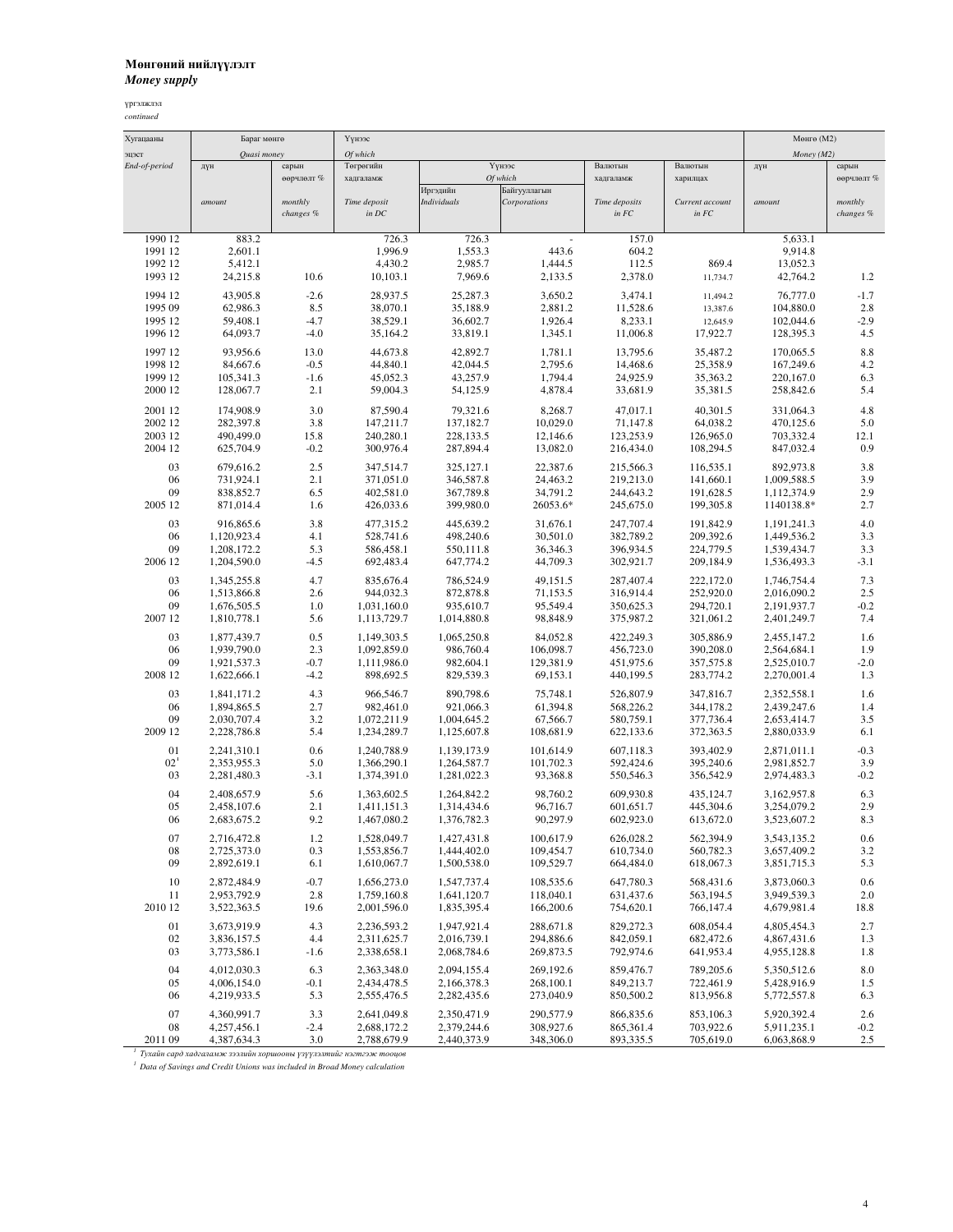## Хадгаламжийн байгууллагуудын мөнгөний тойм *Deposit Corporations Monetary Survey*

сая төгрөг *in millions of togrogs*

| Хугацааны             | Гадаад цэвэр             | Дотоодын                                                                                                | Үүнээс                       |                              |                           |
|-----------------------|--------------------------|---------------------------------------------------------------------------------------------------------|------------------------------|------------------------------|---------------------------|
| эцэст                 | актив                    | зээл (цэвэр)                                                                                            | Of which                     |                              |                           |
| End-of-period         | Net foreign              | Domestic                                                                                                | Засгийн                      | Үүнээс: Of which:            |                           |
|                       | assets                   | credit (net)                                                                                            | газар                        | Төв                          | Орон нуггийн              |
|                       |                          |                                                                                                         |                              | Засгийн газар                | төсөв                     |
|                       |                          |                                                                                                         | General                      | Central                      | Local                     |
|                       |                          |                                                                                                         | Government                   | Government                   | Government                |
|                       |                          |                                                                                                         |                              |                              |                           |
| 1991 12               | 495.4                    | 10,971.2                                                                                                | $-1,883.7$                   |                              |                           |
| 1992 12               | $-27.0$                  | 16,078.2                                                                                                | $-3,051.7$                   |                              |                           |
| 1993 12               | 23,395.7                 | 24,460.3                                                                                                | $-7,143.4$                   |                              |                           |
| 1994 12               | 29,699.3                 | 49,190.3                                                                                                | $-3,773.1$                   |                              |                           |
| 1995 09               | 42,796.8                 | 49,646.7                                                                                                | $-14,688.9$                  |                              |                           |
| 1995 12               | 51,709.7                 | 45,494.7                                                                                                | $-17,227.8$                  |                              |                           |
| 1996 12               | 73,733.6                 | 90,240.4                                                                                                | 19,920.3                     |                              |                           |
| 1997 12               | 135,437.2                | 67,635.4                                                                                                | 13,352.1                     |                              |                           |
| 1998 12               | 96,557.5                 | 136,062.0                                                                                               | 41,460.0                     |                              |                           |
| 1999 12               | 167,541.5                | 116,635.6                                                                                               | 34,555.7                     |                              |                           |
| 2000 12               | 201,696.9                | 84,831.1                                                                                                | 17,171.2                     |                              |                           |
| 2001 12               | 220,165.7                | 129,259.5                                                                                               | $-6,829.1$                   |                              |                           |
| 2002 12               | 308,507.4                | 200,027.4                                                                                               | $-32,439.3$                  |                              |                           |
| 2003 12               | 256,341.5                | 514,615.2                                                                                               | 96,687.3                     |                              |                           |
| 2004 12               | 311,005.2                | 647,305.1                                                                                               | 40,506.5                     | 45,022.0                     | $-4,515.6$                |
|                       |                          |                                                                                                         |                              |                              |                           |
| 03                    | 355,953.1                | 656,792.2                                                                                               | 15,718.6                     | 21,303.2                     | $-5,584.6$                |
| 06                    | 398,458.6                | 722,028.0                                                                                               | 1,353.7                      | 6,891.6                      | $-5,537.9$                |
| 09                    | 506,890.1                | 737,705.6                                                                                               | $-37,364.2$                  | $-32,586.6$                  | $-4,777.7$                |
| 2005 12               | 570,198.7                | 769,004.6 <sup>2</sup>                                                                                  | $-90,847.2$                  | $-87,822.4$                  | $-3,024.9$                |
| 03                    | 576,426.1                | 837,634.7                                                                                               | $-114,042.7$                 | $-110,040.3$                 | $-4,002.4$                |
| 06                    | 819,508.4                | 866,442.9                                                                                               | $-184,466.7$                 | $-178, 133.0$                | $-6,333.7$                |
| 09                    | 973,853.2                | 816,958.7                                                                                               | -303,950.9                   | $-297,407.6$                 | $-6,543.2$                |
| 2006 12               | 1,131,772.5              | 745,404.8                                                                                               | -477,882.5                   | $-470,640.1$                 | $-7,242.4$                |
| 03                    | 1,174,464.0              | 858,887.2                                                                                               | $-545,685.9$                 | $-537,827.8$                 | $-7,858.1$                |
| 06                    | 1,316,665.5              | 977,750.0                                                                                               | $-622,470.7$                 | $-611,969.3$                 | $-10,501.3$               |
| 09                    | 1,409,522.6              | 1,091,172.3                                                                                             | $-767,948.6$                 | $-756,170.4$                 | $-11,778.2$               |
| 2007 12               | 1,352,046.2              | 1,329,532.9                                                                                             | $-726,528.0$                 | $-719,606.1$                 | $-6,921.9$                |
| 03                    | 1,297,695.4              | 1,603,434.8                                                                                             | $-732,494.0$                 | $-724,161.0$                 | $-8,333.0$                |
| 06                    | 1,223,350.9              | 1,753,657.0                                                                                             | $-805,776.0$                 | -794,838.7                   | $-10,937.3$               |
| 09                    | 1,035,442.0              | 1,928,681.0                                                                                             | $-788,177.6$                 | $-776,727.4$                 | $-11,450.2$               |
| 2008 12               | 683,478.2                | 2,061,976.5                                                                                             | $-573,575.1$                 | $-566,471.1$                 | $-7,104.0$                |
|                       |                          |                                                                                                         |                              |                              |                           |
| 03<br>06              | 696,315.7                | 2,169,795.5                                                                                             | $-501,931.0$                 | $-495,236.0$                 | $-6,695.0$                |
| 09                    | 944,242.6<br>1,250,760.3 | 1,977,766.1<br>1,930,001.0                                                                              | $-581,163.6$<br>$-700,933.7$ | $-574,386.6$<br>$-690,570.6$ | $-6,777.1$<br>$-10,363.0$ |
| $200912$ <sup>1</sup> | 1,533,276.9              | 1,937,874.3                                                                                             | $-717, 126.1$                | $-709,477.0$                 | $-7,649.1$                |
|                       |                          |                                                                                                         |                              |                              |                           |
| 01                    | 1,550,130.5              | 1,989,667.8                                                                                             | $-684,776.7$                 | $-676,642.2$                 | $-8,134.5$                |
| $02^{2}$              | 1,569,449.4              | 2,096,576.2                                                                                             | $-619, 174.9$                | $-611,919.4$                 | $-7,255.5$                |
| 03                    | 1,442,263.2              | 2,139,661.1                                                                                             | $-628,887.2$                 | $-623,329.0$                 | $-5,558.2$                |
| 04                    | 1,651,486.3              | 2,079,478.2                                                                                             | $-685,392.9$                 | $-677,573.6$                 | $-7,819.4$                |
| 05                    | 1,644,686.8              | 2,184,974.2                                                                                             | $-667,743.2$                 | $-660,415.8$                 | $-7,327.4$                |
| 06                    | 1,801,207.9              | 2,283,798.6                                                                                             | -598,830.8                   | -591,589.6                   | $-7,241.2$                |
| 07                    | 1,801,553.6              | 2,302,072.3                                                                                             | $-669,921.0$                 | $-660,553.5$                 | $-9,367.5$                |
| 08                    | 1,921,080.2              | 2,256,881.9                                                                                             | $-765, 162.7$                | $-757,056.4$                 | $-8,106.3$                |
| 09                    | 2,099,024.3              | 2,298,844.8                                                                                             | $-786,507.3$                 | $-778,518.8$                 | $-7,988.5$                |
| 10                    | 2,120,248.5              | 2,253,429.7                                                                                             | $-836,860.8$                 | $-829,641.2$                 | $-7,219.6$                |
| 11                    | 2,198,129.5              | 2,226,214.9                                                                                             | $-886,279.3$                 | $-877,717.7$                 | $-8,561.7$                |
| 2010 12               | 2,739,285.7              | 2,429,981.1                                                                                             | $-834,796.9$                 | $-828,917.2$                 | $-5,879.7$                |
|                       |                          |                                                                                                         |                              |                              |                           |
| 01                    | 2,666,682.5              | 2,611,222.8                                                                                             | $-829,042.3$                 | $-821,162.2$                 | $-7,880.1$                |
| 02                    | 2,731,118.9              | 2,637,578.4                                                                                             | $-888,724.7$                 | $-880,054.7$                 | $-8,670.0$                |
| 03                    | 2,618,912.3              | 2,734,749.6                                                                                             | -996,082.0                   | -988,369.0                   | $-7,712.9$                |
| 04                    | 2,920,282.0              | 2,951,367.3                                                                                             | $-1,022,511.7$               | $-1,008,053.3$               | $-14,458.5$               |
| 05                    | 2,697,019.9              | 3,195,242.3                                                                                             | $-1,051,576.6$               | $-1,034,400.8$               | $-17,175.9$               |
| 06                    | 2,949,693.7              | 3,380,151.7                                                                                             | $-1,172,639.7$               | $-1,161,741.9$               | $-10,897.8$               |
| 07                    | 3,064,096.1              | 3,458,332.7                                                                                             | $-1,223,066.5$               | $-1,203,839.6$               | $-19,226.9$               |
| 08                    | 2,890,864.9              | 3,595,761.8                                                                                             | $-1,275,041.0$               | $-1,257,576.9$               | $-17,464.1$               |
| 2011 09               | 3,040,044.2              | 3,710,733.6                                                                                             | $-1,349,623.3$               | $-1,340,632.8$               | $-8,990.5$                |
|                       |                          | 2008 оны 12-р сараас эхлэн ОУВС-ийн ЯБХД хөтөлбөрийн зээлийн тооцоог ЗГ-аас авах авлагад оруулж тооцов. |                              |                              |                           |

<sup>1</sup> From December 2008 the Settlement on PRGF loan was included in Net Domestic Credit, particularly in Claims on Government<br><sup>2</sup> Тухайн сард хадгаламж зээлийн хоршооны үзүүлэлтийг нэгтгэж тооцов

*2 Data of Savings and Credit Unions was included in Broad Money calculation*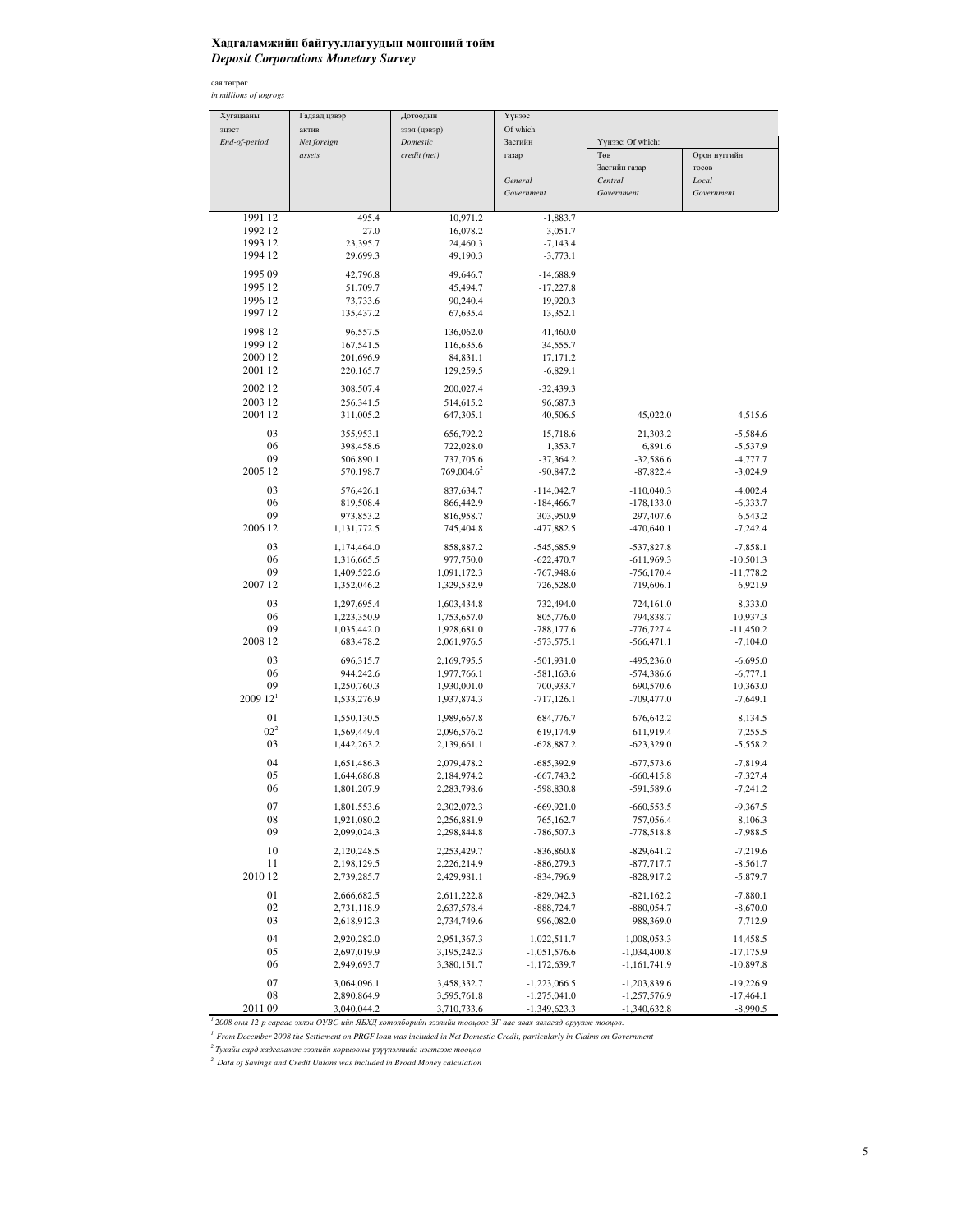### Хадгаламжийн байгууллагуудын мөнгөний тойм *Deposit Corporations Monetary Survey*

үргэлжлэл *continued*

| Total assets<br>эцэст<br>End-of-period<br>Бусад санхүүгийн<br>Улсын<br>Хувийн<br>Иргэд<br>Бусад<br>Ангилагдаагүй<br>байгууллага<br>байгууллага<br>кишаєх<br>зээл<br>Other<br>Other financial<br>Public<br>Private<br><b>Individuals</b><br>Unclassified<br>loans<br>corporations<br>corporations<br>corporations<br>1991 12<br>9,779.6<br>3,075.3<br>0.0<br>11,466.6<br>1992 12<br>12,204.2<br>6,925.7<br>0.0<br>16,051.2<br>1993 12<br>0.0<br>21,744.4<br>9,859.3<br>47,856.0<br>1994 12<br>12,193.3<br>40,638.0<br>132.1<br>78,889.6<br>1995 09<br>8,892.2<br>55,297.8<br>145.6<br>92,443.5<br>1995 12<br>10,883.3<br>185.7<br>97,204.4<br>51,653.5<br>1996 12<br>14,520.3<br>22,851.9<br>163,974.0<br>32,947.9<br>1997 12<br>11,713.0<br>203,072.6<br>28,112.6<br>14,457.7<br>1998 12<br>18,295.6<br>43,667.5<br>32,638.9<br>232,619.5<br>1999 12<br>8,564.5<br>31,408.6<br>284,177.1<br>42,106.7<br>2000 12<br>6,281.5<br>45,482.9<br>286,528.0<br>15,895.6<br>2001 12<br>10,402.0<br>349,425.2<br>114,670.4<br>11,016.2<br>2002 12<br>12,184.9<br>203,567.2<br>508,534.8<br>16,714.5<br>2003 12<br>16,203.6<br>365,024.4<br>36,700.0<br>770,956.7<br>2004 12<br>455.1<br>365,057.9<br>210,931.1<br>958,310.2<br>13,125.7<br>17,228.9<br>03<br>491.4<br>13,868.3<br>376,332.2<br>233,706.2<br>16,675.5<br>1,012,745.3<br>06<br>1,587.0<br>22,295.2<br>418,590.5<br>262,786.4<br>15,415.3<br>1,120,486.6<br>09<br>807.1<br>21,194.9<br>442,998.2<br>294,561.9<br>15,507.7<br>1,244,595.8<br>2005 12<br>498.8<br>34,169.2<br>489,064.7<br>14,512.4<br>1,339,203.3<br>321,606.8<br>03<br>946.3<br>29,158.7<br>544,639.2<br>363,811.0<br>13.122.3<br>1,414,060.8<br>06<br>1,221.9<br>590,566.2<br>413,244.1<br>16,061.0<br>1,685,951.3<br>29,816.4<br>09<br>1,517.7<br>32,749.0<br>607,338.3<br>461,241.8<br>18,062.8<br>1,790,811.9<br>2006 12<br>1,597.1<br>36,731.6<br>659,019.3<br>507,570.0<br>18,369.3<br>1,877,177.3<br>03<br>2,605.8<br>38,207.6<br>566,658.6<br>20,317.5<br>776,783.7<br>2,033,351.3<br>06<br>2,437.1<br>25,409.5<br>937,067.2<br>616,179.5<br>19,127.4<br>2,294,415.5<br>09<br>2,025.3<br>22,979.8<br>1,081,407.4<br>733,341.1<br>19,367.3<br>2,500,694.8<br>2007 12<br>2,828.5<br>20,972.4<br>27,331.8<br>1,166,149.5<br>838,778.5<br>2,681,579.0<br>03<br>5,723.8<br>987,330.7<br>23,569.6<br>31,726.2<br>1,287,578.5<br>2,901,130.3<br>06<br>8,520.5<br>10,977.9<br>1,472,125.9<br>1,031,501.6<br>36,307.1<br>2,977,007.8<br>09<br>4,442.2<br>46,388.1<br>19,053.9<br>1,556,911.6<br>1,090,062.8<br>2,964,123.0<br>2008 12<br>3,412.1<br>34,794.6<br>1,570,398.9<br>13,251.7<br>1,013,694.2<br>2,745,454.7<br>03<br>4,039.9<br>26,158.4<br>1,672,342.0<br>963,525.9<br>5,660.2<br>2,866,111.3<br>06<br>3,767.8<br>20,199.9<br>6,498.8<br>1,653,214.5<br>875,248.8<br>2,922,008.7<br>09<br>4,274.1<br>924,277.4<br>24,402.5<br>1,663,783.5<br>14,197.1<br>3,180,761.3<br>2009 12<br>4,711.2<br>904,892.3<br>8,713.7<br>20,429.4<br>1,716,253.8<br>3,471,151.2<br>01<br>920,916.9<br>3,827.1<br>20,422.8<br>1,720,862.3<br>8,415.5<br>3,539,798.3<br>02 <sup>1</sup><br>4,942.8<br>19,615.3<br>953,654.9<br>13,282.6<br>1,724,255.4<br>3,666,025.6<br>03<br>12,013.7<br>16,948.8<br>1,760,220.7<br>964,035.3<br>15,329.8<br>3,581,924.2<br>04<br>10,108.4<br>11,883.5<br>16,589.3<br>1,754,070.2<br>972,219.7<br>3,730,964.6<br>05<br>10,470.7<br>1,001,587.6<br>9,936.5<br>3,829,661.0<br>15,245.7<br>1,815,477.0<br>06<br>11,354.6<br>15,592.9<br>1,806,502.8<br>1,038,929.1<br>10,250.0<br>4,085,006.4<br>07<br>32,651.1<br>1,844,147.8<br>1,075,174.1<br>9,584.2<br>4,103,626.0<br>10,436.2<br>08<br>11,083.2<br>34,614.5<br>1,789,347.8<br>1,177,478.7<br>9,520.5<br>4,177,962.1<br>09<br>11,745.6<br>37,686.6<br>1,808,074.9<br>1,218,394.9<br>9,450.1<br>4,397,869.1<br>10<br>11,778.3<br>1,797,039.9<br>9,326.8<br>38,336.0<br>1,233,809.4<br>4,373,678.2<br>11<br>12,458.1<br>36,873.6<br>1,783,352.2<br>1,270,186.9<br>9,623.5<br>4,424,344.4<br>2010 12<br>14,067.6<br>17,073.9<br>1,854,774.6<br>1,369,232.5<br>9,629.5<br>5,169,266.8<br>01<br>16,598.0<br>1,909,018.9<br>1,491,117.4<br>9,819.4<br>5,277,905.3<br>13,711.5<br>02<br>9,484.9<br>5,368,697.2<br>13,252.8<br>15,756.6<br>1,999,058.5<br>1,488,750.3<br>03<br>14,479.0<br>13,029.5<br>2,099,485.9<br>1,596,083.2<br>7,753.9<br>5,353,661.9<br>04<br>13,580.2<br>16,163.3<br>2,226,969.0<br>1,709,263.3<br>7,903.3<br>5,871,649.4<br>05<br>15,444.4<br>15,421.2<br>2,393,198.6<br>1,815,285.5<br>7,469.3<br>5,892,262.2<br>06<br>14,951.3<br>16,160.3<br>2,568,669.9<br>1,944,813.6<br>8,196.1<br>6,329,845.4<br>07<br>13,720.4<br>23,953.4<br>2,637,482.9<br>1,998,308.4<br>7,934.2<br>6,522,428.8<br>08<br>15,631.8<br>2,685,825.7<br>2,134,699.7<br>8,203.7<br>6,486,626.6<br>26,441.7<br>2011 09<br>18,284.0<br>27,143.3<br>2,770,777.9<br>2,235,679.6<br>8,472.1<br>6,750,777.8 | Хугацааны |  |  |  | Нийт актив |
|------------------------------------------------------------------------------------------------------------------------------------------------------------------------------------------------------------------------------------------------------------------------------------------------------------------------------------------------------------------------------------------------------------------------------------------------------------------------------------------------------------------------------------------------------------------------------------------------------------------------------------------------------------------------------------------------------------------------------------------------------------------------------------------------------------------------------------------------------------------------------------------------------------------------------------------------------------------------------------------------------------------------------------------------------------------------------------------------------------------------------------------------------------------------------------------------------------------------------------------------------------------------------------------------------------------------------------------------------------------------------------------------------------------------------------------------------------------------------------------------------------------------------------------------------------------------------------------------------------------------------------------------------------------------------------------------------------------------------------------------------------------------------------------------------------------------------------------------------------------------------------------------------------------------------------------------------------------------------------------------------------------------------------------------------------------------------------------------------------------------------------------------------------------------------------------------------------------------------------------------------------------------------------------------------------------------------------------------------------------------------------------------------------------------------------------------------------------------------------------------------------------------------------------------------------------------------------------------------------------------------------------------------------------------------------------------------------------------------------------------------------------------------------------------------------------------------------------------------------------------------------------------------------------------------------------------------------------------------------------------------------------------------------------------------------------------------------------------------------------------------------------------------------------------------------------------------------------------------------------------------------------------------------------------------------------------------------------------------------------------------------------------------------------------------------------------------------------------------------------------------------------------------------------------------------------------------------------------------------------------------------------------------------------------------------------------------------------------------------------------------------------------------------------------------------------------------------------------------------------------------------------------------------------------------------------------------------------------------------------------------------------------------------------------------------------------------------------------------------------------------------------------------------------------------------------------------------------------------------------------------------------------------------------------------------------------------------------------------------------------------------------------------------------------------------------------------------------------------------------------------------------------------------------------------------------------------------------------------------------------------------------------------------------------------------------------------------------------------------------------------------------------------------------------------------------------------------------------------------------------------------------|-----------|--|--|--|------------|
|                                                                                                                                                                                                                                                                                                                                                                                                                                                                                                                                                                                                                                                                                                                                                                                                                                                                                                                                                                                                                                                                                                                                                                                                                                                                                                                                                                                                                                                                                                                                                                                                                                                                                                                                                                                                                                                                                                                                                                                                                                                                                                                                                                                                                                                                                                                                                                                                                                                                                                                                                                                                                                                                                                                                                                                                                                                                                                                                                                                                                                                                                                                                                                                                                                                                                                                                                                                                                                                                                                                                                                                                                                                                                                                                                                                                                                                                                                                                                                                                                                                                                                                                                                                                                                                                                                                                                                                                                                                                                                                                                                                                                                                                                                                                                                                                                                                                                          |           |  |  |  |            |
|                                                                                                                                                                                                                                                                                                                                                                                                                                                                                                                                                                                                                                                                                                                                                                                                                                                                                                                                                                                                                                                                                                                                                                                                                                                                                                                                                                                                                                                                                                                                                                                                                                                                                                                                                                                                                                                                                                                                                                                                                                                                                                                                                                                                                                                                                                                                                                                                                                                                                                                                                                                                                                                                                                                                                                                                                                                                                                                                                                                                                                                                                                                                                                                                                                                                                                                                                                                                                                                                                                                                                                                                                                                                                                                                                                                                                                                                                                                                                                                                                                                                                                                                                                                                                                                                                                                                                                                                                                                                                                                                                                                                                                                                                                                                                                                                                                                                                          |           |  |  |  |            |
|                                                                                                                                                                                                                                                                                                                                                                                                                                                                                                                                                                                                                                                                                                                                                                                                                                                                                                                                                                                                                                                                                                                                                                                                                                                                                                                                                                                                                                                                                                                                                                                                                                                                                                                                                                                                                                                                                                                                                                                                                                                                                                                                                                                                                                                                                                                                                                                                                                                                                                                                                                                                                                                                                                                                                                                                                                                                                                                                                                                                                                                                                                                                                                                                                                                                                                                                                                                                                                                                                                                                                                                                                                                                                                                                                                                                                                                                                                                                                                                                                                                                                                                                                                                                                                                                                                                                                                                                                                                                                                                                                                                                                                                                                                                                                                                                                                                                                          |           |  |  |  |            |
|                                                                                                                                                                                                                                                                                                                                                                                                                                                                                                                                                                                                                                                                                                                                                                                                                                                                                                                                                                                                                                                                                                                                                                                                                                                                                                                                                                                                                                                                                                                                                                                                                                                                                                                                                                                                                                                                                                                                                                                                                                                                                                                                                                                                                                                                                                                                                                                                                                                                                                                                                                                                                                                                                                                                                                                                                                                                                                                                                                                                                                                                                                                                                                                                                                                                                                                                                                                                                                                                                                                                                                                                                                                                                                                                                                                                                                                                                                                                                                                                                                                                                                                                                                                                                                                                                                                                                                                                                                                                                                                                                                                                                                                                                                                                                                                                                                                                                          |           |  |  |  |            |
|                                                                                                                                                                                                                                                                                                                                                                                                                                                                                                                                                                                                                                                                                                                                                                                                                                                                                                                                                                                                                                                                                                                                                                                                                                                                                                                                                                                                                                                                                                                                                                                                                                                                                                                                                                                                                                                                                                                                                                                                                                                                                                                                                                                                                                                                                                                                                                                                                                                                                                                                                                                                                                                                                                                                                                                                                                                                                                                                                                                                                                                                                                                                                                                                                                                                                                                                                                                                                                                                                                                                                                                                                                                                                                                                                                                                                                                                                                                                                                                                                                                                                                                                                                                                                                                                                                                                                                                                                                                                                                                                                                                                                                                                                                                                                                                                                                                                                          |           |  |  |  |            |
|                                                                                                                                                                                                                                                                                                                                                                                                                                                                                                                                                                                                                                                                                                                                                                                                                                                                                                                                                                                                                                                                                                                                                                                                                                                                                                                                                                                                                                                                                                                                                                                                                                                                                                                                                                                                                                                                                                                                                                                                                                                                                                                                                                                                                                                                                                                                                                                                                                                                                                                                                                                                                                                                                                                                                                                                                                                                                                                                                                                                                                                                                                                                                                                                                                                                                                                                                                                                                                                                                                                                                                                                                                                                                                                                                                                                                                                                                                                                                                                                                                                                                                                                                                                                                                                                                                                                                                                                                                                                                                                                                                                                                                                                                                                                                                                                                                                                                          |           |  |  |  |            |
|                                                                                                                                                                                                                                                                                                                                                                                                                                                                                                                                                                                                                                                                                                                                                                                                                                                                                                                                                                                                                                                                                                                                                                                                                                                                                                                                                                                                                                                                                                                                                                                                                                                                                                                                                                                                                                                                                                                                                                                                                                                                                                                                                                                                                                                                                                                                                                                                                                                                                                                                                                                                                                                                                                                                                                                                                                                                                                                                                                                                                                                                                                                                                                                                                                                                                                                                                                                                                                                                                                                                                                                                                                                                                                                                                                                                                                                                                                                                                                                                                                                                                                                                                                                                                                                                                                                                                                                                                                                                                                                                                                                                                                                                                                                                                                                                                                                                                          |           |  |  |  |            |
|                                                                                                                                                                                                                                                                                                                                                                                                                                                                                                                                                                                                                                                                                                                                                                                                                                                                                                                                                                                                                                                                                                                                                                                                                                                                                                                                                                                                                                                                                                                                                                                                                                                                                                                                                                                                                                                                                                                                                                                                                                                                                                                                                                                                                                                                                                                                                                                                                                                                                                                                                                                                                                                                                                                                                                                                                                                                                                                                                                                                                                                                                                                                                                                                                                                                                                                                                                                                                                                                                                                                                                                                                                                                                                                                                                                                                                                                                                                                                                                                                                                                                                                                                                                                                                                                                                                                                                                                                                                                                                                                                                                                                                                                                                                                                                                                                                                                                          |           |  |  |  |            |
|                                                                                                                                                                                                                                                                                                                                                                                                                                                                                                                                                                                                                                                                                                                                                                                                                                                                                                                                                                                                                                                                                                                                                                                                                                                                                                                                                                                                                                                                                                                                                                                                                                                                                                                                                                                                                                                                                                                                                                                                                                                                                                                                                                                                                                                                                                                                                                                                                                                                                                                                                                                                                                                                                                                                                                                                                                                                                                                                                                                                                                                                                                                                                                                                                                                                                                                                                                                                                                                                                                                                                                                                                                                                                                                                                                                                                                                                                                                                                                                                                                                                                                                                                                                                                                                                                                                                                                                                                                                                                                                                                                                                                                                                                                                                                                                                                                                                                          |           |  |  |  |            |
|                                                                                                                                                                                                                                                                                                                                                                                                                                                                                                                                                                                                                                                                                                                                                                                                                                                                                                                                                                                                                                                                                                                                                                                                                                                                                                                                                                                                                                                                                                                                                                                                                                                                                                                                                                                                                                                                                                                                                                                                                                                                                                                                                                                                                                                                                                                                                                                                                                                                                                                                                                                                                                                                                                                                                                                                                                                                                                                                                                                                                                                                                                                                                                                                                                                                                                                                                                                                                                                                                                                                                                                                                                                                                                                                                                                                                                                                                                                                                                                                                                                                                                                                                                                                                                                                                                                                                                                                                                                                                                                                                                                                                                                                                                                                                                                                                                                                                          |           |  |  |  |            |
|                                                                                                                                                                                                                                                                                                                                                                                                                                                                                                                                                                                                                                                                                                                                                                                                                                                                                                                                                                                                                                                                                                                                                                                                                                                                                                                                                                                                                                                                                                                                                                                                                                                                                                                                                                                                                                                                                                                                                                                                                                                                                                                                                                                                                                                                                                                                                                                                                                                                                                                                                                                                                                                                                                                                                                                                                                                                                                                                                                                                                                                                                                                                                                                                                                                                                                                                                                                                                                                                                                                                                                                                                                                                                                                                                                                                                                                                                                                                                                                                                                                                                                                                                                                                                                                                                                                                                                                                                                                                                                                                                                                                                                                                                                                                                                                                                                                                                          |           |  |  |  |            |
|                                                                                                                                                                                                                                                                                                                                                                                                                                                                                                                                                                                                                                                                                                                                                                                                                                                                                                                                                                                                                                                                                                                                                                                                                                                                                                                                                                                                                                                                                                                                                                                                                                                                                                                                                                                                                                                                                                                                                                                                                                                                                                                                                                                                                                                                                                                                                                                                                                                                                                                                                                                                                                                                                                                                                                                                                                                                                                                                                                                                                                                                                                                                                                                                                                                                                                                                                                                                                                                                                                                                                                                                                                                                                                                                                                                                                                                                                                                                                                                                                                                                                                                                                                                                                                                                                                                                                                                                                                                                                                                                                                                                                                                                                                                                                                                                                                                                                          |           |  |  |  |            |
|                                                                                                                                                                                                                                                                                                                                                                                                                                                                                                                                                                                                                                                                                                                                                                                                                                                                                                                                                                                                                                                                                                                                                                                                                                                                                                                                                                                                                                                                                                                                                                                                                                                                                                                                                                                                                                                                                                                                                                                                                                                                                                                                                                                                                                                                                                                                                                                                                                                                                                                                                                                                                                                                                                                                                                                                                                                                                                                                                                                                                                                                                                                                                                                                                                                                                                                                                                                                                                                                                                                                                                                                                                                                                                                                                                                                                                                                                                                                                                                                                                                                                                                                                                                                                                                                                                                                                                                                                                                                                                                                                                                                                                                                                                                                                                                                                                                                                          |           |  |  |  |            |
|                                                                                                                                                                                                                                                                                                                                                                                                                                                                                                                                                                                                                                                                                                                                                                                                                                                                                                                                                                                                                                                                                                                                                                                                                                                                                                                                                                                                                                                                                                                                                                                                                                                                                                                                                                                                                                                                                                                                                                                                                                                                                                                                                                                                                                                                                                                                                                                                                                                                                                                                                                                                                                                                                                                                                                                                                                                                                                                                                                                                                                                                                                                                                                                                                                                                                                                                                                                                                                                                                                                                                                                                                                                                                                                                                                                                                                                                                                                                                                                                                                                                                                                                                                                                                                                                                                                                                                                                                                                                                                                                                                                                                                                                                                                                                                                                                                                                                          |           |  |  |  |            |
|                                                                                                                                                                                                                                                                                                                                                                                                                                                                                                                                                                                                                                                                                                                                                                                                                                                                                                                                                                                                                                                                                                                                                                                                                                                                                                                                                                                                                                                                                                                                                                                                                                                                                                                                                                                                                                                                                                                                                                                                                                                                                                                                                                                                                                                                                                                                                                                                                                                                                                                                                                                                                                                                                                                                                                                                                                                                                                                                                                                                                                                                                                                                                                                                                                                                                                                                                                                                                                                                                                                                                                                                                                                                                                                                                                                                                                                                                                                                                                                                                                                                                                                                                                                                                                                                                                                                                                                                                                                                                                                                                                                                                                                                                                                                                                                                                                                                                          |           |  |  |  |            |
|                                                                                                                                                                                                                                                                                                                                                                                                                                                                                                                                                                                                                                                                                                                                                                                                                                                                                                                                                                                                                                                                                                                                                                                                                                                                                                                                                                                                                                                                                                                                                                                                                                                                                                                                                                                                                                                                                                                                                                                                                                                                                                                                                                                                                                                                                                                                                                                                                                                                                                                                                                                                                                                                                                                                                                                                                                                                                                                                                                                                                                                                                                                                                                                                                                                                                                                                                                                                                                                                                                                                                                                                                                                                                                                                                                                                                                                                                                                                                                                                                                                                                                                                                                                                                                                                                                                                                                                                                                                                                                                                                                                                                                                                                                                                                                                                                                                                                          |           |  |  |  |            |
|                                                                                                                                                                                                                                                                                                                                                                                                                                                                                                                                                                                                                                                                                                                                                                                                                                                                                                                                                                                                                                                                                                                                                                                                                                                                                                                                                                                                                                                                                                                                                                                                                                                                                                                                                                                                                                                                                                                                                                                                                                                                                                                                                                                                                                                                                                                                                                                                                                                                                                                                                                                                                                                                                                                                                                                                                                                                                                                                                                                                                                                                                                                                                                                                                                                                                                                                                                                                                                                                                                                                                                                                                                                                                                                                                                                                                                                                                                                                                                                                                                                                                                                                                                                                                                                                                                                                                                                                                                                                                                                                                                                                                                                                                                                                                                                                                                                                                          |           |  |  |  |            |
|                                                                                                                                                                                                                                                                                                                                                                                                                                                                                                                                                                                                                                                                                                                                                                                                                                                                                                                                                                                                                                                                                                                                                                                                                                                                                                                                                                                                                                                                                                                                                                                                                                                                                                                                                                                                                                                                                                                                                                                                                                                                                                                                                                                                                                                                                                                                                                                                                                                                                                                                                                                                                                                                                                                                                                                                                                                                                                                                                                                                                                                                                                                                                                                                                                                                                                                                                                                                                                                                                                                                                                                                                                                                                                                                                                                                                                                                                                                                                                                                                                                                                                                                                                                                                                                                                                                                                                                                                                                                                                                                                                                                                                                                                                                                                                                                                                                                                          |           |  |  |  |            |
|                                                                                                                                                                                                                                                                                                                                                                                                                                                                                                                                                                                                                                                                                                                                                                                                                                                                                                                                                                                                                                                                                                                                                                                                                                                                                                                                                                                                                                                                                                                                                                                                                                                                                                                                                                                                                                                                                                                                                                                                                                                                                                                                                                                                                                                                                                                                                                                                                                                                                                                                                                                                                                                                                                                                                                                                                                                                                                                                                                                                                                                                                                                                                                                                                                                                                                                                                                                                                                                                                                                                                                                                                                                                                                                                                                                                                                                                                                                                                                                                                                                                                                                                                                                                                                                                                                                                                                                                                                                                                                                                                                                                                                                                                                                                                                                                                                                                                          |           |  |  |  |            |
|                                                                                                                                                                                                                                                                                                                                                                                                                                                                                                                                                                                                                                                                                                                                                                                                                                                                                                                                                                                                                                                                                                                                                                                                                                                                                                                                                                                                                                                                                                                                                                                                                                                                                                                                                                                                                                                                                                                                                                                                                                                                                                                                                                                                                                                                                                                                                                                                                                                                                                                                                                                                                                                                                                                                                                                                                                                                                                                                                                                                                                                                                                                                                                                                                                                                                                                                                                                                                                                                                                                                                                                                                                                                                                                                                                                                                                                                                                                                                                                                                                                                                                                                                                                                                                                                                                                                                                                                                                                                                                                                                                                                                                                                                                                                                                                                                                                                                          |           |  |  |  |            |
|                                                                                                                                                                                                                                                                                                                                                                                                                                                                                                                                                                                                                                                                                                                                                                                                                                                                                                                                                                                                                                                                                                                                                                                                                                                                                                                                                                                                                                                                                                                                                                                                                                                                                                                                                                                                                                                                                                                                                                                                                                                                                                                                                                                                                                                                                                                                                                                                                                                                                                                                                                                                                                                                                                                                                                                                                                                                                                                                                                                                                                                                                                                                                                                                                                                                                                                                                                                                                                                                                                                                                                                                                                                                                                                                                                                                                                                                                                                                                                                                                                                                                                                                                                                                                                                                                                                                                                                                                                                                                                                                                                                                                                                                                                                                                                                                                                                                                          |           |  |  |  |            |
|                                                                                                                                                                                                                                                                                                                                                                                                                                                                                                                                                                                                                                                                                                                                                                                                                                                                                                                                                                                                                                                                                                                                                                                                                                                                                                                                                                                                                                                                                                                                                                                                                                                                                                                                                                                                                                                                                                                                                                                                                                                                                                                                                                                                                                                                                                                                                                                                                                                                                                                                                                                                                                                                                                                                                                                                                                                                                                                                                                                                                                                                                                                                                                                                                                                                                                                                                                                                                                                                                                                                                                                                                                                                                                                                                                                                                                                                                                                                                                                                                                                                                                                                                                                                                                                                                                                                                                                                                                                                                                                                                                                                                                                                                                                                                                                                                                                                                          |           |  |  |  |            |
|                                                                                                                                                                                                                                                                                                                                                                                                                                                                                                                                                                                                                                                                                                                                                                                                                                                                                                                                                                                                                                                                                                                                                                                                                                                                                                                                                                                                                                                                                                                                                                                                                                                                                                                                                                                                                                                                                                                                                                                                                                                                                                                                                                                                                                                                                                                                                                                                                                                                                                                                                                                                                                                                                                                                                                                                                                                                                                                                                                                                                                                                                                                                                                                                                                                                                                                                                                                                                                                                                                                                                                                                                                                                                                                                                                                                                                                                                                                                                                                                                                                                                                                                                                                                                                                                                                                                                                                                                                                                                                                                                                                                                                                                                                                                                                                                                                                                                          |           |  |  |  |            |
|                                                                                                                                                                                                                                                                                                                                                                                                                                                                                                                                                                                                                                                                                                                                                                                                                                                                                                                                                                                                                                                                                                                                                                                                                                                                                                                                                                                                                                                                                                                                                                                                                                                                                                                                                                                                                                                                                                                                                                                                                                                                                                                                                                                                                                                                                                                                                                                                                                                                                                                                                                                                                                                                                                                                                                                                                                                                                                                                                                                                                                                                                                                                                                                                                                                                                                                                                                                                                                                                                                                                                                                                                                                                                                                                                                                                                                                                                                                                                                                                                                                                                                                                                                                                                                                                                                                                                                                                                                                                                                                                                                                                                                                                                                                                                                                                                                                                                          |           |  |  |  |            |
|                                                                                                                                                                                                                                                                                                                                                                                                                                                                                                                                                                                                                                                                                                                                                                                                                                                                                                                                                                                                                                                                                                                                                                                                                                                                                                                                                                                                                                                                                                                                                                                                                                                                                                                                                                                                                                                                                                                                                                                                                                                                                                                                                                                                                                                                                                                                                                                                                                                                                                                                                                                                                                                                                                                                                                                                                                                                                                                                                                                                                                                                                                                                                                                                                                                                                                                                                                                                                                                                                                                                                                                                                                                                                                                                                                                                                                                                                                                                                                                                                                                                                                                                                                                                                                                                                                                                                                                                                                                                                                                                                                                                                                                                                                                                                                                                                                                                                          |           |  |  |  |            |
|                                                                                                                                                                                                                                                                                                                                                                                                                                                                                                                                                                                                                                                                                                                                                                                                                                                                                                                                                                                                                                                                                                                                                                                                                                                                                                                                                                                                                                                                                                                                                                                                                                                                                                                                                                                                                                                                                                                                                                                                                                                                                                                                                                                                                                                                                                                                                                                                                                                                                                                                                                                                                                                                                                                                                                                                                                                                                                                                                                                                                                                                                                                                                                                                                                                                                                                                                                                                                                                                                                                                                                                                                                                                                                                                                                                                                                                                                                                                                                                                                                                                                                                                                                                                                                                                                                                                                                                                                                                                                                                                                                                                                                                                                                                                                                                                                                                                                          |           |  |  |  |            |
|                                                                                                                                                                                                                                                                                                                                                                                                                                                                                                                                                                                                                                                                                                                                                                                                                                                                                                                                                                                                                                                                                                                                                                                                                                                                                                                                                                                                                                                                                                                                                                                                                                                                                                                                                                                                                                                                                                                                                                                                                                                                                                                                                                                                                                                                                                                                                                                                                                                                                                                                                                                                                                                                                                                                                                                                                                                                                                                                                                                                                                                                                                                                                                                                                                                                                                                                                                                                                                                                                                                                                                                                                                                                                                                                                                                                                                                                                                                                                                                                                                                                                                                                                                                                                                                                                                                                                                                                                                                                                                                                                                                                                                                                                                                                                                                                                                                                                          |           |  |  |  |            |
|                                                                                                                                                                                                                                                                                                                                                                                                                                                                                                                                                                                                                                                                                                                                                                                                                                                                                                                                                                                                                                                                                                                                                                                                                                                                                                                                                                                                                                                                                                                                                                                                                                                                                                                                                                                                                                                                                                                                                                                                                                                                                                                                                                                                                                                                                                                                                                                                                                                                                                                                                                                                                                                                                                                                                                                                                                                                                                                                                                                                                                                                                                                                                                                                                                                                                                                                                                                                                                                                                                                                                                                                                                                                                                                                                                                                                                                                                                                                                                                                                                                                                                                                                                                                                                                                                                                                                                                                                                                                                                                                                                                                                                                                                                                                                                                                                                                                                          |           |  |  |  |            |
|                                                                                                                                                                                                                                                                                                                                                                                                                                                                                                                                                                                                                                                                                                                                                                                                                                                                                                                                                                                                                                                                                                                                                                                                                                                                                                                                                                                                                                                                                                                                                                                                                                                                                                                                                                                                                                                                                                                                                                                                                                                                                                                                                                                                                                                                                                                                                                                                                                                                                                                                                                                                                                                                                                                                                                                                                                                                                                                                                                                                                                                                                                                                                                                                                                                                                                                                                                                                                                                                                                                                                                                                                                                                                                                                                                                                                                                                                                                                                                                                                                                                                                                                                                                                                                                                                                                                                                                                                                                                                                                                                                                                                                                                                                                                                                                                                                                                                          |           |  |  |  |            |
|                                                                                                                                                                                                                                                                                                                                                                                                                                                                                                                                                                                                                                                                                                                                                                                                                                                                                                                                                                                                                                                                                                                                                                                                                                                                                                                                                                                                                                                                                                                                                                                                                                                                                                                                                                                                                                                                                                                                                                                                                                                                                                                                                                                                                                                                                                                                                                                                                                                                                                                                                                                                                                                                                                                                                                                                                                                                                                                                                                                                                                                                                                                                                                                                                                                                                                                                                                                                                                                                                                                                                                                                                                                                                                                                                                                                                                                                                                                                                                                                                                                                                                                                                                                                                                                                                                                                                                                                                                                                                                                                                                                                                                                                                                                                                                                                                                                                                          |           |  |  |  |            |
|                                                                                                                                                                                                                                                                                                                                                                                                                                                                                                                                                                                                                                                                                                                                                                                                                                                                                                                                                                                                                                                                                                                                                                                                                                                                                                                                                                                                                                                                                                                                                                                                                                                                                                                                                                                                                                                                                                                                                                                                                                                                                                                                                                                                                                                                                                                                                                                                                                                                                                                                                                                                                                                                                                                                                                                                                                                                                                                                                                                                                                                                                                                                                                                                                                                                                                                                                                                                                                                                                                                                                                                                                                                                                                                                                                                                                                                                                                                                                                                                                                                                                                                                                                                                                                                                                                                                                                                                                                                                                                                                                                                                                                                                                                                                                                                                                                                                                          |           |  |  |  |            |
|                                                                                                                                                                                                                                                                                                                                                                                                                                                                                                                                                                                                                                                                                                                                                                                                                                                                                                                                                                                                                                                                                                                                                                                                                                                                                                                                                                                                                                                                                                                                                                                                                                                                                                                                                                                                                                                                                                                                                                                                                                                                                                                                                                                                                                                                                                                                                                                                                                                                                                                                                                                                                                                                                                                                                                                                                                                                                                                                                                                                                                                                                                                                                                                                                                                                                                                                                                                                                                                                                                                                                                                                                                                                                                                                                                                                                                                                                                                                                                                                                                                                                                                                                                                                                                                                                                                                                                                                                                                                                                                                                                                                                                                                                                                                                                                                                                                                                          |           |  |  |  |            |
|                                                                                                                                                                                                                                                                                                                                                                                                                                                                                                                                                                                                                                                                                                                                                                                                                                                                                                                                                                                                                                                                                                                                                                                                                                                                                                                                                                                                                                                                                                                                                                                                                                                                                                                                                                                                                                                                                                                                                                                                                                                                                                                                                                                                                                                                                                                                                                                                                                                                                                                                                                                                                                                                                                                                                                                                                                                                                                                                                                                                                                                                                                                                                                                                                                                                                                                                                                                                                                                                                                                                                                                                                                                                                                                                                                                                                                                                                                                                                                                                                                                                                                                                                                                                                                                                                                                                                                                                                                                                                                                                                                                                                                                                                                                                                                                                                                                                                          |           |  |  |  |            |
|                                                                                                                                                                                                                                                                                                                                                                                                                                                                                                                                                                                                                                                                                                                                                                                                                                                                                                                                                                                                                                                                                                                                                                                                                                                                                                                                                                                                                                                                                                                                                                                                                                                                                                                                                                                                                                                                                                                                                                                                                                                                                                                                                                                                                                                                                                                                                                                                                                                                                                                                                                                                                                                                                                                                                                                                                                                                                                                                                                                                                                                                                                                                                                                                                                                                                                                                                                                                                                                                                                                                                                                                                                                                                                                                                                                                                                                                                                                                                                                                                                                                                                                                                                                                                                                                                                                                                                                                                                                                                                                                                                                                                                                                                                                                                                                                                                                                                          |           |  |  |  |            |
|                                                                                                                                                                                                                                                                                                                                                                                                                                                                                                                                                                                                                                                                                                                                                                                                                                                                                                                                                                                                                                                                                                                                                                                                                                                                                                                                                                                                                                                                                                                                                                                                                                                                                                                                                                                                                                                                                                                                                                                                                                                                                                                                                                                                                                                                                                                                                                                                                                                                                                                                                                                                                                                                                                                                                                                                                                                                                                                                                                                                                                                                                                                                                                                                                                                                                                                                                                                                                                                                                                                                                                                                                                                                                                                                                                                                                                                                                                                                                                                                                                                                                                                                                                                                                                                                                                                                                                                                                                                                                                                                                                                                                                                                                                                                                                                                                                                                                          |           |  |  |  |            |
|                                                                                                                                                                                                                                                                                                                                                                                                                                                                                                                                                                                                                                                                                                                                                                                                                                                                                                                                                                                                                                                                                                                                                                                                                                                                                                                                                                                                                                                                                                                                                                                                                                                                                                                                                                                                                                                                                                                                                                                                                                                                                                                                                                                                                                                                                                                                                                                                                                                                                                                                                                                                                                                                                                                                                                                                                                                                                                                                                                                                                                                                                                                                                                                                                                                                                                                                                                                                                                                                                                                                                                                                                                                                                                                                                                                                                                                                                                                                                                                                                                                                                                                                                                                                                                                                                                                                                                                                                                                                                                                                                                                                                                                                                                                                                                                                                                                                                          |           |  |  |  |            |
|                                                                                                                                                                                                                                                                                                                                                                                                                                                                                                                                                                                                                                                                                                                                                                                                                                                                                                                                                                                                                                                                                                                                                                                                                                                                                                                                                                                                                                                                                                                                                                                                                                                                                                                                                                                                                                                                                                                                                                                                                                                                                                                                                                                                                                                                                                                                                                                                                                                                                                                                                                                                                                                                                                                                                                                                                                                                                                                                                                                                                                                                                                                                                                                                                                                                                                                                                                                                                                                                                                                                                                                                                                                                                                                                                                                                                                                                                                                                                                                                                                                                                                                                                                                                                                                                                                                                                                                                                                                                                                                                                                                                                                                                                                                                                                                                                                                                                          |           |  |  |  |            |
|                                                                                                                                                                                                                                                                                                                                                                                                                                                                                                                                                                                                                                                                                                                                                                                                                                                                                                                                                                                                                                                                                                                                                                                                                                                                                                                                                                                                                                                                                                                                                                                                                                                                                                                                                                                                                                                                                                                                                                                                                                                                                                                                                                                                                                                                                                                                                                                                                                                                                                                                                                                                                                                                                                                                                                                                                                                                                                                                                                                                                                                                                                                                                                                                                                                                                                                                                                                                                                                                                                                                                                                                                                                                                                                                                                                                                                                                                                                                                                                                                                                                                                                                                                                                                                                                                                                                                                                                                                                                                                                                                                                                                                                                                                                                                                                                                                                                                          |           |  |  |  |            |
|                                                                                                                                                                                                                                                                                                                                                                                                                                                                                                                                                                                                                                                                                                                                                                                                                                                                                                                                                                                                                                                                                                                                                                                                                                                                                                                                                                                                                                                                                                                                                                                                                                                                                                                                                                                                                                                                                                                                                                                                                                                                                                                                                                                                                                                                                                                                                                                                                                                                                                                                                                                                                                                                                                                                                                                                                                                                                                                                                                                                                                                                                                                                                                                                                                                                                                                                                                                                                                                                                                                                                                                                                                                                                                                                                                                                                                                                                                                                                                                                                                                                                                                                                                                                                                                                                                                                                                                                                                                                                                                                                                                                                                                                                                                                                                                                                                                                                          |           |  |  |  |            |
|                                                                                                                                                                                                                                                                                                                                                                                                                                                                                                                                                                                                                                                                                                                                                                                                                                                                                                                                                                                                                                                                                                                                                                                                                                                                                                                                                                                                                                                                                                                                                                                                                                                                                                                                                                                                                                                                                                                                                                                                                                                                                                                                                                                                                                                                                                                                                                                                                                                                                                                                                                                                                                                                                                                                                                                                                                                                                                                                                                                                                                                                                                                                                                                                                                                                                                                                                                                                                                                                                                                                                                                                                                                                                                                                                                                                                                                                                                                                                                                                                                                                                                                                                                                                                                                                                                                                                                                                                                                                                                                                                                                                                                                                                                                                                                                                                                                                                          |           |  |  |  |            |
|                                                                                                                                                                                                                                                                                                                                                                                                                                                                                                                                                                                                                                                                                                                                                                                                                                                                                                                                                                                                                                                                                                                                                                                                                                                                                                                                                                                                                                                                                                                                                                                                                                                                                                                                                                                                                                                                                                                                                                                                                                                                                                                                                                                                                                                                                                                                                                                                                                                                                                                                                                                                                                                                                                                                                                                                                                                                                                                                                                                                                                                                                                                                                                                                                                                                                                                                                                                                                                                                                                                                                                                                                                                                                                                                                                                                                                                                                                                                                                                                                                                                                                                                                                                                                                                                                                                                                                                                                                                                                                                                                                                                                                                                                                                                                                                                                                                                                          |           |  |  |  |            |
|                                                                                                                                                                                                                                                                                                                                                                                                                                                                                                                                                                                                                                                                                                                                                                                                                                                                                                                                                                                                                                                                                                                                                                                                                                                                                                                                                                                                                                                                                                                                                                                                                                                                                                                                                                                                                                                                                                                                                                                                                                                                                                                                                                                                                                                                                                                                                                                                                                                                                                                                                                                                                                                                                                                                                                                                                                                                                                                                                                                                                                                                                                                                                                                                                                                                                                                                                                                                                                                                                                                                                                                                                                                                                                                                                                                                                                                                                                                                                                                                                                                                                                                                                                                                                                                                                                                                                                                                                                                                                                                                                                                                                                                                                                                                                                                                                                                                                          |           |  |  |  |            |
|                                                                                                                                                                                                                                                                                                                                                                                                                                                                                                                                                                                                                                                                                                                                                                                                                                                                                                                                                                                                                                                                                                                                                                                                                                                                                                                                                                                                                                                                                                                                                                                                                                                                                                                                                                                                                                                                                                                                                                                                                                                                                                                                                                                                                                                                                                                                                                                                                                                                                                                                                                                                                                                                                                                                                                                                                                                                                                                                                                                                                                                                                                                                                                                                                                                                                                                                                                                                                                                                                                                                                                                                                                                                                                                                                                                                                                                                                                                                                                                                                                                                                                                                                                                                                                                                                                                                                                                                                                                                                                                                                                                                                                                                                                                                                                                                                                                                                          |           |  |  |  |            |
|                                                                                                                                                                                                                                                                                                                                                                                                                                                                                                                                                                                                                                                                                                                                                                                                                                                                                                                                                                                                                                                                                                                                                                                                                                                                                                                                                                                                                                                                                                                                                                                                                                                                                                                                                                                                                                                                                                                                                                                                                                                                                                                                                                                                                                                                                                                                                                                                                                                                                                                                                                                                                                                                                                                                                                                                                                                                                                                                                                                                                                                                                                                                                                                                                                                                                                                                                                                                                                                                                                                                                                                                                                                                                                                                                                                                                                                                                                                                                                                                                                                                                                                                                                                                                                                                                                                                                                                                                                                                                                                                                                                                                                                                                                                                                                                                                                                                                          |           |  |  |  |            |
|                                                                                                                                                                                                                                                                                                                                                                                                                                                                                                                                                                                                                                                                                                                                                                                                                                                                                                                                                                                                                                                                                                                                                                                                                                                                                                                                                                                                                                                                                                                                                                                                                                                                                                                                                                                                                                                                                                                                                                                                                                                                                                                                                                                                                                                                                                                                                                                                                                                                                                                                                                                                                                                                                                                                                                                                                                                                                                                                                                                                                                                                                                                                                                                                                                                                                                                                                                                                                                                                                                                                                                                                                                                                                                                                                                                                                                                                                                                                                                                                                                                                                                                                                                                                                                                                                                                                                                                                                                                                                                                                                                                                                                                                                                                                                                                                                                                                                          |           |  |  |  |            |
|                                                                                                                                                                                                                                                                                                                                                                                                                                                                                                                                                                                                                                                                                                                                                                                                                                                                                                                                                                                                                                                                                                                                                                                                                                                                                                                                                                                                                                                                                                                                                                                                                                                                                                                                                                                                                                                                                                                                                                                                                                                                                                                                                                                                                                                                                                                                                                                                                                                                                                                                                                                                                                                                                                                                                                                                                                                                                                                                                                                                                                                                                                                                                                                                                                                                                                                                                                                                                                                                                                                                                                                                                                                                                                                                                                                                                                                                                                                                                                                                                                                                                                                                                                                                                                                                                                                                                                                                                                                                                                                                                                                                                                                                                                                                                                                                                                                                                          |           |  |  |  |            |
|                                                                                                                                                                                                                                                                                                                                                                                                                                                                                                                                                                                                                                                                                                                                                                                                                                                                                                                                                                                                                                                                                                                                                                                                                                                                                                                                                                                                                                                                                                                                                                                                                                                                                                                                                                                                                                                                                                                                                                                                                                                                                                                                                                                                                                                                                                                                                                                                                                                                                                                                                                                                                                                                                                                                                                                                                                                                                                                                                                                                                                                                                                                                                                                                                                                                                                                                                                                                                                                                                                                                                                                                                                                                                                                                                                                                                                                                                                                                                                                                                                                                                                                                                                                                                                                                                                                                                                                                                                                                                                                                                                                                                                                                                                                                                                                                                                                                                          |           |  |  |  |            |
|                                                                                                                                                                                                                                                                                                                                                                                                                                                                                                                                                                                                                                                                                                                                                                                                                                                                                                                                                                                                                                                                                                                                                                                                                                                                                                                                                                                                                                                                                                                                                                                                                                                                                                                                                                                                                                                                                                                                                                                                                                                                                                                                                                                                                                                                                                                                                                                                                                                                                                                                                                                                                                                                                                                                                                                                                                                                                                                                                                                                                                                                                                                                                                                                                                                                                                                                                                                                                                                                                                                                                                                                                                                                                                                                                                                                                                                                                                                                                                                                                                                                                                                                                                                                                                                                                                                                                                                                                                                                                                                                                                                                                                                                                                                                                                                                                                                                                          |           |  |  |  |            |
|                                                                                                                                                                                                                                                                                                                                                                                                                                                                                                                                                                                                                                                                                                                                                                                                                                                                                                                                                                                                                                                                                                                                                                                                                                                                                                                                                                                                                                                                                                                                                                                                                                                                                                                                                                                                                                                                                                                                                                                                                                                                                                                                                                                                                                                                                                                                                                                                                                                                                                                                                                                                                                                                                                                                                                                                                                                                                                                                                                                                                                                                                                                                                                                                                                                                                                                                                                                                                                                                                                                                                                                                                                                                                                                                                                                                                                                                                                                                                                                                                                                                                                                                                                                                                                                                                                                                                                                                                                                                                                                                                                                                                                                                                                                                                                                                                                                                                          |           |  |  |  |            |
|                                                                                                                                                                                                                                                                                                                                                                                                                                                                                                                                                                                                                                                                                                                                                                                                                                                                                                                                                                                                                                                                                                                                                                                                                                                                                                                                                                                                                                                                                                                                                                                                                                                                                                                                                                                                                                                                                                                                                                                                                                                                                                                                                                                                                                                                                                                                                                                                                                                                                                                                                                                                                                                                                                                                                                                                                                                                                                                                                                                                                                                                                                                                                                                                                                                                                                                                                                                                                                                                                                                                                                                                                                                                                                                                                                                                                                                                                                                                                                                                                                                                                                                                                                                                                                                                                                                                                                                                                                                                                                                                                                                                                                                                                                                                                                                                                                                                                          |           |  |  |  |            |
|                                                                                                                                                                                                                                                                                                                                                                                                                                                                                                                                                                                                                                                                                                                                                                                                                                                                                                                                                                                                                                                                                                                                                                                                                                                                                                                                                                                                                                                                                                                                                                                                                                                                                                                                                                                                                                                                                                                                                                                                                                                                                                                                                                                                                                                                                                                                                                                                                                                                                                                                                                                                                                                                                                                                                                                                                                                                                                                                                                                                                                                                                                                                                                                                                                                                                                                                                                                                                                                                                                                                                                                                                                                                                                                                                                                                                                                                                                                                                                                                                                                                                                                                                                                                                                                                                                                                                                                                                                                                                                                                                                                                                                                                                                                                                                                                                                                                                          |           |  |  |  |            |
|                                                                                                                                                                                                                                                                                                                                                                                                                                                                                                                                                                                                                                                                                                                                                                                                                                                                                                                                                                                                                                                                                                                                                                                                                                                                                                                                                                                                                                                                                                                                                                                                                                                                                                                                                                                                                                                                                                                                                                                                                                                                                                                                                                                                                                                                                                                                                                                                                                                                                                                                                                                                                                                                                                                                                                                                                                                                                                                                                                                                                                                                                                                                                                                                                                                                                                                                                                                                                                                                                                                                                                                                                                                                                                                                                                                                                                                                                                                                                                                                                                                                                                                                                                                                                                                                                                                                                                                                                                                                                                                                                                                                                                                                                                                                                                                                                                                                                          |           |  |  |  |            |
|                                                                                                                                                                                                                                                                                                                                                                                                                                                                                                                                                                                                                                                                                                                                                                                                                                                                                                                                                                                                                                                                                                                                                                                                                                                                                                                                                                                                                                                                                                                                                                                                                                                                                                                                                                                                                                                                                                                                                                                                                                                                                                                                                                                                                                                                                                                                                                                                                                                                                                                                                                                                                                                                                                                                                                                                                                                                                                                                                                                                                                                                                                                                                                                                                                                                                                                                                                                                                                                                                                                                                                                                                                                                                                                                                                                                                                                                                                                                                                                                                                                                                                                                                                                                                                                                                                                                                                                                                                                                                                                                                                                                                                                                                                                                                                                                                                                                                          |           |  |  |  |            |
|                                                                                                                                                                                                                                                                                                                                                                                                                                                                                                                                                                                                                                                                                                                                                                                                                                                                                                                                                                                                                                                                                                                                                                                                                                                                                                                                                                                                                                                                                                                                                                                                                                                                                                                                                                                                                                                                                                                                                                                                                                                                                                                                                                                                                                                                                                                                                                                                                                                                                                                                                                                                                                                                                                                                                                                                                                                                                                                                                                                                                                                                                                                                                                                                                                                                                                                                                                                                                                                                                                                                                                                                                                                                                                                                                                                                                                                                                                                                                                                                                                                                                                                                                                                                                                                                                                                                                                                                                                                                                                                                                                                                                                                                                                                                                                                                                                                                                          |           |  |  |  |            |
|                                                                                                                                                                                                                                                                                                                                                                                                                                                                                                                                                                                                                                                                                                                                                                                                                                                                                                                                                                                                                                                                                                                                                                                                                                                                                                                                                                                                                                                                                                                                                                                                                                                                                                                                                                                                                                                                                                                                                                                                                                                                                                                                                                                                                                                                                                                                                                                                                                                                                                                                                                                                                                                                                                                                                                                                                                                                                                                                                                                                                                                                                                                                                                                                                                                                                                                                                                                                                                                                                                                                                                                                                                                                                                                                                                                                                                                                                                                                                                                                                                                                                                                                                                                                                                                                                                                                                                                                                                                                                                                                                                                                                                                                                                                                                                                                                                                                                          |           |  |  |  |            |
|                                                                                                                                                                                                                                                                                                                                                                                                                                                                                                                                                                                                                                                                                                                                                                                                                                                                                                                                                                                                                                                                                                                                                                                                                                                                                                                                                                                                                                                                                                                                                                                                                                                                                                                                                                                                                                                                                                                                                                                                                                                                                                                                                                                                                                                                                                                                                                                                                                                                                                                                                                                                                                                                                                                                                                                                                                                                                                                                                                                                                                                                                                                                                                                                                                                                                                                                                                                                                                                                                                                                                                                                                                                                                                                                                                                                                                                                                                                                                                                                                                                                                                                                                                                                                                                                                                                                                                                                                                                                                                                                                                                                                                                                                                                                                                                                                                                                                          |           |  |  |  |            |

<sup>1</sup> Тухайн сард хадгаламж зээлийн хоршооны үзүүлэлтийг нэгтгэж тооцов *1 Data of Savings and Credit Unions was included in Broad Money calculation*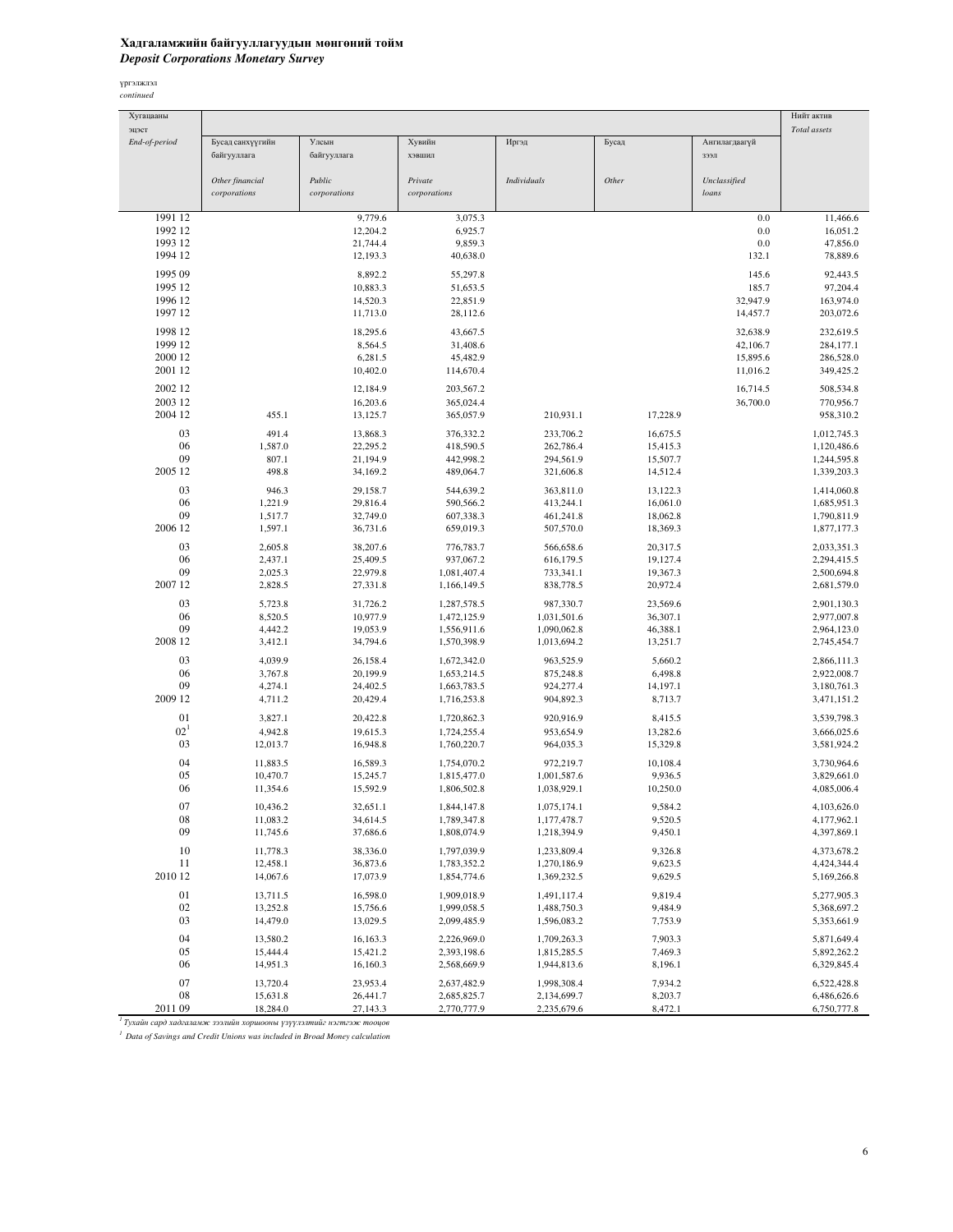### Хадгаламжийн байгууллагуудын мөнгөний тойм *Deposit Corporations Monetary Survey*

үргэлжлэл *continued*

| Хугацааны     | Мөнгө                  | Бараг мөнгө                | Хөтөлбөрийн              | Бусад зүйл (цэвэр)     | Нийт пассив                |
|---------------|------------------------|----------------------------|--------------------------|------------------------|----------------------------|
| эцэст         | Money                  | Quasi-Money                | зээлийн эх үүсвэр        | Other items (net)      | <b>Total liabilities</b>   |
| End-of-period |                        |                            | Government lending       |                        |                            |
|               |                        |                            | Government lending loans |                        |                            |
|               |                        |                            |                          |                        |                            |
|               |                        |                            |                          |                        |                            |
|               |                        |                            |                          |                        |                            |
|               |                        |                            |                          |                        |                            |
| 1991 12       | 7,313.7                | 2,601.2                    |                          | 1,551.7                | 11,466.6                   |
| 1992 12       | 7,640.2                | 5,412.1                    |                          | 2,998.9                | 16,051.2                   |
| 1993 12       | 18,548.4               | 24,215.8                   |                          | 5,091.8                | 47,856.0                   |
| 1994 12       | 32,871.2               | 43,905.8                   |                          | 2,112.6                | 78,889.6                   |
| 1995 09       | 41,893.7               | 62,986.3                   |                          | $-12,436.5$            | 92,443.5                   |
| 1995 12       | 42,636.5               | 59,408.2                   |                          | $-4,840.3$             | 97,204.4                   |
| 1996 12       | 64,301.6               | 64,093.7                   |                          | 35,578.7               | 163,974.0                  |
| 1997 12       | 76,108.9               | 93,956.6                   |                          | 33,007.1               | 203,072.6                  |
| 1998 12       | 82,582.0               | 84,667.6                   |                          | 65,369.9               | 232,619.5                  |
| 1999 12       | 114,825.7              | 105,341.3                  |                          | 64,010.1               | 284,177.1                  |
| 2000 12       | 130,775.0              | 128,067.7                  |                          | 27,685.4               | 286,528.0                  |
| 2001 12       | 156, 155.3             | 174,908.9                  |                          | 18,360.9               | 349,425.2                  |
|               |                        |                            |                          |                        |                            |
| 2002 12       | 187,727.8              | 282,397.8                  |                          | 38,409.2               | 508,534.8                  |
| 2003 12       | 212,833.4              | 490,499.0                  |                          | 67,624.3               | 770,956.7                  |
| 2004 12       | 221,327.6              | 625,704.9                  |                          | 111,277.8              | 958,310.2                  |
| 03            | 213,357.6              | 679,616.2                  | 18,824.5                 | 100,946.9              | 1,012,745.3                |
| 06            | 277,664.4              | 731,924.1                  | 17,865.2                 | 93,032.9               | 1,120,486.6                |
| 09            | 273,522.2              | 838,852.7                  | 16,372.8                 | 115,848.1              | 1,244,595.8                |
| 2005 12       | 269,124.4              | 871,014.4                  | 17,272.7                 | 181,791.8              | 1,339,203.3                |
|               |                        |                            |                          |                        |                            |
| 03            | 274,375.7<br>328,612.9 | 916,865.6                  | 17,813.9                 | 205,005.6              | 1,414,060.8                |
| 06<br>09      | 331,262.5              | 1,120,923.4<br>1,208,172.2 | 17,577.6<br>16,557.5     | 218,837.4<br>234,819.7 | 1,685,951.3                |
| 2006 12       | 331,903.4              | 1,204,590.0                | 18,765.0                 | 321,918.9              | 1,790,811.9<br>1,877,177.3 |
|               |                        |                            |                          |                        |                            |
| 03            | 401,498.6              | 1,345,255.8                | 17,577.9                 | 269,019.0              | 2,033,351.3                |
| 06            | 502,223.4              | 1,513,866.8                | 16,712.5                 | 261,612.8              | 2,294,415.5                |
| 09            | 515,432.2              | 1,676,505.5                | 18,375.0                 | 290,382.1              | 2,500,694.8                |
| 2007 12       | 590,471.6              | 1,810,778.1                | 17,620.0                 | 262,709.3              | 2,681,579.0                |
| 03            | 577,707.5              | 1,877,439.7                | 17,574.0                 | 428,409.1              | 2,901,130.3                |
| 06            | 624,894.1              | 1,939,790.0                | 16,260.0                 | 396,063.6              | 2,977,007.8                |
| 09            | 603,473.3              | 1,921,537.3                | 16,790.9                 | 422,321.4              | 2,964,123.0                |
| 2008 12       | 647,335.3              | 1,622,666.2                | 18,122.4                 | 457,330.8              | 2,745,454.7                |
| 03            | 511,386.8              | 1,841,171.2                | 20,449.5                 | 493,103.7              | 2,866,111.3                |
| 06            | 544,382.1              | 1,894,865.5                | 19,879.3                 | 462,881.8              | 2,922,008.7                |
| 09            | 622,707.3              | 2,030,707.4                | 20,421.0                 | 506,925.7              | 3,180,761.3                |
| 2009 12       | 651,247.0              | 2,228,786.8                | 20,205.4                 | 570,911.9              | 3,471,151.2                |
|               |                        |                            |                          |                        |                            |
| 01            | 629,701.0              | 2,241,310.1                | 19,995.3                 | 648,791.9              | 3,539,798.3                |
| $02^{1}$      | 627,897.5              | 2,353,955.3                | 19,178.6                 | 664,994.3              | 3,666,025.6                |
| 03            | 693,003.0              | 2,281,480.3                | 18,078.1                 | 589,362.8              | 3,581,924.2                |
| 04            | 754,299.9              | 2,408,657.9                | 17,789.9                 | 550,216.8              | 3,730,964.6                |
| 05            | 795,971.6              | 2,458,107.6                | 16,923.1                 | 558,658.7              | 3,829,661.0                |
| 06            | 839,932.0              | 2,683,675.2                | 16,456.8                 | 544,942.5              | 4,085,006.4                |
| 07            | 826,662.4              | 2,716,472.8                | 17,251.7                 | 543,239.1              | 4,103,626.0                |
| 08            | 932,036.2              | 2,725,373.0                | 16,247.5                 | 504,305.4              | 4,177,962.1                |
| 09            | 959,096.3              | 2,892,619.1                | 17,499.9                 | 528,653.9              | 4,397,869.1                |
|               |                        |                            |                          |                        |                            |
| 10            | 1,000,575.4            | 2,872,484.9                | 19,034.8                 | 481,583.1              | 4,373,678.2                |
| 11            | 995,746.4              | 2,953,792.9                | 17,873.9                 | 456,931.2              | 4,424,344.4                |
| 2010 12       | 1,157,617.9            | 3,522,363.5                | 17,781.0                 | 471,504.4              | 5,169,266.8                |
| 01            | 1,131,534.4            | 3,673,919.9                | 18,171.1                 | 454,279.9              | 5,277,905.3                |
| 02            | 1,031,274.1            | 3,836,157.5                | 18,453.8                 | 482,811.8              | 5,368,697.2                |
| 03            | 1,181,542.7            | 3,773,586.1                | 17,856.7                 | 380,676.4              | 5,353,661.9                |
| 04            | 1,338,482.3            | 4,012,030.3                | 19,530.3                 | 501,606.6              | 5,871,649.4                |
| 05            | 1,422,762.8            | 4,006,154.0                | 16,854.6                 | 446,490.7              | 5,892,262.2                |
| 06            | 1,552,624.4            | 4,219,933.5                | 17,181.1                 | 540,106.4              | 6,329,845.4                |
|               |                        |                            |                          |                        |                            |
| 07            | 1,559,400.7            | 4,360,991.7                | 17,153.5                 | 584,882.9              | 6,522,428.8                |
| 08            | 1,653,779.0            | 4,259,456.1                | 17,083.4                 | 556,308.1              | 6,486,626.6                |
| 2011 09       | 1,676,234.5            | 4,387,634.3                | 16,657.5                 | 670,251.4              | 6,750,777.8                |

<sup>1</sup> Тухайн сард хадгаламж зээлийн хоршооны үзүүлэлтийг нэгтгэж тооцов *1 Data of Savings and Credit Unions was included in Broad Money calculation*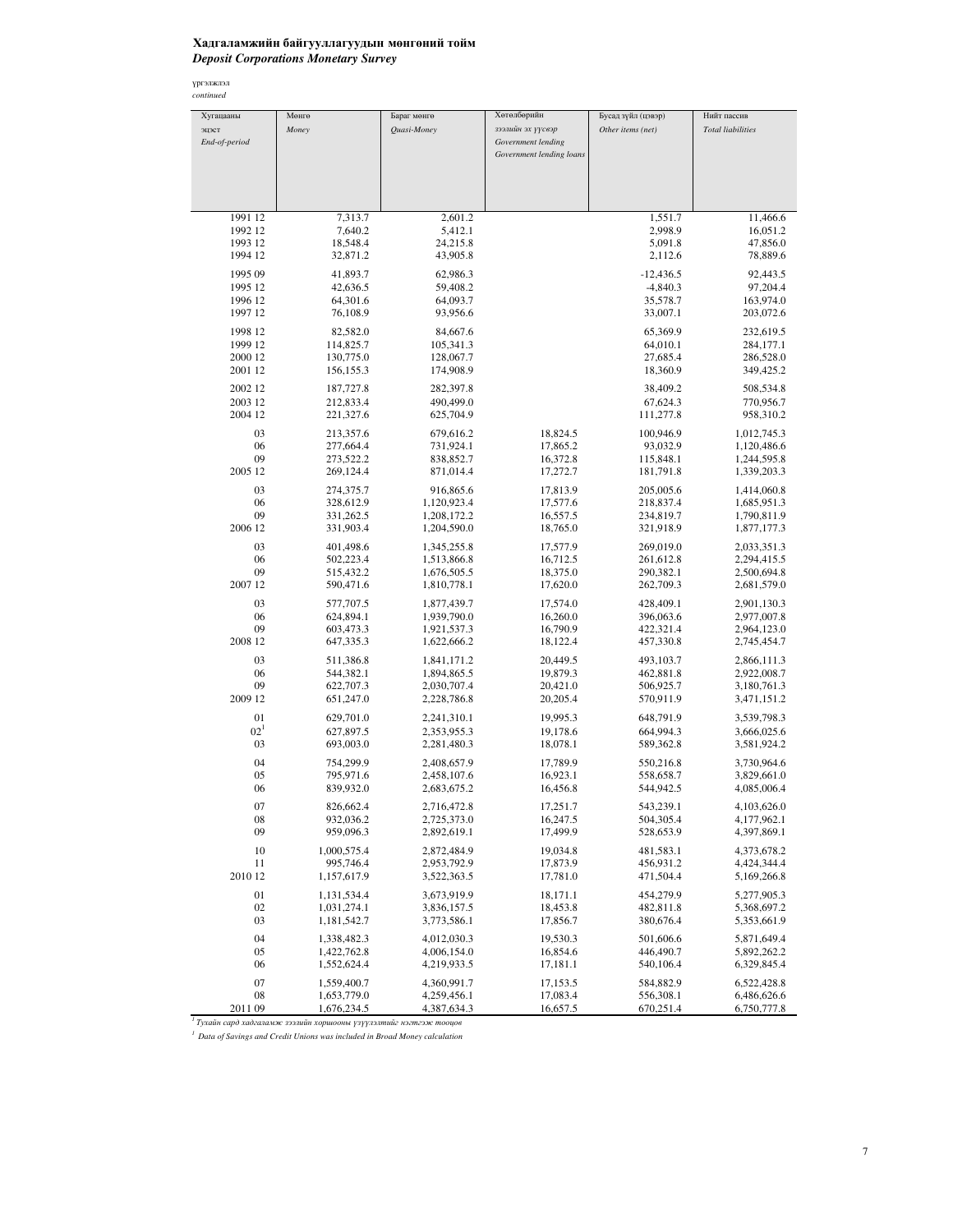### Төв банкны тайлан тэнцэл *Balance sheet of Monetary Authorities (for Monetary Survey)*

сая төгрөг *in millions of togrogs*

| Claims on<br>эцэст<br><b>Foreign Assets</b><br>Total assets<br>Засгийн<br>Улсын<br>Хувийн<br>End-of-period<br>Банкны бус<br>Банкууд<br>газар<br>байгууллага<br>кишисх<br>санхүүгийн<br>байгууллага<br>Public<br>General<br>Private<br>Non-Bank<br><b>Banks</b><br>Government<br>corporations<br>corporations<br>financial<br>corporations<br>1991 12<br>1,989.0<br>82.0<br>0.0<br>2.8<br>1,528.5<br>3,602.3<br>2,212.3<br>0.0<br>8,366.3<br>1992 12<br>0.0<br>1.3<br>6,152.7<br>9.2<br>1993 12<br>25,615.6<br>759.2<br>0.0<br>6,637.3<br>33,021.3<br>6.5<br>1994 12<br>42,589.0<br>6,405.3<br>0.0<br>10,374.9<br>59,375.7<br>1995 09<br>48,137.4<br>0.0<br>8.1<br>8,713.5<br>58,372.3<br>1,513.3<br>1995 12<br>54,544.5<br>433.7<br>0.0<br>1.5<br>7,739.5<br>62,719.2<br>0.1<br>1996 12<br>67,811.4<br>38,361.2<br>5.513.4<br>1,712.4<br>113,398.5<br>1997 12<br>113,769.2<br>23,979.6<br>3,908.3<br>0.0<br>3,092.8<br>144,749.9<br>1998 12<br>114,166.1<br>26,120.9<br>8,960.1<br>0.0<br>5,631.5<br>154,878.6<br>1999 12<br>173,895.5<br>24,234.4<br>4,565.4<br>0.0<br>6,651.2<br>209,346.6<br>209,409.6<br>903.2<br>4,777.0<br>2000 12<br>19,658.8<br>0.0<br>234,748.6<br>867.6<br>0.0<br>150.3<br>2001 12<br>227,993.2<br>13,570.5<br>7,347.6<br>249,929.2<br>150.3<br>2002 12<br>301,875.6<br>0.0<br>866.6<br>0.0<br>8,038.0<br>310,930.5<br>2003 12<br>237,578.1<br>164,216.0<br>556.2<br>0.0<br>12,688.7<br>415,039.0<br>2004 12<br>252,331.8<br>105,300.0<br>0.0<br>0.0<br>22,331.5<br>379,963.3<br>03<br>273,014.1<br>0.0<br>0.0<br>22,001.5<br>103,647.9<br>398,663.5<br>06<br>301,192.5<br>0.0<br>0.0<br>18,963.6<br>423,890.9<br>103,734.8<br>09<br>0.0<br>0.0<br>18,291.5<br>359,054.4<br>105,647.8<br>482,993.7<br>2005 12<br>99,372.9<br>0.0<br>17,743.8<br>414,620.6<br>0.0<br>531,737.3<br>03<br>454,519.5<br>90,740.2<br>0.0<br>0.0<br>17,797.5<br>563,057.2<br>06<br>90,585.6<br>0.0<br>0.0<br>17,808.6<br>509,010.7<br>617,404.9<br>09<br>647,221.8<br>70,507.2<br>0.0<br>0.0<br>17,537.4<br>735,266.4<br>0.0<br>0.0<br>18,191.3<br>2006 12<br>838,510.5<br>34,443.8<br>891,145.6<br>03<br>33,696.0<br>0.0<br>0.0<br>22,209.6<br>1,029,211.1<br>1,085,116.7<br>0.0<br>0.0<br>19,960.9<br>06<br>1,170,561.4<br>33,696.0<br>1,224,218.4<br>09<br>23,696.0<br>0.0<br>0.0<br>1,275,409.0<br>21,886.0<br>1,320,991.0<br>2007 12<br>0.0<br>0.0<br>0.0<br>18,549.7<br>1,173,166.2<br>1, 191, 715.9<br>03<br>0.0<br>0.0<br>0.0<br>1,178,447.8<br>21,282.6<br>1,199,730.4<br>06<br>0.0<br>0.0<br>0.0<br>16,774.4<br>1,133,869.4<br>1,150,643.8<br>09<br>0.0<br>0.0<br>1,012,420.1<br>0.0<br>53,526.4<br>1,065,946.5<br>2008 12<br>836,153.7<br>25,563.5<br>0.0<br>0.0<br>243,076.9<br>1,104,794.0<br>03<br>0.0<br>0.0<br>234,104.9<br>796,730.1<br>87,471.2<br>1,118,306.2<br>0.0<br>0.0<br>06<br>1,126,806.0<br>254,144.2<br>152,501.5<br>1,533,451.6<br>0.0<br>0.0<br>09<br>1,517,945.3<br>227,935.9<br>156,188.1<br>1,902,069.3<br>0.0<br>0.0<br>2009 12<br>1,917,594.4<br>432,755.2<br>198,448.4<br>2,548,798.0<br>0.0<br>0.0<br>01<br>1,898,660.0<br>432.428.2<br>191,328.9<br>2,522,417.1<br>02<br>345,810.0<br>0.0<br>0.0<br>199,276.6<br>1,842,478.8<br>2.387.565.4<br>0.0<br>03<br>1,784,423.2<br>398,850.3<br>0.0<br>171,068.3<br>2,354,341.7<br>04<br>306,883.4<br>0.0<br>0.0<br>1,931,053.1<br>161,224.4<br>2,399,160.9<br>05<br>309,028.0<br>0.0<br>0.0<br>159,741.3<br>1,917,379.6<br>2,386,148.9<br>0.0<br>0.0<br>06<br>1,945,617.6<br>311,712.6<br>157,739.6<br>2,415,069.8<br>$07\,$<br>2,001,427.4<br>329,235.8<br>$0.0\,$<br>$0.0\,$<br>158,061.4<br>2,488,724.7<br>08<br>2,094,258.2<br>318,177.4<br>0.0<br>0.0<br>153,567.7<br>2,566,003.3<br>09<br>2,199,418.9<br>327,109.1<br>0.0<br>0.0<br>154,207.9<br>2,680,735.9<br>10<br>$0.0\,$<br>2,375,193.3<br>321,963.2<br>0.0<br>154,011.4<br>2,851,167.9<br>11<br>2,406,330.2<br>309,956.3<br>0.0<br>0.0<br>132,937.9<br>2,849,224.5<br>2010 12<br>311,387.4<br>0.0<br>0.0<br>131,316.3<br>2,875,159.1<br>3,317,862.9<br>01<br>2,900,211.6<br>312,937.8<br>0.0<br>0.0<br>127,748.5<br>3,340,898.0<br>02<br>316,024.4<br>0.0<br>2,911,904.1<br>0.0<br>128,222.8<br>3,356,151.3<br>03<br>304,755.0<br>0.0<br>0.0<br>128,006.5<br>2,808,410.8<br>3,241,172.3<br>04<br>2,920,295.4<br>420,128.4<br>0.0<br>0.0<br>141,296.1<br>3,481,719.9<br>05<br>2,981,787.3<br>413,191.9<br>0.0<br>0.0<br>124,219.8<br>3,519,199.0<br>06<br>3,207,373.9<br>318,203.1<br>0.0<br>0.0<br>215,392.2<br>3,740,969.1<br>07<br>3,342,648.1<br>379,786.0<br>0.0<br>0.0<br>149,869.0<br>3,872,303.1<br>08<br>418,127.5<br>0.0<br>$0.0\,$<br>3,257,375.9<br>118,420.1<br>3,793,923.4<br>2011 09<br>3,339,171.1<br>417,115.4<br>0.0<br>$0.0\,$<br>118,242.9<br>3,874,529.4 | Хугацааны | Гадаад актив | Авлага |  |  | Нийт актив |
|-----------------------------------------------------------------------------------------------------------------------------------------------------------------------------------------------------------------------------------------------------------------------------------------------------------------------------------------------------------------------------------------------------------------------------------------------------------------------------------------------------------------------------------------------------------------------------------------------------------------------------------------------------------------------------------------------------------------------------------------------------------------------------------------------------------------------------------------------------------------------------------------------------------------------------------------------------------------------------------------------------------------------------------------------------------------------------------------------------------------------------------------------------------------------------------------------------------------------------------------------------------------------------------------------------------------------------------------------------------------------------------------------------------------------------------------------------------------------------------------------------------------------------------------------------------------------------------------------------------------------------------------------------------------------------------------------------------------------------------------------------------------------------------------------------------------------------------------------------------------------------------------------------------------------------------------------------------------------------------------------------------------------------------------------------------------------------------------------------------------------------------------------------------------------------------------------------------------------------------------------------------------------------------------------------------------------------------------------------------------------------------------------------------------------------------------------------------------------------------------------------------------------------------------------------------------------------------------------------------------------------------------------------------------------------------------------------------------------------------------------------------------------------------------------------------------------------------------------------------------------------------------------------------------------------------------------------------------------------------------------------------------------------------------------------------------------------------------------------------------------------------------------------------------------------------------------------------------------------------------------------------------------------------------------------------------------------------------------------------------------------------------------------------------------------------------------------------------------------------------------------------------------------------------------------------------------------------------------------------------------------------------------------------------------------------------------------------------------------------------------------------------------------------------------------------------------------------------------------------------------------------------------------------------------------------------------------------------------------------------------------------------------------------------------------------------------------------------------------------------------------------------------------------------------------------------------------------------------------------------------------------------------------------------------------------------------------------------------------------------------------------------------------------------------------------------------------------------------------------------------------------------------------------------------------------------------------------------------------------------------------------------------------------------------------------------------------------------------------|-----------|--------------|--------|--|--|------------|
|                                                                                                                                                                                                                                                                                                                                                                                                                                                                                                                                                                                                                                                                                                                                                                                                                                                                                                                                                                                                                                                                                                                                                                                                                                                                                                                                                                                                                                                                                                                                                                                                                                                                                                                                                                                                                                                                                                                                                                                                                                                                                                                                                                                                                                                                                                                                                                                                                                                                                                                                                                                                                                                                                                                                                                                                                                                                                                                                                                                                                                                                                                                                                                                                                                                                                                                                                                                                                                                                                                                                                                                                                                                                                                                                                                                                                                                                                                                                                                                                                                                                                                                                                                                                                                                                                                                                                                                                                                                                                                                                                                                                                                                                                                                             |           |              |        |  |  |            |
|                                                                                                                                                                                                                                                                                                                                                                                                                                                                                                                                                                                                                                                                                                                                                                                                                                                                                                                                                                                                                                                                                                                                                                                                                                                                                                                                                                                                                                                                                                                                                                                                                                                                                                                                                                                                                                                                                                                                                                                                                                                                                                                                                                                                                                                                                                                                                                                                                                                                                                                                                                                                                                                                                                                                                                                                                                                                                                                                                                                                                                                                                                                                                                                                                                                                                                                                                                                                                                                                                                                                                                                                                                                                                                                                                                                                                                                                                                                                                                                                                                                                                                                                                                                                                                                                                                                                                                                                                                                                                                                                                                                                                                                                                                                             |           |              |        |  |  |            |
|                                                                                                                                                                                                                                                                                                                                                                                                                                                                                                                                                                                                                                                                                                                                                                                                                                                                                                                                                                                                                                                                                                                                                                                                                                                                                                                                                                                                                                                                                                                                                                                                                                                                                                                                                                                                                                                                                                                                                                                                                                                                                                                                                                                                                                                                                                                                                                                                                                                                                                                                                                                                                                                                                                                                                                                                                                                                                                                                                                                                                                                                                                                                                                                                                                                                                                                                                                                                                                                                                                                                                                                                                                                                                                                                                                                                                                                                                                                                                                                                                                                                                                                                                                                                                                                                                                                                                                                                                                                                                                                                                                                                                                                                                                                             |           |              |        |  |  |            |
|                                                                                                                                                                                                                                                                                                                                                                                                                                                                                                                                                                                                                                                                                                                                                                                                                                                                                                                                                                                                                                                                                                                                                                                                                                                                                                                                                                                                                                                                                                                                                                                                                                                                                                                                                                                                                                                                                                                                                                                                                                                                                                                                                                                                                                                                                                                                                                                                                                                                                                                                                                                                                                                                                                                                                                                                                                                                                                                                                                                                                                                                                                                                                                                                                                                                                                                                                                                                                                                                                                                                                                                                                                                                                                                                                                                                                                                                                                                                                                                                                                                                                                                                                                                                                                                                                                                                                                                                                                                                                                                                                                                                                                                                                                                             |           |              |        |  |  |            |
|                                                                                                                                                                                                                                                                                                                                                                                                                                                                                                                                                                                                                                                                                                                                                                                                                                                                                                                                                                                                                                                                                                                                                                                                                                                                                                                                                                                                                                                                                                                                                                                                                                                                                                                                                                                                                                                                                                                                                                                                                                                                                                                                                                                                                                                                                                                                                                                                                                                                                                                                                                                                                                                                                                                                                                                                                                                                                                                                                                                                                                                                                                                                                                                                                                                                                                                                                                                                                                                                                                                                                                                                                                                                                                                                                                                                                                                                                                                                                                                                                                                                                                                                                                                                                                                                                                                                                                                                                                                                                                                                                                                                                                                                                                                             |           |              |        |  |  |            |
|                                                                                                                                                                                                                                                                                                                                                                                                                                                                                                                                                                                                                                                                                                                                                                                                                                                                                                                                                                                                                                                                                                                                                                                                                                                                                                                                                                                                                                                                                                                                                                                                                                                                                                                                                                                                                                                                                                                                                                                                                                                                                                                                                                                                                                                                                                                                                                                                                                                                                                                                                                                                                                                                                                                                                                                                                                                                                                                                                                                                                                                                                                                                                                                                                                                                                                                                                                                                                                                                                                                                                                                                                                                                                                                                                                                                                                                                                                                                                                                                                                                                                                                                                                                                                                                                                                                                                                                                                                                                                                                                                                                                                                                                                                                             |           |              |        |  |  |            |
|                                                                                                                                                                                                                                                                                                                                                                                                                                                                                                                                                                                                                                                                                                                                                                                                                                                                                                                                                                                                                                                                                                                                                                                                                                                                                                                                                                                                                                                                                                                                                                                                                                                                                                                                                                                                                                                                                                                                                                                                                                                                                                                                                                                                                                                                                                                                                                                                                                                                                                                                                                                                                                                                                                                                                                                                                                                                                                                                                                                                                                                                                                                                                                                                                                                                                                                                                                                                                                                                                                                                                                                                                                                                                                                                                                                                                                                                                                                                                                                                                                                                                                                                                                                                                                                                                                                                                                                                                                                                                                                                                                                                                                                                                                                             |           |              |        |  |  |            |
|                                                                                                                                                                                                                                                                                                                                                                                                                                                                                                                                                                                                                                                                                                                                                                                                                                                                                                                                                                                                                                                                                                                                                                                                                                                                                                                                                                                                                                                                                                                                                                                                                                                                                                                                                                                                                                                                                                                                                                                                                                                                                                                                                                                                                                                                                                                                                                                                                                                                                                                                                                                                                                                                                                                                                                                                                                                                                                                                                                                                                                                                                                                                                                                                                                                                                                                                                                                                                                                                                                                                                                                                                                                                                                                                                                                                                                                                                                                                                                                                                                                                                                                                                                                                                                                                                                                                                                                                                                                                                                                                                                                                                                                                                                                             |           |              |        |  |  |            |
|                                                                                                                                                                                                                                                                                                                                                                                                                                                                                                                                                                                                                                                                                                                                                                                                                                                                                                                                                                                                                                                                                                                                                                                                                                                                                                                                                                                                                                                                                                                                                                                                                                                                                                                                                                                                                                                                                                                                                                                                                                                                                                                                                                                                                                                                                                                                                                                                                                                                                                                                                                                                                                                                                                                                                                                                                                                                                                                                                                                                                                                                                                                                                                                                                                                                                                                                                                                                                                                                                                                                                                                                                                                                                                                                                                                                                                                                                                                                                                                                                                                                                                                                                                                                                                                                                                                                                                                                                                                                                                                                                                                                                                                                                                                             |           |              |        |  |  |            |
|                                                                                                                                                                                                                                                                                                                                                                                                                                                                                                                                                                                                                                                                                                                                                                                                                                                                                                                                                                                                                                                                                                                                                                                                                                                                                                                                                                                                                                                                                                                                                                                                                                                                                                                                                                                                                                                                                                                                                                                                                                                                                                                                                                                                                                                                                                                                                                                                                                                                                                                                                                                                                                                                                                                                                                                                                                                                                                                                                                                                                                                                                                                                                                                                                                                                                                                                                                                                                                                                                                                                                                                                                                                                                                                                                                                                                                                                                                                                                                                                                                                                                                                                                                                                                                                                                                                                                                                                                                                                                                                                                                                                                                                                                                                             |           |              |        |  |  |            |
|                                                                                                                                                                                                                                                                                                                                                                                                                                                                                                                                                                                                                                                                                                                                                                                                                                                                                                                                                                                                                                                                                                                                                                                                                                                                                                                                                                                                                                                                                                                                                                                                                                                                                                                                                                                                                                                                                                                                                                                                                                                                                                                                                                                                                                                                                                                                                                                                                                                                                                                                                                                                                                                                                                                                                                                                                                                                                                                                                                                                                                                                                                                                                                                                                                                                                                                                                                                                                                                                                                                                                                                                                                                                                                                                                                                                                                                                                                                                                                                                                                                                                                                                                                                                                                                                                                                                                                                                                                                                                                                                                                                                                                                                                                                             |           |              |        |  |  |            |
|                                                                                                                                                                                                                                                                                                                                                                                                                                                                                                                                                                                                                                                                                                                                                                                                                                                                                                                                                                                                                                                                                                                                                                                                                                                                                                                                                                                                                                                                                                                                                                                                                                                                                                                                                                                                                                                                                                                                                                                                                                                                                                                                                                                                                                                                                                                                                                                                                                                                                                                                                                                                                                                                                                                                                                                                                                                                                                                                                                                                                                                                                                                                                                                                                                                                                                                                                                                                                                                                                                                                                                                                                                                                                                                                                                                                                                                                                                                                                                                                                                                                                                                                                                                                                                                                                                                                                                                                                                                                                                                                                                                                                                                                                                                             |           |              |        |  |  |            |
|                                                                                                                                                                                                                                                                                                                                                                                                                                                                                                                                                                                                                                                                                                                                                                                                                                                                                                                                                                                                                                                                                                                                                                                                                                                                                                                                                                                                                                                                                                                                                                                                                                                                                                                                                                                                                                                                                                                                                                                                                                                                                                                                                                                                                                                                                                                                                                                                                                                                                                                                                                                                                                                                                                                                                                                                                                                                                                                                                                                                                                                                                                                                                                                                                                                                                                                                                                                                                                                                                                                                                                                                                                                                                                                                                                                                                                                                                                                                                                                                                                                                                                                                                                                                                                                                                                                                                                                                                                                                                                                                                                                                                                                                                                                             |           |              |        |  |  |            |
|                                                                                                                                                                                                                                                                                                                                                                                                                                                                                                                                                                                                                                                                                                                                                                                                                                                                                                                                                                                                                                                                                                                                                                                                                                                                                                                                                                                                                                                                                                                                                                                                                                                                                                                                                                                                                                                                                                                                                                                                                                                                                                                                                                                                                                                                                                                                                                                                                                                                                                                                                                                                                                                                                                                                                                                                                                                                                                                                                                                                                                                                                                                                                                                                                                                                                                                                                                                                                                                                                                                                                                                                                                                                                                                                                                                                                                                                                                                                                                                                                                                                                                                                                                                                                                                                                                                                                                                                                                                                                                                                                                                                                                                                                                                             |           |              |        |  |  |            |
|                                                                                                                                                                                                                                                                                                                                                                                                                                                                                                                                                                                                                                                                                                                                                                                                                                                                                                                                                                                                                                                                                                                                                                                                                                                                                                                                                                                                                                                                                                                                                                                                                                                                                                                                                                                                                                                                                                                                                                                                                                                                                                                                                                                                                                                                                                                                                                                                                                                                                                                                                                                                                                                                                                                                                                                                                                                                                                                                                                                                                                                                                                                                                                                                                                                                                                                                                                                                                                                                                                                                                                                                                                                                                                                                                                                                                                                                                                                                                                                                                                                                                                                                                                                                                                                                                                                                                                                                                                                                                                                                                                                                                                                                                                                             |           |              |        |  |  |            |
|                                                                                                                                                                                                                                                                                                                                                                                                                                                                                                                                                                                                                                                                                                                                                                                                                                                                                                                                                                                                                                                                                                                                                                                                                                                                                                                                                                                                                                                                                                                                                                                                                                                                                                                                                                                                                                                                                                                                                                                                                                                                                                                                                                                                                                                                                                                                                                                                                                                                                                                                                                                                                                                                                                                                                                                                                                                                                                                                                                                                                                                                                                                                                                                                                                                                                                                                                                                                                                                                                                                                                                                                                                                                                                                                                                                                                                                                                                                                                                                                                                                                                                                                                                                                                                                                                                                                                                                                                                                                                                                                                                                                                                                                                                                             |           |              |        |  |  |            |
|                                                                                                                                                                                                                                                                                                                                                                                                                                                                                                                                                                                                                                                                                                                                                                                                                                                                                                                                                                                                                                                                                                                                                                                                                                                                                                                                                                                                                                                                                                                                                                                                                                                                                                                                                                                                                                                                                                                                                                                                                                                                                                                                                                                                                                                                                                                                                                                                                                                                                                                                                                                                                                                                                                                                                                                                                                                                                                                                                                                                                                                                                                                                                                                                                                                                                                                                                                                                                                                                                                                                                                                                                                                                                                                                                                                                                                                                                                                                                                                                                                                                                                                                                                                                                                                                                                                                                                                                                                                                                                                                                                                                                                                                                                                             |           |              |        |  |  |            |
|                                                                                                                                                                                                                                                                                                                                                                                                                                                                                                                                                                                                                                                                                                                                                                                                                                                                                                                                                                                                                                                                                                                                                                                                                                                                                                                                                                                                                                                                                                                                                                                                                                                                                                                                                                                                                                                                                                                                                                                                                                                                                                                                                                                                                                                                                                                                                                                                                                                                                                                                                                                                                                                                                                                                                                                                                                                                                                                                                                                                                                                                                                                                                                                                                                                                                                                                                                                                                                                                                                                                                                                                                                                                                                                                                                                                                                                                                                                                                                                                                                                                                                                                                                                                                                                                                                                                                                                                                                                                                                                                                                                                                                                                                                                             |           |              |        |  |  |            |
|                                                                                                                                                                                                                                                                                                                                                                                                                                                                                                                                                                                                                                                                                                                                                                                                                                                                                                                                                                                                                                                                                                                                                                                                                                                                                                                                                                                                                                                                                                                                                                                                                                                                                                                                                                                                                                                                                                                                                                                                                                                                                                                                                                                                                                                                                                                                                                                                                                                                                                                                                                                                                                                                                                                                                                                                                                                                                                                                                                                                                                                                                                                                                                                                                                                                                                                                                                                                                                                                                                                                                                                                                                                                                                                                                                                                                                                                                                                                                                                                                                                                                                                                                                                                                                                                                                                                                                                                                                                                                                                                                                                                                                                                                                                             |           |              |        |  |  |            |
|                                                                                                                                                                                                                                                                                                                                                                                                                                                                                                                                                                                                                                                                                                                                                                                                                                                                                                                                                                                                                                                                                                                                                                                                                                                                                                                                                                                                                                                                                                                                                                                                                                                                                                                                                                                                                                                                                                                                                                                                                                                                                                                                                                                                                                                                                                                                                                                                                                                                                                                                                                                                                                                                                                                                                                                                                                                                                                                                                                                                                                                                                                                                                                                                                                                                                                                                                                                                                                                                                                                                                                                                                                                                                                                                                                                                                                                                                                                                                                                                                                                                                                                                                                                                                                                                                                                                                                                                                                                                                                                                                                                                                                                                                                                             |           |              |        |  |  |            |
|                                                                                                                                                                                                                                                                                                                                                                                                                                                                                                                                                                                                                                                                                                                                                                                                                                                                                                                                                                                                                                                                                                                                                                                                                                                                                                                                                                                                                                                                                                                                                                                                                                                                                                                                                                                                                                                                                                                                                                                                                                                                                                                                                                                                                                                                                                                                                                                                                                                                                                                                                                                                                                                                                                                                                                                                                                                                                                                                                                                                                                                                                                                                                                                                                                                                                                                                                                                                                                                                                                                                                                                                                                                                                                                                                                                                                                                                                                                                                                                                                                                                                                                                                                                                                                                                                                                                                                                                                                                                                                                                                                                                                                                                                                                             |           |              |        |  |  |            |
|                                                                                                                                                                                                                                                                                                                                                                                                                                                                                                                                                                                                                                                                                                                                                                                                                                                                                                                                                                                                                                                                                                                                                                                                                                                                                                                                                                                                                                                                                                                                                                                                                                                                                                                                                                                                                                                                                                                                                                                                                                                                                                                                                                                                                                                                                                                                                                                                                                                                                                                                                                                                                                                                                                                                                                                                                                                                                                                                                                                                                                                                                                                                                                                                                                                                                                                                                                                                                                                                                                                                                                                                                                                                                                                                                                                                                                                                                                                                                                                                                                                                                                                                                                                                                                                                                                                                                                                                                                                                                                                                                                                                                                                                                                                             |           |              |        |  |  |            |
|                                                                                                                                                                                                                                                                                                                                                                                                                                                                                                                                                                                                                                                                                                                                                                                                                                                                                                                                                                                                                                                                                                                                                                                                                                                                                                                                                                                                                                                                                                                                                                                                                                                                                                                                                                                                                                                                                                                                                                                                                                                                                                                                                                                                                                                                                                                                                                                                                                                                                                                                                                                                                                                                                                                                                                                                                                                                                                                                                                                                                                                                                                                                                                                                                                                                                                                                                                                                                                                                                                                                                                                                                                                                                                                                                                                                                                                                                                                                                                                                                                                                                                                                                                                                                                                                                                                                                                                                                                                                                                                                                                                                                                                                                                                             |           |              |        |  |  |            |
|                                                                                                                                                                                                                                                                                                                                                                                                                                                                                                                                                                                                                                                                                                                                                                                                                                                                                                                                                                                                                                                                                                                                                                                                                                                                                                                                                                                                                                                                                                                                                                                                                                                                                                                                                                                                                                                                                                                                                                                                                                                                                                                                                                                                                                                                                                                                                                                                                                                                                                                                                                                                                                                                                                                                                                                                                                                                                                                                                                                                                                                                                                                                                                                                                                                                                                                                                                                                                                                                                                                                                                                                                                                                                                                                                                                                                                                                                                                                                                                                                                                                                                                                                                                                                                                                                                                                                                                                                                                                                                                                                                                                                                                                                                                             |           |              |        |  |  |            |
|                                                                                                                                                                                                                                                                                                                                                                                                                                                                                                                                                                                                                                                                                                                                                                                                                                                                                                                                                                                                                                                                                                                                                                                                                                                                                                                                                                                                                                                                                                                                                                                                                                                                                                                                                                                                                                                                                                                                                                                                                                                                                                                                                                                                                                                                                                                                                                                                                                                                                                                                                                                                                                                                                                                                                                                                                                                                                                                                                                                                                                                                                                                                                                                                                                                                                                                                                                                                                                                                                                                                                                                                                                                                                                                                                                                                                                                                                                                                                                                                                                                                                                                                                                                                                                                                                                                                                                                                                                                                                                                                                                                                                                                                                                                             |           |              |        |  |  |            |
|                                                                                                                                                                                                                                                                                                                                                                                                                                                                                                                                                                                                                                                                                                                                                                                                                                                                                                                                                                                                                                                                                                                                                                                                                                                                                                                                                                                                                                                                                                                                                                                                                                                                                                                                                                                                                                                                                                                                                                                                                                                                                                                                                                                                                                                                                                                                                                                                                                                                                                                                                                                                                                                                                                                                                                                                                                                                                                                                                                                                                                                                                                                                                                                                                                                                                                                                                                                                                                                                                                                                                                                                                                                                                                                                                                                                                                                                                                                                                                                                                                                                                                                                                                                                                                                                                                                                                                                                                                                                                                                                                                                                                                                                                                                             |           |              |        |  |  |            |
|                                                                                                                                                                                                                                                                                                                                                                                                                                                                                                                                                                                                                                                                                                                                                                                                                                                                                                                                                                                                                                                                                                                                                                                                                                                                                                                                                                                                                                                                                                                                                                                                                                                                                                                                                                                                                                                                                                                                                                                                                                                                                                                                                                                                                                                                                                                                                                                                                                                                                                                                                                                                                                                                                                                                                                                                                                                                                                                                                                                                                                                                                                                                                                                                                                                                                                                                                                                                                                                                                                                                                                                                                                                                                                                                                                                                                                                                                                                                                                                                                                                                                                                                                                                                                                                                                                                                                                                                                                                                                                                                                                                                                                                                                                                             |           |              |        |  |  |            |
|                                                                                                                                                                                                                                                                                                                                                                                                                                                                                                                                                                                                                                                                                                                                                                                                                                                                                                                                                                                                                                                                                                                                                                                                                                                                                                                                                                                                                                                                                                                                                                                                                                                                                                                                                                                                                                                                                                                                                                                                                                                                                                                                                                                                                                                                                                                                                                                                                                                                                                                                                                                                                                                                                                                                                                                                                                                                                                                                                                                                                                                                                                                                                                                                                                                                                                                                                                                                                                                                                                                                                                                                                                                                                                                                                                                                                                                                                                                                                                                                                                                                                                                                                                                                                                                                                                                                                                                                                                                                                                                                                                                                                                                                                                                             |           |              |        |  |  |            |
|                                                                                                                                                                                                                                                                                                                                                                                                                                                                                                                                                                                                                                                                                                                                                                                                                                                                                                                                                                                                                                                                                                                                                                                                                                                                                                                                                                                                                                                                                                                                                                                                                                                                                                                                                                                                                                                                                                                                                                                                                                                                                                                                                                                                                                                                                                                                                                                                                                                                                                                                                                                                                                                                                                                                                                                                                                                                                                                                                                                                                                                                                                                                                                                                                                                                                                                                                                                                                                                                                                                                                                                                                                                                                                                                                                                                                                                                                                                                                                                                                                                                                                                                                                                                                                                                                                                                                                                                                                                                                                                                                                                                                                                                                                                             |           |              |        |  |  |            |
|                                                                                                                                                                                                                                                                                                                                                                                                                                                                                                                                                                                                                                                                                                                                                                                                                                                                                                                                                                                                                                                                                                                                                                                                                                                                                                                                                                                                                                                                                                                                                                                                                                                                                                                                                                                                                                                                                                                                                                                                                                                                                                                                                                                                                                                                                                                                                                                                                                                                                                                                                                                                                                                                                                                                                                                                                                                                                                                                                                                                                                                                                                                                                                                                                                                                                                                                                                                                                                                                                                                                                                                                                                                                                                                                                                                                                                                                                                                                                                                                                                                                                                                                                                                                                                                                                                                                                                                                                                                                                                                                                                                                                                                                                                                             |           |              |        |  |  |            |
|                                                                                                                                                                                                                                                                                                                                                                                                                                                                                                                                                                                                                                                                                                                                                                                                                                                                                                                                                                                                                                                                                                                                                                                                                                                                                                                                                                                                                                                                                                                                                                                                                                                                                                                                                                                                                                                                                                                                                                                                                                                                                                                                                                                                                                                                                                                                                                                                                                                                                                                                                                                                                                                                                                                                                                                                                                                                                                                                                                                                                                                                                                                                                                                                                                                                                                                                                                                                                                                                                                                                                                                                                                                                                                                                                                                                                                                                                                                                                                                                                                                                                                                                                                                                                                                                                                                                                                                                                                                                                                                                                                                                                                                                                                                             |           |              |        |  |  |            |
|                                                                                                                                                                                                                                                                                                                                                                                                                                                                                                                                                                                                                                                                                                                                                                                                                                                                                                                                                                                                                                                                                                                                                                                                                                                                                                                                                                                                                                                                                                                                                                                                                                                                                                                                                                                                                                                                                                                                                                                                                                                                                                                                                                                                                                                                                                                                                                                                                                                                                                                                                                                                                                                                                                                                                                                                                                                                                                                                                                                                                                                                                                                                                                                                                                                                                                                                                                                                                                                                                                                                                                                                                                                                                                                                                                                                                                                                                                                                                                                                                                                                                                                                                                                                                                                                                                                                                                                                                                                                                                                                                                                                                                                                                                                             |           |              |        |  |  |            |
|                                                                                                                                                                                                                                                                                                                                                                                                                                                                                                                                                                                                                                                                                                                                                                                                                                                                                                                                                                                                                                                                                                                                                                                                                                                                                                                                                                                                                                                                                                                                                                                                                                                                                                                                                                                                                                                                                                                                                                                                                                                                                                                                                                                                                                                                                                                                                                                                                                                                                                                                                                                                                                                                                                                                                                                                                                                                                                                                                                                                                                                                                                                                                                                                                                                                                                                                                                                                                                                                                                                                                                                                                                                                                                                                                                                                                                                                                                                                                                                                                                                                                                                                                                                                                                                                                                                                                                                                                                                                                                                                                                                                                                                                                                                             |           |              |        |  |  |            |
|                                                                                                                                                                                                                                                                                                                                                                                                                                                                                                                                                                                                                                                                                                                                                                                                                                                                                                                                                                                                                                                                                                                                                                                                                                                                                                                                                                                                                                                                                                                                                                                                                                                                                                                                                                                                                                                                                                                                                                                                                                                                                                                                                                                                                                                                                                                                                                                                                                                                                                                                                                                                                                                                                                                                                                                                                                                                                                                                                                                                                                                                                                                                                                                                                                                                                                                                                                                                                                                                                                                                                                                                                                                                                                                                                                                                                                                                                                                                                                                                                                                                                                                                                                                                                                                                                                                                                                                                                                                                                                                                                                                                                                                                                                                             |           |              |        |  |  |            |
|                                                                                                                                                                                                                                                                                                                                                                                                                                                                                                                                                                                                                                                                                                                                                                                                                                                                                                                                                                                                                                                                                                                                                                                                                                                                                                                                                                                                                                                                                                                                                                                                                                                                                                                                                                                                                                                                                                                                                                                                                                                                                                                                                                                                                                                                                                                                                                                                                                                                                                                                                                                                                                                                                                                                                                                                                                                                                                                                                                                                                                                                                                                                                                                                                                                                                                                                                                                                                                                                                                                                                                                                                                                                                                                                                                                                                                                                                                                                                                                                                                                                                                                                                                                                                                                                                                                                                                                                                                                                                                                                                                                                                                                                                                                             |           |              |        |  |  |            |
|                                                                                                                                                                                                                                                                                                                                                                                                                                                                                                                                                                                                                                                                                                                                                                                                                                                                                                                                                                                                                                                                                                                                                                                                                                                                                                                                                                                                                                                                                                                                                                                                                                                                                                                                                                                                                                                                                                                                                                                                                                                                                                                                                                                                                                                                                                                                                                                                                                                                                                                                                                                                                                                                                                                                                                                                                                                                                                                                                                                                                                                                                                                                                                                                                                                                                                                                                                                                                                                                                                                                                                                                                                                                                                                                                                                                                                                                                                                                                                                                                                                                                                                                                                                                                                                                                                                                                                                                                                                                                                                                                                                                                                                                                                                             |           |              |        |  |  |            |
|                                                                                                                                                                                                                                                                                                                                                                                                                                                                                                                                                                                                                                                                                                                                                                                                                                                                                                                                                                                                                                                                                                                                                                                                                                                                                                                                                                                                                                                                                                                                                                                                                                                                                                                                                                                                                                                                                                                                                                                                                                                                                                                                                                                                                                                                                                                                                                                                                                                                                                                                                                                                                                                                                                                                                                                                                                                                                                                                                                                                                                                                                                                                                                                                                                                                                                                                                                                                                                                                                                                                                                                                                                                                                                                                                                                                                                                                                                                                                                                                                                                                                                                                                                                                                                                                                                                                                                                                                                                                                                                                                                                                                                                                                                                             |           |              |        |  |  |            |
|                                                                                                                                                                                                                                                                                                                                                                                                                                                                                                                                                                                                                                                                                                                                                                                                                                                                                                                                                                                                                                                                                                                                                                                                                                                                                                                                                                                                                                                                                                                                                                                                                                                                                                                                                                                                                                                                                                                                                                                                                                                                                                                                                                                                                                                                                                                                                                                                                                                                                                                                                                                                                                                                                                                                                                                                                                                                                                                                                                                                                                                                                                                                                                                                                                                                                                                                                                                                                                                                                                                                                                                                                                                                                                                                                                                                                                                                                                                                                                                                                                                                                                                                                                                                                                                                                                                                                                                                                                                                                                                                                                                                                                                                                                                             |           |              |        |  |  |            |
|                                                                                                                                                                                                                                                                                                                                                                                                                                                                                                                                                                                                                                                                                                                                                                                                                                                                                                                                                                                                                                                                                                                                                                                                                                                                                                                                                                                                                                                                                                                                                                                                                                                                                                                                                                                                                                                                                                                                                                                                                                                                                                                                                                                                                                                                                                                                                                                                                                                                                                                                                                                                                                                                                                                                                                                                                                                                                                                                                                                                                                                                                                                                                                                                                                                                                                                                                                                                                                                                                                                                                                                                                                                                                                                                                                                                                                                                                                                                                                                                                                                                                                                                                                                                                                                                                                                                                                                                                                                                                                                                                                                                                                                                                                                             |           |              |        |  |  |            |
|                                                                                                                                                                                                                                                                                                                                                                                                                                                                                                                                                                                                                                                                                                                                                                                                                                                                                                                                                                                                                                                                                                                                                                                                                                                                                                                                                                                                                                                                                                                                                                                                                                                                                                                                                                                                                                                                                                                                                                                                                                                                                                                                                                                                                                                                                                                                                                                                                                                                                                                                                                                                                                                                                                                                                                                                                                                                                                                                                                                                                                                                                                                                                                                                                                                                                                                                                                                                                                                                                                                                                                                                                                                                                                                                                                                                                                                                                                                                                                                                                                                                                                                                                                                                                                                                                                                                                                                                                                                                                                                                                                                                                                                                                                                             |           |              |        |  |  |            |
|                                                                                                                                                                                                                                                                                                                                                                                                                                                                                                                                                                                                                                                                                                                                                                                                                                                                                                                                                                                                                                                                                                                                                                                                                                                                                                                                                                                                                                                                                                                                                                                                                                                                                                                                                                                                                                                                                                                                                                                                                                                                                                                                                                                                                                                                                                                                                                                                                                                                                                                                                                                                                                                                                                                                                                                                                                                                                                                                                                                                                                                                                                                                                                                                                                                                                                                                                                                                                                                                                                                                                                                                                                                                                                                                                                                                                                                                                                                                                                                                                                                                                                                                                                                                                                                                                                                                                                                                                                                                                                                                                                                                                                                                                                                             |           |              |        |  |  |            |
|                                                                                                                                                                                                                                                                                                                                                                                                                                                                                                                                                                                                                                                                                                                                                                                                                                                                                                                                                                                                                                                                                                                                                                                                                                                                                                                                                                                                                                                                                                                                                                                                                                                                                                                                                                                                                                                                                                                                                                                                                                                                                                                                                                                                                                                                                                                                                                                                                                                                                                                                                                                                                                                                                                                                                                                                                                                                                                                                                                                                                                                                                                                                                                                                                                                                                                                                                                                                                                                                                                                                                                                                                                                                                                                                                                                                                                                                                                                                                                                                                                                                                                                                                                                                                                                                                                                                                                                                                                                                                                                                                                                                                                                                                                                             |           |              |        |  |  |            |
|                                                                                                                                                                                                                                                                                                                                                                                                                                                                                                                                                                                                                                                                                                                                                                                                                                                                                                                                                                                                                                                                                                                                                                                                                                                                                                                                                                                                                                                                                                                                                                                                                                                                                                                                                                                                                                                                                                                                                                                                                                                                                                                                                                                                                                                                                                                                                                                                                                                                                                                                                                                                                                                                                                                                                                                                                                                                                                                                                                                                                                                                                                                                                                                                                                                                                                                                                                                                                                                                                                                                                                                                                                                                                                                                                                                                                                                                                                                                                                                                                                                                                                                                                                                                                                                                                                                                                                                                                                                                                                                                                                                                                                                                                                                             |           |              |        |  |  |            |
|                                                                                                                                                                                                                                                                                                                                                                                                                                                                                                                                                                                                                                                                                                                                                                                                                                                                                                                                                                                                                                                                                                                                                                                                                                                                                                                                                                                                                                                                                                                                                                                                                                                                                                                                                                                                                                                                                                                                                                                                                                                                                                                                                                                                                                                                                                                                                                                                                                                                                                                                                                                                                                                                                                                                                                                                                                                                                                                                                                                                                                                                                                                                                                                                                                                                                                                                                                                                                                                                                                                                                                                                                                                                                                                                                                                                                                                                                                                                                                                                                                                                                                                                                                                                                                                                                                                                                                                                                                                                                                                                                                                                                                                                                                                             |           |              |        |  |  |            |
|                                                                                                                                                                                                                                                                                                                                                                                                                                                                                                                                                                                                                                                                                                                                                                                                                                                                                                                                                                                                                                                                                                                                                                                                                                                                                                                                                                                                                                                                                                                                                                                                                                                                                                                                                                                                                                                                                                                                                                                                                                                                                                                                                                                                                                                                                                                                                                                                                                                                                                                                                                                                                                                                                                                                                                                                                                                                                                                                                                                                                                                                                                                                                                                                                                                                                                                                                                                                                                                                                                                                                                                                                                                                                                                                                                                                                                                                                                                                                                                                                                                                                                                                                                                                                                                                                                                                                                                                                                                                                                                                                                                                                                                                                                                             |           |              |        |  |  |            |
|                                                                                                                                                                                                                                                                                                                                                                                                                                                                                                                                                                                                                                                                                                                                                                                                                                                                                                                                                                                                                                                                                                                                                                                                                                                                                                                                                                                                                                                                                                                                                                                                                                                                                                                                                                                                                                                                                                                                                                                                                                                                                                                                                                                                                                                                                                                                                                                                                                                                                                                                                                                                                                                                                                                                                                                                                                                                                                                                                                                                                                                                                                                                                                                                                                                                                                                                                                                                                                                                                                                                                                                                                                                                                                                                                                                                                                                                                                                                                                                                                                                                                                                                                                                                                                                                                                                                                                                                                                                                                                                                                                                                                                                                                                                             |           |              |        |  |  |            |
|                                                                                                                                                                                                                                                                                                                                                                                                                                                                                                                                                                                                                                                                                                                                                                                                                                                                                                                                                                                                                                                                                                                                                                                                                                                                                                                                                                                                                                                                                                                                                                                                                                                                                                                                                                                                                                                                                                                                                                                                                                                                                                                                                                                                                                                                                                                                                                                                                                                                                                                                                                                                                                                                                                                                                                                                                                                                                                                                                                                                                                                                                                                                                                                                                                                                                                                                                                                                                                                                                                                                                                                                                                                                                                                                                                                                                                                                                                                                                                                                                                                                                                                                                                                                                                                                                                                                                                                                                                                                                                                                                                                                                                                                                                                             |           |              |        |  |  |            |
|                                                                                                                                                                                                                                                                                                                                                                                                                                                                                                                                                                                                                                                                                                                                                                                                                                                                                                                                                                                                                                                                                                                                                                                                                                                                                                                                                                                                                                                                                                                                                                                                                                                                                                                                                                                                                                                                                                                                                                                                                                                                                                                                                                                                                                                                                                                                                                                                                                                                                                                                                                                                                                                                                                                                                                                                                                                                                                                                                                                                                                                                                                                                                                                                                                                                                                                                                                                                                                                                                                                                                                                                                                                                                                                                                                                                                                                                                                                                                                                                                                                                                                                                                                                                                                                                                                                                                                                                                                                                                                                                                                                                                                                                                                                             |           |              |        |  |  |            |
|                                                                                                                                                                                                                                                                                                                                                                                                                                                                                                                                                                                                                                                                                                                                                                                                                                                                                                                                                                                                                                                                                                                                                                                                                                                                                                                                                                                                                                                                                                                                                                                                                                                                                                                                                                                                                                                                                                                                                                                                                                                                                                                                                                                                                                                                                                                                                                                                                                                                                                                                                                                                                                                                                                                                                                                                                                                                                                                                                                                                                                                                                                                                                                                                                                                                                                                                                                                                                                                                                                                                                                                                                                                                                                                                                                                                                                                                                                                                                                                                                                                                                                                                                                                                                                                                                                                                                                                                                                                                                                                                                                                                                                                                                                                             |           |              |        |  |  |            |
|                                                                                                                                                                                                                                                                                                                                                                                                                                                                                                                                                                                                                                                                                                                                                                                                                                                                                                                                                                                                                                                                                                                                                                                                                                                                                                                                                                                                                                                                                                                                                                                                                                                                                                                                                                                                                                                                                                                                                                                                                                                                                                                                                                                                                                                                                                                                                                                                                                                                                                                                                                                                                                                                                                                                                                                                                                                                                                                                                                                                                                                                                                                                                                                                                                                                                                                                                                                                                                                                                                                                                                                                                                                                                                                                                                                                                                                                                                                                                                                                                                                                                                                                                                                                                                                                                                                                                                                                                                                                                                                                                                                                                                                                                                                             |           |              |        |  |  |            |
|                                                                                                                                                                                                                                                                                                                                                                                                                                                                                                                                                                                                                                                                                                                                                                                                                                                                                                                                                                                                                                                                                                                                                                                                                                                                                                                                                                                                                                                                                                                                                                                                                                                                                                                                                                                                                                                                                                                                                                                                                                                                                                                                                                                                                                                                                                                                                                                                                                                                                                                                                                                                                                                                                                                                                                                                                                                                                                                                                                                                                                                                                                                                                                                                                                                                                                                                                                                                                                                                                                                                                                                                                                                                                                                                                                                                                                                                                                                                                                                                                                                                                                                                                                                                                                                                                                                                                                                                                                                                                                                                                                                                                                                                                                                             |           |              |        |  |  |            |
|                                                                                                                                                                                                                                                                                                                                                                                                                                                                                                                                                                                                                                                                                                                                                                                                                                                                                                                                                                                                                                                                                                                                                                                                                                                                                                                                                                                                                                                                                                                                                                                                                                                                                                                                                                                                                                                                                                                                                                                                                                                                                                                                                                                                                                                                                                                                                                                                                                                                                                                                                                                                                                                                                                                                                                                                                                                                                                                                                                                                                                                                                                                                                                                                                                                                                                                                                                                                                                                                                                                                                                                                                                                                                                                                                                                                                                                                                                                                                                                                                                                                                                                                                                                                                                                                                                                                                                                                                                                                                                                                                                                                                                                                                                                             |           |              |        |  |  |            |
|                                                                                                                                                                                                                                                                                                                                                                                                                                                                                                                                                                                                                                                                                                                                                                                                                                                                                                                                                                                                                                                                                                                                                                                                                                                                                                                                                                                                                                                                                                                                                                                                                                                                                                                                                                                                                                                                                                                                                                                                                                                                                                                                                                                                                                                                                                                                                                                                                                                                                                                                                                                                                                                                                                                                                                                                                                                                                                                                                                                                                                                                                                                                                                                                                                                                                                                                                                                                                                                                                                                                                                                                                                                                                                                                                                                                                                                                                                                                                                                                                                                                                                                                                                                                                                                                                                                                                                                                                                                                                                                                                                                                                                                                                                                             |           |              |        |  |  |            |
|                                                                                                                                                                                                                                                                                                                                                                                                                                                                                                                                                                                                                                                                                                                                                                                                                                                                                                                                                                                                                                                                                                                                                                                                                                                                                                                                                                                                                                                                                                                                                                                                                                                                                                                                                                                                                                                                                                                                                                                                                                                                                                                                                                                                                                                                                                                                                                                                                                                                                                                                                                                                                                                                                                                                                                                                                                                                                                                                                                                                                                                                                                                                                                                                                                                                                                                                                                                                                                                                                                                                                                                                                                                                                                                                                                                                                                                                                                                                                                                                                                                                                                                                                                                                                                                                                                                                                                                                                                                                                                                                                                                                                                                                                                                             |           |              |        |  |  |            |
|                                                                                                                                                                                                                                                                                                                                                                                                                                                                                                                                                                                                                                                                                                                                                                                                                                                                                                                                                                                                                                                                                                                                                                                                                                                                                                                                                                                                                                                                                                                                                                                                                                                                                                                                                                                                                                                                                                                                                                                                                                                                                                                                                                                                                                                                                                                                                                                                                                                                                                                                                                                                                                                                                                                                                                                                                                                                                                                                                                                                                                                                                                                                                                                                                                                                                                                                                                                                                                                                                                                                                                                                                                                                                                                                                                                                                                                                                                                                                                                                                                                                                                                                                                                                                                                                                                                                                                                                                                                                                                                                                                                                                                                                                                                             |           |              |        |  |  |            |
|                                                                                                                                                                                                                                                                                                                                                                                                                                                                                                                                                                                                                                                                                                                                                                                                                                                                                                                                                                                                                                                                                                                                                                                                                                                                                                                                                                                                                                                                                                                                                                                                                                                                                                                                                                                                                                                                                                                                                                                                                                                                                                                                                                                                                                                                                                                                                                                                                                                                                                                                                                                                                                                                                                                                                                                                                                                                                                                                                                                                                                                                                                                                                                                                                                                                                                                                                                                                                                                                                                                                                                                                                                                                                                                                                                                                                                                                                                                                                                                                                                                                                                                                                                                                                                                                                                                                                                                                                                                                                                                                                                                                                                                                                                                             |           |              |        |  |  |            |
|                                                                                                                                                                                                                                                                                                                                                                                                                                                                                                                                                                                                                                                                                                                                                                                                                                                                                                                                                                                                                                                                                                                                                                                                                                                                                                                                                                                                                                                                                                                                                                                                                                                                                                                                                                                                                                                                                                                                                                                                                                                                                                                                                                                                                                                                                                                                                                                                                                                                                                                                                                                                                                                                                                                                                                                                                                                                                                                                                                                                                                                                                                                                                                                                                                                                                                                                                                                                                                                                                                                                                                                                                                                                                                                                                                                                                                                                                                                                                                                                                                                                                                                                                                                                                                                                                                                                                                                                                                                                                                                                                                                                                                                                                                                             |           |              |        |  |  |            |
|                                                                                                                                                                                                                                                                                                                                                                                                                                                                                                                                                                                                                                                                                                                                                                                                                                                                                                                                                                                                                                                                                                                                                                                                                                                                                                                                                                                                                                                                                                                                                                                                                                                                                                                                                                                                                                                                                                                                                                                                                                                                                                                                                                                                                                                                                                                                                                                                                                                                                                                                                                                                                                                                                                                                                                                                                                                                                                                                                                                                                                                                                                                                                                                                                                                                                                                                                                                                                                                                                                                                                                                                                                                                                                                                                                                                                                                                                                                                                                                                                                                                                                                                                                                                                                                                                                                                                                                                                                                                                                                                                                                                                                                                                                                             |           |              |        |  |  |            |
|                                                                                                                                                                                                                                                                                                                                                                                                                                                                                                                                                                                                                                                                                                                                                                                                                                                                                                                                                                                                                                                                                                                                                                                                                                                                                                                                                                                                                                                                                                                                                                                                                                                                                                                                                                                                                                                                                                                                                                                                                                                                                                                                                                                                                                                                                                                                                                                                                                                                                                                                                                                                                                                                                                                                                                                                                                                                                                                                                                                                                                                                                                                                                                                                                                                                                                                                                                                                                                                                                                                                                                                                                                                                                                                                                                                                                                                                                                                                                                                                                                                                                                                                                                                                                                                                                                                                                                                                                                                                                                                                                                                                                                                                                                                             |           |              |        |  |  |            |
|                                                                                                                                                                                                                                                                                                                                                                                                                                                                                                                                                                                                                                                                                                                                                                                                                                                                                                                                                                                                                                                                                                                                                                                                                                                                                                                                                                                                                                                                                                                                                                                                                                                                                                                                                                                                                                                                                                                                                                                                                                                                                                                                                                                                                                                                                                                                                                                                                                                                                                                                                                                                                                                                                                                                                                                                                                                                                                                                                                                                                                                                                                                                                                                                                                                                                                                                                                                                                                                                                                                                                                                                                                                                                                                                                                                                                                                                                                                                                                                                                                                                                                                                                                                                                                                                                                                                                                                                                                                                                                                                                                                                                                                                                                                             |           |              |        |  |  |            |
|                                                                                                                                                                                                                                                                                                                                                                                                                                                                                                                                                                                                                                                                                                                                                                                                                                                                                                                                                                                                                                                                                                                                                                                                                                                                                                                                                                                                                                                                                                                                                                                                                                                                                                                                                                                                                                                                                                                                                                                                                                                                                                                                                                                                                                                                                                                                                                                                                                                                                                                                                                                                                                                                                                                                                                                                                                                                                                                                                                                                                                                                                                                                                                                                                                                                                                                                                                                                                                                                                                                                                                                                                                                                                                                                                                                                                                                                                                                                                                                                                                                                                                                                                                                                                                                                                                                                                                                                                                                                                                                                                                                                                                                                                                                             |           |              |        |  |  |            |
|                                                                                                                                                                                                                                                                                                                                                                                                                                                                                                                                                                                                                                                                                                                                                                                                                                                                                                                                                                                                                                                                                                                                                                                                                                                                                                                                                                                                                                                                                                                                                                                                                                                                                                                                                                                                                                                                                                                                                                                                                                                                                                                                                                                                                                                                                                                                                                                                                                                                                                                                                                                                                                                                                                                                                                                                                                                                                                                                                                                                                                                                                                                                                                                                                                                                                                                                                                                                                                                                                                                                                                                                                                                                                                                                                                                                                                                                                                                                                                                                                                                                                                                                                                                                                                                                                                                                                                                                                                                                                                                                                                                                                                                                                                                             |           |              |        |  |  |            |
|                                                                                                                                                                                                                                                                                                                                                                                                                                                                                                                                                                                                                                                                                                                                                                                                                                                                                                                                                                                                                                                                                                                                                                                                                                                                                                                                                                                                                                                                                                                                                                                                                                                                                                                                                                                                                                                                                                                                                                                                                                                                                                                                                                                                                                                                                                                                                                                                                                                                                                                                                                                                                                                                                                                                                                                                                                                                                                                                                                                                                                                                                                                                                                                                                                                                                                                                                                                                                                                                                                                                                                                                                                                                                                                                                                                                                                                                                                                                                                                                                                                                                                                                                                                                                                                                                                                                                                                                                                                                                                                                                                                                                                                                                                                             |           |              |        |  |  |            |
|                                                                                                                                                                                                                                                                                                                                                                                                                                                                                                                                                                                                                                                                                                                                                                                                                                                                                                                                                                                                                                                                                                                                                                                                                                                                                                                                                                                                                                                                                                                                                                                                                                                                                                                                                                                                                                                                                                                                                                                                                                                                                                                                                                                                                                                                                                                                                                                                                                                                                                                                                                                                                                                                                                                                                                                                                                                                                                                                                                                                                                                                                                                                                                                                                                                                                                                                                                                                                                                                                                                                                                                                                                                                                                                                                                                                                                                                                                                                                                                                                                                                                                                                                                                                                                                                                                                                                                                                                                                                                                                                                                                                                                                                                                                             |           |              |        |  |  |            |
|                                                                                                                                                                                                                                                                                                                                                                                                                                                                                                                                                                                                                                                                                                                                                                                                                                                                                                                                                                                                                                                                                                                                                                                                                                                                                                                                                                                                                                                                                                                                                                                                                                                                                                                                                                                                                                                                                                                                                                                                                                                                                                                                                                                                                                                                                                                                                                                                                                                                                                                                                                                                                                                                                                                                                                                                                                                                                                                                                                                                                                                                                                                                                                                                                                                                                                                                                                                                                                                                                                                                                                                                                                                                                                                                                                                                                                                                                                                                                                                                                                                                                                                                                                                                                                                                                                                                                                                                                                                                                                                                                                                                                                                                                                                             |           |              |        |  |  |            |
|                                                                                                                                                                                                                                                                                                                                                                                                                                                                                                                                                                                                                                                                                                                                                                                                                                                                                                                                                                                                                                                                                                                                                                                                                                                                                                                                                                                                                                                                                                                                                                                                                                                                                                                                                                                                                                                                                                                                                                                                                                                                                                                                                                                                                                                                                                                                                                                                                                                                                                                                                                                                                                                                                                                                                                                                                                                                                                                                                                                                                                                                                                                                                                                                                                                                                                                                                                                                                                                                                                                                                                                                                                                                                                                                                                                                                                                                                                                                                                                                                                                                                                                                                                                                                                                                                                                                                                                                                                                                                                                                                                                                                                                                                                                             |           |              |        |  |  |            |
|                                                                                                                                                                                                                                                                                                                                                                                                                                                                                                                                                                                                                                                                                                                                                                                                                                                                                                                                                                                                                                                                                                                                                                                                                                                                                                                                                                                                                                                                                                                                                                                                                                                                                                                                                                                                                                                                                                                                                                                                                                                                                                                                                                                                                                                                                                                                                                                                                                                                                                                                                                                                                                                                                                                                                                                                                                                                                                                                                                                                                                                                                                                                                                                                                                                                                                                                                                                                                                                                                                                                                                                                                                                                                                                                                                                                                                                                                                                                                                                                                                                                                                                                                                                                                                                                                                                                                                                                                                                                                                                                                                                                                                                                                                                             |           |              |        |  |  |            |
|                                                                                                                                                                                                                                                                                                                                                                                                                                                                                                                                                                                                                                                                                                                                                                                                                                                                                                                                                                                                                                                                                                                                                                                                                                                                                                                                                                                                                                                                                                                                                                                                                                                                                                                                                                                                                                                                                                                                                                                                                                                                                                                                                                                                                                                                                                                                                                                                                                                                                                                                                                                                                                                                                                                                                                                                                                                                                                                                                                                                                                                                                                                                                                                                                                                                                                                                                                                                                                                                                                                                                                                                                                                                                                                                                                                                                                                                                                                                                                                                                                                                                                                                                                                                                                                                                                                                                                                                                                                                                                                                                                                                                                                                                                                             |           |              |        |  |  |            |
|                                                                                                                                                                                                                                                                                                                                                                                                                                                                                                                                                                                                                                                                                                                                                                                                                                                                                                                                                                                                                                                                                                                                                                                                                                                                                                                                                                                                                                                                                                                                                                                                                                                                                                                                                                                                                                                                                                                                                                                                                                                                                                                                                                                                                                                                                                                                                                                                                                                                                                                                                                                                                                                                                                                                                                                                                                                                                                                                                                                                                                                                                                                                                                                                                                                                                                                                                                                                                                                                                                                                                                                                                                                                                                                                                                                                                                                                                                                                                                                                                                                                                                                                                                                                                                                                                                                                                                                                                                                                                                                                                                                                                                                                                                                             |           |              |        |  |  |            |
|                                                                                                                                                                                                                                                                                                                                                                                                                                                                                                                                                                                                                                                                                                                                                                                                                                                                                                                                                                                                                                                                                                                                                                                                                                                                                                                                                                                                                                                                                                                                                                                                                                                                                                                                                                                                                                                                                                                                                                                                                                                                                                                                                                                                                                                                                                                                                                                                                                                                                                                                                                                                                                                                                                                                                                                                                                                                                                                                                                                                                                                                                                                                                                                                                                                                                                                                                                                                                                                                                                                                                                                                                                                                                                                                                                                                                                                                                                                                                                                                                                                                                                                                                                                                                                                                                                                                                                                                                                                                                                                                                                                                                                                                                                                             |           |              |        |  |  |            |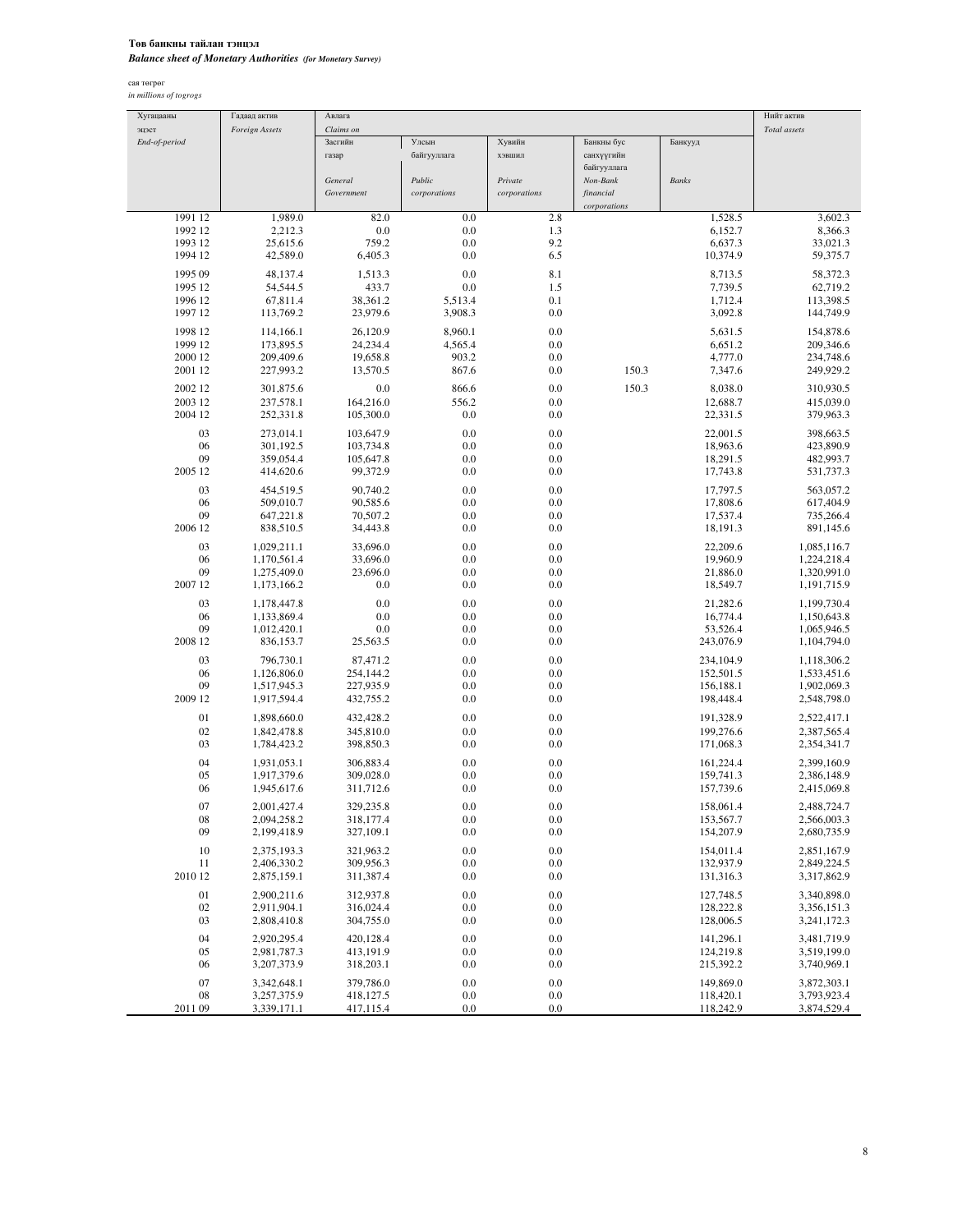### Төв банкны тайлан тэнцэл *Balance sheet of Monetary Authorities (for Monetary Survey)*

| Of which<br>эцэст<br>Monetary base<br>гадаад<br>Хувийн<br>End-of-period<br>Банкнаас<br>Банкуудын<br>Банкуудын<br>Улсын<br>валютын<br>гадуурх<br>касс<br>харилцах,<br>хэвшлийн<br>байгууллагын<br>хадгаламж<br>мөнгө<br>хадгаламж<br>хадгаламж<br>хадгаламж<br>Time Savings &<br>Currency outside<br>Bank's cash<br>Banks' deposits<br>Private corporations<br>Public corporations<br>Foreign currency<br>banks<br>deposits<br>deposits<br>deposits<br>1991 12<br>2,068.1<br>1,694.3<br>308.7<br>37.8<br>0.0<br>27.3<br>0.1<br>1,839.2<br>1,057.2<br>2,408.6<br>0.0<br>11.2<br>1992 12<br>5,316.2<br>40.6<br>0.0<br>1993 12<br>14,277.1<br>8,750.6<br>2,035.5<br>3,450.4<br>3,037.6<br>7,334.3<br>0.0<br>0.0<br>1994 12<br>29,139.1<br>18,767.2<br>25,034.7<br>3,886.4<br>6,509.4<br>0.0<br>0.0<br>1995 09<br>35,430.5<br>37,507.7<br>25,591.2<br>0.0<br>0.0<br>1995 12<br>4,141.9<br>7,774.6<br>51,210.2<br>41,704.4<br>4,391.4<br>5,114.4<br>1996 12<br>1997 12<br>63,017.1<br>49,768.3<br>7,048.2<br>6,200.6<br>1998 12<br>74,778.7<br>5,308.4<br>56,445.8<br>13,024.5<br>1999 12<br>112,073.6<br>4,286.2<br>20,506.1<br>87,281.3<br>2000 12<br>132,932.4<br>100,933.4<br>6,461.0<br>25,538.0<br>2001 12<br>143,785.4<br>109,160.7<br>10,045.1<br>24,579.6<br>2002 12<br>175,305.4<br>120,783.6<br>13,859.2<br>40,662.6<br>2003 12<br>200,795.5<br>131,496.7<br>21,329.9<br>47,968.8<br>2004 12<br>234,905.4<br>143,512.7<br>25,008.4<br>66,384.3<br>03<br>253,101.5<br>132,713.9<br>27,083.3<br>93,304.4<br>06<br>295,601.4<br>176,766.3<br>27,068.9<br>91,766.2<br>09<br>297,031.1<br>90,407.4<br>174,414.6<br>32,209.1<br>2005 12<br>281,236.3<br>39,318.8<br>152,369.5<br>89,548.0<br>03<br>302,590.9<br>144,808.9<br>41,702.2<br>116,079.8<br>06<br>370,521.2<br>198,178.9<br>43,134.4<br>129,208.0<br>09<br>371,227.4<br>189,347.4<br>50,129.8<br>131,750.2<br>2006 12<br>59,931.8<br>381,792.0<br>185, 126.7<br>136,733.5<br>03<br>216,156.2<br>431,034.1<br>48,655.8<br>166,222.0<br>06<br>514,656.9<br>262,423.4<br>57,355.8<br>194,877.7<br>09<br>454,286.5<br>267,321.2<br>66,011.4<br>120,953.9<br>2007 12<br>80,695.9<br>535,047.7<br>283,325.3<br>171,026.5<br>03<br>447,109.3<br>256,681.7<br>71,723.1<br>118,704.4<br>06<br>505,056.2<br>307,790.8<br>79,868.9<br>117,396.5<br>09<br>512,573.6<br>286,146.0<br>74,853.2<br>151,574.4<br>2008 12<br>633,682.0<br>328,724.0<br>78,431.5<br>226,526.5<br>03<br>249,554.4<br>587,775.2<br>272,600.7<br>65,620.1<br>06<br>749,832.2<br>283,798.8<br>73,901.0<br>392,132.3<br>09<br>658,907.5<br>81,011.2<br>282,417.7<br>295,478.6<br>2009 12<br>733,060.9<br>284,993.9<br>86,783.7<br>361,283.4<br>01<br>260,504.7<br>626,879.8<br>90,168.6<br>276,206.5<br>02<br>663,152.9<br>258,174.4<br>92,527.5<br>312,451.0<br>03<br>678,070.5<br>294,328.0<br>88,523.7<br>295,218.7<br>04<br>745,982.6<br>339,652.7<br>103,686.8<br>302,643.2<br>05<br>356,869.5<br>712,997.6<br>103,974.4<br>252,153.7<br>06<br>838,829.6<br>348,905.7<br>97,028.9<br>392,895.0<br>07<br>773,709.3<br>344,483.7<br>106,355.5<br>322,870.1<br>08<br>354,555.4<br>111,421.3<br>272,672.5<br>738,649.3<br>09<br>778,315.0<br>343,777.0<br>107,371.2<br>327,166.8<br>10<br>807,334.9<br>352,735.2<br>108,047.7<br>346,552.0<br>120,918.8<br>11<br>772,744.6<br>350,639.0<br>301,186.8<br>2010 12<br>130,144.9<br>427,129.7<br>945,477.3<br>388,202.7<br>01<br>893,825.3<br>394,768.2<br>329,810.0<br>169,247.2<br>02<br>849,045.5<br>336,441.2<br>136,565.1<br>376,039.2<br>03<br>1,019,193.8<br>386,821.6<br>142,800.9<br>489,571.2<br>04<br>1,163,836.5<br>474,818.5<br>152,242.9<br>536,775.1<br>05<br>1,272,422.6<br>478,939.2<br>144,106.2<br>649,377.3<br>06<br>479,700.2<br>1,259,892.1<br>157,363.2<br>622,828.7<br>07<br>1,328,566.2<br>497,138.9<br>175,095.2<br>656,332.2<br>08<br>1,289,789.1<br>530,428.7<br>173,792.3<br>585,568.1<br>2011 09<br>1,398,844.0<br>525,138.2<br>178,534.5<br>695,171.3 | Хугацааны | Нөөц мөнгө | Үүнээс |  |  | Хугацаат ба |
|-----------------------------------------------------------------------------------------------------------------------------------------------------------------------------------------------------------------------------------------------------------------------------------------------------------------------------------------------------------------------------------------------------------------------------------------------------------------------------------------------------------------------------------------------------------------------------------------------------------------------------------------------------------------------------------------------------------------------------------------------------------------------------------------------------------------------------------------------------------------------------------------------------------------------------------------------------------------------------------------------------------------------------------------------------------------------------------------------------------------------------------------------------------------------------------------------------------------------------------------------------------------------------------------------------------------------------------------------------------------------------------------------------------------------------------------------------------------------------------------------------------------------------------------------------------------------------------------------------------------------------------------------------------------------------------------------------------------------------------------------------------------------------------------------------------------------------------------------------------------------------------------------------------------------------------------------------------------------------------------------------------------------------------------------------------------------------------------------------------------------------------------------------------------------------------------------------------------------------------------------------------------------------------------------------------------------------------------------------------------------------------------------------------------------------------------------------------------------------------------------------------------------------------------------------------------------------------------------------------------------------------------------------------------------------------------------------------------------------------------------------------------------------------------------------------------------------------------------------------------------------------------------------------------------------------------------------------------------------------------------------------------------------------------------------------------------------------------------------------------------------------------------------------------------------------------------------------------------------------------------------------------------------------------------------------------------------------------------------------------------------------------------------------------------------------------------------------------------------------------------------------------------------------------------------------------------------------------------------------------------------------------------------------------------------------------------------------------------------------------------------------------------------------------------------------------------------------------------------------------------------------------------------------------------------------------------------|-----------|------------|--------|--|--|-------------|
|                                                                                                                                                                                                                                                                                                                                                                                                                                                                                                                                                                                                                                                                                                                                                                                                                                                                                                                                                                                                                                                                                                                                                                                                                                                                                                                                                                                                                                                                                                                                                                                                                                                                                                                                                                                                                                                                                                                                                                                                                                                                                                                                                                                                                                                                                                                                                                                                                                                                                                                                                                                                                                                                                                                                                                                                                                                                                                                                                                                                                                                                                                                                                                                                                                                                                                                                                                                                                                                                                                                                                                                                                                                                                                                                                                                                                                                                                                                                                     |           |            |        |  |  |             |
|                                                                                                                                                                                                                                                                                                                                                                                                                                                                                                                                                                                                                                                                                                                                                                                                                                                                                                                                                                                                                                                                                                                                                                                                                                                                                                                                                                                                                                                                                                                                                                                                                                                                                                                                                                                                                                                                                                                                                                                                                                                                                                                                                                                                                                                                                                                                                                                                                                                                                                                                                                                                                                                                                                                                                                                                                                                                                                                                                                                                                                                                                                                                                                                                                                                                                                                                                                                                                                                                                                                                                                                                                                                                                                                                                                                                                                                                                                                                                     |           |            |        |  |  |             |
|                                                                                                                                                                                                                                                                                                                                                                                                                                                                                                                                                                                                                                                                                                                                                                                                                                                                                                                                                                                                                                                                                                                                                                                                                                                                                                                                                                                                                                                                                                                                                                                                                                                                                                                                                                                                                                                                                                                                                                                                                                                                                                                                                                                                                                                                                                                                                                                                                                                                                                                                                                                                                                                                                                                                                                                                                                                                                                                                                                                                                                                                                                                                                                                                                                                                                                                                                                                                                                                                                                                                                                                                                                                                                                                                                                                                                                                                                                                                                     |           |            |        |  |  |             |
|                                                                                                                                                                                                                                                                                                                                                                                                                                                                                                                                                                                                                                                                                                                                                                                                                                                                                                                                                                                                                                                                                                                                                                                                                                                                                                                                                                                                                                                                                                                                                                                                                                                                                                                                                                                                                                                                                                                                                                                                                                                                                                                                                                                                                                                                                                                                                                                                                                                                                                                                                                                                                                                                                                                                                                                                                                                                                                                                                                                                                                                                                                                                                                                                                                                                                                                                                                                                                                                                                                                                                                                                                                                                                                                                                                                                                                                                                                                                                     |           |            |        |  |  |             |
|                                                                                                                                                                                                                                                                                                                                                                                                                                                                                                                                                                                                                                                                                                                                                                                                                                                                                                                                                                                                                                                                                                                                                                                                                                                                                                                                                                                                                                                                                                                                                                                                                                                                                                                                                                                                                                                                                                                                                                                                                                                                                                                                                                                                                                                                                                                                                                                                                                                                                                                                                                                                                                                                                                                                                                                                                                                                                                                                                                                                                                                                                                                                                                                                                                                                                                                                                                                                                                                                                                                                                                                                                                                                                                                                                                                                                                                                                                                                                     |           |            |        |  |  |             |
|                                                                                                                                                                                                                                                                                                                                                                                                                                                                                                                                                                                                                                                                                                                                                                                                                                                                                                                                                                                                                                                                                                                                                                                                                                                                                                                                                                                                                                                                                                                                                                                                                                                                                                                                                                                                                                                                                                                                                                                                                                                                                                                                                                                                                                                                                                                                                                                                                                                                                                                                                                                                                                                                                                                                                                                                                                                                                                                                                                                                                                                                                                                                                                                                                                                                                                                                                                                                                                                                                                                                                                                                                                                                                                                                                                                                                                                                                                                                                     |           |            |        |  |  |             |
|                                                                                                                                                                                                                                                                                                                                                                                                                                                                                                                                                                                                                                                                                                                                                                                                                                                                                                                                                                                                                                                                                                                                                                                                                                                                                                                                                                                                                                                                                                                                                                                                                                                                                                                                                                                                                                                                                                                                                                                                                                                                                                                                                                                                                                                                                                                                                                                                                                                                                                                                                                                                                                                                                                                                                                                                                                                                                                                                                                                                                                                                                                                                                                                                                                                                                                                                                                                                                                                                                                                                                                                                                                                                                                                                                                                                                                                                                                                                                     |           |            |        |  |  |             |
|                                                                                                                                                                                                                                                                                                                                                                                                                                                                                                                                                                                                                                                                                                                                                                                                                                                                                                                                                                                                                                                                                                                                                                                                                                                                                                                                                                                                                                                                                                                                                                                                                                                                                                                                                                                                                                                                                                                                                                                                                                                                                                                                                                                                                                                                                                                                                                                                                                                                                                                                                                                                                                                                                                                                                                                                                                                                                                                                                                                                                                                                                                                                                                                                                                                                                                                                                                                                                                                                                                                                                                                                                                                                                                                                                                                                                                                                                                                                                     |           |            |        |  |  |             |
|                                                                                                                                                                                                                                                                                                                                                                                                                                                                                                                                                                                                                                                                                                                                                                                                                                                                                                                                                                                                                                                                                                                                                                                                                                                                                                                                                                                                                                                                                                                                                                                                                                                                                                                                                                                                                                                                                                                                                                                                                                                                                                                                                                                                                                                                                                                                                                                                                                                                                                                                                                                                                                                                                                                                                                                                                                                                                                                                                                                                                                                                                                                                                                                                                                                                                                                                                                                                                                                                                                                                                                                                                                                                                                                                                                                                                                                                                                                                                     |           |            |        |  |  |             |
|                                                                                                                                                                                                                                                                                                                                                                                                                                                                                                                                                                                                                                                                                                                                                                                                                                                                                                                                                                                                                                                                                                                                                                                                                                                                                                                                                                                                                                                                                                                                                                                                                                                                                                                                                                                                                                                                                                                                                                                                                                                                                                                                                                                                                                                                                                                                                                                                                                                                                                                                                                                                                                                                                                                                                                                                                                                                                                                                                                                                                                                                                                                                                                                                                                                                                                                                                                                                                                                                                                                                                                                                                                                                                                                                                                                                                                                                                                                                                     |           |            |        |  |  |             |
|                                                                                                                                                                                                                                                                                                                                                                                                                                                                                                                                                                                                                                                                                                                                                                                                                                                                                                                                                                                                                                                                                                                                                                                                                                                                                                                                                                                                                                                                                                                                                                                                                                                                                                                                                                                                                                                                                                                                                                                                                                                                                                                                                                                                                                                                                                                                                                                                                                                                                                                                                                                                                                                                                                                                                                                                                                                                                                                                                                                                                                                                                                                                                                                                                                                                                                                                                                                                                                                                                                                                                                                                                                                                                                                                                                                                                                                                                                                                                     |           |            |        |  |  |             |
|                                                                                                                                                                                                                                                                                                                                                                                                                                                                                                                                                                                                                                                                                                                                                                                                                                                                                                                                                                                                                                                                                                                                                                                                                                                                                                                                                                                                                                                                                                                                                                                                                                                                                                                                                                                                                                                                                                                                                                                                                                                                                                                                                                                                                                                                                                                                                                                                                                                                                                                                                                                                                                                                                                                                                                                                                                                                                                                                                                                                                                                                                                                                                                                                                                                                                                                                                                                                                                                                                                                                                                                                                                                                                                                                                                                                                                                                                                                                                     |           |            |        |  |  |             |
|                                                                                                                                                                                                                                                                                                                                                                                                                                                                                                                                                                                                                                                                                                                                                                                                                                                                                                                                                                                                                                                                                                                                                                                                                                                                                                                                                                                                                                                                                                                                                                                                                                                                                                                                                                                                                                                                                                                                                                                                                                                                                                                                                                                                                                                                                                                                                                                                                                                                                                                                                                                                                                                                                                                                                                                                                                                                                                                                                                                                                                                                                                                                                                                                                                                                                                                                                                                                                                                                                                                                                                                                                                                                                                                                                                                                                                                                                                                                                     |           |            |        |  |  |             |
|                                                                                                                                                                                                                                                                                                                                                                                                                                                                                                                                                                                                                                                                                                                                                                                                                                                                                                                                                                                                                                                                                                                                                                                                                                                                                                                                                                                                                                                                                                                                                                                                                                                                                                                                                                                                                                                                                                                                                                                                                                                                                                                                                                                                                                                                                                                                                                                                                                                                                                                                                                                                                                                                                                                                                                                                                                                                                                                                                                                                                                                                                                                                                                                                                                                                                                                                                                                                                                                                                                                                                                                                                                                                                                                                                                                                                                                                                                                                                     |           |            |        |  |  |             |
|                                                                                                                                                                                                                                                                                                                                                                                                                                                                                                                                                                                                                                                                                                                                                                                                                                                                                                                                                                                                                                                                                                                                                                                                                                                                                                                                                                                                                                                                                                                                                                                                                                                                                                                                                                                                                                                                                                                                                                                                                                                                                                                                                                                                                                                                                                                                                                                                                                                                                                                                                                                                                                                                                                                                                                                                                                                                                                                                                                                                                                                                                                                                                                                                                                                                                                                                                                                                                                                                                                                                                                                                                                                                                                                                                                                                                                                                                                                                                     |           |            |        |  |  |             |
|                                                                                                                                                                                                                                                                                                                                                                                                                                                                                                                                                                                                                                                                                                                                                                                                                                                                                                                                                                                                                                                                                                                                                                                                                                                                                                                                                                                                                                                                                                                                                                                                                                                                                                                                                                                                                                                                                                                                                                                                                                                                                                                                                                                                                                                                                                                                                                                                                                                                                                                                                                                                                                                                                                                                                                                                                                                                                                                                                                                                                                                                                                                                                                                                                                                                                                                                                                                                                                                                                                                                                                                                                                                                                                                                                                                                                                                                                                                                                     |           |            |        |  |  |             |
|                                                                                                                                                                                                                                                                                                                                                                                                                                                                                                                                                                                                                                                                                                                                                                                                                                                                                                                                                                                                                                                                                                                                                                                                                                                                                                                                                                                                                                                                                                                                                                                                                                                                                                                                                                                                                                                                                                                                                                                                                                                                                                                                                                                                                                                                                                                                                                                                                                                                                                                                                                                                                                                                                                                                                                                                                                                                                                                                                                                                                                                                                                                                                                                                                                                                                                                                                                                                                                                                                                                                                                                                                                                                                                                                                                                                                                                                                                                                                     |           |            |        |  |  |             |
|                                                                                                                                                                                                                                                                                                                                                                                                                                                                                                                                                                                                                                                                                                                                                                                                                                                                                                                                                                                                                                                                                                                                                                                                                                                                                                                                                                                                                                                                                                                                                                                                                                                                                                                                                                                                                                                                                                                                                                                                                                                                                                                                                                                                                                                                                                                                                                                                                                                                                                                                                                                                                                                                                                                                                                                                                                                                                                                                                                                                                                                                                                                                                                                                                                                                                                                                                                                                                                                                                                                                                                                                                                                                                                                                                                                                                                                                                                                                                     |           |            |        |  |  |             |
|                                                                                                                                                                                                                                                                                                                                                                                                                                                                                                                                                                                                                                                                                                                                                                                                                                                                                                                                                                                                                                                                                                                                                                                                                                                                                                                                                                                                                                                                                                                                                                                                                                                                                                                                                                                                                                                                                                                                                                                                                                                                                                                                                                                                                                                                                                                                                                                                                                                                                                                                                                                                                                                                                                                                                                                                                                                                                                                                                                                                                                                                                                                                                                                                                                                                                                                                                                                                                                                                                                                                                                                                                                                                                                                                                                                                                                                                                                                                                     |           |            |        |  |  |             |
|                                                                                                                                                                                                                                                                                                                                                                                                                                                                                                                                                                                                                                                                                                                                                                                                                                                                                                                                                                                                                                                                                                                                                                                                                                                                                                                                                                                                                                                                                                                                                                                                                                                                                                                                                                                                                                                                                                                                                                                                                                                                                                                                                                                                                                                                                                                                                                                                                                                                                                                                                                                                                                                                                                                                                                                                                                                                                                                                                                                                                                                                                                                                                                                                                                                                                                                                                                                                                                                                                                                                                                                                                                                                                                                                                                                                                                                                                                                                                     |           |            |        |  |  |             |
|                                                                                                                                                                                                                                                                                                                                                                                                                                                                                                                                                                                                                                                                                                                                                                                                                                                                                                                                                                                                                                                                                                                                                                                                                                                                                                                                                                                                                                                                                                                                                                                                                                                                                                                                                                                                                                                                                                                                                                                                                                                                                                                                                                                                                                                                                                                                                                                                                                                                                                                                                                                                                                                                                                                                                                                                                                                                                                                                                                                                                                                                                                                                                                                                                                                                                                                                                                                                                                                                                                                                                                                                                                                                                                                                                                                                                                                                                                                                                     |           |            |        |  |  |             |
|                                                                                                                                                                                                                                                                                                                                                                                                                                                                                                                                                                                                                                                                                                                                                                                                                                                                                                                                                                                                                                                                                                                                                                                                                                                                                                                                                                                                                                                                                                                                                                                                                                                                                                                                                                                                                                                                                                                                                                                                                                                                                                                                                                                                                                                                                                                                                                                                                                                                                                                                                                                                                                                                                                                                                                                                                                                                                                                                                                                                                                                                                                                                                                                                                                                                                                                                                                                                                                                                                                                                                                                                                                                                                                                                                                                                                                                                                                                                                     |           |            |        |  |  |             |
|                                                                                                                                                                                                                                                                                                                                                                                                                                                                                                                                                                                                                                                                                                                                                                                                                                                                                                                                                                                                                                                                                                                                                                                                                                                                                                                                                                                                                                                                                                                                                                                                                                                                                                                                                                                                                                                                                                                                                                                                                                                                                                                                                                                                                                                                                                                                                                                                                                                                                                                                                                                                                                                                                                                                                                                                                                                                                                                                                                                                                                                                                                                                                                                                                                                                                                                                                                                                                                                                                                                                                                                                                                                                                                                                                                                                                                                                                                                                                     |           |            |        |  |  |             |
|                                                                                                                                                                                                                                                                                                                                                                                                                                                                                                                                                                                                                                                                                                                                                                                                                                                                                                                                                                                                                                                                                                                                                                                                                                                                                                                                                                                                                                                                                                                                                                                                                                                                                                                                                                                                                                                                                                                                                                                                                                                                                                                                                                                                                                                                                                                                                                                                                                                                                                                                                                                                                                                                                                                                                                                                                                                                                                                                                                                                                                                                                                                                                                                                                                                                                                                                                                                                                                                                                                                                                                                                                                                                                                                                                                                                                                                                                                                                                     |           |            |        |  |  |             |
|                                                                                                                                                                                                                                                                                                                                                                                                                                                                                                                                                                                                                                                                                                                                                                                                                                                                                                                                                                                                                                                                                                                                                                                                                                                                                                                                                                                                                                                                                                                                                                                                                                                                                                                                                                                                                                                                                                                                                                                                                                                                                                                                                                                                                                                                                                                                                                                                                                                                                                                                                                                                                                                                                                                                                                                                                                                                                                                                                                                                                                                                                                                                                                                                                                                                                                                                                                                                                                                                                                                                                                                                                                                                                                                                                                                                                                                                                                                                                     |           |            |        |  |  |             |
|                                                                                                                                                                                                                                                                                                                                                                                                                                                                                                                                                                                                                                                                                                                                                                                                                                                                                                                                                                                                                                                                                                                                                                                                                                                                                                                                                                                                                                                                                                                                                                                                                                                                                                                                                                                                                                                                                                                                                                                                                                                                                                                                                                                                                                                                                                                                                                                                                                                                                                                                                                                                                                                                                                                                                                                                                                                                                                                                                                                                                                                                                                                                                                                                                                                                                                                                                                                                                                                                                                                                                                                                                                                                                                                                                                                                                                                                                                                                                     |           |            |        |  |  |             |
|                                                                                                                                                                                                                                                                                                                                                                                                                                                                                                                                                                                                                                                                                                                                                                                                                                                                                                                                                                                                                                                                                                                                                                                                                                                                                                                                                                                                                                                                                                                                                                                                                                                                                                                                                                                                                                                                                                                                                                                                                                                                                                                                                                                                                                                                                                                                                                                                                                                                                                                                                                                                                                                                                                                                                                                                                                                                                                                                                                                                                                                                                                                                                                                                                                                                                                                                                                                                                                                                                                                                                                                                                                                                                                                                                                                                                                                                                                                                                     |           |            |        |  |  |             |
|                                                                                                                                                                                                                                                                                                                                                                                                                                                                                                                                                                                                                                                                                                                                                                                                                                                                                                                                                                                                                                                                                                                                                                                                                                                                                                                                                                                                                                                                                                                                                                                                                                                                                                                                                                                                                                                                                                                                                                                                                                                                                                                                                                                                                                                                                                                                                                                                                                                                                                                                                                                                                                                                                                                                                                                                                                                                                                                                                                                                                                                                                                                                                                                                                                                                                                                                                                                                                                                                                                                                                                                                                                                                                                                                                                                                                                                                                                                                                     |           |            |        |  |  |             |
|                                                                                                                                                                                                                                                                                                                                                                                                                                                                                                                                                                                                                                                                                                                                                                                                                                                                                                                                                                                                                                                                                                                                                                                                                                                                                                                                                                                                                                                                                                                                                                                                                                                                                                                                                                                                                                                                                                                                                                                                                                                                                                                                                                                                                                                                                                                                                                                                                                                                                                                                                                                                                                                                                                                                                                                                                                                                                                                                                                                                                                                                                                                                                                                                                                                                                                                                                                                                                                                                                                                                                                                                                                                                                                                                                                                                                                                                                                                                                     |           |            |        |  |  |             |
|                                                                                                                                                                                                                                                                                                                                                                                                                                                                                                                                                                                                                                                                                                                                                                                                                                                                                                                                                                                                                                                                                                                                                                                                                                                                                                                                                                                                                                                                                                                                                                                                                                                                                                                                                                                                                                                                                                                                                                                                                                                                                                                                                                                                                                                                                                                                                                                                                                                                                                                                                                                                                                                                                                                                                                                                                                                                                                                                                                                                                                                                                                                                                                                                                                                                                                                                                                                                                                                                                                                                                                                                                                                                                                                                                                                                                                                                                                                                                     |           |            |        |  |  |             |
|                                                                                                                                                                                                                                                                                                                                                                                                                                                                                                                                                                                                                                                                                                                                                                                                                                                                                                                                                                                                                                                                                                                                                                                                                                                                                                                                                                                                                                                                                                                                                                                                                                                                                                                                                                                                                                                                                                                                                                                                                                                                                                                                                                                                                                                                                                                                                                                                                                                                                                                                                                                                                                                                                                                                                                                                                                                                                                                                                                                                                                                                                                                                                                                                                                                                                                                                                                                                                                                                                                                                                                                                                                                                                                                                                                                                                                                                                                                                                     |           |            |        |  |  |             |
|                                                                                                                                                                                                                                                                                                                                                                                                                                                                                                                                                                                                                                                                                                                                                                                                                                                                                                                                                                                                                                                                                                                                                                                                                                                                                                                                                                                                                                                                                                                                                                                                                                                                                                                                                                                                                                                                                                                                                                                                                                                                                                                                                                                                                                                                                                                                                                                                                                                                                                                                                                                                                                                                                                                                                                                                                                                                                                                                                                                                                                                                                                                                                                                                                                                                                                                                                                                                                                                                                                                                                                                                                                                                                                                                                                                                                                                                                                                                                     |           |            |        |  |  |             |
|                                                                                                                                                                                                                                                                                                                                                                                                                                                                                                                                                                                                                                                                                                                                                                                                                                                                                                                                                                                                                                                                                                                                                                                                                                                                                                                                                                                                                                                                                                                                                                                                                                                                                                                                                                                                                                                                                                                                                                                                                                                                                                                                                                                                                                                                                                                                                                                                                                                                                                                                                                                                                                                                                                                                                                                                                                                                                                                                                                                                                                                                                                                                                                                                                                                                                                                                                                                                                                                                                                                                                                                                                                                                                                                                                                                                                                                                                                                                                     |           |            |        |  |  |             |
|                                                                                                                                                                                                                                                                                                                                                                                                                                                                                                                                                                                                                                                                                                                                                                                                                                                                                                                                                                                                                                                                                                                                                                                                                                                                                                                                                                                                                                                                                                                                                                                                                                                                                                                                                                                                                                                                                                                                                                                                                                                                                                                                                                                                                                                                                                                                                                                                                                                                                                                                                                                                                                                                                                                                                                                                                                                                                                                                                                                                                                                                                                                                                                                                                                                                                                                                                                                                                                                                                                                                                                                                                                                                                                                                                                                                                                                                                                                                                     |           |            |        |  |  |             |
|                                                                                                                                                                                                                                                                                                                                                                                                                                                                                                                                                                                                                                                                                                                                                                                                                                                                                                                                                                                                                                                                                                                                                                                                                                                                                                                                                                                                                                                                                                                                                                                                                                                                                                                                                                                                                                                                                                                                                                                                                                                                                                                                                                                                                                                                                                                                                                                                                                                                                                                                                                                                                                                                                                                                                                                                                                                                                                                                                                                                                                                                                                                                                                                                                                                                                                                                                                                                                                                                                                                                                                                                                                                                                                                                                                                                                                                                                                                                                     |           |            |        |  |  |             |
|                                                                                                                                                                                                                                                                                                                                                                                                                                                                                                                                                                                                                                                                                                                                                                                                                                                                                                                                                                                                                                                                                                                                                                                                                                                                                                                                                                                                                                                                                                                                                                                                                                                                                                                                                                                                                                                                                                                                                                                                                                                                                                                                                                                                                                                                                                                                                                                                                                                                                                                                                                                                                                                                                                                                                                                                                                                                                                                                                                                                                                                                                                                                                                                                                                                                                                                                                                                                                                                                                                                                                                                                                                                                                                                                                                                                                                                                                                                                                     |           |            |        |  |  |             |
|                                                                                                                                                                                                                                                                                                                                                                                                                                                                                                                                                                                                                                                                                                                                                                                                                                                                                                                                                                                                                                                                                                                                                                                                                                                                                                                                                                                                                                                                                                                                                                                                                                                                                                                                                                                                                                                                                                                                                                                                                                                                                                                                                                                                                                                                                                                                                                                                                                                                                                                                                                                                                                                                                                                                                                                                                                                                                                                                                                                                                                                                                                                                                                                                                                                                                                                                                                                                                                                                                                                                                                                                                                                                                                                                                                                                                                                                                                                                                     |           |            |        |  |  |             |
|                                                                                                                                                                                                                                                                                                                                                                                                                                                                                                                                                                                                                                                                                                                                                                                                                                                                                                                                                                                                                                                                                                                                                                                                                                                                                                                                                                                                                                                                                                                                                                                                                                                                                                                                                                                                                                                                                                                                                                                                                                                                                                                                                                                                                                                                                                                                                                                                                                                                                                                                                                                                                                                                                                                                                                                                                                                                                                                                                                                                                                                                                                                                                                                                                                                                                                                                                                                                                                                                                                                                                                                                                                                                                                                                                                                                                                                                                                                                                     |           |            |        |  |  |             |
|                                                                                                                                                                                                                                                                                                                                                                                                                                                                                                                                                                                                                                                                                                                                                                                                                                                                                                                                                                                                                                                                                                                                                                                                                                                                                                                                                                                                                                                                                                                                                                                                                                                                                                                                                                                                                                                                                                                                                                                                                                                                                                                                                                                                                                                                                                                                                                                                                                                                                                                                                                                                                                                                                                                                                                                                                                                                                                                                                                                                                                                                                                                                                                                                                                                                                                                                                                                                                                                                                                                                                                                                                                                                                                                                                                                                                                                                                                                                                     |           |            |        |  |  |             |
|                                                                                                                                                                                                                                                                                                                                                                                                                                                                                                                                                                                                                                                                                                                                                                                                                                                                                                                                                                                                                                                                                                                                                                                                                                                                                                                                                                                                                                                                                                                                                                                                                                                                                                                                                                                                                                                                                                                                                                                                                                                                                                                                                                                                                                                                                                                                                                                                                                                                                                                                                                                                                                                                                                                                                                                                                                                                                                                                                                                                                                                                                                                                                                                                                                                                                                                                                                                                                                                                                                                                                                                                                                                                                                                                                                                                                                                                                                                                                     |           |            |        |  |  |             |
|                                                                                                                                                                                                                                                                                                                                                                                                                                                                                                                                                                                                                                                                                                                                                                                                                                                                                                                                                                                                                                                                                                                                                                                                                                                                                                                                                                                                                                                                                                                                                                                                                                                                                                                                                                                                                                                                                                                                                                                                                                                                                                                                                                                                                                                                                                                                                                                                                                                                                                                                                                                                                                                                                                                                                                                                                                                                                                                                                                                                                                                                                                                                                                                                                                                                                                                                                                                                                                                                                                                                                                                                                                                                                                                                                                                                                                                                                                                                                     |           |            |        |  |  |             |
|                                                                                                                                                                                                                                                                                                                                                                                                                                                                                                                                                                                                                                                                                                                                                                                                                                                                                                                                                                                                                                                                                                                                                                                                                                                                                                                                                                                                                                                                                                                                                                                                                                                                                                                                                                                                                                                                                                                                                                                                                                                                                                                                                                                                                                                                                                                                                                                                                                                                                                                                                                                                                                                                                                                                                                                                                                                                                                                                                                                                                                                                                                                                                                                                                                                                                                                                                                                                                                                                                                                                                                                                                                                                                                                                                                                                                                                                                                                                                     |           |            |        |  |  |             |
|                                                                                                                                                                                                                                                                                                                                                                                                                                                                                                                                                                                                                                                                                                                                                                                                                                                                                                                                                                                                                                                                                                                                                                                                                                                                                                                                                                                                                                                                                                                                                                                                                                                                                                                                                                                                                                                                                                                                                                                                                                                                                                                                                                                                                                                                                                                                                                                                                                                                                                                                                                                                                                                                                                                                                                                                                                                                                                                                                                                                                                                                                                                                                                                                                                                                                                                                                                                                                                                                                                                                                                                                                                                                                                                                                                                                                                                                                                                                                     |           |            |        |  |  |             |
|                                                                                                                                                                                                                                                                                                                                                                                                                                                                                                                                                                                                                                                                                                                                                                                                                                                                                                                                                                                                                                                                                                                                                                                                                                                                                                                                                                                                                                                                                                                                                                                                                                                                                                                                                                                                                                                                                                                                                                                                                                                                                                                                                                                                                                                                                                                                                                                                                                                                                                                                                                                                                                                                                                                                                                                                                                                                                                                                                                                                                                                                                                                                                                                                                                                                                                                                                                                                                                                                                                                                                                                                                                                                                                                                                                                                                                                                                                                                                     |           |            |        |  |  |             |
|                                                                                                                                                                                                                                                                                                                                                                                                                                                                                                                                                                                                                                                                                                                                                                                                                                                                                                                                                                                                                                                                                                                                                                                                                                                                                                                                                                                                                                                                                                                                                                                                                                                                                                                                                                                                                                                                                                                                                                                                                                                                                                                                                                                                                                                                                                                                                                                                                                                                                                                                                                                                                                                                                                                                                                                                                                                                                                                                                                                                                                                                                                                                                                                                                                                                                                                                                                                                                                                                                                                                                                                                                                                                                                                                                                                                                                                                                                                                                     |           |            |        |  |  |             |
|                                                                                                                                                                                                                                                                                                                                                                                                                                                                                                                                                                                                                                                                                                                                                                                                                                                                                                                                                                                                                                                                                                                                                                                                                                                                                                                                                                                                                                                                                                                                                                                                                                                                                                                                                                                                                                                                                                                                                                                                                                                                                                                                                                                                                                                                                                                                                                                                                                                                                                                                                                                                                                                                                                                                                                                                                                                                                                                                                                                                                                                                                                                                                                                                                                                                                                                                                                                                                                                                                                                                                                                                                                                                                                                                                                                                                                                                                                                                                     |           |            |        |  |  |             |
|                                                                                                                                                                                                                                                                                                                                                                                                                                                                                                                                                                                                                                                                                                                                                                                                                                                                                                                                                                                                                                                                                                                                                                                                                                                                                                                                                                                                                                                                                                                                                                                                                                                                                                                                                                                                                                                                                                                                                                                                                                                                                                                                                                                                                                                                                                                                                                                                                                                                                                                                                                                                                                                                                                                                                                                                                                                                                                                                                                                                                                                                                                                                                                                                                                                                                                                                                                                                                                                                                                                                                                                                                                                                                                                                                                                                                                                                                                                                                     |           |            |        |  |  |             |
|                                                                                                                                                                                                                                                                                                                                                                                                                                                                                                                                                                                                                                                                                                                                                                                                                                                                                                                                                                                                                                                                                                                                                                                                                                                                                                                                                                                                                                                                                                                                                                                                                                                                                                                                                                                                                                                                                                                                                                                                                                                                                                                                                                                                                                                                                                                                                                                                                                                                                                                                                                                                                                                                                                                                                                                                                                                                                                                                                                                                                                                                                                                                                                                                                                                                                                                                                                                                                                                                                                                                                                                                                                                                                                                                                                                                                                                                                                                                                     |           |            |        |  |  |             |
|                                                                                                                                                                                                                                                                                                                                                                                                                                                                                                                                                                                                                                                                                                                                                                                                                                                                                                                                                                                                                                                                                                                                                                                                                                                                                                                                                                                                                                                                                                                                                                                                                                                                                                                                                                                                                                                                                                                                                                                                                                                                                                                                                                                                                                                                                                                                                                                                                                                                                                                                                                                                                                                                                                                                                                                                                                                                                                                                                                                                                                                                                                                                                                                                                                                                                                                                                                                                                                                                                                                                                                                                                                                                                                                                                                                                                                                                                                                                                     |           |            |        |  |  |             |
|                                                                                                                                                                                                                                                                                                                                                                                                                                                                                                                                                                                                                                                                                                                                                                                                                                                                                                                                                                                                                                                                                                                                                                                                                                                                                                                                                                                                                                                                                                                                                                                                                                                                                                                                                                                                                                                                                                                                                                                                                                                                                                                                                                                                                                                                                                                                                                                                                                                                                                                                                                                                                                                                                                                                                                                                                                                                                                                                                                                                                                                                                                                                                                                                                                                                                                                                                                                                                                                                                                                                                                                                                                                                                                                                                                                                                                                                                                                                                     |           |            |        |  |  |             |
|                                                                                                                                                                                                                                                                                                                                                                                                                                                                                                                                                                                                                                                                                                                                                                                                                                                                                                                                                                                                                                                                                                                                                                                                                                                                                                                                                                                                                                                                                                                                                                                                                                                                                                                                                                                                                                                                                                                                                                                                                                                                                                                                                                                                                                                                                                                                                                                                                                                                                                                                                                                                                                                                                                                                                                                                                                                                                                                                                                                                                                                                                                                                                                                                                                                                                                                                                                                                                                                                                                                                                                                                                                                                                                                                                                                                                                                                                                                                                     |           |            |        |  |  |             |
|                                                                                                                                                                                                                                                                                                                                                                                                                                                                                                                                                                                                                                                                                                                                                                                                                                                                                                                                                                                                                                                                                                                                                                                                                                                                                                                                                                                                                                                                                                                                                                                                                                                                                                                                                                                                                                                                                                                                                                                                                                                                                                                                                                                                                                                                                                                                                                                                                                                                                                                                                                                                                                                                                                                                                                                                                                                                                                                                                                                                                                                                                                                                                                                                                                                                                                                                                                                                                                                                                                                                                                                                                                                                                                                                                                                                                                                                                                                                                     |           |            |        |  |  |             |
|                                                                                                                                                                                                                                                                                                                                                                                                                                                                                                                                                                                                                                                                                                                                                                                                                                                                                                                                                                                                                                                                                                                                                                                                                                                                                                                                                                                                                                                                                                                                                                                                                                                                                                                                                                                                                                                                                                                                                                                                                                                                                                                                                                                                                                                                                                                                                                                                                                                                                                                                                                                                                                                                                                                                                                                                                                                                                                                                                                                                                                                                                                                                                                                                                                                                                                                                                                                                                                                                                                                                                                                                                                                                                                                                                                                                                                                                                                                                                     |           |            |        |  |  |             |
|                                                                                                                                                                                                                                                                                                                                                                                                                                                                                                                                                                                                                                                                                                                                                                                                                                                                                                                                                                                                                                                                                                                                                                                                                                                                                                                                                                                                                                                                                                                                                                                                                                                                                                                                                                                                                                                                                                                                                                                                                                                                                                                                                                                                                                                                                                                                                                                                                                                                                                                                                                                                                                                                                                                                                                                                                                                                                                                                                                                                                                                                                                                                                                                                                                                                                                                                                                                                                                                                                                                                                                                                                                                                                                                                                                                                                                                                                                                                                     |           |            |        |  |  |             |
|                                                                                                                                                                                                                                                                                                                                                                                                                                                                                                                                                                                                                                                                                                                                                                                                                                                                                                                                                                                                                                                                                                                                                                                                                                                                                                                                                                                                                                                                                                                                                                                                                                                                                                                                                                                                                                                                                                                                                                                                                                                                                                                                                                                                                                                                                                                                                                                                                                                                                                                                                                                                                                                                                                                                                                                                                                                                                                                                                                                                                                                                                                                                                                                                                                                                                                                                                                                                                                                                                                                                                                                                                                                                                                                                                                                                                                                                                                                                                     |           |            |        |  |  |             |
|                                                                                                                                                                                                                                                                                                                                                                                                                                                                                                                                                                                                                                                                                                                                                                                                                                                                                                                                                                                                                                                                                                                                                                                                                                                                                                                                                                                                                                                                                                                                                                                                                                                                                                                                                                                                                                                                                                                                                                                                                                                                                                                                                                                                                                                                                                                                                                                                                                                                                                                                                                                                                                                                                                                                                                                                                                                                                                                                                                                                                                                                                                                                                                                                                                                                                                                                                                                                                                                                                                                                                                                                                                                                                                                                                                                                                                                                                                                                                     |           |            |        |  |  |             |
|                                                                                                                                                                                                                                                                                                                                                                                                                                                                                                                                                                                                                                                                                                                                                                                                                                                                                                                                                                                                                                                                                                                                                                                                                                                                                                                                                                                                                                                                                                                                                                                                                                                                                                                                                                                                                                                                                                                                                                                                                                                                                                                                                                                                                                                                                                                                                                                                                                                                                                                                                                                                                                                                                                                                                                                                                                                                                                                                                                                                                                                                                                                                                                                                                                                                                                                                                                                                                                                                                                                                                                                                                                                                                                                                                                                                                                                                                                                                                     |           |            |        |  |  |             |
|                                                                                                                                                                                                                                                                                                                                                                                                                                                                                                                                                                                                                                                                                                                                                                                                                                                                                                                                                                                                                                                                                                                                                                                                                                                                                                                                                                                                                                                                                                                                                                                                                                                                                                                                                                                                                                                                                                                                                                                                                                                                                                                                                                                                                                                                                                                                                                                                                                                                                                                                                                                                                                                                                                                                                                                                                                                                                                                                                                                                                                                                                                                                                                                                                                                                                                                                                                                                                                                                                                                                                                                                                                                                                                                                                                                                                                                                                                                                                     |           |            |        |  |  |             |
|                                                                                                                                                                                                                                                                                                                                                                                                                                                                                                                                                                                                                                                                                                                                                                                                                                                                                                                                                                                                                                                                                                                                                                                                                                                                                                                                                                                                                                                                                                                                                                                                                                                                                                                                                                                                                                                                                                                                                                                                                                                                                                                                                                                                                                                                                                                                                                                                                                                                                                                                                                                                                                                                                                                                                                                                                                                                                                                                                                                                                                                                                                                                                                                                                                                                                                                                                                                                                                                                                                                                                                                                                                                                                                                                                                                                                                                                                                                                                     |           |            |        |  |  |             |
|                                                                                                                                                                                                                                                                                                                                                                                                                                                                                                                                                                                                                                                                                                                                                                                                                                                                                                                                                                                                                                                                                                                                                                                                                                                                                                                                                                                                                                                                                                                                                                                                                                                                                                                                                                                                                                                                                                                                                                                                                                                                                                                                                                                                                                                                                                                                                                                                                                                                                                                                                                                                                                                                                                                                                                                                                                                                                                                                                                                                                                                                                                                                                                                                                                                                                                                                                                                                                                                                                                                                                                                                                                                                                                                                                                                                                                                                                                                                                     |           |            |        |  |  |             |
|                                                                                                                                                                                                                                                                                                                                                                                                                                                                                                                                                                                                                                                                                                                                                                                                                                                                                                                                                                                                                                                                                                                                                                                                                                                                                                                                                                                                                                                                                                                                                                                                                                                                                                                                                                                                                                                                                                                                                                                                                                                                                                                                                                                                                                                                                                                                                                                                                                                                                                                                                                                                                                                                                                                                                                                                                                                                                                                                                                                                                                                                                                                                                                                                                                                                                                                                                                                                                                                                                                                                                                                                                                                                                                                                                                                                                                                                                                                                                     |           |            |        |  |  |             |
|                                                                                                                                                                                                                                                                                                                                                                                                                                                                                                                                                                                                                                                                                                                                                                                                                                                                                                                                                                                                                                                                                                                                                                                                                                                                                                                                                                                                                                                                                                                                                                                                                                                                                                                                                                                                                                                                                                                                                                                                                                                                                                                                                                                                                                                                                                                                                                                                                                                                                                                                                                                                                                                                                                                                                                                                                                                                                                                                                                                                                                                                                                                                                                                                                                                                                                                                                                                                                                                                                                                                                                                                                                                                                                                                                                                                                                                                                                                                                     |           |            |        |  |  |             |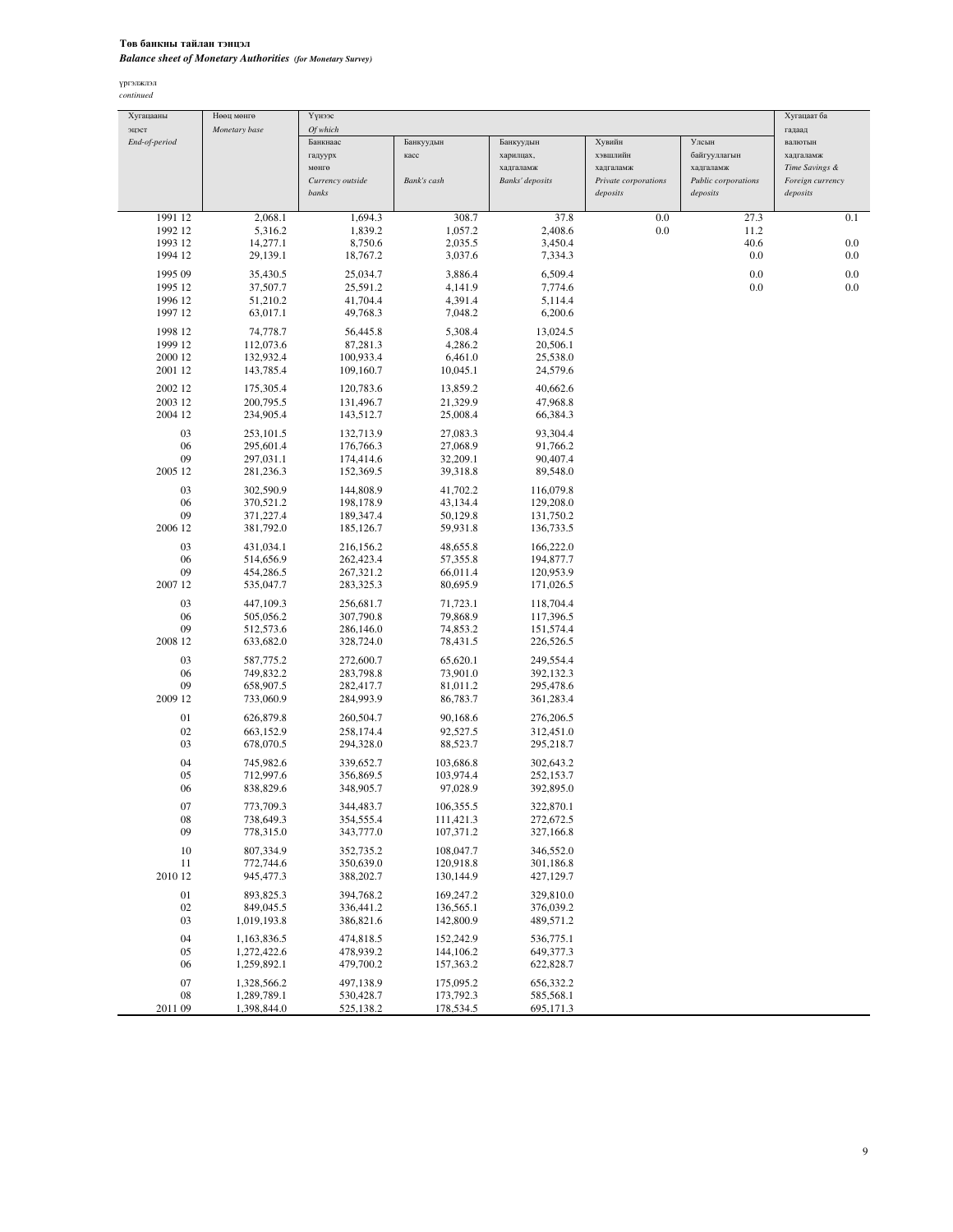### Төв банкны тайлан тэнцэл *Balance sheet of Monetary Authorities (for Monetary Survey)*

| Хугацааны          | Төв банкны             | Гадаад                 | Урт хугацаатай         | Засгийн                | Хөтөлбөрийн          | Өөрийн хөрөнгийн     | Бусад зүйл                 | Нийт пассив                |
|--------------------|------------------------|------------------------|------------------------|------------------------|----------------------|----------------------|----------------------------|----------------------------|
| эцэст              | үнэт цаас              | пассив                 | гадаад пассив          | газрын                 | нйипеее              | сангууд              | (цэвэр)                    | <b>Total liabilities</b>   |
| End-of-period      | (цэвэр)                |                        |                        | хадгаламж              | эх үүсвэр            |                      |                            |                            |
|                    | Central Bank bills     | Foreign liabilities    | Long-term              | General                |                      | Capital accounts     | Other items (net)          |                            |
|                    | (net)                  |                        | foreign liabilities    | Government             | lending loans        |                      |                            |                            |
|                    |                        |                        |                        | deposits               |                      |                      |                            |                            |
|                    |                        |                        |                        |                        |                      |                      |                            |                            |
| 1991 12            |                        | 0.0                    | 10.7                   | 784.4                  |                      | 3,070.4              | $-2,331.4$                 | 3,602.3                    |
| 1992 12            |                        | 0.0                    | 13.9                   | 1,201.8                |                      | 3,264.3              | $-1,429.9$                 | 8,366.3                    |
| 1993 12            | 1,500.0                | 15,219.8               | 7,790.9                | 638.6                  |                      | 1,479.9              | $-7,885.0$                 | 33,021.3                   |
| 1994 12            | 2,106.0                | 25,632.2               | 7,054.6                | 2,465.1                |                      | 3,047.0              | $-10,068.3$                | 59,375.7                   |
| 1995 09            | 605.0                  | 21,099.4               | 14,779.9               | 4,038.9                |                      | 6,933.7              | $-24,515.1$                | 58,372.3                   |
| 1995 12            | 830.0                  | 21,587.2               | 14,176.2               | 1,649.5                |                      | 8,339.5              | $-21,370.9$                | 62,719.2                   |
| 1996 12            | 0.0                    | 28,711.7               | 11,121.4               | 8,388.0                |                      | 15,342.7             | $-1,375.5$                 | 113,398.5                  |
| 1997 12            | 19,055.0               | 32,501.3               | 3,659.2                | 12,819.9               |                      | 25,295.0             | $-11,597.6$                | 144,749.9                  |
| 1998 12            | 11,697.0               | 36,551.3               |                        | 2,908.1                |                      | 40,082.5             |                            | 154,878.6                  |
| 1999 12            | 21,200.0               | 43,952.9               |                        | 4,821.7                |                      | 37,843.8             | $-11,139.0$<br>$-10,545.4$ | 209,346.6                  |
| 2000 12            | 21,080.0               | 55,057.8               |                        | 17,940.0               |                      | 42,815.4             | $-35,077.1$                | 234,748.6                  |
| 2001 12            | 50,000.0               | 51,342.2               |                        | 16,930.5               |                      | 41,152.0             | $-53,280.8$                | 249,929.2                  |
|                    |                        |                        |                        |                        |                      |                      |                            |                            |
| 2002 12            | 61,000.0               | 47,610.0               |                        | 33,516.6               |                      | 33,357.1             | $-39,858.7$                | 310,930.5                  |
| 2003 12<br>2004 12 | 79,500.0<br>69,247.1   | 86,878.2<br>53,431.7   |                        | 91,713.9<br>53,025.8   |                      | 41,156.1<br>32,033.9 | $-85,004.7$<br>$-62,680.6$ | 415,039.0<br>379,963.3     |
|                    |                        |                        |                        |                        |                      |                      |                            |                            |
| 03                 | 69,597.8               | 49,225.3               | 3,022.0                | 68,595.2               | 18,824.5             | 22,436.6             | $-86, 139.3$               | 398,663.5                  |
| 06                 | 81,760.4               | 46,765.1               | 3,089.3                | 63,119.5               | 17,865.2             | 20,591.9             | $-104,901.9$               | 423,890.9                  |
| 09                 | 83,718.9               | 44,157.3               | 3,105.7                | 105,183.7              | 16,372.8             | 39,399.9             | $-105,975.8$               | 482,993.7                  |
| 2005 12            | 125,713.2              | 42,901.8               | 3,181.0                | 90,298.2               | 17,272.7             | 45,930.7             | $-74,796.5$                | 531,737.3                  |
| 03                 | 109,501.1              | 38,458.5               | 5,194.4                | 132,425.2              | 17,813.9             | 27,547.4             | $-70,474.3$                | 563,057.2                  |
| 06                 | 69,101.3               | 38,228.8               | 5,046.3                | 200,706.3              | 17,577.6             | 26,550.1             | $-110,326.6$               | 617,404.9                  |
| 09                 | 83,635.9               | 36,375.7               | 5,074.5                | 297,280.1              | 16,557.5             | 25,001.7             | -99,886.4                  | 735,266.4                  |
| 2006 12            | 70,845.1               | 35,821.7               | 5,099.1                | 405,129.0              | 18,765.0             | 36,796.1             | $-63,102.5$                | 891,145.6                  |
| 03                 | 129,300.2              | 34,017.1               | 5,091.3                | 500,790.6              | 17,577.9             | 50,395.0             | $-83,089.5$                | 1,085,116.7                |
| 06                 | 119,666.9              | 33,740.2               | 6,449.4                | 578,969.3              | 16,712.5             | 47,356.5             | $-93,333.3$                | 1,224,218.4                |
| 09                 | 127,739.5              | 35,237.2               | 6,366.8                | 698,368.6              | 18,375.0             | 100,439.1            | $-119,821.7$               | 1,320,991.0                |
| 2007 12            | 103,424.8              | 29,604.1               | 6,065.7                | 606,580.3              | 17,620.0             | 108,427.0            | $-215,053.7$               | 1,191,715.9                |
| 03                 | 95,299.9               | 29,913.7               | 5,898.5                | 567,741.6              | 17,574.0             | 157,044.9            | $-120,851.3$               | 1,199,730.4                |
| 06                 | 63,941.8               | 27,402.6               | 5,816.0                | 528,287.6              | 16,260.0             | 147,559.2            | $-143,679.5$               | 1,150,643.8                |
| 09                 | 41,181.9               | 25,126.2               | 5,595.0                | 504,819.8              | 16,790.9             | 104,152.9            | $-144,293.9$               | 1,065,946.5                |
| 2008 12            | 119,786.0              | 25,563.5               | 5,666.0                | 208,445.7              | 18,122.4             | 157,961.7            | $-64,433.2$                | 1,104,794.0                |
| 03                 | 126,730.3              | 26,324.0               | 6,126.7                | 193,338.9              | 20,449.5             | 247,872.1            | $-90,310.4$                | 1,118,306.2                |
| 06                 | 143,996.1              | 194,144.2              | 5,881.8                | 312,564.0              | 19,879.3             | 220,811.1            | $-113,657.1$               | 1,533,451.6                |
| 09                 | 356,599.2              | 227,935.9              | 115,671.1              | 415,728.5              | 20,421.0             | 222,673.8            | $-115,867.7$               | 1,902,069.3                |
| 2009 12            | 392,511.8              | 262,755.2              | 116,091.5              | 698,141.9              | 20,205.4             | 223,387.3            | 102,643.8                  | 2,548,798.0                |
| 01                 | 512,803.8              | 262,428.2              | 116,293.5              | 766,409.8              | 19,995.3             | 226,636.0            | $-9,029.3$                 | 2,522,417.1                |
| 02                 | 532,378.9              | 255,975.7              | 113,383.2              | 599,116.8              | 19,178.6             | 205,501.4            | $-1,122.0$                 | 2,387,565.4                |
| 03                 | 492,724.7              | 269,849.7              | 106,111.3              | 655,818.0              | 18,078.1             | 129,987.0            | 3,702.3                    | 2,354,341.7                |
| 04                 | 443,658.3              | 267,880.1              | 105,683.8              | 671,062.9              | 17,789.9             | 125,864.1            | 21,239.2                   | 2,399,160.9                |
| 05                 | 504,084.8              | 263,981.6              | 104,538.9              | 657,491.8              | 16,923.1             | 118,794.1            | 7,337.0                    | 2,386,148.9                |
| 06                 | 556,581.7              | 262,363.5              | 103,872.6              | 607,363.1              | 16,456.8             | 101,721.0            | $-72,118.4$                | 2,415,069.8                |
|                    |                        |                        |                        |                        |                      |                      |                            |                            |
| 07                 | 526,269.7<br>650,765.3 | 266,186.7<br>254,824.4 | 105,300.9              | 690,296.2<br>783,006.0 | 17,251.7             | 101,671.9            | 8,038.3                    | 2,488,724.7<br>2,566,003.3 |
| 08<br>09           | 660,294.5              | 263,753.4              | 100,818.2<br>104,947.4 | 796,211.3              | 16,247.5<br>17,499.9 | 33,164.4<br>74,312.0 | $-11,471.7$<br>$-14,597.7$ | 2,680,735.9                |
|                    |                        |                        |                        |                        |                      |                      |                            |                            |
| 10                 | 872,857.3              | 258,607.5              | 103.217.2              | 823.137.3              | 19,034.8             | 21,368.9             | $-54,390.0$                | 2,851,167.9                |
| 11                 | 959,170.0              | 252,026.6              | 98,445.4               | 863,296.4              | 17,873.9             | $-54,879.2$          | $-59,453.2$                | 2,849,224.5                |
| 2010 12            | 1,100,996.9            | 247,230.3              | 98,876.7               | 802,965.9              | 17,781.0             | $-43,552.7$          | 148,087.4                  | 3,317,862.9                |
| 01                 | 1,251,019.2            | 249,910.0              | 99,947.0               | 757,009.0              | 18,171.1             | $-68,943.8$          | 139,960.2                  | 3,340,898.0                |
| 02                 | 1,328,762.0            | 252,792.5              | 100,372.5              | 809,474.9              | 18,453.8             | $-49,651.2$          | 46,901.3                   | 3,356,151.3                |
| 03                 | 1,173,327.5            | 241,520.3              | 96,474.4               | 931,327.3              | 17,856.7             | $-158,408.5$         | $-80, 119.1$               | 3,241,172.3                |
| 04                 | 1,011,441.7            | 256,918.7              | 103,020.4              | 1,064,534.2            | 19,530.3             | $-34,066.4$          | $-103,495.5$               | 3,481,719.9                |
| 05                 | 1,041,369.9            | 249,979.4              | 100,242.1              | 1,066,198.4            | 16,854.6             | $-101,611.5$         | $-126,256.5$               | 3,519,199.0                |
| 06                 | 1,147,448.7            | 254,987.8              | 102,183.4              | 1,145,038.8            | 17,181.1             | $-59,684.6$          | $-126,078.2$               | 3,740,969.1                |
| 07                 | 1,115,600.2            | 256,567.9              | 102,821.7              | 1,212,113.3            | 17,153.5             | $-65,881.7$          | $-94,637.9$                | 3,872,303.1                |
| 08                 | 1,001,408.4            | 255,121.3              | 102,240.5              | 1,329,947.9            | 17,083.4             | $-77,602.7$          | $-124,064.5$               | 3,793,923.4                |
| 2011 09            | 880, 864. 3            | 254,106.5              | 102,443.6              | 1,375,442.0            | 16,657.5             | $-40, 177.2$         | $-113,651.3$               | 3,874,529.4                |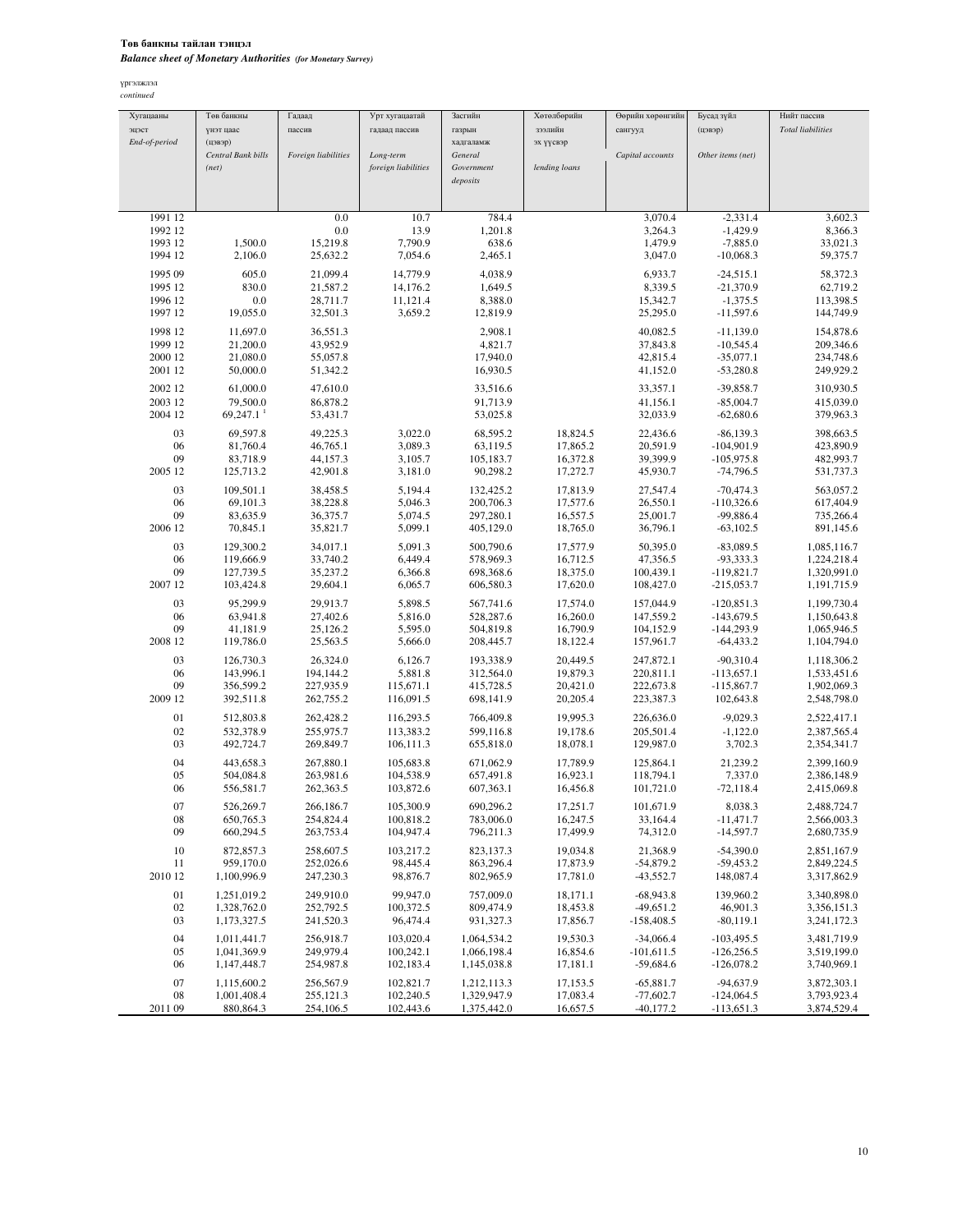## Хадгаламжийн байгууллагуудын нэгдсэн тайлан *Balance sheet of Other depository corporations (for Monetary Survey)*

сая төгрөг *in millions of togrogs*

| Хугацааны эцэст                                                            | Банкны                 | Төв банкны             | Гадаад                 | Авлага                 |                        |              |                      |
|----------------------------------------------------------------------------|------------------------|------------------------|------------------------|------------------------|------------------------|--------------|----------------------|
| End-of-period                                                              | нөөц                   | үнэт цаас              | актив                  | Claims on              |                        |              |                      |
|                                                                            | Reserves               | <b>Central Bank</b>    | Foreign                | Засгийн                | Үүнээс: Of which:      |              | Бусад                |
|                                                                            |                        | bills                  | assets                 | газар                  | $T_{\Theta B}$         | Орон нутгийн | санхүүгийн           |
|                                                                            |                        |                        |                        |                        | Засгийн газар          | төсөв        | байгууллага          |
|                                                                            |                        |                        |                        | General                | Central                | Local        | Other                |
|                                                                            |                        |                        |                        | Government             | Government             | Government   | financial            |
| 1991 12                                                                    |                        |                        | 3,214.6                | 5.0                    |                        |              | corporations         |
| 1992 12                                                                    | 345.5<br>3,023.5       |                        | 2,090.6                | 99.9                   |                        |              |                      |
| 1993 12                                                                    | 5,690.3                | 1,500.0                | 16,325.2               | 232.7                  |                        |              |                      |
| 1994 12                                                                    | 10,319.1               | 2,106.0                | 17,271.4               | 737.4                  |                        |              |                      |
|                                                                            |                        |                        |                        |                        |                        |              |                      |
| 1995 09                                                                    | 11,593.9               | 605.0                  | 23,553.8               | 1,563.5                |                        |              |                      |
| 1995 12                                                                    | 12,531.2               | 830.0                  | 25,412.1               | 642.6                  |                        |              |                      |
| 1996 12                                                                    | 6,851.1                | 0.0<br>19,055.0        | 43,254.0               | 12,534.8               |                        |              |                      |
| 1997 12                                                                    | 13,456.7               |                        | 66,415.6               | 35,450.8               |                        |              |                      |
| 1998 12                                                                    | 17,920.6               | 11,697.0               | 26,115.7               | 38,328.4               |                        |              |                      |
| 1999 12                                                                    | 24,167.2               | 21,203.9               | 41,710.6               | 39,268.8               |                        |              |                      |
| 2000 12                                                                    | 31,996.5               | 22,846.7               | 53,211.3               | 40,059.5               |                        |              |                      |
| 2001 12                                                                    | 34,606.2               | 49,904.7               | 52,338.6               | 32,457.8               |                        |              |                      |
| 2002 12                                                                    | 54,500.5               | 60,995.0               | 70,715.8               | 30,742.6               |                        |              |                      |
| 2003 12                                                                    | 69,464.8               | 75,989.3               | 157,070.1              | 46,905.0               |                        |              |                      |
| 2004 12                                                                    | 88,486.5               | 69255.6                | 165,806.3              | 31,225.8               | 31,225.8               |              | 455.1                |
| 03                                                                         | 115,997.7              | 69,543.6               | 190,058.6              | 26,777.5               | 26,777.5               |              | 491.4                |
| 06                                                                         | 116,052.7              | 81,198.4               | 194,503.3              | 11,519.9               | 11,519.9               |              | 1,587.0              |
| 09                                                                         | 117,772.2              | 83,275.1               | 246,665.8              | 8,644.9                | 8,644.9                |              | 807.1                |
| 2005 12                                                                    | 126,032.7              | 125,677.9              | 256,492.7              | 3,167.1                | 3,167.1                |              | 498.8                |
| 03                                                                         | 155,180.0              | 109,401.6              | 219,522.6              | 5,025.5                | 5,025.5                |              | 946.3                |
| 06                                                                         | 159,021.2              | 69,024.8               | 411,050.3              | 4,886.8                | 4,886.8                |              | 1,221.9              |
| 09                                                                         | 169,290.2              | 83,761.8               | 433,948.6              | 6,580.1                | 6,580.1                |              | 1,517.7              |
| 2006 12                                                                    | 190,204.6              | 70,813.9               | 410,185.2              | 4,887.4                | 4,887.4                |              | 1,597.1              |
|                                                                            |                        |                        |                        |                        |                        |              |                      |
| 03                                                                         | 203,337.7              | 129,164.6              | 353,732.8              | 3,384.4                | 3,384.4                |              | 2,605.8              |
| 06<br>09                                                                   | 229,610.1              | 119,467.0              | 383,224.9              | 23,557.5               | 23,557.5<br>39,890.9   |              | 2,437.1              |
| 2007 12                                                                    | 177,148.8<br>251,712.4 | 126,849.3<br>102,798.4 | 382,443.6<br>423,587.1 | 39,890.9<br>24,102.2   | 24,102.2               |              | 2,025.3<br>2,828.5   |
|                                                                            |                        |                        |                        |                        |                        |              |                      |
| 03                                                                         | 192,361.8              | 95,095.9               | 418,158.1              | 12,055.6               | 12,055.6               |              | 5,723.8              |
| 06                                                                         | 198,414.7              | 63,328.4               | 453,862.4              | 6,260.2                | 6,260.2                |              | 8,520.5              |
| 09                                                                         | 229,614.5              | 41,088.1               | 432,265.0              | 7,550.3                | 7,550.3                |              | 4,442.2              |
| 2008 12                                                                    | 304,507.1              | 119,723.3              | 294,472.1              | 2,503.9                | 2,503.9                |              | 3,412.1              |
| 03                                                                         | 315,174.5              | 126,712.2              | 410,285.9              | 3,060.4                | 3,060.4                |              | 4,039.9              |
| 06                                                                         | 466,039.8              | 143,993.5              | 431,398.8              | 3,331.0                | 3,331.0                |              | 3,767.8              |
| 09                                                                         | 376,575.3              | 356,697.2              | 445,918.4              | 4,295.0                | 4,295.0                |              | 4,274.1              |
| 2009 12                                                                    | 628,426.0              | 392,215.0              | 405,127.7              | 9,185.9                | 9,185.9                |              | 4,711.2              |
| 01                                                                         | 439,212.0              | 512,936.1              | 381,768.5              | 76,818.8               | 76,818.8               |              | 3,827.1              |
| $02^{1}$                                                                   | 470,444.5              | 532,589.7              | 449,896.2              | 77,702.4               | 77,702.4               |              | 4,942.8              |
| 03                                                                         | 465,768.5              | 492,134.4              | 367,457.9              | 78,820.9               | 78,820.9               |              | 12,013.7             |
| 04                                                                         | 509,264.5              | 442,576.3              | 437,822.7              | 164,297.5              | 164,297.5              |              | 11,883.5             |
| 05                                                                         | 453,067.6              | 502,878.9              | 438,490.4              | 143,278.7              | 143,278.7              |              | 10,470.7             |
| 06                                                                         | 524,140.2              | 555,346.0              | 553,985.3              | 109,608.8              | 109,608.8              |              | 11,354.6             |
| 07                                                                         | 557,492.8              | 526,061.0              | 490,134.6              | 109,891.5              | 109,891.5              |              | 10,436.2             |
| 08                                                                         | 462,201.8              | 650,663.6              | 479,584.6              | 110,456.8              | 110,456.8              |              | 11,083.2             |
| 09                                                                         | 525,648.5              | 660,234.7              | 552,922.2              | 119,342.5              | 119,342.5              |              | 11,745.6             |
|                                                                            |                        |                        |                        |                        |                        |              |                      |
| 10<br>11                                                                   | 518,518.5<br>453,277.8 | 873,359.7<br>960,949.4 | 576,959.3<br>595,313.6 | 120,949.4<br>119,608.1 | 120,949.4<br>119,608.1 |              | 11,778.3<br>12,458.1 |
| 2010 12                                                                    | 770,995.4              | 1,102,827.6            | 655,876.3              | 79,024.9               | 79,024.9               |              | 14,067.6             |
|                                                                            |                        |                        |                        |                        |                        |              |                      |
| 01                                                                         | 717,364.3              | 1,252,806.4            | 559,945.4              | 55,259.2               | 55,259.2               |              | 13,711.5             |
| 02                                                                         | 638,058.7              | 1,330,484.9            | 632,122.8              | 55,400.2               | 55,400.2<br>55,581.4   |              | 13,252.8             |
| 03                                                                         | 632,359.0              | 1,174,606.2            | 568,495.1              | 55,581.4               |                        |              | 14,479.0             |
| 04                                                                         | 689,753.3              | 1,012,924.1            | 831,833.6              | 56,158.4               | 56,158.4               |              | 13,580.2             |
| 05                                                                         | 781,424.3              | 1,042,558.0            | 545,432.1              | 56,254.9               | 56,254.9               |              | 15,444.4             |
| 06                                                                         | 781,371.6              | 1,148,551.0            | 603,253.9              | 86,227.7               | 86,227.7               |              | 14,951.3             |
| 07                                                                         | 830,458.5              | 1,117,131.5            | 592,104.1              | 106,580.7              | 106,580.7              |              | 13,720.4             |
| 08                                                                         | 759,395.5              | 1,001,922.0            | 493,173.8              | 213,837.5              | 213,837.5              |              | 15,631.8             |
| 2011 09                                                                    | 873,726.5              | 881,299.6              | 588,599.5              | 218,710.1              | 218,710.1              |              | 18,284.0             |
| ${}^{1}$ Тухайн сард хадгаламж зээлийн хоршооны үзүүлэлтийг нэгтгэж тооцов |                        |                        |                        |                        |                        |              |                      |

*1 Data of Savings and Credit Unions was included in Broad Money calculation*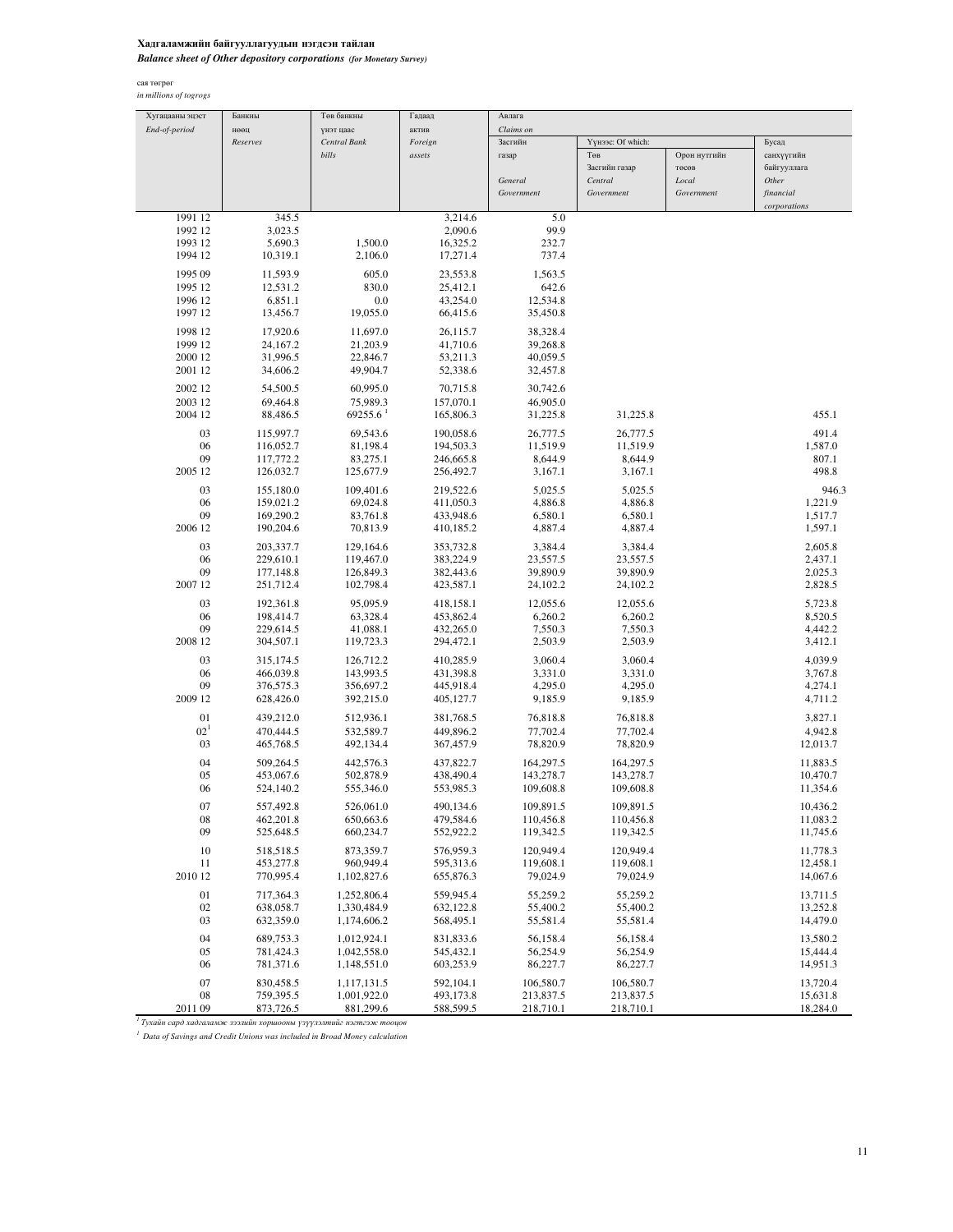#### Хадгаламжийн байгууллагуудын нэгдсэн тайлан *Balance sheet of Other depository corporations (for Monetary Survey)*

үргэлжлэл *continued*

| Хугацааны эцэст |                      |                            |                            |                     |                       | Нийт актив                 |
|-----------------|----------------------|----------------------------|----------------------------|---------------------|-----------------------|----------------------------|
| End-of-period   |                      |                            |                            |                     |                       | Total assets               |
|                 | Улсын<br>байгууллага | Хувийн<br>хэвшил           | Иргэд                      | Бусад               | Ангилагдаагүй<br>зээл |                            |
|                 | Public               | Private                    | <b>Individuals</b>         | Other               | Unclassified          |                            |
|                 | corporations         | corporations               |                            |                     | loans                 |                            |
| 1991 12         | 9,779.6              | 3,072.5                    |                            |                     |                       | 16,417.2                   |
| 1992 12         | 12,204.2             | 6,924.4                    |                            |                     |                       | 24,342.6                   |
| 1993 12         | 21,744.4             | 9,850.1                    |                            |                     |                       | 55,342.7                   |
| 1994 12         | 12,193.3             | 40,631.5                   |                            |                     | 132.1                 | 83,390.8                   |
| 1995 09         | 8,892.2              | 55,289.7                   |                            |                     | 145.6                 | 101,643.7                  |
| 1995 12         | 10,883.3             | 51,652.0                   |                            |                     | 185.7                 | 102,136.9                  |
| 1996 12         | 9,006.9              | 22,851.8                   |                            |                     | 32,947.9              | 127,446.5                  |
| 1997 12         | 7,804.7              | 28,112.6                   |                            |                     | 14,457.7              | 184,753.1                  |
| 1998 12         | 9,335.5              | 43,667.5                   |                            |                     | 32,638.9              | 179,703.6                  |
| 1999 12         | 3,999.1              | 31,408.6                   |                            |                     | 42,106.7              | 203,865.0                  |
| 2000 12         | 5,378.3              | 45,482.9                   |                            |                     | 15,895.6              | 214,870.8                  |
| 2001 12         | 9,534.4              | 114,670.4                  |                            |                     | 10,865.9              | 304,377.9                  |
| 2002 12         | 11,318.3             | 203,567.2                  |                            |                     | 16,564.2              | 448,403.7                  |
| 2003 12         | 15,647.4             | 365,024.4                  |                            |                     | 36,700.0              | 766,800.9                  |
| 2004 12         | 13,125.7             | 365,057.9                  | 210,931.1                  | 17,228.9            |                       | 892,317.2                  |
| 03              | 13,868.3             | 376,332.2                  | 233,706.2                  | 16,675.5            |                       | 1,043,451.0                |
| 06              | 22,295.2             | 418,590.5                  | 262,786.4                  | 15,415.3            |                       | 1,123,948.5                |
| 09              | 21,194.9             | 442,998.2                  | 294,561.9                  | 15,507.7            |                       | 1,231,427.8                |
| 2005 12         | 34,169.2             | 489,064.7                  | 321,606.8                  | 14,512.4            |                       | 1,371,222.2                |
| 03              | 29,158.7             | 544,639.2                  | 363,811.0                  | 13,122.3            |                       | 1,440,807.1                |
| 06              | 29,816.4             | 590,566.2                  | 413,244.1                  | 16,061.0            |                       | 1,694,892.7                |
| 09              | 32,749.0             | 607,338.3                  | 461,241.8                  | 18,062.8            |                       | 1,814,490.3                |
| 2006 12         | 36,731.6             | 659,019.3                  | 507,570.0                  | 18,369.3            |                       | 1,899,378.5                |
| 03              | 38,207.6             | 776,783.7                  | 566,658.6                  | 20,317.5            |                       | 2,094,192.6                |
| 06              | 25,409.5             | 937,067.2                  | 616,179.5                  | 19,127.4            |                       | 2,356,080.2                |
| 09              | 22,979.8             | 1,081,407.4                | 733,341.1                  | 19,367.3            |                       | 2,585,453.5                |
| 2007 12         | 27,331.8             | 1,166,149.5                | 838,778.5                  | 20,972.4            |                       | 2,858,261.0                |
| 03              | 31,726.2             | 1,287,578.5                | 987,330.7                  | 23,569.6            |                       | 3,053,600.3                |
| 06              | 10,977.9             | 1,472,125.9                | 1,031,501.6                | 36,307.1            |                       | 3,281,298.7                |
| 09              | 19,053.9             | 1,556,911.6                | 1,090,062.8                | 46,388.1            |                       | 3,427,376.6                |
| 2008 12         | 34,794.6             | 1,570,398.9                | 1,013,694.2                | 13,251.7            |                       | 3,356,758.0                |
| 03              | 26,158.4             | 1,672,342.0                | 963,525.9                  | 5,660.2             |                       | 3,526,959.6                |
| 06<br>09        | 20,199.9             | 1,653,214.5                | 875,248.8<br>924,277.4     | 6,498.8             |                       | 3,603,692.8                |
| 2009 12         | 24,402.5<br>20,429.4 | 1,663,783.5<br>1,716,253.8 | 904,892.3                  | 14,197.1<br>8,713.7 |                       | 3,814,420.7<br>4,089,955.1 |
|                 |                      |                            |                            |                     |                       |                            |
| 01              | 20,422.8             | 1,720,862.3                | 920,916.9                  | 8,415.5             |                       | 4,085,179.9                |
| 02 <sup>1</sup> | 19,615.3             | 1,724,255.4                | 953,654.9                  | 13,282.6            |                       | 4,246,383.7                |
| 03              | 16,948.8             | 1,760,220.7                | 964,035.3                  | 15,329.8            |                       | 4,172,729.9                |
| 04              | 16,589.3             | 1,754,070.2                | 972,219.7                  | 10,108.4            |                       | 4,318,832.1                |
| 05<br>06        | 15,245.7<br>15,592.9 | 1,815,477.0<br>1,806,502.8 | 1,001,587.6<br>1,038,929.1 | 9,936.5<br>10,250.0 |                       | 4,390,433.0<br>4,625,709.7 |
|                 |                      |                            |                            |                     |                       |                            |
| 07              | 32,651.1             | 1,844,147.8                | 1,075,174.1                | 9,584.2             |                       | 4,655,573.2                |
| 08              | 34,614.5             | 1,789,347.8                | 1,177,478.7                | 9,520.5             |                       | 4,724,951.6                |
| 09              | 37,686.6             | 1,808,074.9                | 1,218,394.9                | 9,450.1             |                       | 4,943,500.0                |
| 10              | 38,336.0             | 1,797,039.9                | 1,233,809.4                | 9,326.8             |                       | 5,180,077.4                |
| 11              | 36,873.6             | 1,783,352.2                | 1,270,186.9                | 9,623.5             |                       | 5,241,643.3                |
| 2010 12         | 17,073.9             | 1,854,774.6                | 1,369,232.5                | 9,629.5             |                       | 5,873,502.2                |
| 01              | 16,598.0             | 1,909,018.9                | 1,491,117.4                | 9,819.4             |                       | 6,025,640.4                |
| 02              | 15,756.6             | 1,999,058.5                | 1,488,750.3                | 9,484.9             |                       | 6,182,369.6                |
| 03              | 13,029.5             | 2,099,485.9                | 1,596,083.2                | 7,753.9             |                       | 6,161,873.3                |
| 04              | 16,163.3             | 2,226,969.0                | 1,709,263.3                | 7,903.3             |                       | 6,564,548.6                |
| 05              | 15,421.2             | 2,393,198.6                | 1,815,285.5                | 7,469.3             |                       | 6,672,488.2                |
| 06              | 16,160.3             | 2,568,669.9                | 1,944,813.6                | 8,196.1             |                       | 7,172,195.5                |
| 07              | 23,953.4             | 2,637,482.9                | 1,998,308.4                | 7,934.2             |                       | 7,327,674.0                |
| 08              | 26,441.7             | 2,685,825.7                | 2,134,699.7                | 8,203.7             |                       | 7,339,131.6                |
| 2011 09         | 27,143.3             | 2,770,777.9                | 2,235,679.6                | 8,472.1             |                       | 7,622,692.5                |

<sup>1</sup> Тухайн сард хадгаламж зээлийн хоршооны үзүүлэлтийг нэгтгэж тооцов *1 Data of Savings and Credit Unions was included in Broad Money calculation*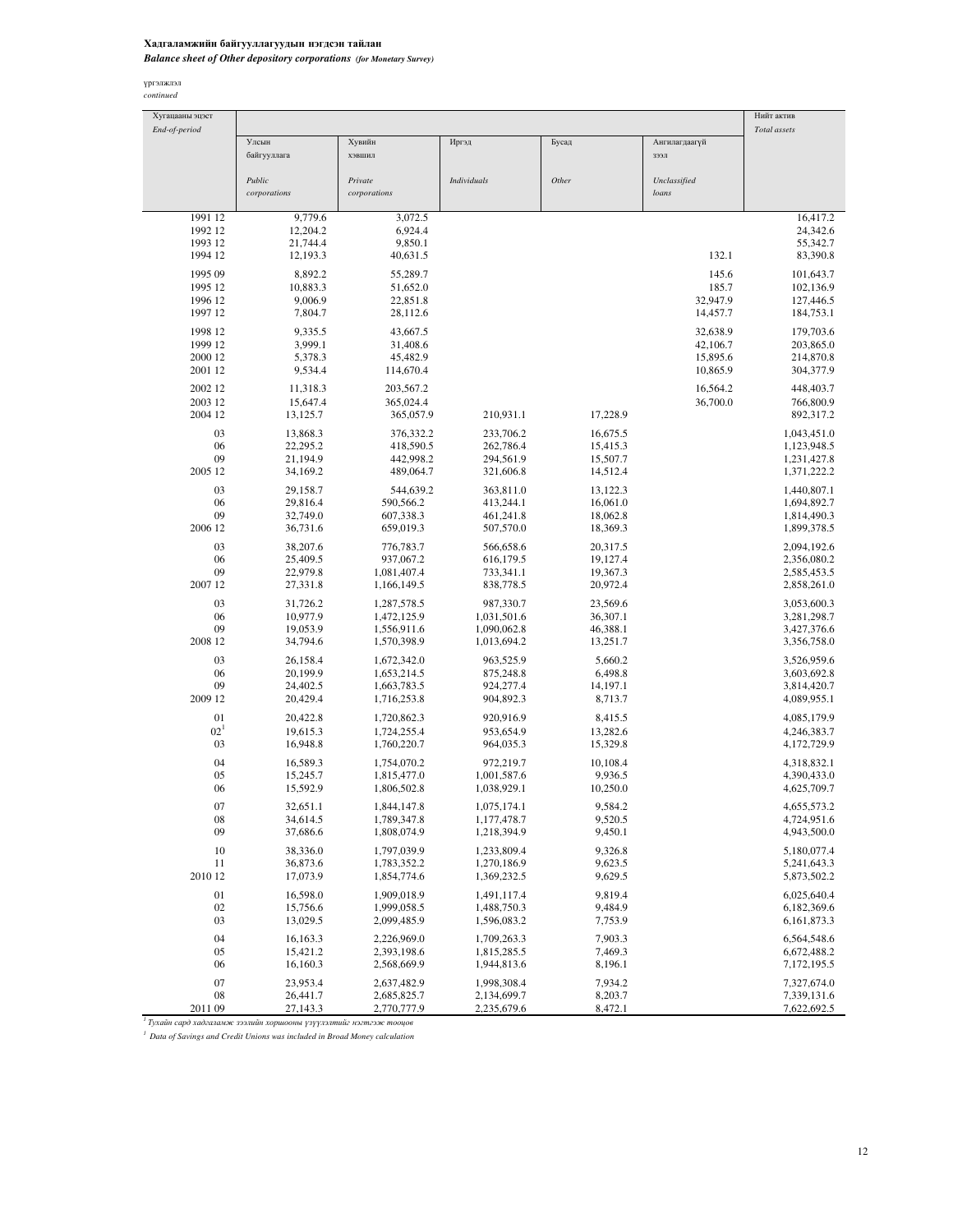## Хадгаламжийн байгууллагуудын нэгдсэн тайлан

*Balance sheet of Other depository corporations (for Monetary Survey)*

| Хугацааны эцэст    | Төгрөгийн харилцах           | Нийт хадгаламж,                          | Гадаад                 | Урт хугацаатай                   | Засгийн газрын            |
|--------------------|------------------------------|------------------------------------------|------------------------|----------------------------------|---------------------------|
| End-of-period      |                              | Валютын харилцах                         | пассив                 | гадаад пассив                    | хадгаламж                 |
|                    |                              |                                          |                        |                                  |                           |
|                    |                              |                                          |                        |                                  | <b>General Government</b> |
|                    | Current account<br>$in$ $DC$ | Total deposits,<br>current account in FC | Foreign<br>liabilities | Long-term<br>foreign liabilities | deposits                  |
|                    |                              |                                          |                        |                                  |                           |
|                    |                              |                                          |                        |                                  |                           |
| 1991 12            | 5,592.1                      | 2,601.1                                  | 4,708.2                | 1,971.0                          | 1,186.3                   |
| 1992 12            | 5,789.8                      | 5,412.1                                  | 4,316.0                | 3,809.5                          | 1,949.8                   |
| 1993 12            | 9,757.2                      | 24,215.8                                 | 3,325.3                | 1,303.5                          | 7,496.7                   |
| 1994 12            | 14,104.0                     | 43,905.8                                 | 4,528.9                | 397.5                            | 8,450.7                   |
| 1995 09            | 16,859.0                     | 62,986.3                                 | 7,795.0                | 0.0                              | 13,726.8                  |
| 1995 12            | 17,045.3                     | 59,408.2                                 | 6,659.7                | 0.0                              | 16,654.6                  |
| 1996 12            | 22,597.2                     | 64,093.7                                 | 8,620.1                | 0.0                              | 22,587.7                  |
| 1997 12            | 26,340.6                     | 93,956.6                                 | 12,246.3               | 0.0                              | 33,258.4                  |
| 1998 12            | 26,136.2                     | 84,667.6                                 | 7,173.0                | 12,800.4                         | 20,081.2                  |
| 1999 12            | 27,544.4                     | 105,341.3                                | 4,111.7                | 5,682.5                          | 24,125.8                  |
| 2000 12            | 29,841.6                     | 128,067.7                                | 1,693.0                | 4,173.2                          | 24,607.1                  |
| 2001 12            | 46,994.6                     | 174,908.9                                | 2,220.1                | 6,603.8                          | 35,926.8                  |
|                    |                              |                                          |                        |                                  |                           |
| 2002 12            | 66,944.1                     | 282,397.8                                | 4,755.2                | 11,718.8                         | 29,665.3                  |
| 2003 12<br>2004 12 | 81,336.7<br>77,814.9         | 490,499.0<br>625,704.9                   | 7,328.5<br>44,827.4    | 44,100.0<br>8,873.8              | 22,719.8<br>42,993.6      |
|                    |                              |                                          |                        |                                  |                           |
| 03                 | 80,643.7                     | 679,616.2                                | 45,331.0               | 9,541.4                          | 46,111.6                  |
| 06                 | 100,898.0                    | 731,924.1                                | 40,849.5               | 6,533.2                          | 50,781.5                  |
| 09                 | 99,107.6                     | 838,852.7                                | 44,379.8               | 7,187.1                          | 46,473.2                  |
| 2005 12            | 116,754.9                    | 871,014.4                                | 43,775.8               | 11,056.1                         | 103,089.0                 |
| 03                 | 129,566.8                    | 916,865.6                                | 49,049.1               | 4,913.9                          | 77,383.2                  |
| 06                 | 130,434.0                    | 1,120,923.4                              | 52,820.4               | 4,457.2                          | 79,232.8                  |
| 09                 | 141,915.1                    | 1,208,172.2                              | 60,503.8               | 5,363.1                          | 83,758.2                  |
| 2006 12            | 146,776.7                    | 1,204,590.0                              | 68,501.0               | 7,501.4                          | 112,084.7                 |
| 03                 | 185,342.4                    | 1,345,255.8                              | 161,886.1              | 7,485.3                          | 81,975.7                  |
| 06                 | 239,800.0                    | 1,513,866.8                              | 188,443.0              | 8,488.3                          | 100,754.9                 |
| 09                 | 248,111.1                    | 1,676,505.5                              | 199,665.7              | 7,060.4                          | 133,166.9                 |
| 2007 12            | 307,146.3                    | 1,810,778.1                              | 202,962.6              | 6,074.8                          | 144,049.9                 |
| 03                 | 321,025.8                    | 1,877,439.7                              | 255,828.2              | 7,270.1                          | 176,808.0                 |
| 06                 | 317,103.3                    | 1,939,790.0                              | 323,763.8              | 7,398.7                          | 283,748.6                 |
| 09                 | 317,327.3                    | 1,921,537.3                              | 368, 351. 7            | 10,170.2                         | 290,908.1                 |
| 2008 12            | 318,611.3                    | 1,622,666.2                              | 407,335.3              | 8,582.8                          | 393,196.7                 |
| 03                 | 238,786.1                    | 1,841,171.2                              | 470,254.0              | 7,995.6                          | 399,123.8                 |
| 06                 | 260,583.2                    | 1,894,865.5                              | 404,002.4              | 9,933.7                          | 526,074.8                 |
| 09                 | 340,289.6                    | 2,030,707.4                              | 344,133.9              | 25,362.4                         | 517,436.1                 |
| 2009 12            | 366,253.2                    | 2,228,786.8                              | 385,141.9              | 25,456.6                         | 460,925.3                 |
| 01                 |                              |                                          |                        | 25,607.6                         |                           |
| $02^{1}$           | 369,196.2<br>369,723.1       | 2,241,310.1<br>2,353,955.3               | 325,968.7              | 25,493.6                         | 427,613.9<br>443,570.5    |
| 03                 | 398,675.0                    | 2,281,480.3                              | 328,073.1<br>308,207.7 | 25,449.2                         | 450,740.4                 |
|                    |                              |                                          |                        |                                  |                           |
| 04                 | 414,647.2                    | 2,408,657.9                              | 318,338.8              | 25,486.9                         | 485,510.9                 |
| 05                 | 439,102.1                    | 2,458,107.6                              | 317,270.2              | 25,392.5                         | 462,558.1                 |
| 06                 | 491,026.3                    | 2,683,675.2                              | 306,689.7              | 25,469.2                         | 412,789.1                 |
| 07                 | 482,178.7                    | 2,716,472.8                              | 293,449.0              | 25,071.7                         | 418,752.2                 |
| 08                 | 577,480.8                    | 2,725,373.0                              | 278,715.8              | 18,404.3                         | 410,790.8                 |
| 09                 | 615,319.2                    | 2,892,619.1                              | 268,090.6              | 16,525.3                         | 436,747.7                 |
| 10                 | 647,840.2                    | 2,872,484.9                              | 454,249.4              | 15,830.0                         | 456,636.1                 |
| 11                 | 645,107.4                    | 2,953,792.9                              | 437,326.4              | 15,715.9                         | 452,547.4                 |
| 2010 12            | 769,415.2                    | 3,522,363.5                              | 424,894.9              | 20,747.8                         | 422,243.3                 |
| 01                 | 736,766.2                    | 3,673,919.9                              | 423,378.3              | 20,239.2                         | 440,230.4                 |
| 02                 | 694,833.0                    | 3,836,157.5                              | 434,780.0              | 24,963.0                         | 450,674.3                 |
| 03                 | 794,721.1                    | 3,773,586.1                              | 397,106.0              | 22,892.9                         | 425,091.0                 |
| 04                 | 863,663.8                    | 4,012,030.3                              | 456,065.1              | 15,842.8                         | 434,264.4                 |
| 05                 | 943,823.7                    | 4,006,154.0                              | 461,767.0              | 18,211.1                         | 454,825.0                 |
| 06                 | 1,072,924.2                  | 4,219,933.5                              | 482,392.0              | 21,370.7                         | 432,031.6                 |
|                    |                              |                                          |                        |                                  |                           |
| 07                 | 1,062,261.9                  | 4,360,991.7                              | 484,067.5              | 27,199.0                         | 497,319.9                 |
| 08<br>2011 09      | 1,123,350.3<br>1,151,096.3   | 4,259,456.1<br>4,387,634.3               | 475,514.8<br>504,202.1 | 26,808.2<br>26,974.2             | 577,058.1<br>610,006.8    |
|                    |                              |                                          |                        |                                  |                           |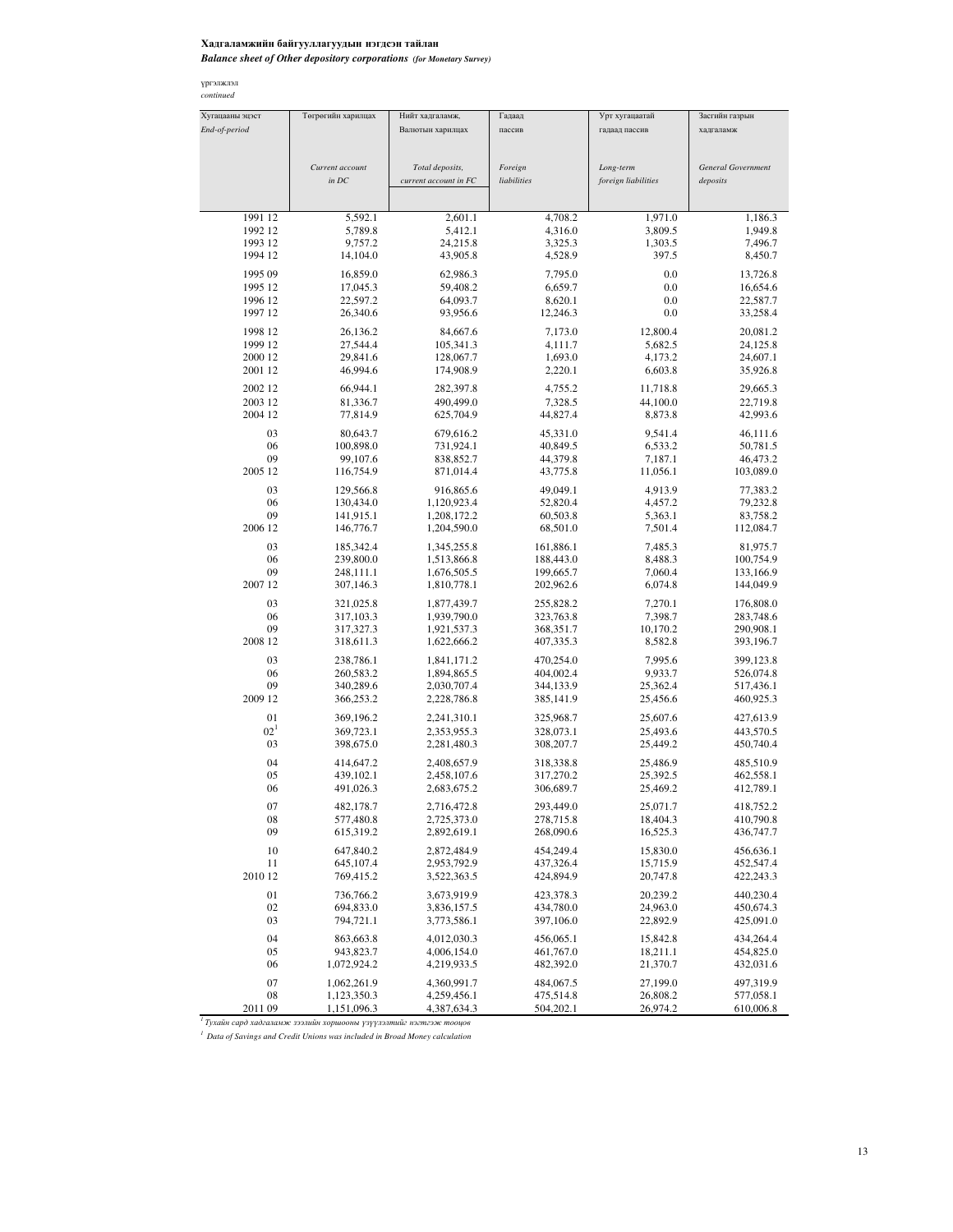## Хадгаламжийн байгууллагуудын нэгдсэн тайлан *Balance sheet of Other depository corporations (for Monetary Survey)*

#### үргэлжлэл *continued*

| Хугацааны эцэст | Үүнээс:                |                      | Төв банкнаас           | Өөрийн                 | Бусад зүйл                 | Нийт пассив                |
|-----------------|------------------------|----------------------|------------------------|------------------------|----------------------------|----------------------------|
| End-of-period   | Төв ЗГ-ын              | Орон нутгийн         | авсан зээл             | хөрөнгө                | (цэвэр)                    | <b>Total liabilities</b>   |
|                 | хадгаламж              | төсвийн              |                        |                        |                            |                            |
|                 |                        | хадгаламж            |                        |                        |                            |                            |
|                 | Of which               |                      | Credits from           | Capital                | Other items                |                            |
|                 | Central                | Local                | Central bank           | accounts               | (net)                      |                            |
|                 | Government             | Government           |                        |                        |                            |                            |
|                 | deposits               | deposits             |                        |                        |                            |                            |
| 1991 12         |                        |                      | 1,522.6                | 1,687.9                | $-2,852.0$                 | 16,417.2                   |
| 1992 12         |                        |                      | 6,287.6                | 2,641.8                | $-5,864.0$                 | 24,342.6                   |
| 1993 12         |                        |                      | 5,390.9                | 7,291.8                | $-3,438.5$                 | 55,342.7                   |
| 1994 12         |                        |                      | 10,151.8               | 12,784.2               | $-10,932.1$                | 83,390.8                   |
| 1995 09         |                        |                      | 9,134.2                | 15,105.1               | $-23,962.7$                | 101,643.7                  |
| 1995 12         |                        |                      | 7,401.9                | 16,998.1               | $-22,030.9$                | 102,136.9                  |
| 1996 12         |                        |                      | 10,890.1               | $-13,538.2$            | 12,195.9                   | 127,446.5                  |
| 1997 12         |                        |                      | 762.5                  | 16,770.0               | 1,418.7                    | 184,753.1                  |
| 1998 12         |                        |                      | 4,459.0                | 7,061.1                | 17,325.1                   | 179,703.6                  |
| 1999 12         |                        |                      | 2,074.8                | 4,565.4                | 30,419.0                   | 203,865.0                  |
| 2000 12         |                        |                      | 0.0                    | 29,947.6               | $-3,459.4$                 | 214,870.8                  |
| 2001 12         |                        |                      | 4,094.5                | 47,173.0               | $-13,543.9$                | 304,377.9                  |
| 2002 12         |                        |                      | 4,326.9                | 61,289.3               | $-12,693.8$                | 448,403.7                  |
| 2003 12         |                        |                      | 12,839.3               | 110,392.5              | $-2,415.0$                 | 766,800.9                  |
| 2004 12         | 38,478.0               | 4,515.6              | 23,838.2               | 167,101.1              | $-98,836.5$                | 892,317.2                  |
| 03              | 40,527.0               | 5,584.6              | 20,041.2               | 170,958.3              | $-8,792.4$                 | 1,043,451.0                |
| 06              | 45,243.6               | 5,537.9              | 19,329.5               | 179,449.0              | $-5,816.3$                 | 1,123,948.5                |
| 09              | 41,695.6               | 4,777.7              | 18,377.8               | 190,708.6              | $-13,659.1$                | 1,231,427.8                |
| 2005 12         | 100,064.2              | 3,024.9              | 18,149.8               | 207,075.7              | 306.4                      | 1,371,222.2                |
| 03              | 73,380.8               | 4,002.4              | 18,336.5               | 226,021.1              | 18,670.9                   | 1,440,807.1                |
| 06              | 72,899.1               | 6,333.7              | 19,050.8               | 242,355.0              | 45,619.1                   | 1,694,892.7                |
| 09              | 77,214.9               | 6,543.2              | 18,570.0               | 264,231.3              | 31,976.7                   | 1,814,490.3                |
| 2006 12         | 104,842.2              | 7,242.4              | 19,092.3               | 294,780.0              | 46,052.5                   | 1,899,378.5                |
|                 |                        |                      |                        |                        |                            |                            |
| 03<br>06        | 74,117.5               | 7,858.1              | 23,520.2               | 301,470.2              | $-12,743.0$                | 2,094,192.6                |
| 09              | 90,253.5<br>121,388.7  | 10,501.3<br>11,778.2 | 21,158.5<br>22,364.0   | 318,872.0<br>345,391.2 | $-35,303.3$<br>$-46,811.2$ | 2,356,080.2<br>2,585,453.5 |
| 2007 12         | 137, 127.9             | 6,921.9              | 18,935.9               | 376,385.6              | $-8,072.2$                 | 2,858,261.0                |
|                 |                        |                      |                        |                        |                            |                            |
| 03              | 168,475.0              | 8,333.0              | 21,353.0               | 404,061.1              | $-10,185.5$                | 3,053,600.3                |
| 06<br>09        | 272,811.3              | 10,937.3             | 16,902.0               | 426,620.7              | $-34,028.4$                | 3,281,298.7                |
| 2008 12         | 279,457.9<br>386,092.7 | 11,450.2<br>7,104.0  | 53,033.2<br>227,137.5  | 479,801.3<br>340,566.4 | $-13,752.6$<br>38,661.8    | 3,427,376.6<br>3,356,758.0 |
|                 |                        |                      |                        |                        |                            |                            |
| 03              | 392,428.7              | 6,695.0              | 230,817.9              | 359,061.8              | $-20,250.9$                | 3,526,959.6                |
| 06<br>09        | 519,297.7              | 6,777.1              | 151,439.9              | 323,391.9              | 33,401.3                   | 3,603,692.8                |
| 2009 12         | 507,073.1<br>453,276.2 | 10,363.0<br>7,649.1  | 156,126.2<br>199,243.8 | 249,819.4<br>230,212.1 | 150,545.6<br>193,935.4     | 3,814,420.7<br>4,089,955.1 |
|                 |                        |                      |                        |                        |                            |                            |
| 01              | 419,479.4              | 8,134.5              | 191,254.6              | 219,361.4              | 284,867.4                  | 4,085,179.9                |
| $02^{1}$        | 436,315.0              | 7,255.5              | 199,303.2              | 264,594.9              | 261,670.1                  | 4,246,383.7                |
| 03              | 445,182.2              | 5,558.2              | 182,542.6              | 263,691.1              | 261,943.8                  | 4,172,729.9                |
| 04              | 477,691.5              | 7,819.4              | 161,186.4              | 267,770.6              | 237,233.3                  | 4,318,832.1                |
| 05              | 455,230.7              | 7,327.4              | 159,696.7              | 267,397.9              | 260,907.9                  | 4,390,433.0                |
| 06              | 405,547.9              | 7,241.2              | 157,739.6              | 295,498.7              | 252,821.9                  | 4,625,709.7                |
| 07              | 409,384.7              | 9,367.5              | 158,059.7              | 290,255.9              | 271,333.2                  | 4,655,573.2                |
| $08\,$          | 402,684.5              | 8,106.3              | 156,553.6              | 290,172.5              | 267,460.7                  | 4,724,951.6                |
| 09              | 428,759.2              | 7,988.5              | 154,185.6              | 295,613.9              | 264,398.7                  | 4,943,500.0                |
| 10              | 449,416.5              | 7,219.6              | 160,986.8              | 313,104.9              | 258,945.0                  | 5,180,077.4                |
| 11              | 443,985.8              | 8,561.7              | 132,905.9              | 380,901.1              | 223,346.2                  | 5,241,643.3                |
| 2010 12         | 416,363.6              | 5,879.7              | 140,320.8              | 393,541.1              | 179,975.5                  | 5,873,502.2                |
| 01              | 432,350.3              | 7,880.1              | 127,639.8              | 395,171.8              | 208,294.7                  | 6,025,640.4                |
| 02              | 442,004.3              | 8,670.0              | 129,575.5              | 400,061.3              | 211,325.1                  | 6,182,369.6                |
| 03              | 417,378.1              | 7,712.9              | 127,853.5              | 421,699.4              | 198,923.3                  | 6,161,873.3                |
|                 |                        |                      |                        |                        |                            |                            |
| 04              | 419,805.9<br>437,649.1 | 14,458.5             | 144,117.0              | 427,674.8              | 210,890.4                  | 6,564,548.6                |
| 05<br>06        | 421,133.8              | 17,175.9<br>10,897.8 | 134,213.9<br>215,363.7 | 452,934.7<br>516,906.8 | 200,558.8<br>211,273.0     | 6,672,488.2<br>7,172,195.5 |
|                 |                        |                      |                        |                        |                            |                            |
| 07              | 478,093.0              | 19,226.9             | 154,698.1              | 519,921.1              | 221,214.9                  | 7,327,674.0                |
| 08              | 559,594.0              | 17,464.1             | 128,284.6              | 543,773.2              | 204,886.3                  | 7,339,131.6                |
| 2011 09         | 601,016.3              | 8,990.5              | 128,054.5              | 576,711.7              | 238,012.6                  | 7,622,692.5                |

<sup>1</sup> Тухайн сард хадгаламж зээлийн хоршооны үзүүлэлтийг нэгтгэж тооцов

*1 Data of Savings and Credit Unions was included in Broad Money calculation*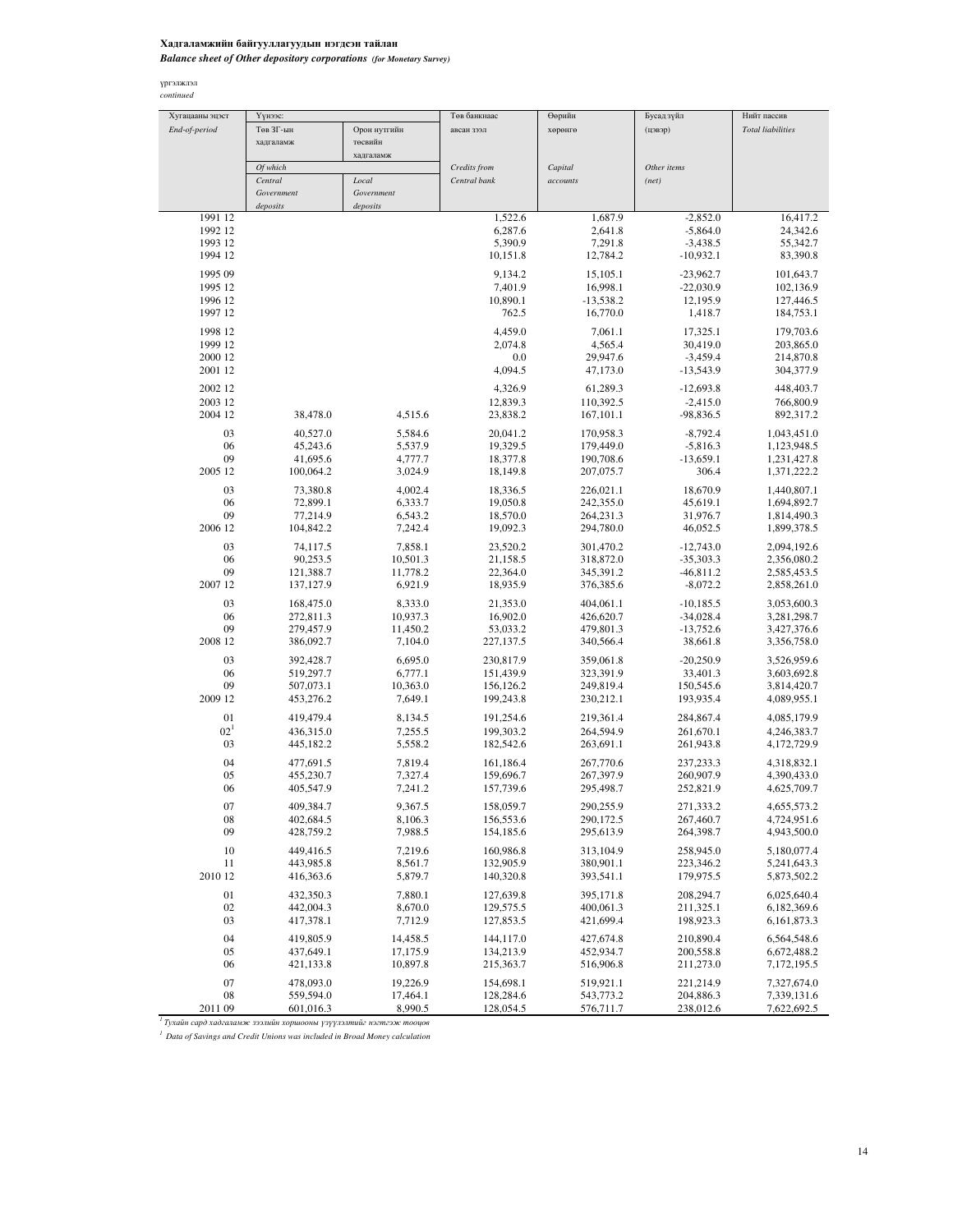## Санхүүгийн байгууллагуудын мөнгөний тойм *Financial corporations survey*

сая төгрөг

*in millions of togrogs*

| Хугацааны     | Гадаад цэвэр | Дотоодын     | Үүнээс         |                   |              |
|---------------|--------------|--------------|----------------|-------------------|--------------|
| эцэст         | актив        | (деяец) пеее | Of which       |                   |              |
| End-of-period | Net foreign  | Domestic     | Засгийн        | Үүнээс: Of which: |              |
|               | assets       | credit (net) | газар          | Төв               | Орон нуггийн |
|               |              |              |                | Засгийн газар     | төсөв        |
|               |              |              | General        | Central           | Local        |
|               |              |              | Government     | Government        | Government   |
|               |              |              |                |                   |              |
| 03            | 1.439.459.5  | 2.190.991.3  | $-629.417.9$   | $-623,859.7$      | $-5,558.2$   |
| 06            | 1.797.632.0  | 2.340.840.1  | $-599.207.2$   | $-591.966.0$      | $-7.241.2$   |
| 09            | 2,096,505.7  | 2,358,583.4  | $-789.025.9$   | $-779,067.2$      | $-7,988.5$   |
| 2010 12       | 2.736.016.4  | 2.493.051.3  | $-835.523.9$   | $-829.644.2$      | $-5,879.7$   |
| 03            | 2,613,967.8  | 2,805,370.5  | $-996,777.3$   | $-989.064.4$      | $-7.712.9$   |
| 2011 06       | 2.943.481.5  | 3.464,655.4  | $-1.173.940.0$ | $-1.163.042.2$    | $-10.897.8$  |

Санхүүгийн байгууллагуудын мөнгөний тойм нь улирлын давтамжтай гардаг

*Financial corporation survey is reported on quarterly basis*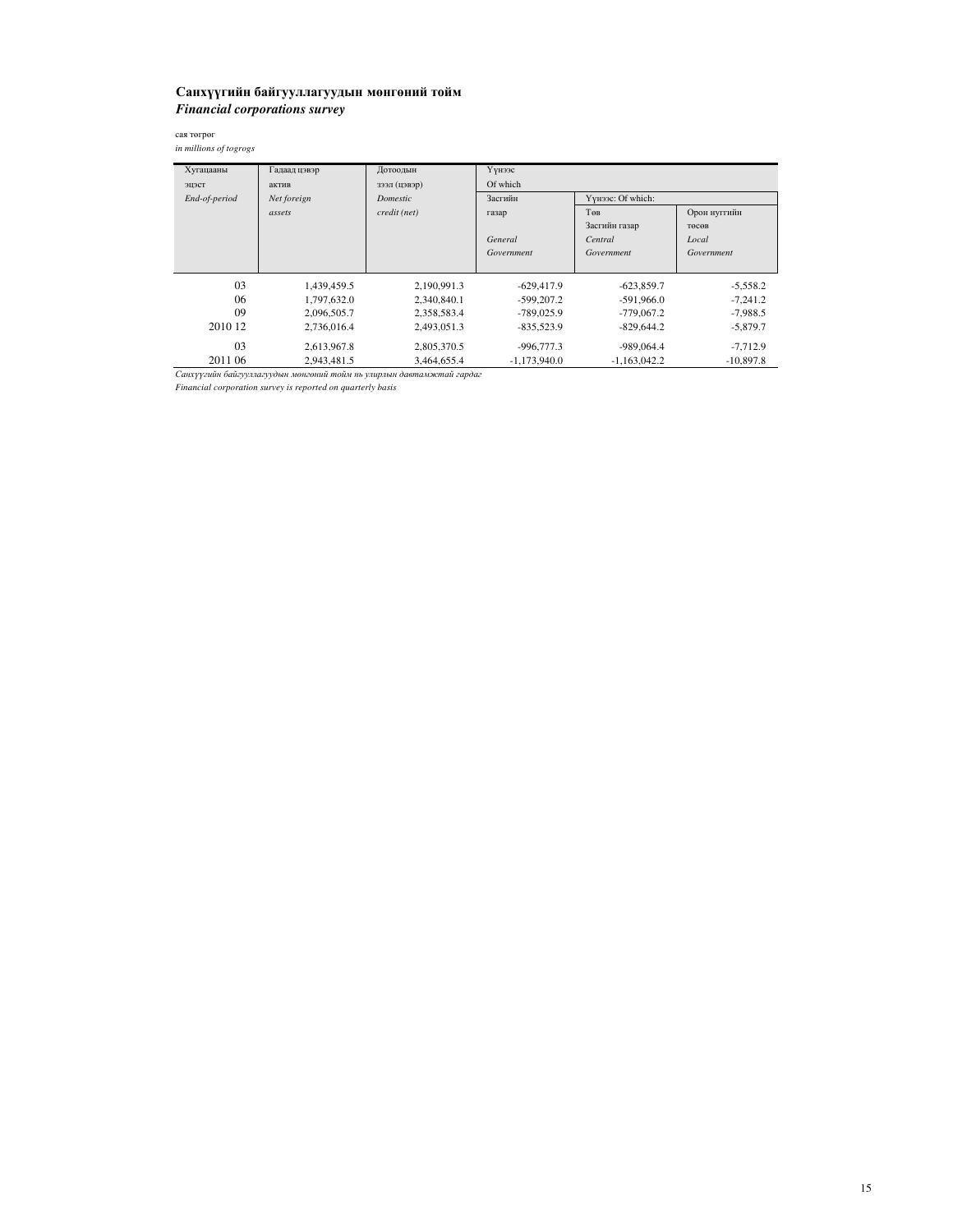## Санхүүгийн байгууллагуудын мөнгөний тойм *Financial corporations survey*

үргэлжлэл

| continued |  |
|-----------|--|
|           |  |

| Хугацааны     |                  |              |              |                    |          |               | Нийт актив   |
|---------------|------------------|--------------|--------------|--------------------|----------|---------------|--------------|
| эцэст         |                  |              |              |                    |          |               | Total assets |
| End-of-period | Бусад санхүүгийн | Улсын        | Хувийн       | Иргэд              | Бусад    | Ангилагдаагүй |              |
|               | байгууллага      | байгууллага  | хэвшил       |                    |          | зээл          |              |
|               |                  |              |              |                    |          |               |              |
|               | Other financial  | Public       | Private      | <b>Individuals</b> | Other    | Unclassified  |              |
|               | corporations     | corporations | corporations |                    |          | loans         |              |
|               |                  |              |              |                    |          |               |              |
| 03            | 12,013.7         | 16,948.8     | 1.760.220.7  | 1,015,896.2        | 15,329.8 |               | 3,630,450.8  |
| 06            | 11.354.6         | 15,592.9     | 1,806,502.8  | 1,096,347.0        | 10,250.0 |               | 4,138,472.1  |
| 09            | 11,745.6         | 37,686.6     | 1.808.074.9  | 1,280,652.2        | 9,450.1  |               | 4,455,089.1  |
| 2010 12       | 14,067.6         | 17,073.9     | 1,854,774.6  | 1,433,029.7        | 9,629.5  |               | 5,229,067.7  |
| 03            | 14,479.0         | 13,029.5     | 2.099.485.9  | 1,667,399.5        | 7,753.9  |               | 5,419,338.3  |
| 2011 06       | 14.951.3         | 16.160.3     | 2.568.669.9  | 2,030,617.7        | 8,196.1  |               | 6.408.136.9  |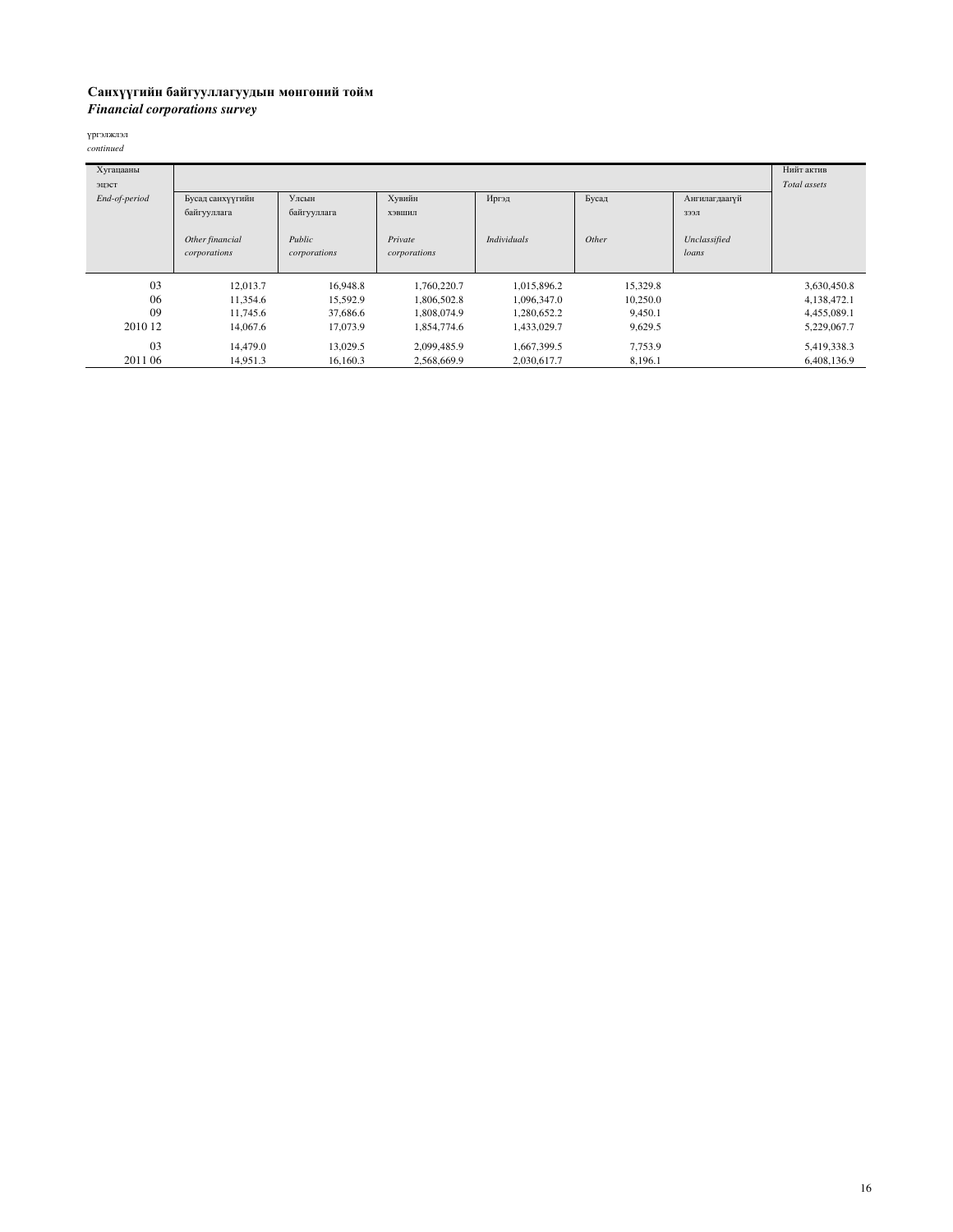## Санхүүгийн байгууллагуудын мөнгөний тойм *Financial corporations survey*

үргэлжлэл *continued*

| Хугацааны              | Мөнгө       | Бараг мөнгө | Хөтөлбөрийн                                      | Бусад зүйл (цэвэр) | Нийт пассив              |
|------------------------|-------------|-------------|--------------------------------------------------|--------------------|--------------------------|
| эцэст<br>End-of-period | Money       | Ouasi-Money | зээлийн эх үүсвэр<br>Government lending<br>loans | Other items (net)  | <b>Total liabilities</b> |
| 03                     | 693,003.0   | 2,281,480.3 | 18,075.6                                         | 637,892.0          | 3,630,450.8              |
| 06                     | 839,932.0   | 2,683,675.2 | 16,456.8                                         | 598,408.1          | 4,138,472.1              |
| 09                     | 959,096.3   | 2,892,619.1 | 17,499.9                                         | 585,873.9          | 4,455,089.1              |
| 2010 12                | 1,157,617.9 | 3,522,363.5 | 17.781.0                                         | 531,305.3          | 5,229,067.7              |
| 03                     | 1,181,542.7 | 3,773,586.1 | 17,856.7                                         | 446,352.7          | 5,419,338.3              |
| 2011 06                | 1.552.624.4 | 4.219.933.5 | 17.181.1                                         | 618,398.0          | 6.408.136.9              |

 $^{-1}$ 2010 оны 5 дугаар сараас санхүүгийн байгууллагын мөнгөний тойм болно.

*1 Financial corporations survey since May 2010*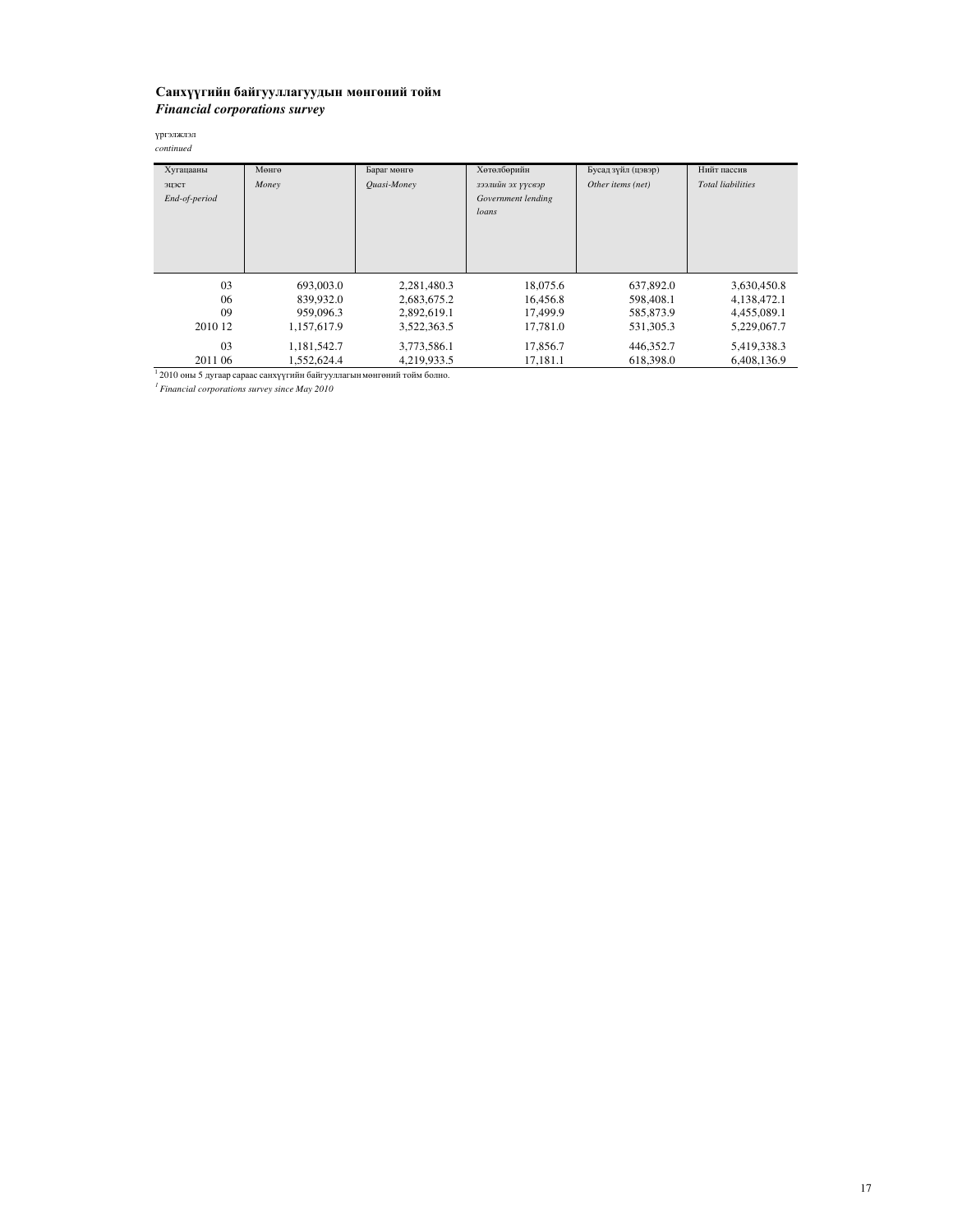#### Хэрэглээний барааны үнийн индекс *Consumer price index*

хувиар

| in percent            |                                                                |          |               |                                                                                                                                               |                              |                                           |       |                   |               |            |            |
|-----------------------|----------------------------------------------------------------|----------|---------------|-----------------------------------------------------------------------------------------------------------------------------------------------|------------------------------|-------------------------------------------|-------|-------------------|---------------|------------|------------|
|                       |                                                                |          |               |                                                                                                                                               |                              |                                           |       |                   |               |            |            |
| Хугацааны             | Хүнсний                                                        | Үүнээс   |               |                                                                                                                                               |                              |                                           |       |                   |               | Согтууруу- | Хувцас,    |
| эцэст $^3$            | бараа,                                                         | Of which |               |                                                                                                                                               |                              |                                           |       |                   |               | лах ундаа, | бөс бараа, |
| End-of-               | согтууруулах                                                   | Хүнс     | Үүнээс        |                                                                                                                                               |                              |                                           |       |                   | Согтууруулах  | тамхи      | гутал      |
| period                | бус ундаа                                                      |          | Of which      |                                                                                                                                               |                              |                                           |       |                   | бус           |            |            |
|                       |                                                                |          | Галх, гурил   | Мах, махан                                                                                                                                    | Сүү, сүүн                    | Саахар, жимсн Хүнсний                     |       | Төрөл бүрийгундаа |               | Alcoholic  | Clothing,  |
|                       | Food &                                                         | Food     | будаа         | бүтээгдэхүүн                                                                                                                                  | бүтээгдэхүүн,                | чанамал, чихэрногоо                       |       | өөх, тос          |               | beverages, | footwear   |
|                       | non-alcoholic                                                  |          |               |                                                                                                                                               | өндөг                        | шоколад                                   |       |                   |               | tobacco    | and cloths |
|                       | beverages                                                      |          | Bread, flour, | Meat and meat                                                                                                                                 | Milk dairy                   | Sugar, jam, can Vegetables                |       | Oils & fats       | Non-alcoholic |            |            |
|                       |                                                                |          | cereals       | products                                                                                                                                      | products, & eggand chocolate |                                           |       |                   | beverages     |            |            |
|                       |                                                                |          |               |                                                                                                                                               | $2005.12 = 100$              |                                           |       |                   |               |            |            |
| $200512$ <sup>1</sup> | 41.08                                                          | 39.52    | 9.92          | 16.51                                                                                                                                         | 3.55                         | 1.61                                      | 4.12  | 2.27              | 1.56          | 2.26       | 12.38      |
| 03                    | 42.51                                                          | 40.94    | 9.92          | 17.12                                                                                                                                         | 3.63                         | 1.62                                      | 4.61  | 2.21              | 1.57          | 2.26       | 12.63      |
| 06                    | 46.70                                                          | 45.09    | 10.11         | 20.67                                                                                                                                         | 3.31                         | 1.97                                      | 4.72  | 2.20              | 1.61          | 2.28       | 12.70      |
| 09                    | 42.73                                                          | 41.10    | 10.18         | 19.07                                                                                                                                         | 3.23                         | 1.88                                      | 4.07  | 2.22              | 1.63          | 2.29       | 12.86      |
| 2006 12               | 41.96                                                          | 40.31    | 10.25         | 16.39                                                                                                                                         | 3.75                         | 1.87                                      | 4.12  | 2.25              | 1.65          | 2.41       | 13.28      |
| 03                    | 45.45                                                          | 43.83    | 10.28         | 19.32                                                                                                                                         | 3.79                         | 1.84                                      | 4.46  | 2.21              | 1.62          | 2.32       | 13.07      |
| 06                    | 50.72                                                          | 49.08    | 10.41         | 24.34                                                                                                                                         | 3.33                         | 1.84                                      | 4.76  | 2.28              | 1.64          | 2.32       | 12.66      |
| 09                    | 52.17                                                          | 50.47    | 12.95         | 21.79                                                                                                                                         | 3.57                         | 1.84                                      | 5.08  | 3.23              | 1.70          | 2.41       | 13.01      |
| 2007 12               | 52.26                                                          | 50.55    | 13.87         | 19.75                                                                                                                                         | 4.47                         | 1.87                                      | 4.75  | 3.66              | 1.72          | 2.38       | 13.56      |
| 03                    | 60.57                                                          | 58.73    | 14.99         | 24.72                                                                                                                                         | 5.22                         | 1.98                                      | 5.63  | 3.72              | 1.85          | 2.51       | 13.80      |
| 06                    | 77.03                                                          | 75.13    | 19.97         | 32.57                                                                                                                                         | 5.25                         | 2.11                                      | 8.36  | 4.29              | 1.90          | 2.52       | 14.73      |
| 09                    | 71.39                                                          | 69.28    | 19.78         | 26.93                                                                                                                                         | 5.14                         | 2.22                                      | 8.04  | 4.50              | 2.11          | 2.58       | 16.01      |
| 2008 12               | 65.08                                                          | 62.96    | 18.77         | 21.84                                                                                                                                         | 6.03                         | 2.23                                      | 7.01  | 4.41              | 2.12          | 2.59       | 17.10      |
|                       |                                                                |          |               |                                                                                                                                               |                              |                                           |       |                   |               |            |            |
| 03                    | 69.62                                                          | 67.34    | 19.12         | 24.40                                                                                                                                         | 6.38                         | 2.51                                      | 9.09  | 4.39              | 2.28          | 2.85       | 16.73      |
| 06                    | 73.07                                                          | 70.78    | 19.15         | 27.65                                                                                                                                         | 5.61                         | 2.73                                      | 8.43  | 4.27              | 2.29          | 3.11       | 16.71      |
| 09                    | 66.15                                                          | 63.79    | 19.21         | 21.30                                                                                                                                         | 5.30                         | 3.05                                      | 7.71  | 4.24              | 2.36          | 3.15       | 17.39      |
| 2009 12               | 64.76                                                          | 62.34    | 18.85         | 20.14                                                                                                                                         | 6.37                         | 3.04                                      | 6.96  | 4.18              | 2.42          | 3.17       | 17.71      |
| 01                    | 67.88                                                          | 65.43    | 19.00         | 22.31                                                                                                                                         | 6.64                         | 3.06                                      | 7.35  | 4.12              | 2.45          | 3.18       | 18.06      |
| 02                    | 73.01                                                          | 70.51    | 19.06         | 25.72                                                                                                                                         | 7.01                         | 3.45                                      | 8.18  | 4.12              | 2.50          | 3.20       | 18.38      |
| 03                    | 76.10                                                          | 73.60    | 18.74         | 29.03                                                                                                                                         | 6.99                         | 3.42                                      | 8.37  | 4.08              | 2.50          | 3.21       | 18.36      |
|                       |                                                                |          |               |                                                                                                                                               |                              |                                           |       |                   |               |            |            |
| 04                    | 80.11                                                          | 77.62    | 18.42         | 33.07                                                                                                                                         | 7.35                         | 3.30                                      | 8.38  | 4.03              | 2.49          | 3.22       | 18.32      |
| 05                    | 86.89                                                          | 84.42    | 18.61         | 39.56                                                                                                                                         | 7.40                         | 3.20                                      | 8.46  | 4.00              | 2.47          | 3.23       | 18.27      |
| 06                    | 86.61                                                          | 84.15    | 18.96         | 40.39                                                                                                                                         | 6.20                         | 3.19                                      | 8.26  | 3.99              | 2.46          | 3.23       | 18.20      |
| 07                    | 79.21                                                          | 76.78    | 18.83         | 33.02                                                                                                                                         | 5.54                         | 3.20                                      | 9.00  | 4.01              | 2.43          | 3.23       | 18.66      |
| 08                    | 78.67                                                          | 76.21    | 20.26         | 30.29                                                                                                                                         | 5.65                         | 3.26                                      | 9.51  | 4.03              | 2.46          | 3.23       | 18.75      |
| 09                    | 76.11                                                          | 73.68    | 20.39         | 27.81                                                                                                                                         | 5.92                         | 3.45                                      | 8.84  | 4.00              | 2.42          | 3.25       | 18.93      |
|                       |                                                                |          |               |                                                                                                                                               |                              |                                           |       |                   |               |            |            |
| 10                    | 73.37                                                          | 70.96    | 20.60         | 25.42                                                                                                                                         | 6.44                         | 3.42                                      | 7.89  | 4.00              | 2.41          | 3.29       | 19.60      |
| 11                    | 74.23                                                          | 71.80    | 20.66         | 25.52                                                                                                                                         | 6.87                         | 3.42                                      | 8.14  | 4.01              | 2.43          | 3.37       | 19.73      |
| 2010 12               | 78.07                                                          | 75.64    | 20.76         | 28.93                                                                                                                                         | 7.00                         | 3.41                                      | 8.23  | 4.03              | 2.43          | 3.43       | 19.86      |
| 01                    | 83.26                                                          | 80.80    | 20.74         | 33.36                                                                                                                                         | 7.35                         | 3.38                                      | 8.46  | 4.08              | 2.46          | 3.59       | 19.95      |
| 02                    | 83.62                                                          | 81.16    | 20.69         | 33.67                                                                                                                                         | 7.27                         | 3.38                                      | 8.49  | 4.07              | 2.46          | 3.59       | 20.14      |
| 03                    | 80.94                                                          | 78.45    | 20.76         | 30.92                                                                                                                                         | 7.15                         | 3.38                                      | 8.51  | 4.01              | 2.49          | 3.59       | 20.39      |
|                       |                                                                |          |               |                                                                                                                                               |                              |                                           |       |                   |               |            |            |
| 04                    | 79.47                                                          | 77.00    | 20.59         | 29.62                                                                                                                                         | 6.95                         | 3.37                                      | 8.58  | 3.97              | 2.47          | 3.60       | 20.80      |
| 05                    | 82.81                                                          | 80.34    | 20.67         | 32.87                                                                                                                                         | 6.67                         | 3.34                                      | 8.84  | 3.99              | 2.46          | 3.61       | 20.79      |
| 06                    | 84.91                                                          | 82.44    | 20.69         | 33.20                                                                                                                                         | 6.48                         | 3.37                                      | 10.80 | 3.96              | 2.47          | 3.61       | 21.09      |
| 07                    | 86.59                                                          | 84.13    | 20.61         | 34.30                                                                                                                                         | 6.21                         | 3.36                                      | 11.78 | 3.99              | 2.47          | 3.61       | 21.12      |
| 08                    | 84.72                                                          | 82.25    | 20.62         | 33.78                                                                                                                                         | 6.13                         | 3.36                                      | 10.56 | 4.00              | 2.47          | 3.61       | 21.56      |
| 2011 09               | 83.58                                                          | 81.12    | 20.61         | 34.07                                                                                                                                         | 6.13                         | 3.37                                      | 9.16  | 4.02              | 2.46          | 3.61       | 22.24      |
|                       | Эх үүсвэр: Үндэсний Статистикийн хороо, Статистикийн бюллетень |          |               |                                                                                                                                               |                              | Source: Monthly Statistical Bulletin, NSC |       |                   |               |            |            |
|                       |                                                                |          |               | <sup>1</sup> 2006 оны 4 сараас эхлэн ХБҮ-ны сагсан дахь бараа үйлчилгээг 287 болгон өргөжүүлж, 2005 оны 12 сарын үнийг суурь үнэ болгон авав. |                              |                                           |       |                   |               |            |            |
|                       |                                                                |          |               | Since April 2006 the items in consumer basket updated to 287 and prices of December 2005 was taken as the base period.                        |                              |                                           |       |                   |               |            |            |
|                       |                                                                |          |               |                                                                                                                                               |                              |                                           |       |                   |               |            |            |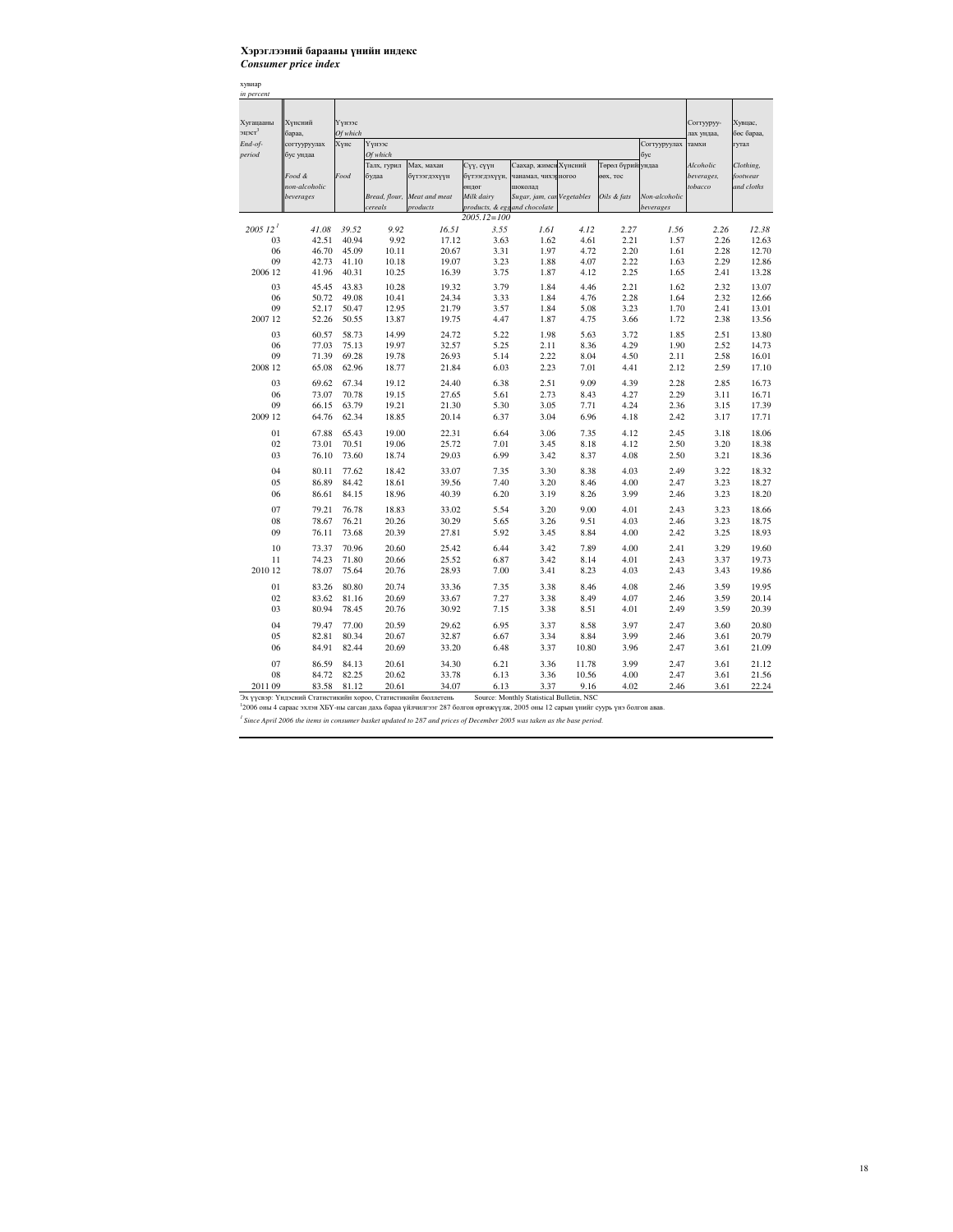#### Хэрэглээний барааны үнийн индекс *Consumer price index*

үргэлжлэл

| continued             |             |          |                 |            |          |              |                 |              |              |                |           |
|-----------------------|-------------|----------|-----------------|------------|----------|--------------|-----------------|--------------|--------------|----------------|-----------|
|                       |             |          |                 |            |          |              |                 |              |              |                |           |
|                       |             |          |                 |            |          |              |                 |              |              |                |           |
| Хугацааны             | Үүнээс      |          |                 |            |          | Орон сууц,   | Үүнээс          |              | Гэр ахуйн    | Эм, тариа,     | Тээвэр    |
| эцэст <sup>3</sup>    | Of which    |          |                 |            |          | ус, түлш,    | Of which        |              | тавилга,     | эмнэлгийн      |           |
| End-of-               | Хувцас, бөс |          |                 |            | Гутал    | цахилгаан    | Усан хангамж,   | Цахилгаан,   | гэр ахуйн    | сетцирцйу      |           |
| period                | бараа       | Эрэгтэй  | Эмэгтэй         | Хүүхдийн   |          |              | орон сууцны     | хийн болон   | бараа        |                |           |
|                       |             | бэлэн    | бэлэн           | бэлэн      |          | Housing,     | бусад үйлч.     | бусад түлш   |              |                |           |
|                       |             | хувцас   | хувцас          | хувцас     |          | water,       | Water supply    | Electricity, | Furnishings, | Medical care & | Transport |
|                       | Clothing,   | Men's    | Women's         | Children's | Footwear | electricity, | & miscellaneous | gas and      | household    | services       |           |
|                       | cloth       | clothing | clothing        | clothing   |          | and fuels    | services        | other        | equipment    |                |           |
|                       |             |          | $2005.12 = 100$ |            |          |              |                 | fuels        | & tools      |                |           |
| $200512$ <sup>1</sup> | 8.11        | 3.26     | 2.93            | 1.11       | 4.27     | 13.40        | 4.24            | 7.60         | 4.30         | 1.62           | 8.71      |
| 03                    | 8.46        | 3.47     | 3.07            | 1.10       | 4.17     | 13.12        | 4.78            | 6.73         | 4.34         | 1.64           | 9.35      |
|                       |             |          |                 |            | 4.26     |              |                 |              |              |                |           |
| 06                    | 8.44        | 3.40     | 3.09            | 1.13       |          | 13.01        | 4.78            | 6.67         | 4.37         | 1.64           | 9.42      |
| 09                    | 8.58        | 3.45     | 3.14            | 1.17       | 4.29     | 14.38        | 5.18            | 7.61         | 4.45         | 1.66           | 9.63      |
| 2006 12               | 8.84        | 3.54     | 3.21            | 1.22       | 4.45     | 14.70        | 5.18            | 7.91         | 4.64         | 1.77           | 9.57      |
| 03                    | 8.73        | 3.50     | 3.20            | 1.18       | 4.32     | 13.69        | 5.34            | 6.60         | 4.66         | 1.77           | 9.60      |
| 06                    | 8.41        | 3.37     | 3.05            | 1.14       | 4.26     | 13.37        | 5.34            | 6.70         | 4.73         | 1.79           | 9.79      |
| 09                    | 8.68        | 3.49     | 3.07            | 1.27       | 4.33     | 14.91        | 5.34            | 7.67         | 4.98         | 2.01           | 10.12     |
| 2007 12               | 8.96        | 3.58     | 3.10            | 1.35       | 4.60     | 15.73        | 5.37            | 8.41         | 5.22         | 2.10           | 10.59     |
| 03                    | 9.19        |          | 3.19            | 1.39       |          | 15.53        |                 |              |              | 2.18           | 10.91     |
|                       | 9.95        | 3.66     |                 |            | 4.62     |              | 5.37            | 8.15         | 5.51         |                |           |
| 06                    |             | 3.98     | 3.55            | 1.49       | 4.78     | 15.65        | 5.37            | 8.11         | 5.76         | 2.52           | 11.11     |
| 09                    | 10.82       | 4.42     | 3.73            | 1.69       | 5.19     | 19.30        | 5.80            | 10.93        | 5.95         | 2.70           | 15.05     |
| 2008 12               | 11.35       | 4.62     | 3.91            | 1.76       | 5.74     | 18.45        | 5.83            | 9.90         | 5.99         | 2.68           | 14.17     |
| 03                    | 11.29       | 4.63     | 3.85            | 1.75       | 5.44     | 17.78        | 5.83            | 9.28         | 6.17         | 2.70           | 13.88     |
| 06                    | 11.47       | 4.79     | 3.99            | 1.73       | 5.24     | 17.47        | 5.87            | 9.04         | 6.29         | 2.91           | 13.08     |
| 09                    | 12.09       | 4.97     | 4.09            | 1.89       | 5.30     | 17.90        | 5.89            | 9.39         | 6.37         | 2.95           | 14.02     |
| 2009 12               | 12.17       | 4.97     | 4.14            | 1.93       | 5.54     | 17.74        | 5.90            | 9.23         | 6.37         | 3.06           | 14.06     |
|                       |             |          |                 |            |          |              |                 |              |              |                |           |
| 01                    | 12.25       | 5.00     | 4.17            | 1.94       | 5.81     | 18.06        | 6.12            | 9.34         | 6.38         | 3.07           | 14.06     |
| 02                    | 12.40       | 5.06     | 4.24            | 1.96       | 5.98     | 18.02        | 6.29            | 9.12         | 6.39         | 3.05           | 13.99     |
| 03                    | 12.37       | 5.07     | 4.22            | 1.94       | 5.99     | 17.68        | 6.29            | 8.81         | 6.37         | 3.07           | 14.19     |
| 04                    | 12.56       | 5.23     | 4.23            | 1.96       | 5.77     | 17.69        | 6.29            | 8.81         | 6.44         | 3.09           | 14.20     |
| 05                    | 12.55       | 5.20     | 4.24            | 2.00       | 5.73     | 17.66        | 6.29            | 8.93         | 6.45         | 3.09           | 14.45     |
| 06                    | 12.49       | 5.20     | 4.22            | 1.96       | 5.72     | 18.40        | 6.29            | 9.66         | 6.45         | 3.11           | 14.28     |
|                       |             |          |                 |            |          |              |                 |              |              |                |           |
| 07                    | 12.88       | 5.36     | 4.26            | 2.15       | 5.78     | 18.44        | 6.29            | 9.69         | 6.47         | 3.11           | 14.26     |
| 08                    | 12.93       | 5.35     | 4.28            | 2.18       | 5.82     | 19.59        | 7.32            | 9.71         | 6.51         | 3.12           | 14.24     |
| 09                    | 13.11       | 5.46     | 4.32            | 2.19       | 5.82     | 19.54        | 7.32            | 9.63         | 6.50         | 3.12           | 14.25     |
| 10                    |             |          | 4.36            |            |          | 19.58        |                 | 9.60         |              |                |           |
|                       | 13.29       | 5.53     |                 | 2.20       | 6.31     |              | 7.32            |              | 6.65         | 3.17           | 14.24     |
| 11                    | 13.32       | 5.56     | 4.36            | 2.21       | 6.41     | 19.94        | 7.32            | 9.96         | 6.68         | 3.17           | 14.32     |
| 2010 12               | 13.38       | 5.57     | 4.40            | 2.21       | 6.48     | 19.96        | 7.32            | 9.96         | 6.66         | 3.17           | 14.32     |
| 01                    | 13.44       | 5.62     | 4.40            | 2.17       | 6.51     | 19.75        | 7.32            | 9.73         | 6.68         | 3.17           | 14.35     |
| 02                    | 13.58       | 5.63     | 4.47            | 2.23       | 6.56     | 19.65        | 7.32            | 9.67         | 6.69         | 3.19           | 14.44     |
| 03                    | 13.72       | 5.72     | 4.52            | 2.24       | 6.68     | 19.46        | 7.32            | 9.51         | 6.73         | 3.20           | 14.47     |
|                       |             |          |                 |            |          |              |                 |              |              |                |           |
| 04                    | 13.99       | 5.83     | 4.58            | 2.35       | 6.81     | 19.32        | 7.32            | 9.32         | 6.90         | 3.22           | 14.53     |
| 05                    | 13.89       | 5.82     | 4.54            | 2.32       | 6.90     | 20.55        | 7.53            | 10.11        | 6.95         | 3.26           | 14.57     |
| 06                    | 14.06       | 5.84     | 4.60            | 2.41       | 7.03     | 20.90        | 7.57            | 10.40        | 7.04         | 3.26           | 16.44     |
| 07                    | 14.03       | 5.78     | 4.61            | 2.43       | 7.09     | 20.86        | 7.57            | 10.31        | 7.03         | 3.25           | 17.26     |
| 08                    | 14.42       | 5.87     | 4.80            | 2.52       | 7.14     | 21.17        | 7.57            | 10.49        | 7.13         | 3.25           | 17.39     |
| 2011 09               | 14.94       | 6.05     | 4.98            | 2.63       | 7.30     | 22.21        | 7.57            | 11.51        | 7.16         | 3.28           | 17.39     |
|                       |             |          |                 |            |          |              |                 |              |              |                |           |

<sup>1</sup>2006 оны 4 сараас эхлэн ХБҮ-ны сагсан дахь бараа үйлчилгээг 287 болгон өргөжүүлж, 2005 оны 12 сарын үнийг суурь үнэ болгон авав.<br><sup>1</sup> Since April 2006 the items in consumer basket updated to 287 and prices of December 2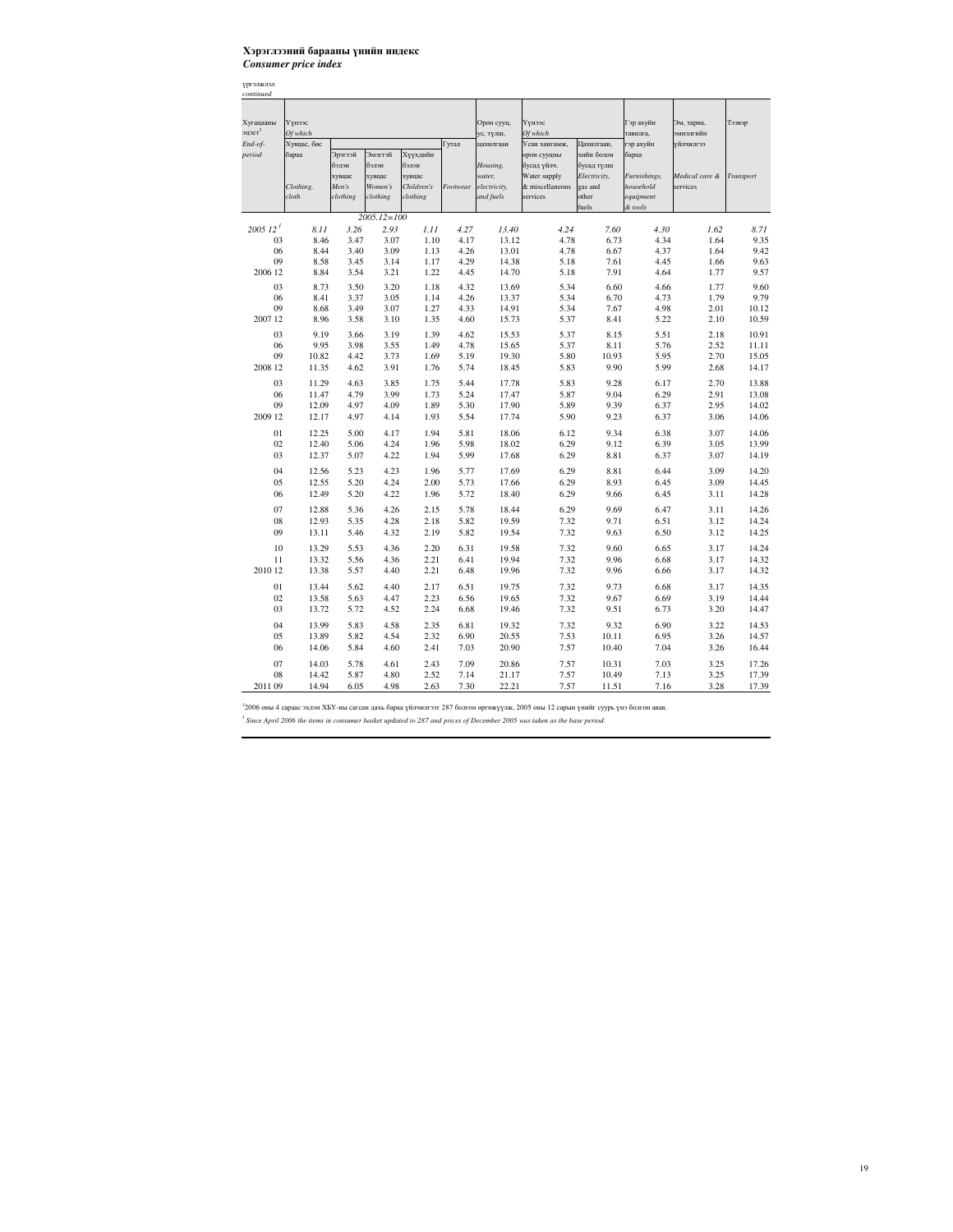#### Хэрэглээний барааны үнийн индекс *Consumer price index*

үргэлжлэл

| continued                               |                                             |                       |                                      |                                          |                    |                                 |                   |                           |               |                |          |                         |            |                            |                             |                                   |                          |                             |
|-----------------------------------------|---------------------------------------------|-----------------------|--------------------------------------|------------------------------------------|--------------------|---------------------------------|-------------------|---------------------------|---------------|----------------|----------|-------------------------|------------|----------------------------|-----------------------------|-----------------------------------|--------------------------|-----------------------------|
| Хугацааны                               | Үүнээс                                      |                       | Холбооны                             | Амралт,                                  | Боловс-            | Зочид буудал,                   | Бусад             | Ерөнхий                   | Сарын         | Оны            | Жилийн   | Инфляцийн               |            | Суурь инфляци <sup>2</sup> |                             | Улсын хэрэглээний үнийн<br>индекс |                          |                             |
| эцэст <sup>3</sup><br>End-of-<br>period | Of which<br>Хувийн тээв-<br>рийн хэрэгслийн | Тээврийн<br>сетцирцйу | хэрэгсэл,<br>шуудангийн<br>сєтцирцйу | чөлөөт цаг,<br>соёлын бараа<br>єєтцирцйу | ролын<br>сєтцирцйу | нийтийн<br>хоол, дотуур<br>байр | бараа<br>естинийу | индекс                    | өөрчлөлт %    | эхнээс %       | өөрчлөлт | шат. дунд.<br>12 capaap | Сарын      | Оны<br>өөрчлөлт эхнээс %   | Жилийн<br>өөрчлөлт өөрчлөлт | Сарын                             | Оны                      | Жилийн<br>эхнээс % өөрчлөлт |
|                                         | засвар, үйлчилгээ                           |                       |                                      |                                          |                    |                                 |                   |                           |               |                |          |                         |            |                            |                             |                                   |                          |                             |
|                                         |                                             |                       | Communi                              | Recreation &                             | Education          | Restraurants                    |                   | Miscellaneous General CPI | Monthly       | Changes        | Annual   | Moving                  |            | Core inflation $2$         |                             |                                   | National CPI             |                             |
|                                         | Operation of per-                           | <b>Transport</b>      | cation                               | culture                                  |                    | hotels                          | goods             |                           | changes       | <i>rom</i> the | changes  | average of              | Monthly    | Changes                    | Annual                      | Monthly                           | Changes                  | Annual                      |
|                                         | sonal transport                             | services              |                                      |                                          |                    |                                 | & services        |                           |               | beginning      |          | monthly                 | changes    | from the                   | changes                     |                                   | changes from the changes |                             |
|                                         | equipment                                   |                       |                                      |                                          |                    |                                 |                   |                           |               | of the year    |          | inflation               |            | begin. of year             |                             |                                   | begin. of year           |                             |
|                                         |                                             |                       |                                      |                                          |                    |                                 | $2005.12 = 100$   |                           |               |                |          |                         |            |                            |                             |                                   |                          |                             |
| $200512$ <sup>1</sup>                   | 2.47                                        | 5.76                  | 4.05                                 | 3.33                                     | 4.15               | 1.72                            | 3.00              | 100.0                     |               |                |          |                         |            |                            |                             |                                   |                          |                             |
| 03                                      | 2.44                                        | 6.46                  | 3.39                                 | 3.42                                     | 4.15               | 1.73                            | 3.04              | 101.59                    | $-0.61$       | 1.59           |          |                         | $-0.6$     |                            |                             |                                   |                          |                             |
| 06<br>09                                | 2.53<br>2.71                                | 6.46<br>6.48          | 3.11<br>3.09                         | 3.50<br>3.58                             | 4.15<br>4.58       | 1.74<br>1.79                    | 3.22<br>3.24      | 105.9<br>104.3            | 1.3<br>$-0.3$ | 5.9<br>4.3     |          |                         | 0.2<br>2.4 |                            |                             |                                   |                          |                             |
| 2006 12                                 | 2.53                                        | 6.07                  | 3.09                                 | 3.62                                     | 4.58               | 1.89                            | 3.32              | 104.8                     | 0.5           | 4.8            | 4.8      | 0.0                     | 0.0        |                            |                             |                                   |                          |                             |
|                                         |                                             |                       |                                      |                                          |                    |                                 |                   |                           |               |                |          |                         |            |                            |                             |                                   |                          |                             |
| 03                                      | 2.54                                        | 6.49                  | 2.98                                 | 3.60                                     | 4.58               | 1.92                            | 3.33              | 107.0                     | 0.5           | 2.0            | 5.3      | 0.2                     | 0.0        | $-1.4$                     | 4.0                         |                                   |                          |                             |
| 06                                      | 2.64                                        | 6.61                  | 2.91                                 | 3.52                                     | 4.58               | 1.95                            | 3.34              | 111.7                     | 2.1           | 6.5            | 5.5      | 0.5                     | 0.1        | $-1.5$                     | 2.7                         |                                   |                          |                             |
| 09                                      | 2.82                                        | 6.73                  | 2.90                                 | 3.51                                     | 5.50               | 2.04                            | 3.39              | 116.9                     | 1.3           | 11.6           | 12.1     | 0.5                     | 3.0        | 7.4                        | 9.1                         |                                   |                          |                             |
| 2007 12                                 | 3.19                                        | 6.81                  | 2.90                                 | 3.73                                     | 5.50               | 2.08                            | 3.48              | 119.5                     | 0.5           | 14.0           | 14.0     | 0.4                     | $-0.6$     | 12.5                       | 12.5                        |                                   |                          |                             |
| 3                                       | 3.47                                        | 6.84                  | 2.89                                 | 3.90                                     | 5.50               | 2.18                            | 3.51              | 129.0                     | 2.7           | 7.9            | 20.6     | 1.7                     | 1.6        | 3.0                        | 17.6                        | 3.2                               | 7.9                      |                             |
| 6                                       | 3.49                                        | 7.01                  | 2.88                                 | 3.91                                     | 5.50               | 2.47                            | 3.88              | 147.9                     | 1.9           | 23.8           | 32.4     | 2.5                     | 1.0        | 11.2                       | 28.0                        | 0.3                               | 18.8                     | 32.6                        |
| 9                                       | 4.54                                        | 9.86                  | 2.78                                 | 3.95                                     | 7.57               | 2.76                            | 3.99              | 154.0                     | $-0.2$        | 28.8           | 31.7     | 2.4                     | 2.6        | 24.4                       | 30.2                        | 0.5                               | 24.6                     | 32.2                        |
| 2008 12                                 | 3.59                                        | 9.87                  | 2.78                                 | 4.05                                     | 7.57               | 2.80                            | 4.02              | 147.3                     | $-0.5$        | 23.2           | 23.2     | 1.6                     | $-0.5$     | 23.1                       | 23.1                        | 0.0                               | 22.1                     | 22.1                        |
| 03                                      | 3.49                                        | 9.63                  | 2.77                                 | 4.08                                     | 7.57               | 2.86                            | 4.25              | 151.3                     | 2.8           | 2.7            | 17.2     | 1.1                     | 1.3        | 0.4                        | 19.9                        | 1.8                               | 3.2                      | 16.3                        |
| 06                                      | 3.00                                        | 9.37                  | 2.99                                 | 4.19                                     | 7.57               | 3.03                            | 4.42              | 155.0                     | $-0.7$        | 5.1            | 4.7      | 0.4                     | 0.2        | 1.0                        | 12.3                        | $-1.4$                            | 4.2                      | 6.3                         |
| 09                                      | 3.77                                        | 9.58                  | 2.98                                 | 4.10                                     | 8.25               | 3.13                            | 4.66              | 151.1                     | $-1.2$        | 2.6            | $-1.9$   | $-0.2$                  | 1.0        | 4.1                        | 3.3                         | $-0.1$                            | 2.1                      | 0.0                         |
| 2009 12                                 | 3.82                                        | 9.57                  | 2.98                                 | 4.14                                     | 8.25               | 3.14                            | 4.66              | 150.0                     | 0.2           | 1.9            | 1.9      | 0.2                     | 0.2        | 4.1                        | 4.1                         | 0.7                               | 4.2                      | 4.2                         |
|                                         |                                             |                       |                                      |                                          |                    |                                 |                   |                           |               |                |          |                         |            |                            |                             |                                   |                          |                             |
| 01                                      | 3.82                                        | 9.57                  | 2.97                                 | 4.14                                     | 8.25               | 3.28                            | 4.66              | 154.0                     | 2.6           | 2.6            | 4.5      | 0.4                     | 1.0        | 1.0                        | 5.3                         | 2.3                               | 2.3                      | 5.7                         |
| 02                                      | 3.67                                        | 9.57                  | 3.46                                 | 4.15                                     | 8.25               | 3.40                            | 4.68              | 160.0                     | 3.9           | 6.6            | 8.7      | 0.7                     | 1.6        | 2.5                        | 7.8                         | 3.0                               | 5.4                      | 8.3                         |
| 03                                      | 3.83                                        | 9.61                  | 3.48                                 | 4.16                                     | 8.25               | 3.42                            | 4.72              | 163.0                     | 1.9           | 8.7            | 7.8      | 0.6                     | $-0.3$     | 2.2                        | 6.0                         | 1.9                               | 7.4                      | 8.5                         |
| 04                                      | 3.80                                        | 9.65                  | 3.48                                 | 4.17                                     | 8.25               | 3.43                            | 4.74              | 167.1                     | 2.5           | 11.4           | 8.4      | 0.7                     | $-0.2$     | 2.0                        | 5.2                         | 2.1                               | 9.7                      | 8.3                         |
| 05                                      | 3.94                                        | 9.77                  | 3.48                                 | 4.18                                     | 8.25               | 3.46                            | 4.75              | 174.2                     | 4.2           | 16.1           | 11.7     | 1.0                     | 0.3        | 2.3                        | 5.6                         | 3.2                               | 13.1                     | 11.6                        |
| 06                                      | 3.79                                        | 9.75                  | 3.48                                 | 4.12                                     | 8.25               | 3.48                            | 4.74              | 174.3                     | 0.1           | 16.2           | 12.6     | 1.0                     | 0.7        | 3.0                        | 6.1                         | $-1.5$                            | 11.4                     | 11.4                        |
| 07                                      | 3.76                                        | 9.75                  | 3.48                                 | 4.12                                     | 8.25               | 3.48                            | 4.74              | 167.5                     | $-3.9$        | 11.6           | 8.8      | 0.7                     | 0.4        | 3.4                        | 5.7                         | $-2.8$                            | 8.3                      | 9.8                         |
| 08                                      | 3.76                                        | 9.74                  | 3.48                                 | 4.14                                     | 9.93               | 3.51                            | 4.76              | 169.9                     | 1.5           | 13.2           | 11.1     | 0.9                     | 3.5        | 6.9                        | 7.9                         | 0.7                               | 9.0                      | 11.2                        |
| 09                                      | 3.76                                        | 9.74                  | 3.48                                 | 4.16                                     | 9.93               | 3.51                            | 4.79              | 167.6                     | $-1.4$        | 11.7           | 10.9     | 0.9                     | 0.4        | 7.3                        | 7.2                         | $-0.7$                            | 8.3                      | 10.6                        |
|                                         |                                             |                       |                                      |                                          |                    |                                 |                   |                           |               |                |          |                         |            |                            |                             |                                   |                          |                             |
| 10                                      | 3.75                                        | 9.74                  | 3.48                                 | 4.16                                     | 9.93               | 3.59                            | 4.79              | 165.8                     | $-1.0$        | 10.5           | 11.3     | 0.9                     | 0.9        | 8.3                        | 8.5                         | 0.4                               | 8.7                      | 11.3                        |
| 11                                      | 3.85                                        | 9.73                  | 3.48                                 | 4.18                                     | 9.93               | 3.59                            | 4.80              | 167.4                     | 1.0           | 11.6           | 11.8     | 1.0                     | 0.7        | 9.0                        | 9.2                         | 1.5                               | 10.3                     | 11.1                        |
| 2010 12                                 | 3.85                                        | 9.73                  | 3.48                                 | 4.20                                     | 9.93               | 3.61                            | 4.80              | 171.5                     | 2.4           | 14.3           | 14.3     | 1.1                     | 0.3        | 9.4                        | 9.4                         | 2.4                               | 13.0                     | 13.0                        |
| 01                                      | 3.85                                        | 9.73                  | 3.48                                 | 4.20                                     | 9.93               | 3.65                            | 4.79              | 176.8                     | 3.1           | 3.1            | 14.8     | 1.2                     | 0.2        | 0.2                        | 8.5                         | 3.0                               | 3.0                      | 13.7                        |
| 02                                      | 3.96                                        | 9.74                  | 3.48                                 | 4.23                                     | 9.93               | 3.65                            | 4.79              | 177.4                     | 0.3           | 3.4            | 10.9     | 0.9                     | 0.2        | 0.5                        | 7.2                         | 0.5                               | 3.5                      | 11.0                        |
| 03                                      | 3.96                                        | 9.74                  | 3.48                                 | 4.24                                     | 9.93               | 3.69                            | 4.88              | 175.0                     | $-1.3$        | 2.1            | 7.4      | 0.6                     | 0.3        | 0.8                        | 7.9                         | $-0.8$                            | 2.7                      | 8.0                         |
| 04                                      | 4.02                                        | 9.74                  | 3.48                                 | 4.31                                     | 9.93               | 3.69                            | 4.90              | 174.2                     | $-0.5$        | 1.6            | 4.2      | 0.4                     | 1.3        |                            | 8.9                         |                                   | 2.5                      |                             |
| 05                                      | 3.99                                        | 9.81                  |                                      |                                          |                    | 3.70                            | 4.94              | 179.0                     |               |                |          |                         |            | 1.8                        |                             | $-0.2$                            |                          | 5.5                         |
|                                         |                                             |                       | 3.50                                 | 4.38                                     | 9.93<br>9.93       |                                 |                   | 183.9                     | $2.8\,$       | 4.4            | 2.8      | 0.2                     | 1.4<br>2.3 | 2.6                        | 9.8                         | 1.8                               | 4.3                      | 4.2                         |
| 06                                      | 4.34                                        | 11.33                 | 3.50                                 | 4.51                                     |                    | 3.70                            | 5.03              |                           | 2.8           | 7.2            | 5.5      | 0.5                     |            | 5.0                        | 11.4                        | 0.4                               | 4.7                      | 6.2                         |
| 07                                      | 4.34                                        | 12.14                 | 3.50                                 | 4.51                                     | 9.93               | 3.71                            | 5.15              | 186.5                     | 1.4           | 8.8            | 11.4     | 0.9                     | 0.6        | 5.6                        | 12.0                        | 0.8                               | 5.6                      | 10.1                        |
| 08                                      | 4.36                                        | 12.25                 | 3.50                                 | 4.54                                     | 10.94              | 3.73                            | 5.16              | 186.7                     | 0.1           | 8.9            | 9.9      | 0.8                     | 1.5        | 7.0                        | 9.4                         | $-0.3$                            | 5.2                      | 9.0                         |
| 2011 09                                 | 4.36                                        | 12.25                 | 3.50                                 | 4.56                                     | 10.94              | 3.83                            | 5.22              | 187.5                     | 0.4           | 9.4            | 11.9     | 1.0                     | 1.4        | 8.5                        | 10.5                        | 0.6                               | 5.9                      | 10.5                        |

<sup>1</sup>2006 оны 4 сараас эхлэн XБY-ны сагсан дахь бараа үйлчилгээг 287 болгон өргөжүүлж, 2005 оны 12 сарын үнийг суурь үнэ болгон авав.<br>*' Smee April 2006 the items in consumer basket updated to 287 and prices of December 200*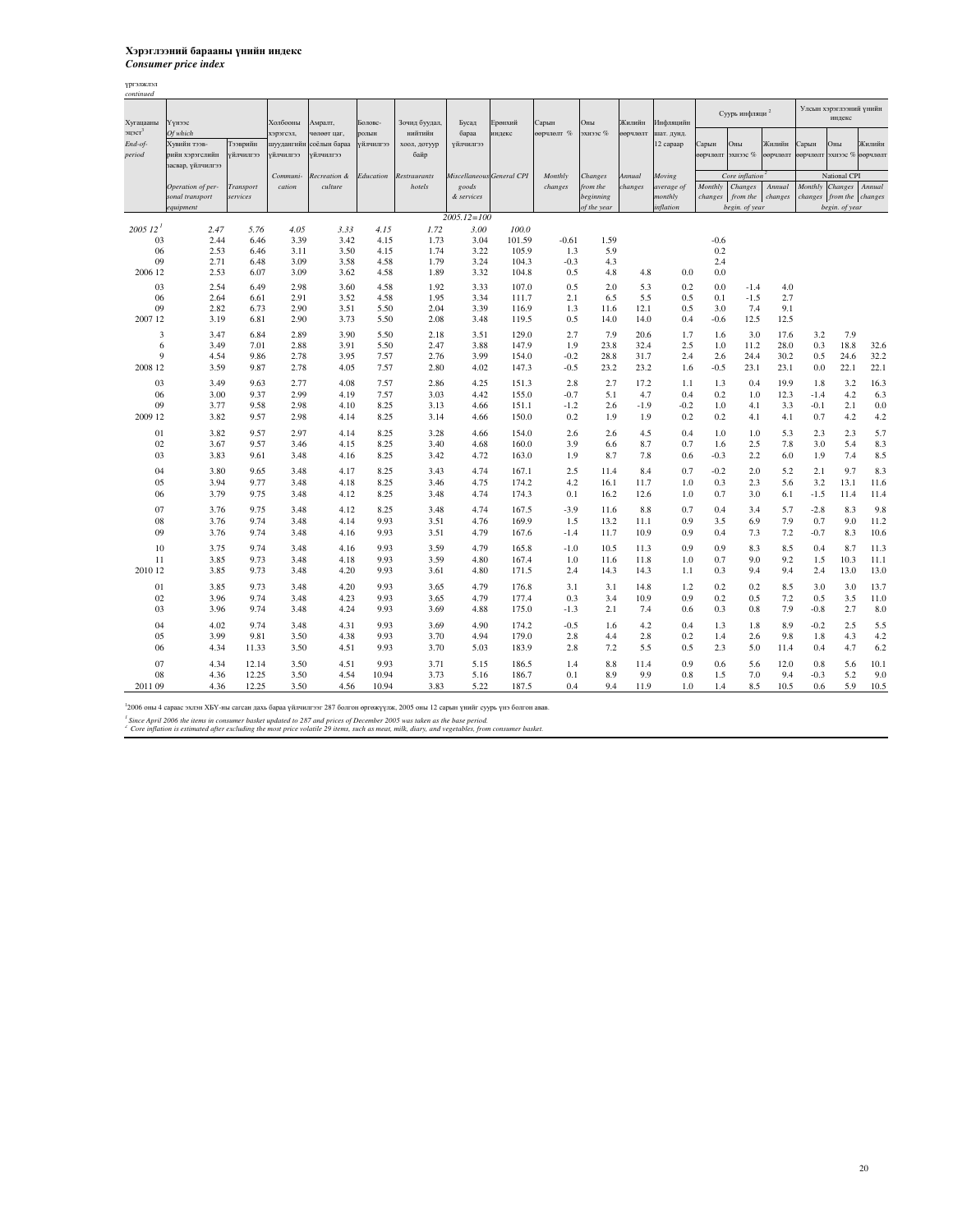## Хэрэглээнийүнийн улсын индекс *National consumer price index*

хувиар *in percent*

| Хугацааны эцэст<br>End-of-period | Хүнсний<br>бараа,<br>согтууруулах<br>бус ундаа<br>Food &<br>non-alcoholic<br>beverages | Согтууруу-<br>лах ундаа,<br>тамхи<br>Alcoholic<br>beverages,<br>tobacco | Хувцас,<br>бөс бараа,<br>гутал<br>Clothing,<br>footwear<br>and cloths | Орон сууц<br>ус, түлш,<br>цахилгаан<br>Housing,<br>water,<br>electricity,<br>and fuels | Гэр ахуйн<br>тавилга,<br>гэр ахуйн<br>бараа<br>Furnishings,<br>household<br>equipment | Эм, тариа,<br>нйнтгенме<br>еєтпиртій<br>Medical care &<br>services | Тээвэр<br><b>Transports</b> | Холбооны<br>хэрэгсэл,<br>шуудангийн<br>ествичий<br>Communi-<br>cation | Амралт,<br>чөлөөт цаг,<br>соёлын бараа<br>ествичий<br>Recreation &<br>culture | Боловс-<br>юлын<br>естпингій<br>Education | Зочид буудал,<br>нийтийн<br>хоол, дотуур<br>байр<br>Restraurants<br>hotels | Бусад<br>бараа<br>үйлчилгээ<br>Miscellaneous<br>goods<br>& services | Ерөнхий<br>индекс<br><b>General CPI</b> | Сарын<br>эөрчлөлт %<br>Monthly<br>changes | Оны<br>эхнээс %<br>Changes<br>from the<br>beginning | Жилийн<br>эөрчлөлт<br>Annual<br>changes |
|----------------------------------|----------------------------------------------------------------------------------------|-------------------------------------------------------------------------|-----------------------------------------------------------------------|----------------------------------------------------------------------------------------|---------------------------------------------------------------------------------------|--------------------------------------------------------------------|-----------------------------|-----------------------------------------------------------------------|-------------------------------------------------------------------------------|-------------------------------------------|----------------------------------------------------------------------------|---------------------------------------------------------------------|-----------------------------------------|-------------------------------------------|-----------------------------------------------------|-----------------------------------------|
|                                  |                                                                                        |                                                                         |                                                                       |                                                                                        | & tools                                                                               |                                                                    |                             |                                                                       |                                                                               |                                           |                                                                            |                                                                     |                                         |                                           | of the year                                         |                                         |
| 2005.12                          | 39.74                                                                                  | 2.82                                                                    | 15.26                                                                 | 10.80                                                                                  | 5.64                                                                                  | 1.78                                                               | 8.96                        | 2.88                                                                  | 3.09                                                                          | 5.36                                      | 1.01                                                                       | 2.66                                                                |                                         |                                           |                                                     |                                         |
| 03                               | 41.41                                                                                  | 2.84                                                                    | 15.41                                                                 | 10.68                                                                                  | 5.70                                                                                  | 1.79                                                               | 9.27                        | 2.59                                                                  | 3.11                                                                          | 5.37                                      | 1.03                                                                       | 2.68                                                                | 101.9                                   | 0.2                                       | 1.9                                                 |                                         |
| 06<br>09                         | 44.75<br>41.36                                                                         | 2.87<br>2.90                                                            | 15.41<br>15.54                                                        | 10.76<br>11.51                                                                         | 5.72<br>5.81                                                                          | 1.80<br>1.84                                                       | 9.52<br>10.06               | 2.44<br>2.44                                                          | 3.15<br>3.19                                                                  | 5.42<br>6.17                              | 1.04<br>1.07                                                               | 2.76<br>2.80                                                        | 105.7<br>104.7                          | 0.1<br>0.3                                | 5.7<br>4.7                                          |                                         |
| 2006 12                          | 41.52                                                                                  | 2.93                                                                    | 15.96                                                                 | 12.06                                                                                  | 5.92                                                                                  | 1.92                                                               | 10.04                       | 2.44                                                                  | 3.21                                                                          | 6.17                                      | 1.11                                                                       | 2.87                                                                | 106.2                                   | 0.9                                       | 6.2                                                 |                                         |
|                                  |                                                                                        |                                                                         |                                                                       |                                                                                        |                                                                                       |                                                                    |                             |                                                                       |                                                                               |                                           |                                                                            |                                                                     |                                         |                                           |                                                     |                                         |
| 03                               | 45.10                                                                                  | 2.94                                                                    | 15.98                                                                 | 11.57                                                                                  | 5.95                                                                                  | 1.93                                                               | 9.94                        | 2.39                                                                  | 3.21                                                                          | 6.17                                      | 1.13                                                                       | 2.90                                                                | 109.2                                   | 1.0                                       | 2.9                                                 | 7.2                                     |
| 06                               | 47.72                                                                                  | 2.96                                                                    | 15.88                                                                 | 11.43                                                                                  | 6.05                                                                                  | 1.95                                                               | 10.16                       | 2.34                                                                  | 3.18                                                                          | 6.17                                      | 1.14                                                                       | 2.93                                                                | 111.9                                   | 0.3                                       | 5.4                                                 | 5.9                                     |
| 09<br>2007 12                    | 49.56<br>53.27                                                                         | 3.23<br>3.28                                                            | 16.41<br>17.25                                                        | 12.43<br>13.35                                                                         | 6.53<br>6.81                                                                          | 2.21<br>2.34                                                       | 10.74<br>11.66              | 2.33<br>2.34                                                          | 3.20<br>3.36                                                                  | 6.99<br>6.99                              | 1.19<br>1.24                                                               | 3.06<br>3.13                                                        | 117.9<br>125.0                          | 2.0<br>1.8                                | 11.0<br>17.8                                        | 12.6<br>17.8                            |
|                                  |                                                                                        |                                                                         |                                                                       |                                                                                        |                                                                                       |                                                                    |                             |                                                                       |                                                                               |                                           |                                                                            |                                                                     |                                         |                                           |                                                     |                                         |
| 03                               | 61.99                                                                                  | 3.50                                                                    | 17.55                                                                 | 13.50                                                                                  | 7.05                                                                                  | 2.45                                                               | 12.16                       | 2.33                                                                  | 3.46                                                                          | 6.99                                      | 1.30                                                                       | 3.20                                                                | 135.5                                   | 3.5                                       | 8.4                                                 | 24.0                                    |
| 06                               | 73.63                                                                                  | 3.57                                                                    | 18.27                                                                 | 13.84                                                                                  | 7.33                                                                                  | 2.84                                                               | 12.45                       | 2.34                                                                  | 3.49                                                                          | 6.99                                      | 1.45                                                                       | 3.42                                                                | 149.6                                   | 0.2                                       | 19.7                                                | 33.7                                    |
| 09                               | 69.46                                                                                  | 3.67                                                                    | 19.08                                                                 | 16.33                                                                                  | 7.68                                                                                  | 2.96                                                               | 15.90                       | 2.27                                                                  | 3.56                                                                          | 9.77                                      | 1.59                                                                       | 3.54                                                                | 155.8                                   | 0.5                                       | 24.6                                                | 32.2                                    |
| 2008 12                          | 66.00                                                                                  | 3.69                                                                    | 20.10                                                                 | 16.36                                                                                  | 7.86                                                                                  | 2.98                                                               | 14.67                       | 2.27                                                                  | 3.68                                                                          | 9.77                                      | 1.63                                                                       | 3.59                                                                | 152.6                                   | 0.0                                       | 22.1                                                | 22.1                                    |
| 03                               | 70.41                                                                                  | 4.17                                                                    | 20.42                                                                 | 15.93                                                                                  | 8.03                                                                                  | 3.05                                                               | 14.35                       | 2.26                                                                  | 3.75                                                                          | 9.77                                      | 1.66                                                                       | 3.76                                                                | 157.6                                   | 1.8                                       | 3.3                                                 | 16.3                                    |
| 06                               | 71.13                                                                                  | 4.37                                                                    | 20.70                                                                 | 15.75                                                                                  | 8.29                                                                                  | 3.18                                                               | 13.91                       | 2.39                                                                  | 3.84                                                                          | 9.77                                      | 1.75                                                                       | 3.91                                                                | 159.0                                   | $-1.4$                                    | 4.2                                                 | 6.3                                     |
| 09                               | 64.29                                                                                  | 4.43                                                                    | 21.40                                                                 | 16.33                                                                                  | 8.47                                                                                  | 3.20                                                               | 14.89                       | 2.38                                                                  | 3.84                                                                          | 10.75                                     | 1.81                                                                       | 4.07                                                                | 155.9                                   | $-0.1$                                    | 2.1                                                 | 0.0                                     |
| 2009 12                          | 66.32                                                                                  | 4.44                                                                    | 22.28                                                                 | 16.47                                                                                  | 8.58                                                                                  | 3.27                                                               | 14.87                       | 2.38                                                                  | 3.85                                                                          | 10.75                                     | 1.81                                                                       | 4.10                                                                | 159.1                                   | 0.7                                       | 4.2                                                 | 4.2                                     |
| 01                               | 69.37                                                                                  | 4.45                                                                    | 22.49                                                                 | 16.73                                                                                  | 8.61                                                                                  | 3.26                                                               | 14.87                       | 2.38                                                                  | 3.86                                                                          | 10.75                                     | 1.87                                                                       | 4.10                                                                | 162.8                                   | 2.3                                       | 2.3                                                 | 5.7                                     |
| 02                               | 73.68                                                                                  | 4.46                                                                    | 22.83                                                                 | 16.71                                                                                  | 8.71                                                                                  | 3.26                                                               | 14.74                       | 2.58                                                                  | 3.88                                                                          | 10.75                                     | 1.92                                                                       | 4.14                                                                | 167.7                                   | 3.0                                       | 5.4                                                 | 8.3                                     |
| 03                               | 76.79                                                                                  | 4.45                                                                    | 22.85                                                                 | 16.54                                                                                  | 8.74                                                                                  | 3.27                                                               | 14.87                       | 2.70                                                                  | 3.89                                                                          | 10.75                                     | 1.93                                                                       | 4.18                                                                | 171.0                                   | 1.9                                       | 7.4                                                 | 8.5                                     |
|                                  |                                                                                        |                                                                         |                                                                       |                                                                                        |                                                                                       |                                                                    |                             |                                                                       |                                                                               |                                           |                                                                            |                                                                     |                                         |                                           |                                                     |                                         |
| 04                               | 80.10                                                                                  | 4.46                                                                    | 23.00                                                                 | 16.48                                                                                  | 8.82                                                                                  | 3.27                                                               | 14.86                       | 2.71                                                                  | 3.90                                                                          | 10.75                                     | 1.94                                                                       | 4.20                                                                | 174.5                                   | 2.1                                       | 9.7                                                 | 8.3                                     |
| 05                               | 85.19                                                                                  | 4.49                                                                    | 23.13                                                                 | 16.56                                                                                  | 8.83                                                                                  | 3.28                                                               | 14.99                       | 2.71                                                                  | 3.91                                                                          | 10.75                                     | 1.96                                                                       | 4.20                                                                | 180.0                                   | 3.2                                       | 13.1                                                | 11.6                                    |
| 06                               | 81.75                                                                                  | 4.49                                                                    | 23.12                                                                 | 17.11                                                                                  | 8.90                                                                                  | 3.30                                                               | 15.02                       | 2.72                                                                  | 3.89                                                                          | 10.75                                     | 1.98                                                                       | 4.19                                                                | 177.2                                   | $-1.5$                                    | 11.4                                                | 11.4                                    |
| 07                               | 76.46                                                                                  | 4.50                                                                    | 23.34                                                                 | 17.16                                                                                  | 8.93                                                                                  | 3.30                                                               | 15.00                       | 2.72                                                                  | 3.88                                                                          | 10.75                                     | 1.99                                                                       | 4.21                                                                | 172.3                                   | $-2.8$                                    | 8.3                                                 | 9.8                                     |
| 08                               | 75.06                                                                                  | 4.52                                                                    | 23.44                                                                 | 17.68                                                                                  | 8.99                                                                                  | 3.31                                                               | 14.98                       | 2.72                                                                  | 3.90                                                                          | 12.67                                     | 2.00                                                                       | 4.22                                                                | 173.5                                   | 0.7                                       | 9.0                                                 | 11.2                                    |
| 09                               | 73.47                                                                                  | 4.52                                                                    | 23.60                                                                 | 17.79                                                                                  | 9.01                                                                                  | 3.31                                                               | 14.98                       | 2.72                                                                  | 3.91                                                                          | 12.77                                     | 2.00                                                                       | 4.24                                                                | 172.3                                   | $-0.7$                                    | 8.3                                                 | 10.6                                    |
| 10                               | 73.11                                                                                  | 4.55                                                                    | 23.98                                                                 | 18.09                                                                                  | 9.18                                                                                  | 3.33                                                               | 14.99                       | 2.72                                                                  | 3.93                                                                          | 12.77                                     | 2.04                                                                       | 4.25                                                                | 172.9                                   | 0.4                                       | 8.7                                                 | 11.3                                    |
| 11                               | 74.71                                                                                  | 4.58                                                                    | 24.41                                                                 | 18.51                                                                                  | 9.14                                                                                  | 3.32                                                               | 15.06                       | 2.72                                                                  | 3.94                                                                          | 12.77                                     | 2.04                                                                       | 4.27                                                                | 175.5                                   | 1.5                                       | 10.3                                                | 11.1                                    |
| 2010 12                          | 78.62                                                                                  | 4.62                                                                    | 24.63                                                                 | 18.56                                                                                  | 9.15                                                                                  | 3.32                                                               | 15.07                       | 2.72                                                                  | 3.94                                                                          | 12.77                                     | 2.04                                                                       | 4.27                                                                | 179.7                                   | 2.4                                       | 13.0                                                | 13.0                                    |
|                                  |                                                                                        |                                                                         |                                                                       |                                                                                        |                                                                                       |                                                                    |                             |                                                                       |                                                                               |                                           |                                                                            |                                                                     |                                         |                                           |                                                     |                                         |
| 01                               | 83.60                                                                                  | 4.70                                                                    | 24.80                                                                 | 18.61                                                                                  | 9.22                                                                                  | 3.32                                                               | 15.08                       | 2.72                                                                  | 3.95                                                                          | 12.77                                     | 2.06                                                                       | 4.28                                                                | 185.1                                   | 3.0                                       | 3.0                                                 | 13.7                                    |
| 02                               | 84.07                                                                                  | 4.71                                                                    | 25.04                                                                 | 18.53                                                                                  | 9.25                                                                                  | 3.34                                                               | 15.27                       | 2.72                                                                  | 3.98                                                                          | 12.77                                     | 2.07                                                                       | 4.29                                                                | 186.0                                   | 0.5                                       | 3.5                                                 | 11.0                                    |
| 03                               | 82.26                                                                                  | 4.72                                                                    | 25.23                                                                 | 18.48                                                                                  | 9.30                                                                                  | 3.35                                                               | 15.29                       | 2.72                                                                  | 4.01                                                                          | 12.77                                     | 2.09                                                                       | 4.33                                                                | 184.6                                   | $-0.8$                                    | 2.7                                                 | 8.0                                     |
| 04                               | 81.41                                                                                  | 4.72                                                                    | 25.56                                                                 | 18.42                                                                                  | 9.40                                                                                  | 3.36                                                               | 15.29                       | 2.72                                                                  | 4.04                                                                          | 12.77                                     | 2.10                                                                       | 4.34                                                                | 184.1                                   | $-0.2$                                    | 2.5                                                 | 5.5                                     |
| 05                               | 83.63                                                                                  | 4.72                                                                    | 25.65                                                                 | 19.09                                                                                  | 9.48                                                                                  | 3.37                                                               | 15.52                       | 2.73                                                                  | 4.10                                                                          | 12.77                                     | 2.10                                                                       | 4.38                                                                | 187.5                                   | 1.8                                       | 4.3                                                 | 4.2                                     |
| 06                               | 82.48                                                                                  | 4.72                                                                    | 25.75                                                                 | 19.25                                                                                  | 9.62                                                                                  | 3.37                                                               | 16.83                       | 2.73                                                                  | 4.15                                                                          | 12.77                                     | 2.10                                                                       | 4.44                                                                | 188.2                                   | 0.4                                       | 4.7                                                 | 6.2                                     |
| 07                               | 83.21                                                                                  | 4.74                                                                    | 25.87                                                                 | 19.32                                                                                  | 9.64                                                                                  | 3.37                                                               | 17.26                       | 2.73                                                                  | 4.16                                                                          | 12.77                                     | 2.11                                                                       | 4.53                                                                | 189.7                                   | 0.8                                       | 5.6                                                 | 10.1                                    |
| 08                               | 80.46                                                                                  | 4.74                                                                    | 26.09                                                                 | 19.52                                                                                  | 9.69                                                                                  | 3.37                                                               | 17.47                       | 2.73                                                                  | 4.20                                                                          | 14.20                                     | 2.12                                                                       | 4.53                                                                | 189.1                                   | $-0.3$                                    | 5.2                                                 | 9.0                                     |
| 2011.00                          | <b>90.02</b>                                                                           | A7A                                                                     | 26.51                                                                 | 20.42                                                                                  | 0.91                                                                                  | 2.40                                                               | 17.42                       | 77                                                                    | A <sub>21</sub>                                                               | 14.30                                     | 217                                                                        | 450                                                                 | 100.2                                   | 0 K                                       | 50                                                  | 105                                     |

2011 09 80.03 4.74 26.51 20.42 9.81 3.40 17.42 2.73 4.21 14.30 2.17 4.59 190.3 0.6 5.9 10.5 Эх үүсвэр: Үндэсний Статистикийн хороо, Статистикийн бюллетень Source: Monthly Statistical Bulletin, NSC 2 2000 оны 12 сараас ХБ-ны ерөнхий индексийг тооцохдоо 205 нэр төрлийн бүтээгдэхүүнийг 239 болгож шилжүүлэн тооцов. *<sup>2</sup>Since december 2000 the CPI calculation is based on the basket containing 239 consumer goods compared to205 in previous years.* 3 2006 оны 4 сараас эхлэн ХБҮ-ны сагсан дахь бараа үйлчилгээг 287 болгон өргөжүүлж, 2005 оны 12 сарын үнийг суурь үнэ болгон авав. *3 Since April 2006 the items in consumer basket updated to 287 and prices of December 2005 was taken as the base period.*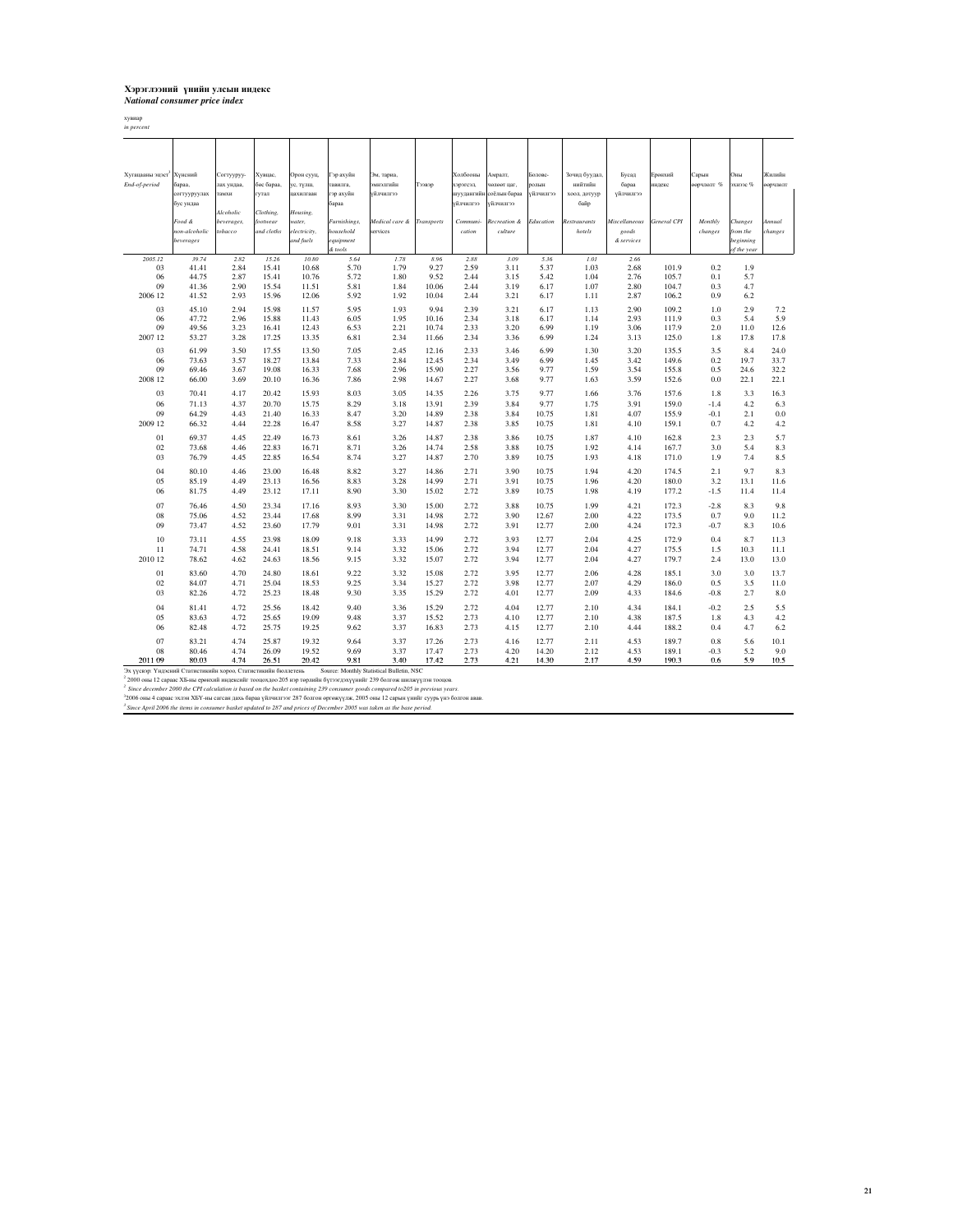сая төгрөг

*in millions of togrogs*

| Total loan outstanding<br>End-of-period<br>дүн<br>amount<br>1992 12<br>19,128.6<br>1993 12<br>31,594.5<br>1994 09<br>46,581.3<br>1994 12<br>52,832.6<br>1995 12<br>62,720.8<br>1996 12<br>64,806.6<br>1997 12<br>50,375.1<br>1998 12<br>85,642.0<br>1999 12<br>77,514.4<br>2000 12<br>66,756.7<br>2001 12<br>135,070.7<br>2002 12<br>231,449.8<br>2003 12<br>442,148.1<br>2004 12<br>606,798.6<br>03<br>641,073.6<br>06<br>720,674.3<br>09<br>775,069.9<br>2005 12<br>859,851.8<br>03<br>951,677.4<br>06<br>1,050,909.6<br>09<br>1,120,909.5<br>2006 12<br>1,223,287.3<br>03<br>1,404,573.2<br>06<br>1,600,220.7<br>09<br>1,859,120.9<br>2007 12<br>2,056,060.8<br>03<br>2,335,928.9<br>06<br>2,559,433.0<br>09<br>2,716,858.6<br>2008 12<br>2,635,551.6<br>03<br>2,671,726.6<br>06<br>2,558,929.7<br>09<br>2,630,934.7<br>2009 12<br>2,655,000.4<br>01<br>2,674,444.5<br>02 <sup>1</sup><br>2,715,751.1<br>03<br>2,768,548.3<br>04<br>2,764,871.2<br>05<br>2,852,717.4 | сарын<br>өөрчлөлт %<br>monthly<br>changes %<br>$-11.7$<br>$-15.5$<br>2.3<br>0.2<br>$-4.4$<br>$-0.5$<br>$-13.4$<br>2.8<br>$-11.0$<br>6.6<br>5.2<br>9.4<br>2.7<br>2.5 | Of which:<br>Хэвийн зээл<br>Standard loans<br>19,129.9<br>31,603.7<br>46,599.1<br>52,839.1<br>62,721.0<br>31,858.7<br>35,917.3<br>53,003.1<br>35,407.7<br>50,861.2<br>124,204.8 | Үүнээс: Салбарын ангиллаар<br>Of which: By sectors<br>Улсын байгууллага<br>Public coporations<br>12,204.2<br>21,744.4<br>14,423.8<br>12,193.4<br>10,883.4<br>9,006.9<br>7,804.7<br>9,335.5<br>3,999.1 | Хувийн хэвшил<br>Private corporations<br>6,925.7<br>9,859.3<br>32,158.3<br>40,637.9<br>51,776.2<br>20,320.6<br>25,271.8 | Иргэд<br><b>Individuals</b> | Бусад<br>Other<br>17.0<br>7.8<br>61.4 | Бусад санхүүгийн<br>байгууллага<br>Other financial<br>corporations |
|-------------------------------------------------------------------------------------------------------------------------------------------------------------------------------------------------------------------------------------------------------------------------------------------------------------------------------------------------------------------------------------------------------------------------------------------------------------------------------------------------------------------------------------------------------------------------------------------------------------------------------------------------------------------------------------------------------------------------------------------------------------------------------------------------------------------------------------------------------------------------------------------------------------------------------------------------------------------------|---------------------------------------------------------------------------------------------------------------------------------------------------------------------|---------------------------------------------------------------------------------------------------------------------------------------------------------------------------------|-------------------------------------------------------------------------------------------------------------------------------------------------------------------------------------------------------|-------------------------------------------------------------------------------------------------------------------------|-----------------------------|---------------------------------------|--------------------------------------------------------------------|
|                                                                                                                                                                                                                                                                                                                                                                                                                                                                                                                                                                                                                                                                                                                                                                                                                                                                                                                                                                         |                                                                                                                                                                     |                                                                                                                                                                                 |                                                                                                                                                                                                       |                                                                                                                         |                             |                                       |                                                                    |
|                                                                                                                                                                                                                                                                                                                                                                                                                                                                                                                                                                                                                                                                                                                                                                                                                                                                                                                                                                         |                                                                                                                                                                     |                                                                                                                                                                                 |                                                                                                                                                                                                       |                                                                                                                         |                             |                                       |                                                                    |
|                                                                                                                                                                                                                                                                                                                                                                                                                                                                                                                                                                                                                                                                                                                                                                                                                                                                                                                                                                         |                                                                                                                                                                     |                                                                                                                                                                                 |                                                                                                                                                                                                       |                                                                                                                         |                             |                                       |                                                                    |
|                                                                                                                                                                                                                                                                                                                                                                                                                                                                                                                                                                                                                                                                                                                                                                                                                                                                                                                                                                         |                                                                                                                                                                     |                                                                                                                                                                                 |                                                                                                                                                                                                       |                                                                                                                         |                             |                                       |                                                                    |
|                                                                                                                                                                                                                                                                                                                                                                                                                                                                                                                                                                                                                                                                                                                                                                                                                                                                                                                                                                         |                                                                                                                                                                     |                                                                                                                                                                                 |                                                                                                                                                                                                       |                                                                                                                         |                             |                                       |                                                                    |
|                                                                                                                                                                                                                                                                                                                                                                                                                                                                                                                                                                                                                                                                                                                                                                                                                                                                                                                                                                         |                                                                                                                                                                     |                                                                                                                                                                                 |                                                                                                                                                                                                       |                                                                                                                         |                             |                                       |                                                                    |
|                                                                                                                                                                                                                                                                                                                                                                                                                                                                                                                                                                                                                                                                                                                                                                                                                                                                                                                                                                         |                                                                                                                                                                     |                                                                                                                                                                                 |                                                                                                                                                                                                       |                                                                                                                         |                             |                                       |                                                                    |
|                                                                                                                                                                                                                                                                                                                                                                                                                                                                                                                                                                                                                                                                                                                                                                                                                                                                                                                                                                         |                                                                                                                                                                     |                                                                                                                                                                                 |                                                                                                                                                                                                       |                                                                                                                         |                             |                                       |                                                                    |
|                                                                                                                                                                                                                                                                                                                                                                                                                                                                                                                                                                                                                                                                                                                                                                                                                                                                                                                                                                         |                                                                                                                                                                     |                                                                                                                                                                                 |                                                                                                                                                                                                       |                                                                                                                         |                             | 2,531.2                               |                                                                    |
|                                                                                                                                                                                                                                                                                                                                                                                                                                                                                                                                                                                                                                                                                                                                                                                                                                                                                                                                                                         |                                                                                                                                                                     |                                                                                                                                                                                 |                                                                                                                                                                                                       |                                                                                                                         |                             | 2,840.8                               |                                                                    |
|                                                                                                                                                                                                                                                                                                                                                                                                                                                                                                                                                                                                                                                                                                                                                                                                                                                                                                                                                                         |                                                                                                                                                                     |                                                                                                                                                                                 |                                                                                                                                                                                                       | 39,697.4                                                                                                                |                             | 3,970.2                               |                                                                    |
|                                                                                                                                                                                                                                                                                                                                                                                                                                                                                                                                                                                                                                                                                                                                                                                                                                                                                                                                                                         |                                                                                                                                                                     |                                                                                                                                                                                 |                                                                                                                                                                                                       | 29,055.5                                                                                                                |                             | 2,353.1                               |                                                                    |
|                                                                                                                                                                                                                                                                                                                                                                                                                                                                                                                                                                                                                                                                                                                                                                                                                                                                                                                                                                         |                                                                                                                                                                     |                                                                                                                                                                                 | 5,378.3                                                                                                                                                                                               | 43,305.6                                                                                                                |                             | 2,177.3                               |                                                                    |
|                                                                                                                                                                                                                                                                                                                                                                                                                                                                                                                                                                                                                                                                                                                                                                                                                                                                                                                                                                         |                                                                                                                                                                     |                                                                                                                                                                                 | 9,534.4                                                                                                                                                                                               | 108,722.7                                                                                                               |                             | 5,947.7                               |                                                                    |
|                                                                                                                                                                                                                                                                                                                                                                                                                                                                                                                                                                                                                                                                                                                                                                                                                                                                                                                                                                         |                                                                                                                                                                     | 214,885.5                                                                                                                                                                       | 11,318.3                                                                                                                                                                                              | 194,578.2                                                                                                               |                             | 8,989.0                               |                                                                    |
|                                                                                                                                                                                                                                                                                                                                                                                                                                                                                                                                                                                                                                                                                                                                                                                                                                                                                                                                                                         |                                                                                                                                                                     | 405,448.2                                                                                                                                                                       | 15,647.4                                                                                                                                                                                              | 335,978.3                                                                                                               |                             | 53,822.5                              |                                                                    |
|                                                                                                                                                                                                                                                                                                                                                                                                                                                                                                                                                                                                                                                                                                                                                                                                                                                                                                                                                                         |                                                                                                                                                                     | 546,063.4                                                                                                                                                                       | 12,560.1                                                                                                                                                                                              | 320,077.8                                                                                                               | 196,020.3                   | 16,950.6                              | 454.6                                                              |
|                                                                                                                                                                                                                                                                                                                                                                                                                                                                                                                                                                                                                                                                                                                                                                                                                                                                                                                                                                         | 5.4<br>5.1                                                                                                                                                          | 574,469.8<br>651,508.9                                                                                                                                                          | 13,504.8<br>22,284.6                                                                                                                                                                                  | 327,548.5<br>367,278.1                                                                                                  | 217,424.9<br>246,252.9      | 15,501.9<br>14,106.8                  | 489.7<br>1,586.5                                                   |
|                                                                                                                                                                                                                                                                                                                                                                                                                                                                                                                                                                                                                                                                                                                                                                                                                                                                                                                                                                         | 3.0                                                                                                                                                                 | 700,024.5                                                                                                                                                                       | 21,182.2                                                                                                                                                                                              | 386,271.8                                                                                                               | 277,478.5                   | 14,285.3                              | 806.6                                                              |
|                                                                                                                                                                                                                                                                                                                                                                                                                                                                                                                                                                                                                                                                                                                                                                                                                                                                                                                                                                         | 4.4                                                                                                                                                                 | 789,451.2                                                                                                                                                                       | 34,112.2                                                                                                                                                                                              | 437,639.1                                                                                                               | 304,817.1                   | 12,384.4                              | 498.3                                                              |
|                                                                                                                                                                                                                                                                                                                                                                                                                                                                                                                                                                                                                                                                                                                                                                                                                                                                                                                                                                         | 5.2                                                                                                                                                                 | 870,855.5                                                                                                                                                                       | 29,013.1                                                                                                                                                                                              | 486,292.1                                                                                                               | 344,896.9                   | 9,707.6                               | 945.8                                                              |
|                                                                                                                                                                                                                                                                                                                                                                                                                                                                                                                                                                                                                                                                                                                                                                                                                                                                                                                                                                         | 4.8                                                                                                                                                                 | 965,401.6                                                                                                                                                                       | 29,779.7                                                                                                                                                                                              | 531,179.1                                                                                                               | 390,676.7                   | 12,544.7                              | 1,221.4                                                            |
|                                                                                                                                                                                                                                                                                                                                                                                                                                                                                                                                                                                                                                                                                                                                                                                                                                                                                                                                                                         | 1.5                                                                                                                                                                 | 1,018,515.1                                                                                                                                                                     | 32,637.1                                                                                                                                                                                              | 532,119.3                                                                                                               | 437,697.2                   | 14,544.4                              | 1,517.2                                                            |
|                                                                                                                                                                                                                                                                                                                                                                                                                                                                                                                                                                                                                                                                                                                                                                                                                                                                                                                                                                         | 3.5                                                                                                                                                                 | 1,129,945.4                                                                                                                                                                     | 36,255.6                                                                                                                                                                                              | 594,446.6                                                                                                               | 483,212.6                   | 14,436.8                              | 1,593.9                                                            |
|                                                                                                                                                                                                                                                                                                                                                                                                                                                                                                                                                                                                                                                                                                                                                                                                                                                                                                                                                                         | 5.3                                                                                                                                                                 | 1,305,901.1                                                                                                                                                                     | 36,449.8                                                                                                                                                                                              | 711,630.8                                                                                                               | 539,141.8                   | 16,376.1                              | 2,302.7                                                            |
|                                                                                                                                                                                                                                                                                                                                                                                                                                                                                                                                                                                                                                                                                                                                                                                                                                                                                                                                                                         | 6.0                                                                                                                                                                 | 1,493,630.7                                                                                                                                                                     | 22,794.8                                                                                                                                                                                              | 868,157.2                                                                                                               | 585,363.3<br>700,127.9      | 15,182.4                              | 2,132.9                                                            |
|                                                                                                                                                                                                                                                                                                                                                                                                                                                                                                                                                                                                                                                                                                                                                                                                                                                                                                                                                                         | 2.8<br>4.8                                                                                                                                                          | 1,739,919.5<br>1,947,669.5                                                                                                                                                      | 21,704.5<br>25,939.1                                                                                                                                                                                  | 1,001,022.3<br>1,089,555.3                                                                                              | 810,622.5                   | 15,378.4<br>19,057.0                  | 1,686.5<br>2,495.6                                                 |
|                                                                                                                                                                                                                                                                                                                                                                                                                                                                                                                                                                                                                                                                                                                                                                                                                                                                                                                                                                         | 4.7                                                                                                                                                                 | 2,221,243.4                                                                                                                                                                     | 30,226.5                                                                                                                                                                                              | 1,207,004.8                                                                                                             | 957,545.9                   | 21,075.4                              | 5,390.9                                                            |
|                                                                                                                                                                                                                                                                                                                                                                                                                                                                                                                                                                                                                                                                                                                                                                                                                                                                                                                                                                         | 2.9                                                                                                                                                                 | 2,431,751.0                                                                                                                                                                     | 10,665.4                                                                                                                                                                                              | 1,384,247.4                                                                                                             | 994,386.0                   | 34,335.3                              | 8,116.9                                                            |
|                                                                                                                                                                                                                                                                                                                                                                                                                                                                                                                                                                                                                                                                                                                                                                                                                                                                                                                                                                         | 1.2                                                                                                                                                                 | 2,586,907.5                                                                                                                                                                     | 17,653.4                                                                                                                                                                                              | 1,477,149.9                                                                                                             | 1,047,903.3                 | 39,811.7                              | 4,389.3                                                            |
|                                                                                                                                                                                                                                                                                                                                                                                                                                                                                                                                                                                                                                                                                                                                                                                                                                                                                                                                                                         | $-1.2$                                                                                                                                                              | 2,353,561.2                                                                                                                                                                     | 33,624.9                                                                                                                                                                                              | 1,348,449.7                                                                                                             | 955,037.6                   | 13,101.0                              | 3,348.0                                                            |
|                                                                                                                                                                                                                                                                                                                                                                                                                                                                                                                                                                                                                                                                                                                                                                                                                                                                                                                                                                         | $-0.5$                                                                                                                                                              | 2,273,868.7                                                                                                                                                                     | 26,033.8                                                                                                                                                                                              | 1,362,579.5                                                                                                             | 875,758.6                   | 5,515.6                               | 3,981.2                                                            |
|                                                                                                                                                                                                                                                                                                                                                                                                                                                                                                                                                                                                                                                                                                                                                                                                                                                                                                                                                                         | 0.9                                                                                                                                                                 | 2,108,849.8                                                                                                                                                                     | 19,474.6                                                                                                                                                                                              | 1,296,776.6                                                                                                             | 782,912.1                   | 6,292.9                               | 3,393.6                                                            |
|                                                                                                                                                                                                                                                                                                                                                                                                                                                                                                                                                                                                                                                                                                                                                                                                                                                                                                                                                                         | 1.6<br>0.9                                                                                                                                                          | 2,035,010.9<br>2,071,259.4                                                                                                                                                      | 21,435.7<br>18,594.3                                                                                                                                                                                  | 1,175,349.5<br>1,238,995.1                                                                                              | 820,087.2<br>800,490.4      | 13,911.7<br>8,513.8                   | 4,226.7<br>4,665.7                                                 |
|                                                                                                                                                                                                                                                                                                                                                                                                                                                                                                                                                                                                                                                                                                                                                                                                                                                                                                                                                                         |                                                                                                                                                                     |                                                                                                                                                                                 |                                                                                                                                                                                                       |                                                                                                                         |                             |                                       |                                                                    |
|                                                                                                                                                                                                                                                                                                                                                                                                                                                                                                                                                                                                                                                                                                                                                                                                                                                                                                                                                                         | 0.7<br>1.5                                                                                                                                                          | 2,093,793.2<br>2,123,853.9                                                                                                                                                      | 18,774.1<br>18,389.5                                                                                                                                                                                  | 1,251,606.3<br>1,266,896.9                                                                                              | 811,343.2<br>820,527.6      | 8,288.0<br>13,149.8                   | 3,781.6<br>4,890.1                                                 |
|                                                                                                                                                                                                                                                                                                                                                                                                                                                                                                                                                                                                                                                                                                                                                                                                                                                                                                                                                                         | 1.9                                                                                                                                                                 | 2,183,364.9                                                                                                                                                                     | 16,749.7                                                                                                                                                                                              | 1,327,133.0                                                                                                             | 812,403.3                   | 15,116.2                              | 11,962.7                                                           |
|                                                                                                                                                                                                                                                                                                                                                                                                                                                                                                                                                                                                                                                                                                                                                                                                                                                                                                                                                                         | $-0.1$                                                                                                                                                              | 2,209,829.6                                                                                                                                                                     | 16,350.4                                                                                                                                                                                              | 1,331,654.1                                                                                                             | 840,715.7                   | 9,246.4                               | 11,863.0                                                           |
|                                                                                                                                                                                                                                                                                                                                                                                                                                                                                                                                                                                                                                                                                                                                                                                                                                                                                                                                                                         | 3.2                                                                                                                                                                 | 2,310,437.6                                                                                                                                                                     | 15,164.7                                                                                                                                                                                              | 1,380,789.7                                                                                                             | 894,973.4                   | 9,056.1                               | 10,453.8                                                           |
| 06<br>2,882,629.3                                                                                                                                                                                                                                                                                                                                                                                                                                                                                                                                                                                                                                                                                                                                                                                                                                                                                                                                                       | 1.0                                                                                                                                                                 | 2,367,050.8                                                                                                                                                                     | 15,500.1                                                                                                                                                                                              | 1,390,759.3                                                                                                             | 939,971.9                   | 9,476.0                               | 11,343.5                                                           |
| 07<br>2,971,993.3                                                                                                                                                                                                                                                                                                                                                                                                                                                                                                                                                                                                                                                                                                                                                                                                                                                                                                                                                       | 3.1                                                                                                                                                                 | 2,447,021.7                                                                                                                                                                     | 32,568.0                                                                                                                                                                                              | 1,426,201.6                                                                                                             | 969,523.2                   | 8,810.7                               | 9,918.2                                                            |
| 08<br>3,022,044.7                                                                                                                                                                                                                                                                                                                                                                                                                                                                                                                                                                                                                                                                                                                                                                                                                                                                                                                                                       | 1.7                                                                                                                                                                 | 2,526,125.9                                                                                                                                                                     | 34,532.0                                                                                                                                                                                              | 1,393,012.2                                                                                                             | 1,079,057.6                 | 8,748.3                               | 10,775.9                                                           |
| 09<br>3,085,352.1                                                                                                                                                                                                                                                                                                                                                                                                                                                                                                                                                                                                                                                                                                                                                                                                                                                                                                                                                       | 2.1                                                                                                                                                                 | 2,598,330.8                                                                                                                                                                     | 37,603.4                                                                                                                                                                                              | 1,413,976.0                                                                                                             | 1,126,379.9                 | 8,677.3                               | 11,694.2                                                           |
| 10<br>3,090,290.4                                                                                                                                                                                                                                                                                                                                                                                                                                                                                                                                                                                                                                                                                                                                                                                                                                                                                                                                                       | 0.2                                                                                                                                                                 | 2,609,386.6                                                                                                                                                                     | 38,193.9                                                                                                                                                                                              | 1,403,691.9                                                                                                             | 1,147,400.1                 | 8,420.8                               | 11,679.9                                                           |
| 11<br>3,112,494.3<br>2010 12<br>3,264,778.0                                                                                                                                                                                                                                                                                                                                                                                                                                                                                                                                                                                                                                                                                                                                                                                                                                                                                                                             | 0.7<br>4.9                                                                                                                                                          | 2,651,322.4<br>2,799,863.4                                                                                                                                                      | 36,747.4<br>17,073.9                                                                                                                                                                                  | 1,407,872.3<br>1,471,293.9                                                                                              | 1,185,521.1<br>1,293,012.4  | 8,756.0<br>4,445.7                    | 12,425.6<br>14,037.6                                               |
|                                                                                                                                                                                                                                                                                                                                                                                                                                                                                                                                                                                                                                                                                                                                                                                                                                                                                                                                                                         |                                                                                                                                                                     |                                                                                                                                                                                 |                                                                                                                                                                                                       |                                                                                                                         |                             |                                       |                                                                    |
| $_{01}$<br>3,440,265.1<br>02<br>3,526,303.0                                                                                                                                                                                                                                                                                                                                                                                                                                                                                                                                                                                                                                                                                                                                                                                                                                                                                                                             | 5.4<br>2.5                                                                                                                                                          | 2,975,812.1<br>3,053,334.9                                                                                                                                                      | 16,598.0<br>15,756.6                                                                                                                                                                                  | 1,524,722.8<br>1,608,257.6                                                                                              | 1,416,230.5<br>1,411,817.3  | 4,635.9<br>4,301.1                    | 13,625.0<br>13,202.4                                               |
| 03<br>3,730,831.5                                                                                                                                                                                                                                                                                                                                                                                                                                                                                                                                                                                                                                                                                                                                                                                                                                                                                                                                                       | 5.8                                                                                                                                                                 | 3,278,230.3                                                                                                                                                                     | 13,029.5                                                                                                                                                                                              | 1,727,484.4                                                                                                             | 1,520,243.1                 | 3,047.1                               | 14,426.2                                                           |
| 04<br>3,973,879.1                                                                                                                                                                                                                                                                                                                                                                                                                                                                                                                                                                                                                                                                                                                                                                                                                                                                                                                                                       | 6.5                                                                                                                                                                 | 3,510,236.0                                                                                                                                                                     | 16,163.3                                                                                                                                                                                              | 1,844,186.5                                                                                                             | 1,632,691.8                 | 3,657.5                               | 13,537.0                                                           |
| 05<br>4,246,818.9                                                                                                                                                                                                                                                                                                                                                                                                                                                                                                                                                                                                                                                                                                                                                                                                                                                                                                                                                       | 6.9                                                                                                                                                                 | 3,773,411.1                                                                                                                                                                     | 15,393.4                                                                                                                                                                                              | 1,993,612.0                                                                                                             | 1,745,751.2                 | 3,299.9                               | 15,354.7                                                           |
| 06<br>4,552,791.3                                                                                                                                                                                                                                                                                                                                                                                                                                                                                                                                                                                                                                                                                                                                                                                                                                                                                                                                                       | 7.2                                                                                                                                                                 | 4,092,375.6                                                                                                                                                                     | 16,132.5                                                                                                                                                                                              | 2,177,210.6                                                                                                             | 1,879,891.5                 | 4,286.2                               | 14,854.8                                                           |
| 07<br>4,681,399.2                                                                                                                                                                                                                                                                                                                                                                                                                                                                                                                                                                                                                                                                                                                                                                                                                                                                                                                                                       |                                                                                                                                                                     | 4,228,143.3                                                                                                                                                                     | 23,925.6                                                                                                                                                                                              | 2,253,704.5                                                                                                             | 1,932,432.8                 | 4,491.5                               | 13,589.0                                                           |
| 08<br>4,870,802.7                                                                                                                                                                                                                                                                                                                                                                                                                                                                                                                                                                                                                                                                                                                                                                                                                                                                                                                                                       | 2.8                                                                                                                                                                 | 4,427,856.9                                                                                                                                                                     | 26,413.9                                                                                                                                                                                              | 2,310,497.5                                                                                                             | 2,070,560.3                 | 4,868.7                               | 15,516.6                                                           |
| 2011 09<br>5,060,356.9<br>Тухайн сард хадгаламж зээлийн хоршооны үзүүлэлтийг нэгтгэж тооцов                                                                                                                                                                                                                                                                                                                                                                                                                                                                                                                                                                                                                                                                                                                                                                                                                                                                             | 4.0<br>3.9                                                                                                                                                          | 4,642,625.7                                                                                                                                                                     | 27,117.4                                                                                                                                                                                              | 2,427,352.0                                                                                                             | 2,164,842.8                 | 5,137.2                               | 18,176.3                                                           |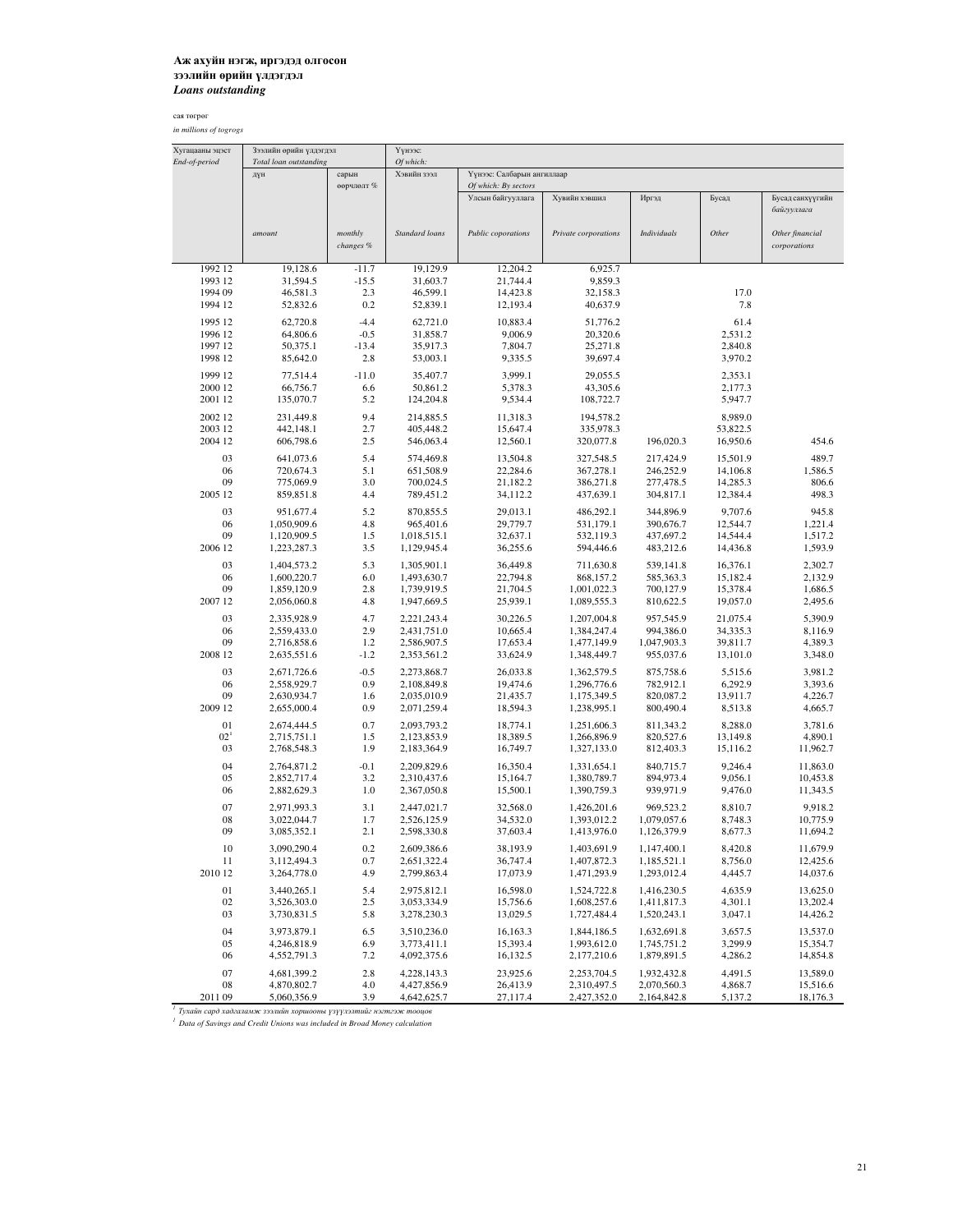| Хугацааны эцэст<br>End-of-period |                        |                                                                          |                      |                      |                    |                                 |
|----------------------------------|------------------------|--------------------------------------------------------------------------|----------------------|----------------------|--------------------|---------------------------------|
|                                  | Хугацаа хэтэрсэн       | Үүнээс: Салбарын ангиллаар<br>Of which: By sectors                       |                      |                      |                    |                                 |
|                                  |                        | Улсын байгууллага                                                        | Хувийн хэвшил        | Иргэд                | Бусад              | Бусад санхүүгийн<br>байгууллага |
|                                  | Principal in arrears   | Public coporations                                                       | Private corporations | <b>Individuals</b>   | Other              | Other financial<br>corporations |
| 1992 12<br>1993 12               |                        |                                                                          |                      |                      |                    |                                 |
| 1994 09<br>1994 12               |                        |                                                                          |                      |                      |                    |                                 |
| 1995 12                          |                        |                                                                          |                      |                      |                    |                                 |
| 1996 12                          | 8,057.8                |                                                                          |                      |                      |                    |                                 |
| 1997 12                          | 4,553.9                |                                                                          |                      |                      |                    |                                 |
| 1998 12                          | 6,051.9                |                                                                          |                      |                      |                    |                                 |
| 1999 12<br>2000 12               | 2,925.7<br>1,281.8     |                                                                          |                      |                      |                    |                                 |
| 2001 12                          | 1,798.3                |                                                                          |                      |                      |                    |                                 |
| 2002 12                          | 4,819.4                |                                                                          |                      |                      |                    |                                 |
| 2003 12                          | 15,549.7               |                                                                          |                      |                      |                    |                                 |
| 2004 12                          | 21,617.1               | 209.3                                                                    | 16,685.0             | 4,709.3              | 13.6               |                                 |
| 03                               | 26,245.7               | 12.0                                                                     | 19,619.7             | 5,754.7              | 858.1              | 1.2                             |
| 06                               | 22,533.4               | 0.0                                                                      | 16,023.1             | 5,483.3              | 1,026.9            |                                 |
| 09<br>2005 12                    | 22,390.9<br>20,929.6   | 2.0<br>45.8                                                              | 16,710.3<br>15,124.4 | 4,723.5<br>3,899.4   | 955.1<br>1,859.9   |                                 |
|                                  |                        |                                                                          |                      |                      |                    |                                 |
| 03<br>06                         | 26,436.2<br>25,156.6   | 112.1<br>0.0                                                             | 18,956.6<br>16,500.7 | 4,683.7<br>5,974.5   | 2,683.8<br>2,681.4 |                                 |
| 09                               | 34,868.4               | 5.0                                                                      | 27,122.3             | 7,714.4              | 26.7               |                                 |
| 2006 12                          | 33,320.4               | 369.9                                                                    | 22,252.8             | 8,674.6              | 2,020.4            | 2.7                             |
| 03                               | 37,639.9               | 1,648.2                                                                  | 24,042.3             | 9,908.9              | 2,040.4            |                                 |
| 06                               | 44,728.8               | 2,505.0                                                                  | 28,831.2             | 11,363.0             | 2,029.5            |                                 |
| 09                               | 50,142.3               | 1,112.9                                                                  | 35,130.5             | 11,802.6             | 2,065.3            | 31.0                            |
| 2007 12                          | 40,320.0               | 872.1                                                                    | 32,283.1             | 7,134.9              | 0.0                | 30.0                            |
| 03                               | 46,461.0               | 621.9                                                                    | 37,362.2             | 7,892.7              | 584.1              | 0.0                             |
| 06<br>09                         | 54,623.5<br>54,807.6   | 174.7<br>1,276.8                                                         | 43,002.6<br>36,159.2 | 11,265.2<br>12,634.9 | 110.3<br>4,713.9   | 70.7<br>22.9                    |
| 2008 12                          | 93,323.1               | 1,046.3                                                                  | 74,988.0             | 17,278.1             | 0.0                | 10.8                            |
| 03                               | 132,173.0              | 0.0                                                                      | 102,409.2            | 29,742.8             | 0.0                | 21.0                            |
| 06                               | 152,115.4              | 611.9                                                                    | 124,354.7            | 26,761.4             | 50.0               | 337.5                           |
| 09                               | 198,226.4              | 2,873.9                                                                  | 160,263.5            | 34,947.2             | 130.1              | 11.7                            |
| 2009 12                          | 121,739.5              | 1,674.9                                                                  | 96,447.6             | 23,531.9             | 74.1               | 10.9                            |
| 01                               | 122,464.7              | 1,489.0                                                                  | 93,977.0             | 26,997.2             | 1.5                | 0.0                             |
| 02 <sup>1</sup><br>03            | 147,254.7<br>153,354.0 | 1,066.5<br>49.9                                                          | 97,262.6<br>84,427.6 | 48,915.6<br>68,784.0 | 7.0<br>89.7        | 3.0<br>2.9                      |
| 04                               | 139,045.2              | 145.9                                                                    | 82,939.0             | 55,133.0             | 824.9              | 2.4                             |
| 05                               | 127,498.5              | 0.0                                                                      | 93,808.7             | 32,840.9             | 843.1              | 5.9                             |
| 06                               | 112,653.0              | 11.8                                                                     | 84,609.3             | 27,289.1             | 737.0              | 5.8                             |
| 07                               | 110,511.5              | 0.0                                                                      | 80,080.5             | 29,701.0             | 730.0              | 0.0                             |
| 08                               | 85,443.2               | 0.0                                                                      | 65,516.6             | 19,196.6             | 730.0              | 0.0                             |
| 09                               | 75,818.8               | 0.6                                                                      | 62,230.8             | 12,851.9             | 730.0              | 5.4                             |
| 10                               | 78,628.9               | 61.1                                                                     | 66,078.3             | 11,577.4             | 864.2              | 47.9                            |
| 11<br>12                         | 90,223.4<br>90,557.1   | 45.2<br>0.0                                                              | 77,933.7<br>76,197.3 | 11,410.7<br>9,212.4  | 831.3<br>5,147.3   | 2.4<br>0.0                      |
|                                  |                        |                                                                          |                      |                      |                    |                                 |
| 01<br>02                         | 102,970.3<br>112,551.5 | 0.0<br>0.0                                                               | 88,733.6<br>94,909.6 | 9,141.4<br>12,580.2  | 5,041.3<br>5,041.3 | 54.0<br>20.4                    |
| 03                               | 80,518.5               | 0.0                                                                      | 62,926.6             | 13,729.6             | 3,850.8            | 11.5                            |
| 04                               | 82,175.9               | 0.0                                                                      | 63,179.7             | 15,594.5             | 3,390.9            | 10.8                            |
| 05                               | 75,774.0               | 0.0                                                                      | 59,718.3             | 12,687.1             | 3,317.8            | 50.8                            |
| 06                               | 69,878.3               | 0.0                                                                      | 58,248.2             | 11,513.5             | 59.9               | 56.7                            |
| 07                               | 71,349.3               | 0.0                                                                      | 57,922.4             | 13,345.2             | 0.0                | 81.7                            |
| 08                               | 67,014.4               | 0.0                                                                      | 54,273.3             | 12,699.0             | 0.0                | 42.1                            |
| 2011 09                          | 60,477.6               | 0.0<br>Тухайн сард хадгаламж зээлийн хоршооны үзүүлэлтийг нэгтгэж тооцов | 49,564.1             | 10,891.4             | 0.0                | 22.1                            |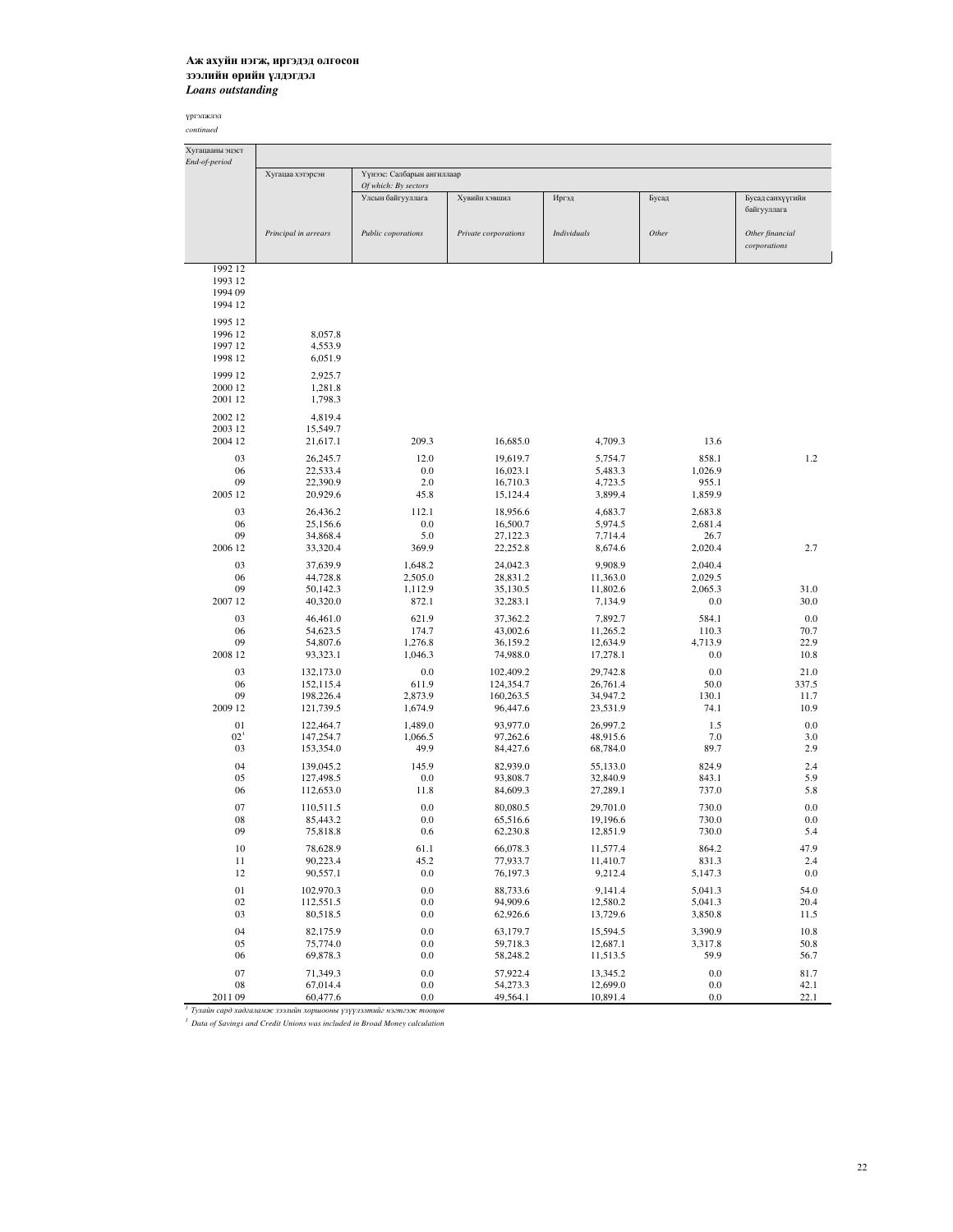үргэлжлэл *continued*

j.

| Хугацааны эцэст<br>End-of-period |                         |                            |                      |                      |         |                                 |
|----------------------------------|-------------------------|----------------------------|----------------------|----------------------|---------|---------------------------------|
|                                  | Чанаргүй зээл           | Үүнээс: Салбарын ангиллаар |                      |                      |         |                                 |
|                                  |                         | Of which: By sectors       |                      |                      |         |                                 |
|                                  |                         | Улсын байгууллага          | Хувийн хэвшил        | Иргэд                | Бусад   | Бусад санхүүгийн<br>байгууллага |
|                                  | Non-performing<br>loans | Public coporations         | Private corporations | <b>Individuals</b>   | Other   | Other financial<br>corporations |
| 1992 12                          |                         |                            |                      |                      |         |                                 |
| 1993 12                          |                         |                            |                      |                      |         |                                 |
| 1994 09                          |                         |                            |                      |                      |         |                                 |
| 1994 12                          |                         |                            |                      |                      |         |                                 |
| 1995 12                          |                         |                            |                      |                      |         |                                 |
| 1996 12                          | 24,890.1                |                            |                      |                      |         |                                 |
| 1997 12                          | 9,903.8                 |                            |                      |                      |         |                                 |
| 1998 12                          | 26,587.0                |                            |                      |                      |         |                                 |
|                                  |                         |                            |                      |                      |         |                                 |
| 1999 12                          | 39,181.0                |                            |                      |                      |         |                                 |
| 2000 12                          | 14,613.8                |                            |                      |                      |         |                                 |
| 2001 12                          | 9,067.6                 |                            |                      |                      |         |                                 |
| 2002 12                          | 11,744.9                |                            |                      |                      |         |                                 |
| 2003 12                          | 21,150.3                |                            |                      |                      |         |                                 |
| 2004 12                          | 39,118.0                | 356.4                      | 28,295.0             | 10,201.5             | 264.6   | 0.5                             |
| 03                               | 40,358.1                | 351.6                      | 29,164.0             | 10,526.6             | 315.4   | 0.5                             |
| 06                               | 46,632.0                | 10.6                       | 35,289.3             | 11,050.2             | 281.5   | 0.5                             |
| 09                               | 52,654.5                | 10.7                       | 40,016.1             | 12,359.9             | 267.2   | 0.5                             |
| 2005 12                          | 49,471.0                | 11.1                       | 36,301.1             | 12,890.3             | 268.1   | 0.5                             |
|                                  |                         |                            |                      |                      |         |                                 |
| 03                               | 54,385.6                | 33.4                       | 39,390.4             | 14,230.4             | 730.9   | 0.5                             |
| 06                               | 60,351.3                | 36.7                       | 42,886.4             | 16,592.8             | 834.9   | 0.5                             |
| 09                               | 67,526.0                | 106.9                      | 48,096.7             | 15,830.2             | 3,491.7 | 0.5                             |
| 2006 12                          | 60,021.6                | 106.1                      | 42,320.0             | 15,682.7             | 1,912.2 | 0.6                             |
| 03                               | 61,032.2                | 109.6                      | 41,110.6             | 17,607.9             | 1,901.0 | 303.1                           |
| 06                               | 61,861.2                | 109.6                      | 40,078.8             | 19,453.1             | 1,915.5 | 304.2                           |
| 09                               | 69,059.0                | 162.4                      | 45,254.6             | 21,410.6             | 1,923.7 | 307.8                           |
| 2007 12                          | 68,071.3                | 520.7                      | 44,311.1             | 21,021.2             | 1,915.4 | 302.9                           |
|                                  |                         |                            |                      |                      |         |                                 |
| 03                               | 68,224.4                | 877.7                      | 43,211.5             | 21,892.1             | 1,910.1 | 332.9                           |
| 06                               | 73,058.4                | 137.8                      | 44,875.8             | 25,850.4             | 1,861.5 | 332.9                           |
| 09                               | 75,143.5                | 123.7                      | 43,602.5             | 29,524.7             | 1,862.5 | 30.0                            |
| 2008 12                          | 188,667.2               | 123.4                      | 146,961.2            | 41,378.4             | 150.8   | 53.4                            |
| 03                               | 265,684.9               | 124.6                      | 207,353.3            | 58,024.5             | 144.6   | 37.8                            |
| 06                               | 297,964.5               | 113.4                      | 232,083.2            | 65,575.3             | 155.9   | 36.7                            |
| 09                               | 397,697.4               | 93.0                       | 328,170.4            | 69,243.0             | 155.3   | 35.6                            |
| 2009 12                          | 462,001.5               | 160.2                      | 380,811.0            | 80,870.0             | 125.7   | 34.6                            |
| 01                               | 458,186.6               | 159.8                      | 375,278.9            | 82,576.4             | 126.0   | 45.5                            |
| 02 <sup>1</sup>                  | 444,642.5               | 159.3                      | 360,095.9            | 84,211.7             | 125.9   | 49.8                            |
| 03                               | 431,829.4               | 149.1                      | 348,660.1            | 82,848.0             | 124.0   | 48.2                            |
|                                  |                         |                            |                      |                      |         |                                 |
| 04                               | 415,996.4               | 93.0                       | 339,477.1            | 76,371.2             | 37.1    | 18.1                            |
| 05                               | 414,781.3               | 81.0                       | 340,878.7            | 73,773.3             | 37.4    | 10.9                            |
| 06                               | 402,925.6               | 81.0                       | 331,134.3            | 71,668.0             | 37.0    | 5.3                             |
| 07                               | 414,460.1               | 83.1                       | 337,865.7            | 75,949.9             | 43.4    | 518.0                           |
| 08                               | 410,475.6               | 82.6                       | 330,818.9            | 79,224.6             | 42.2    | 307.2                           |
| 09                               | 411,202.5               | 82.5                       | 331,868.1            | 79,163.0             | 42.8    | 46.0                            |
|                                  | 402,274.9               |                            |                      |                      |         |                                 |
| 10                               | 370,948.5               | 81.0                       | 327,269.7            | 74,831.9             | 41.8    | 50.5                            |
| 11<br>12                         | 374,357.6               | 81.0                       | 297,546.2            | 73,255.0<br>67,007.7 | 36.3    | 30.0                            |
|                                  |                         | 0.0                        | 307,283.3            |                      | 36.5    | 30.0                            |
| 01                               | 361,482.7               | 0.0                        | 295,562.5            | 65,745.5             | 142.2   | 32.4                            |
| 02                               | 360,416.6               | 0.0                        | 295,891.4            | 64,352.9             | 142.4   | 30.0                            |
| 03                               | 372,082.8               | 0.0                        | 309,074.9            | 62,110.5             | 856.1   | 41.2                            |
| 04                               | 381,467.2               | 0.0                        | 319,602.8            | 60,977.0             | 855.0   | 32.4                            |
| 05                               | 397,633.8               | 27.8                       | 339,868.3            | 56,847.2             | 851.7   | 38.9                            |
| 06                               | 390,537.4               | 27.8                       | 333,211.2            | 53,408.6             | 3,849.9 | 39.8                            |
|                                  |                         |                            |                      |                      |         |                                 |
| 07                               | 381,906.6               | 27.8                       | 325,855.9            | 52,530.5             | 3,442.7 | 49.7                            |
| 08                               | 375,931.5               | 27.8                       | 321,055.0            | 51,440.5             | 3,335.1 | 73.2                            |
| 2011 09                          | 357,253.6               | 25.9                       | 293,861.7            | 59,945.3             | 3,335.0 | 85.7                            |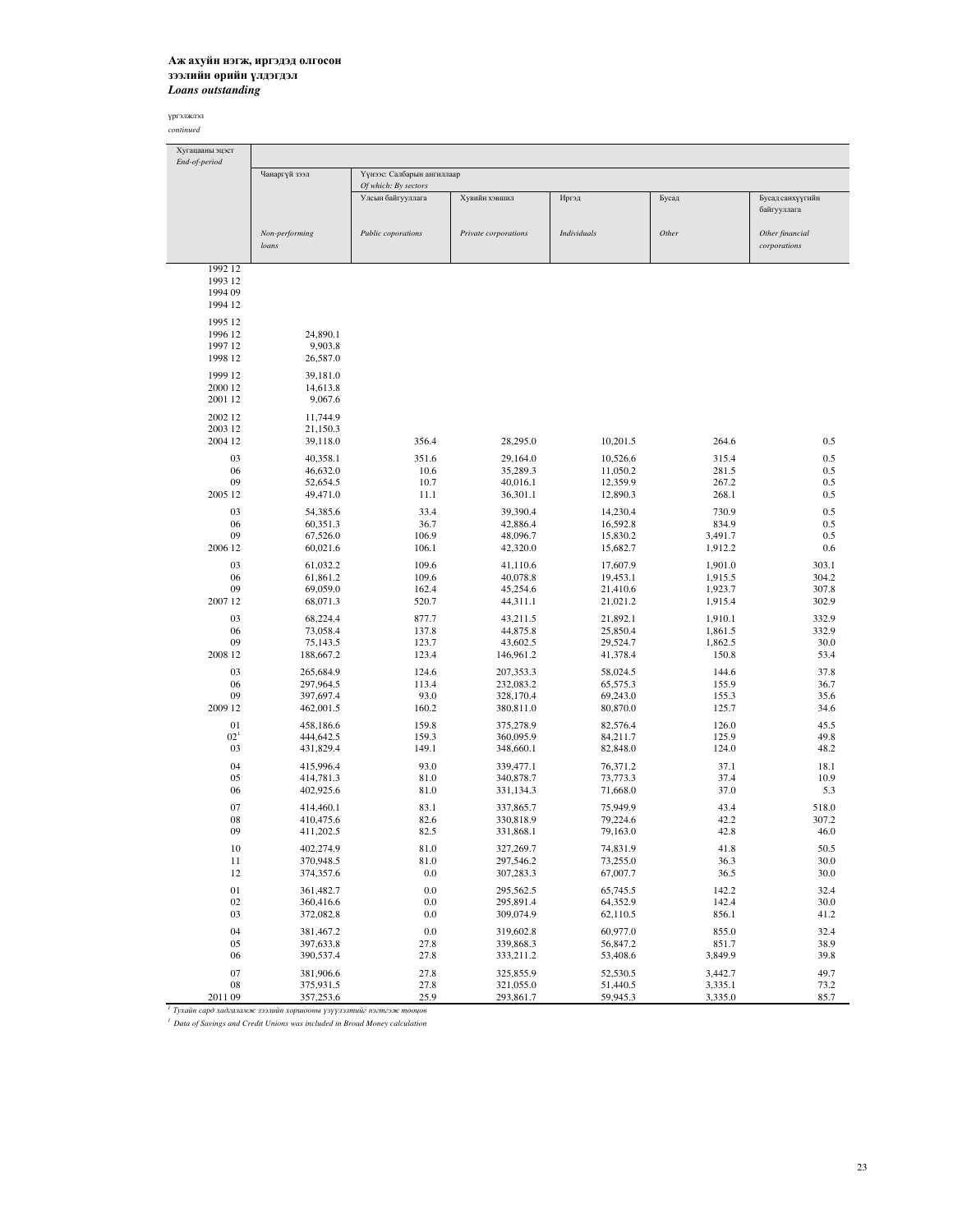| Хугацааны эцэст                                                                                                                                             | Банкуудаар  |          |             |                    |                    |                |                  |          |          |
|-------------------------------------------------------------------------------------------------------------------------------------------------------------|-------------|----------|-------------|--------------------|--------------------|----------------|------------------|----------|----------|
| End-of-period                                                                                                                                               | By banks    | Капитал  | <b>XAAH</b> |                    |                    |                |                  |          |          |
|                                                                                                                                                             | Голомт      |          |             | Худалдаа<br>хөгжил | Монгол<br>шуудан   | Хадгаламж      | Тээвэр<br>хөгжил | Эрэл     | Кредит   |
|                                                                                                                                                             |             |          |             |                    |                    |                |                  |          |          |
|                                                                                                                                                             |             |          |             |                    |                    |                |                  |          |          |
|                                                                                                                                                             |             |          |             |                    |                    |                |                  |          |          |
|                                                                                                                                                             | Golomt      | Capital  | Khan        | Trade &            | <b>Mongol Post</b> | <b>Savings</b> | Transport        | Erel     | Credit   |
|                                                                                                                                                             |             |          |             | Development        |                    |                | Development      |          |          |
| 1992 12                                                                                                                                                     |             | 1,000.0  | 4,189.1     | 1,075.9            |                    |                |                  |          |          |
| 1993 12                                                                                                                                                     |             | 514.8    | 6,390.9     | 3,316.4            | 398.2              |                |                  |          |          |
| 1994 09                                                                                                                                                     |             | 213.4    | 6,005.8     | 3,753.1            | 602.1              |                |                  |          |          |
| 1994 12                                                                                                                                                     |             | 41.7     | 5,071.0     | 4,784.0            | 533.3              |                |                  |          |          |
| 1995 12                                                                                                                                                     | 175.9       | 919.9    | 5,076.3     | 5,194.7            | 1,097.2            |                |                  |          |          |
| 1996 12                                                                                                                                                     | 689.3       | 1,152.9  | 3,717.5     | 7.596.2            | 1.123.3            |                |                  |          |          |
| 1997 12                                                                                                                                                     | 4,049.5     | 1,310.5  | 3,407.4     | 13,934.4           | 887.8              | 132.8          | 523.6            |          |          |
| 1998 12                                                                                                                                                     | 5,726.3     | 1,512.0  | 4,341.4     | 32,757.9           | 1,389.1            | 434.4          | 1,052.9          | 1,605.0  | 622.5    |
| 1999 12                                                                                                                                                     | 8,553.3     | 1,302.5  | 3,421.4     | 23,921.1           | 3,866.1            | 368.1          | 774.5            | 2,185.0  | 1,028.6  |
| 2000 12                                                                                                                                                     | 14,020.2    | 849.7    | 3,201.0     | 26,018.4           | 4,794.0            | 275.6          | 1,350.4          | 2,434.9  | 780.3    |
| 2001 12                                                                                                                                                     | 25,229.9    | 1,358.3  | 9,959.7     | 37,216.6           | 12,493.9           | 1,047.9        | 2,464.0          | 2,968.9  | 2,331.1  |
| 2002 12                                                                                                                                                     | 34,898.1    | 2,280.3  | 24,992.7    | 52,449.0           | 16,600.2           | 6,393.5        | 4,685.2          | 2,719.0  | 3,597.1  |
| 2003 12                                                                                                                                                     | 49,778.1    | 6,169.2  | 52,091.3    | 64,308.9           | 31,133.9           | 14,552.4       | 6,089.0          | 4,869.9  | 4,295.9  |
| 2004 12                                                                                                                                                     | 96,608.7    | 8,764.6  | 81,074.6    | 92,569.5           | 42,769.0           | 21,131.7       | 7,312.8          | 4,965.4  | 8,705.4  |
| 03                                                                                                                                                          | 103,532.8   | 10,156.2 | 90,200.6    | 89,647.8           | 48,589.6           | 22,582.5       | 6,389.1          | 5,034.4  | 8,878.4  |
| 06                                                                                                                                                          | 113,269.3   | 13,639.2 | 95,418.2    | 113,017.0          | 56,143.1           | 22,750.0       | 5,273.9          | 4,750.3  | 8,514.4  |
| 09                                                                                                                                                          | 110,564.1   | 15,455.2 | 119,139.7   | 114,227.3          | 57,539.0           | 24,891.8       | 4,894.1          | 4,972.8  | 10,706.4 |
| 2005 12                                                                                                                                                     | 135,964.2   | 15,527.8 | 134,355.7   | 148,617.5          | 62,072.3           | 24,664.4       | 4,794.6          | 4,774.8  | 10,575.4 |
| 03                                                                                                                                                          | 140,177.6   | 16,109.9 | 151,081.1   | 168,695.0          | 71,962.2           | 30,993.9       | 4,334.1          | 4,979.1  | 12,089.1 |
| 06                                                                                                                                                          | 159,093.1   | 17,384.6 | 167,657.2   | 187,751.1          | 79,870.5           | 31,930.5       | 4,365.3          | 9,607.5  | 9,870.1  |
| 09                                                                                                                                                          | 157,706.5   | 19,151.2 | 208,029.8   | 195,804.0          | 84,271.9           | 35,464.3       | 4,874.7          | 8,931.7  | 7,713.3  |
| 2006 12                                                                                                                                                     | 184,906.9   | 22,804.7 | 238,986.5   | 219,179.2          | 91,993.7           | 29,755.6       | 6,679.7          | 8,481.2  | 8,582.2  |
| 03                                                                                                                                                          | 200,850.9   | 25,210.9 | 281,883.2   | 252,138.4          | 120,080.7          | 27,919.9       | 6,618.8          | 6,816.0  | 8,252.9  |
| 06                                                                                                                                                          | 236,201.7   | 27,666.4 | 320,527.0   | 289,010.1          | 135,629.3          | 34,356.1       | 6,363.3          | 6,113.7  | 4,852.7  |
| 09                                                                                                                                                          | 274,490.7   | 29,864.0 | 402,808.3   | 310,172.2          | 142,525.8          | 44,884.6       | 7,047.2          | 7,013.7  | 6,200.9  |
| 2007 12                                                                                                                                                     | 329,356.6   | 33,125.0 | 476,778.1   | 349,705.9          | 161,432.9          | 43,308.1       | 6,631.8          | 6,949.8  | 5,531.1  |
| 03                                                                                                                                                          | 367,648.6   | 32,219.7 | 527,945.9   | 405,162.4          | 190,730.3          | 49,590.7       | 7,863.6          | 8,893.5  | 4,451.2  |
| 06                                                                                                                                                          | 419,127.1   | 48,790.2 | 588,525.0   | 453,271.9          | 179,176.5          | 51,635.3       | 8,828.8          | 9,519.5  | 4,498.1  |
| 09                                                                                                                                                          | 445,257.1   | 55,691.2 | 642,876.8   | 452,219.4          | 169,908.4          | 57,036.2       | 11,602.7         | 8,161.9  | 4,325.4  |
| 2008 12                                                                                                                                                     | 442,755.3   | 59,096.1 | 608,364.7   | 431,431.8          | 156,044.9          | 54,045.9       | 11,226.8         | 9,150.5  | 4,525.2  |
| 03                                                                                                                                                          | 467,764.8   | 60,068.5 | 601,344.6   | 442,113.9          | 165,753.5          | 54,481.5       | 10,441.7         | 8,933.6  | 4,728.3  |
| 06                                                                                                                                                          | 435,825.9   | 53,565.3 | 562,893.7   | 415,995.3          | 140,673.7          | 52,059.9       | 9,139.6          | 8,672.6  | 4,612.0  |
| 09                                                                                                                                                          | 443,855.7   | 52,022.0 | 612,119.9   | 424,231.2          | 137,176.0          | 87,802.2       | 9,365.1          | 8,434.6  | 4,522.5  |
| 2009 12                                                                                                                                                     | 499,661.8   | 46,508.4 | 596,567.0   | 406,573.1          | 122,392.6          | 132,285.2      | 8,999.2          | 8,862.4  | 4,439.6  |
| 01                                                                                                                                                          | 497,950.3   | 47,025.7 | 612,026.3   | 409,468.5          | 121,924.7          | 135,616.6      | 8,778.2          | 8,873.6  | 4,035.1  |
| 02 <sup>1</sup>                                                                                                                                             | 522,745.3   | 48,119.2 | 606,100.3   | 417,851.6          | 120,395.1          | 133,414.4      | 8,029.8          | 8,905.2  | 3,908.7  |
| 03                                                                                                                                                          | 579,345.8   | 51,813.9 | 610,438.7   | 423,402.9          | 46,794.1           | 192,629.7      | 7,913.8          | 8,926.2  | 3,588.3  |
| 04                                                                                                                                                          | 577,000.7   | 50,944.9 | 616,747.9   | 447,092.3          |                    | 204,298.7      | 7,805.9          | 9,132.3  | 3,473.8  |
| 05                                                                                                                                                          | 597,032.1   | 51,446.2 | 649,079.0   | 454,582.5          |                    | 216,306.0      | 7,566.6          | 9,051.5  | 3,368.7  |
| 06                                                                                                                                                          | 620,711.2   | 49,895.3 | 668,421.5   | 429,970.2          |                    | 225,676.5      | 6,751.1          | 9,009.7  | 3,297.7  |
| 07                                                                                                                                                          | 639,063.5   | 52,112.2 | 709,649.4   | 448,877.5          |                    | 227,655.3      | 6,638.4          | 9,300.7  | 3,277.8  |
| 08                                                                                                                                                          | 636,491.5   | 53,847.7 | 761,626.4   | 458,317.0          |                    | 226,885.9      | 6,350.9          | 9,838.4  | 3.217.2  |
| 09                                                                                                                                                          | 657,431.8   | 53,818.5 | 783,397.3   | 467,042.0          |                    | 222,096.1      | 6,122.6          | 9,995.9  | 3,234.2  |
| 10                                                                                                                                                          | 660,553.3   | 55,763.3 | 779,252.7   | 463,419.2          |                    | 213,192.5      | 5,928.4          | 10,192.4 | 3,156.0  |
| 11                                                                                                                                                          | 696,694.4   | 55,067.7 | 774,249.5   | 467,048.7          |                    | 216,932.7      | 5,761.4          | 11,727.0 | 3,085.4  |
| 12                                                                                                                                                          | 762,599.0   | 57,432.8 | 791,128.0   | 469,282.2          |                    | 232,974.3      | 4,380.7          | 12,951.3 | 3,096.1  |
| 01                                                                                                                                                          | 775,403.8   | 59,859.2 | 866,026.4   | 521,436.0          |                    | 265,270.1      | 4,326.3          | 13,477.8 | 3,081.1  |
| 02                                                                                                                                                          | 802,246.1   | 59,995.7 | 857,614.3   | 584,205.4          |                    | 263,527.5      | 4,254.2          | 14,046.2 | 3,090.8  |
| 03                                                                                                                                                          | 834,023.5   | 53,207.5 | 899,746.2   | 642,264.1          |                    | 280,227.8      | 4,689.2          | 15,269.4 | 3,023.7  |
| 04                                                                                                                                                          | 881,850.8   | 57,828.6 | 952,043.8   | 689,985.3          |                    | 310,141.9      | 4,419.6          | 16,223.2 | 2,963.9  |
| 05                                                                                                                                                          | 923,663.8   | 65,458.1 | 1,016,777.0 | 781,555.5          |                    | 311,161.5      | 4,345.6          | 17,969.0 | 2,936.9  |
| 06                                                                                                                                                          | 941,378.9   | 68,924.4 | 1,114,859.9 | 889,825.1          |                    | 346,021.2      | 4,238.6          | 19,397.1 | 2,969.9  |
| 07                                                                                                                                                          | 969,515.8   | 70,303.0 | 1,165,775.4 | 934,186.7          |                    | 345,575.6      | 4,229.9          | 19,411.8 | 2,912.9  |
| 08                                                                                                                                                          | 986,507.6   | 72,126.1 | 1,255,957.3 | 963,272.9          |                    | 354,482.3      | 4,090.7          | 22,241.5 | 2,943.9  |
| 201109                                                                                                                                                      | 1,092,414.8 | 76,683.3 | 1,312,382.5 | 943,736.5          |                    | 374,722.7      | 4,106.5          | 23,817.3 | 2,694.9  |
| <sup>1</sup> Тухайн сард хадгаламж зээлийн хоршооны үзүүлэлтийг нэгтгэж тооцов<br>Data of Savings and Credit Unions was included in Broad Money calculation |             |          |             |                    |                    |                |                  |          |          |
|                                                                                                                                                             |             |          |             |                    |                    |                |                  |          |          |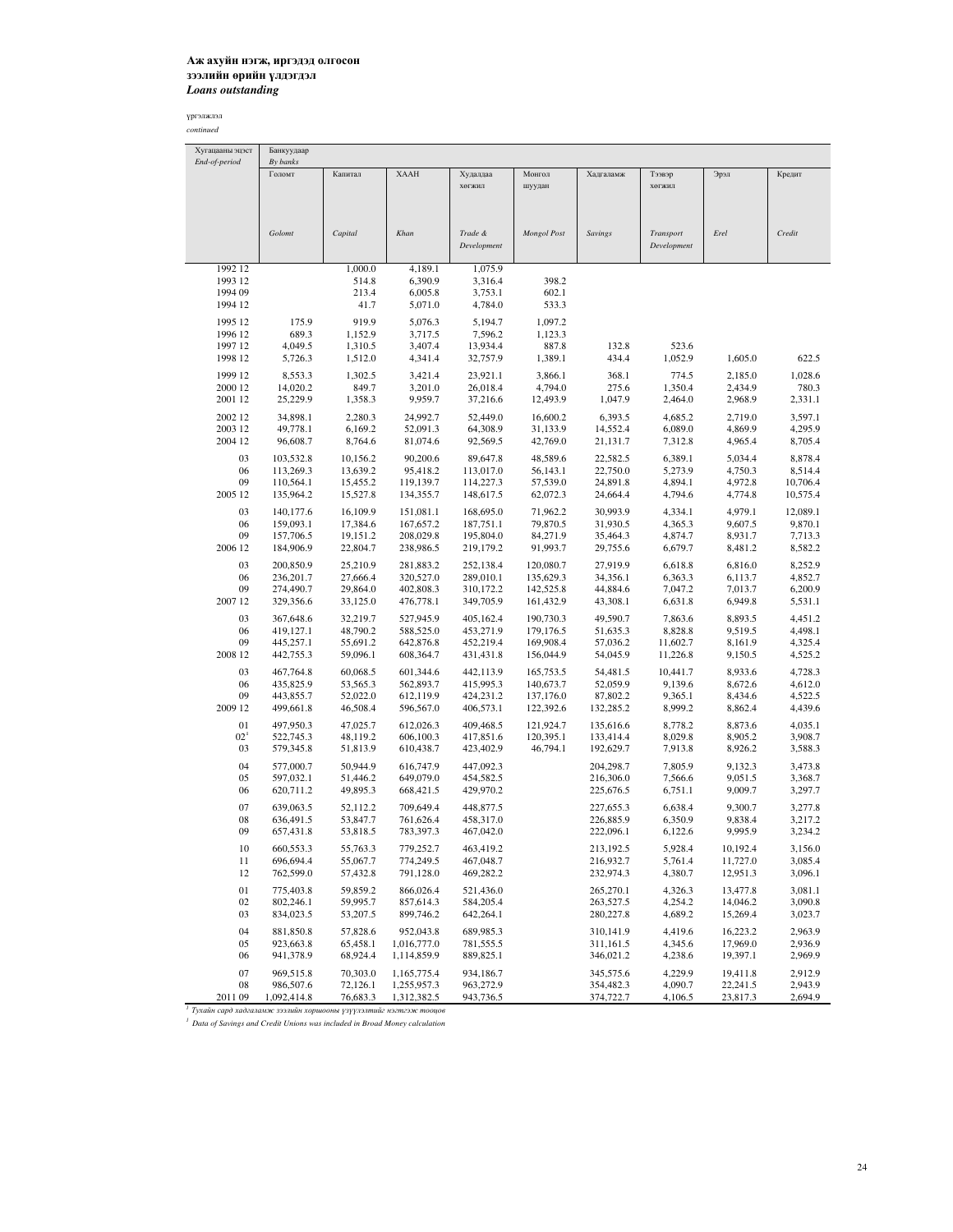| Хугацааны эцэст                                                                                                                                                    |                      |
|--------------------------------------------------------------------------------------------------------------------------------------------------------------------|----------------------|
| End-of-period                                                                                                                                                      |                      |
| Улаанбаатар<br><b>Зоос</b><br>Анод<br>Капитрон<br>Хасбанк<br>Үндэсний<br>Чингис хаан<br>Төрийн банк                                                                | Бусад                |
| <b>XOT</b><br>хөр. ор-ын                                                                                                                                           |                      |
| банк                                                                                                                                                               |                      |
|                                                                                                                                                                    |                      |
|                                                                                                                                                                    |                      |
| Ulaanbaatar<br>Zoos<br>Anod<br>Capitron<br>Hasbank<br>National<br>Chinggis<br>State bank                                                                           | Others               |
| city<br>investment<br>khaan                                                                                                                                        |                      |
| bank<br>1992 12                                                                                                                                                    | 12,863.6             |
| 1993 12                                                                                                                                                            | 20,974.2             |
| 1994 09                                                                                                                                                            | 36,006.9             |
| 1994 12                                                                                                                                                            | 42,402.6             |
|                                                                                                                                                                    |                      |
| 1995 12                                                                                                                                                            | 50,256.8             |
| 1996 12                                                                                                                                                            | 50,527.4             |
| 1997 12                                                                                                                                                            | 26,129.1             |
| 336.9<br>1998 12                                                                                                                                                   | 36,200.5             |
| 887.8<br>1999 12<br>1,027.7<br>1,589.9                                                                                                                             | 28,588.3             |
| 3,292.7<br>3,209.8<br>6,529.7<br>2000 12                                                                                                                           | 0.0                  |
| 2001 12<br>5,525.0<br>10,781.6<br>15,360.0<br>2,485.3<br>2,630.1                                                                                                   | 0.0                  |
|                                                                                                                                                                    |                      |
| 6,779.9<br>25,094.6<br>5,496.0<br>2002 12<br>18,169.7<br>11,948.0<br>8,437.5                                                                                       | 0.0                  |
| 15,405.9<br>2003 12<br>8,164.1<br>25,784.8<br>68,166.2<br>18,023.8<br>11,012.2<br>51,642.4                                                                         | 0.0                  |
| 2004 12<br>13,021.6<br>38,109.7<br>101,726.4<br>20,788.7<br>20,313.6<br>0.0<br>40,111.7                                                                            | 0.0                  |
| 94,508.6<br>20,905.8<br>03<br>22,642.8<br>42,562.0<br>23,966.8<br>1,785.6<br>40,831.9                                                                              | 0.0                  |
| 29,528.2<br>06<br>34,609.7<br>52,247.6<br>94,260.7<br>23,686.2<br>1,787.1<br>43,198.6                                                                              | 0.0                  |
| 09<br>95,685.3<br>27,792.1<br>44,747.2<br>57,894.6<br>34,118.1<br>1,820.0<br>43,963.1                                                                              | 0.0                  |
| 2005 12<br>49,725.0<br>62,034.4<br>93,816.9<br>27,922.8<br>38,077.9<br>976.8<br>39,838.9                                                                           | 0.0                  |
| 27,460.4<br>03<br>58,089.1<br>75,796.3<br>101,643.5<br>41,158.6<br>1,748.6<br>45,358.9                                                                             | 0.0                  |
| 06<br>65,458.5<br>74,932.1<br>111,016.3<br>31,097.4<br>47,367.9<br>2,630.0<br>51,877.4                                                                             | 0.0                  |
| 09<br>64,915.7<br>73,267.1<br>121,254.4<br>28,277.4<br>52,282.5<br>6,719.5<br>52,245.5                                                                             | 0.0                  |
| 2006 12<br>66,113.3<br>82,919.1<br>120,855.0<br>28,448.2<br>59,813.0<br>7,562.2<br>46,206.7                                                                        | 0.0                  |
|                                                                                                                                                                    |                      |
| 03<br>72,442.1<br>111,430.0<br>137,608.5<br>31,435.0<br>65,064.2<br>8,806.4<br>48,025.2                                                                            | 0.0                  |
| 74,125.0<br>06<br>91,386.6<br>108,861.9<br>151,254.6<br>41,580.4<br>10,228.5<br>62,063.4                                                                           | 0.0                  |
| 09<br>120,519.3<br>137,573.3<br>160,155.3<br>54,165.8<br>88,201.2<br>12,098.9<br>61,399.9                                                                          | 0.0                  |
| 99,042.5<br>2007 12<br>146, 127.2<br>143,329.6<br>69,306.5<br>100,683.1<br>10,138.3<br>74,614.5                                                                    | 0.0                  |
| 77,521.4<br>03<br>112,501.1<br>164,029.5<br>170,849.2<br>118,966.9<br>12,597.8<br>84,957.1                                                                         | 0.0                  |
| 06<br>122,364.9<br>167,411.2<br>179,165.5<br>84,418.1<br>136,504.0<br>19,503.9<br>86,693.0                                                                         | 0.0                  |
| 09<br>143,668.8<br>182,612.3<br>179,847.9<br>85,752.2<br>155,648.3<br>23,931.1<br>98,319.1                                                                         | 0.0                  |
| 2008 12<br>141,723.0<br>169,736.7<br>184,170.0<br>88,147.8<br>149,749.7<br>25,185.2<br>100,198.0                                                                   | 0.0                  |
| 03<br>93,038.5<br>139,742.4<br>168,214.2<br>176,666.6<br>151,488.3<br>26,807.2<br>100,139.0                                                                        | 0.0                  |
| 90,904.9<br>06<br>125,881.2<br>191,833.7<br>170,973.7<br>162,200.5<br>25,749.7<br>107,948.2                                                                        | 0.0                  |
| 09<br>126,978.6<br>173,387.7<br>161,089.2<br>87,016.4<br>185,110.6<br>23,756.3<br>94,066.8                                                                         | 0.0                  |
| 2009 12<br>79,687.7<br>131,094.5<br>104,032.2<br>157,552.3<br>196,367.5<br>21,341.4<br>83,700.7                                                                    | 54,934.7<br>0.0      |
|                                                                                                                                                                    |                      |
| 01<br>133,913.8<br>80,560.8<br>19,896.8<br>107,696.8<br>152,181.0<br>201,415.7<br>84,113.2<br>02 <sup>1</sup>                                                      | 0.0<br>48,967.3      |
| 133,034.1<br>106,776.7<br>137,846.2<br>81,480.8<br>202,400.0<br>21,293.6<br>84,851.5<br>03                                                                         | 44,867.6<br>33,731.2 |
| 134,775.4<br>102,407.7<br>133,635.0<br>80,668.9<br>210,222.8<br>21,513.3<br>84,372.8                                                                               | 42,367.6<br>33,731.2 |
| 04<br>131,617.3<br>97,488.4<br>132,260.5<br>80,973.3<br>222,143.4<br>21,426.9<br>88,818.5                                                                          | 39,915.0<br>33,731.2 |
| 05<br>96,392.9<br>127,827.5<br>242,900.8<br>136,193.4<br>82,564.6<br>21.271.2<br>88,237.7                                                                          | 35,325.8<br>33,570.9 |
| 06<br>135,650.0<br>95,050.7<br>126,114.2<br>84,419.3<br>260,820.0<br>16,866.4<br>82,903.8                                                                          | 33,500.8<br>33,570.9 |
| 07<br>134,695.8<br>93,976.1<br>125,128.4<br>86,038.0<br>269,341.4<br>16,671.2<br>82,452.2                                                                          | 33,544.5<br>33,570.9 |
| 08<br>126,024.7<br>91.763.6<br>122,319.3<br>83,080.1<br>278,073.8<br>13,393.7<br>81,664.4                                                                          | 34,098.0<br>35,052.2 |
| 09<br>91,359.0<br>78,924.4<br>291,320.7<br>14,892.8<br>81,869.4<br>126,721.4<br>121,447.3                                                                          | 40,626.6<br>35,052.2 |
|                                                                                                                                                                    |                      |
| 10<br>119,149.3<br>78,449.0<br>300,896.0<br>134,375.5<br>88,245.2<br>12,992.8<br>80,909.6                                                                          | 35,052.2<br>48,762.9 |
| 11<br>130,307.3<br>79,959.0<br>100,881.6<br>78,964.9<br>309,188.1<br>80,299.1<br>10,676.3                                                                          | 55,044.3<br>36,606.9 |
| 12<br>83,444.1<br>324,880.4<br>157,790.3<br>79,278.3<br>95,717.6<br>11,377.7<br>79,095.2                                                                           | 62,743.1<br>36,606.9 |
| 01<br>157,764.7<br>95,022.7<br>83,829.9<br>332,455.8<br>8,601.3<br>78,842.9<br>78,341.8                                                                            | 59,918.4<br>36,606.9 |
| 02<br>149,104.3<br>77,957.2<br>94,955.2<br>85,490.7<br>346,140.7<br>9,473.4<br>78,868.1                                                                            | 60,761.3<br>34,571.8 |
| 03<br>172,359.6<br>75,975.0<br>88,245.4<br>377,922.1<br>92,720.7<br>11,172.8<br>81,733.1                                                                           | 63,679.8<br>34,571.8 |
| 04<br>192,548.4<br>76,662.3<br>88,952.8<br>407,921.1<br>11,816.6<br>85,269.8<br>91,288.7                                                                           | 69,390.3<br>34,571.8 |
| 05<br>210,292.7<br>92,508.9<br>89,375.3<br>91,209.6<br>434,837.3<br>9,457.7<br>85,093.8                                                                            | 74,623.2<br>35,553.0 |
| 90,215.5<br>462,614.2<br>06<br>227,964.8<br>92,219.1<br>87,797.8<br>9,562.9<br>79,901.0                                                                            | 79,347.8<br>35,553.0 |
|                                                                                                                                                                    |                      |
| 07<br>212,952.7<br>91,173.3<br>87,199.4<br>89,571.5<br>475,367.8<br>12,195.1<br>80,762.9                                                                           | 84,712.5<br>35,553.0 |
| 222,399.4<br>90,031.4<br>08<br>85,064.3<br>89,536.8<br>492,873.9<br>13,237.6<br>87,012.3                                                                           |                      |
|                                                                                                                                                                    | 40,125.0<br>88,899.7 |
| 239,219.4<br>77,246.3<br>517,025.6<br>16,328.8<br>2011 09<br>89,409.6<br>84,980.8<br>73,712.3<br>Тухайн сард хадгаламж зээлийн хоршооны үзүүлэлтийг нэгтгэж тооцов | 40,125.0<br>91,750.7 |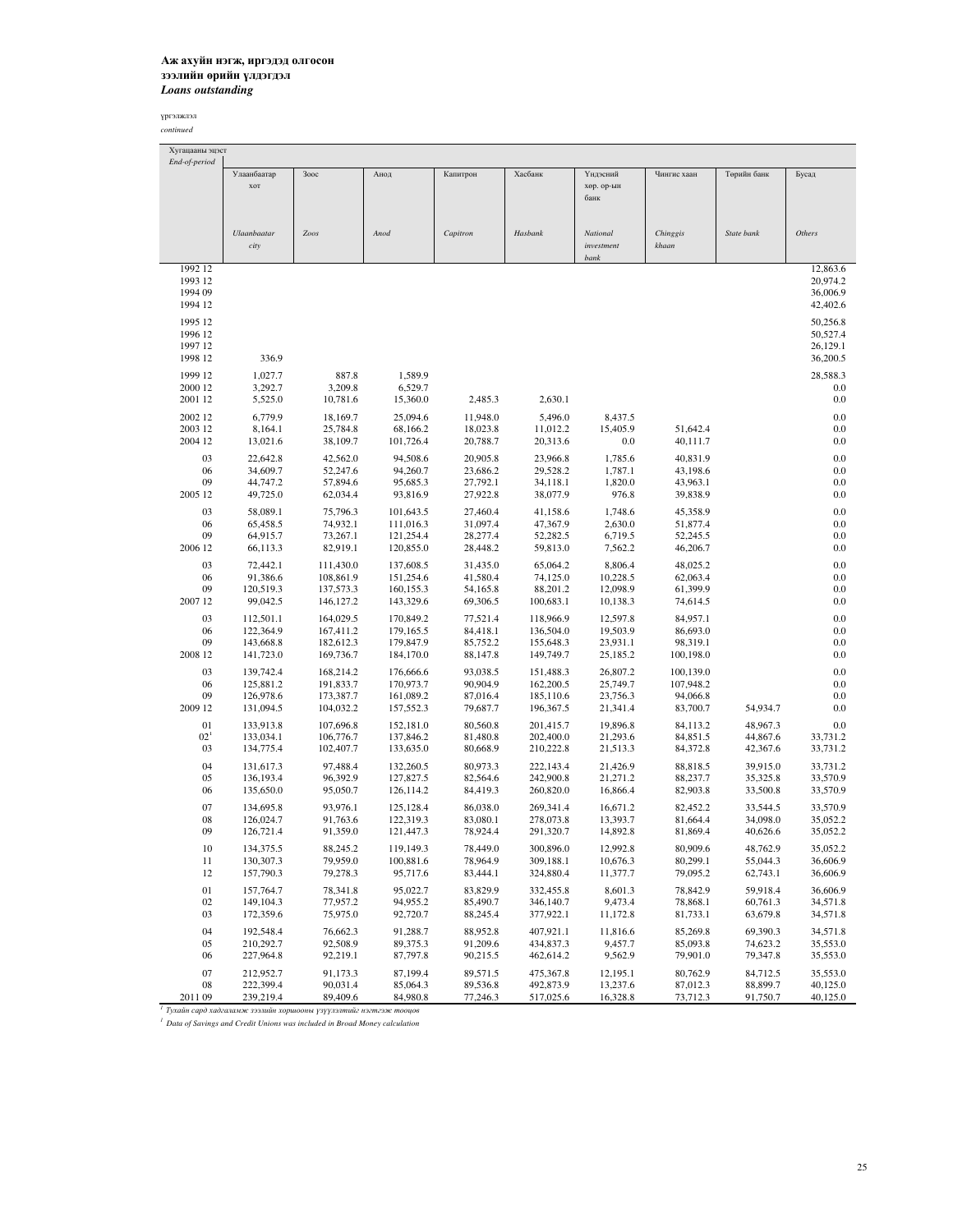## Харилцах**,** хадгаламжийн хүү *Deposit rate*

жилийн хувиар

*in annual percent*

| Хугацааны эцэст<br>End-of-period | Харилцах, хадгаламжийн хүү<br>Deposit rate |                                 |                       |                       |                                           |                                |                                |                       |                       |
|----------------------------------|--------------------------------------------|---------------------------------|-----------------------|-----------------------|-------------------------------------------|--------------------------------|--------------------------------|-----------------------|-----------------------|
|                                  |                                            | Харилцах данс                   |                       |                       |                                           |                                | Хадгаламж                      |                       |                       |
|                                  |                                            | Current account                 |                       |                       |                                           |                                | Deposits                       |                       |                       |
|                                  | Зарласан хүү, дээд доод                    |                                 |                       | Жигнэсэн дундаж хүү   | Хугацаагүй                                | Хугацаатай хадгаламж           |                                |                       | Жигнэсэн дундаж хүү   |
|                                  |                                            | Annonced rate, highest & lowest |                       | Weighted average rate | хадгаламж                                 | Time deposits                  |                                |                       | Weighted average rate |
|                                  | Төгрөгийн<br>Domestic                      | Валютын                         | Төгрөгийн<br>Domestic | Валютын<br>Foreign    | Demand<br>deposit                         | Төгрөгийн<br>Domestic Currency | Валютын                        | Төгрөгийн<br>Domestic | Валютын               |
|                                  | currency                                   | Foreign<br>currency             | currency              | currency              |                                           | 0-1 жил                        | Foreign Currency<br>0-1 жил    | currency              | Foreign<br>currency   |
|                                  |                                            |                                 |                       |                       |                                           | 1 year                         | 1 year                         |                       |                       |
| 1993 12                          | 2.0                                        |                                 |                       |                       | 24-100                                    | 70-153                         | $10 - 72$                      |                       |                       |
| 1994 12                          | 2.0                                        |                                 |                       |                       | 10-63.8                                   | 50-101.2                       | $6 - 72$                       |                       |                       |
| 1995 12                          | 2.0                                        |                                 |                       |                       | 12.0-42.6                                 | 12.5-101.2                     | $6.0 - 42.6$                   |                       |                       |
| 1996 12                          | 2.0                                        |                                 |                       |                       | 12.0-34.5                                 | 12.7-60.1                      | $3.6 - 42.6$                   |                       |                       |
| 1997 12                          | 2.0                                        |                                 |                       |                       | 3.6-34.5                                  | $6.2 - 69.6$                   | $2.4 - 42.6$                   |                       |                       |
| 1998 12                          | $0.8 - 6.0$                                | $1.0 - 3.6$                     |                       |                       | $3.6 - 19.6$                              | $6.0 - 42.6$                   | $1.2 - 24.0$                   |                       |                       |
| 1999 12                          | $3.0 - 6.0$                                | $1.0 - 3.6$                     |                       |                       | 3.0-13.2                                  | $9.6 - 30.0$                   | $3.6 - 14.4$                   |                       |                       |
| 2000 12                          | $2.4 - 6.0$                                | $1.0 - 3.6$                     |                       |                       | 1.2-13.2                                  | $3.6 - 24.0$                   | $1.2 - 12.0$                   |                       |                       |
| 2001 12                          | $0.0 - 5.1$                                | $0.3 - 4.2$                     |                       |                       | $1.2 - 9.60$                              | $2.4 - 24.0$                   | $1.0 - 13.2$                   |                       |                       |
| 2002 12                          | $0.0 - 6.0$                                | $0.3 - 3.0$                     |                       |                       | $2.4 - 10.2$                              | $6.0 - 22.0$                   | $1.2 - 12.0$                   |                       |                       |
| 2003 12                          | $0.0 - 6.0$                                | $0.3 - 3.0$                     |                       |                       | $1,8-10.0$                                | $6.0 - 22.0$                   | $2.4 - 12.0$                   |                       |                       |
| 2004 12                          | $0.0 - 4.8$                                | $0.3 - 3.0$                     |                       |                       | $6.0 - 9.60$                              | $6.0 - 20.4$                   | 1.4-9.60                       |                       |                       |
| 03                               | $0.0 - 4.8$                                | $0.3 - 3.0$                     |                       |                       | $6.0 - 9.9$                               | $6.0 - 20.4$                   | 1.4-9.8                        |                       |                       |
| 06                               | $0.0 - 4.8$                                | $0.0 - 3.0$                     |                       |                       | $6.0 - 9.9$                               | $6.0 - 20.4$                   | 1.4-9.8                        |                       |                       |
| 09                               | $0.0 - 4.8$                                | $0.0 - 3.0$                     |                       |                       | $6.0 - 10.0$                              | $6.0 - 19.2$                   | 1.4-9.8                        |                       |                       |
| 2005 12                          | $0.0 - 4.8$                                | $0.0 - 7.2$                     |                       |                       | 6.0-9.96                                  | $6.0 - 19.2$                   | 1.4-10.8                       |                       |                       |
| 03                               | $0.0 - 4.8$                                | $0.0 - 7.2$                     |                       |                       | 6.0-9.96                                  | $6.0 - 19.2$                   | 1.4-10.8                       |                       |                       |
| 06                               | $0.0 - 4.8$                                | $0.0 - 3.6$                     |                       |                       | $6.0 - 10.0$                              | $6.0 - 19.2$                   | 1.4-11.4                       |                       |                       |
| 09<br>2006 12                    | $0.0 - 5.0$<br>$0.0 - 5.0$                 | $0.0 - 4.0$<br>$0.0 - 4.0$      |                       |                       | $6.0 - 10.2$<br>$6.0 - 10.2$              | 7.56-19.2<br>7.56-19.4         | $1.2 - 11.4$<br>1.4-11.4       |                       |                       |
|                                  |                                            |                                 |                       |                       |                                           |                                |                                |                       |                       |
| 03                               | $0.0 - 5.0$                                | $0.0 - 4.0$                     |                       |                       | $6.0 - 10.2$                              | 7.56-19.4<br>7.56-19.4         | $1.4 - 11.4$                   |                       |                       |
| 06<br>09                         | $0.0 - 4.8$<br>$0.0 - 4.8$                 | $0.0 - 3.6$<br>$0.0 - 3.6$      |                       |                       | $6.0 - 10.2$<br>$6.0 - 10.2$              | 7.56-19.3                      | $1.4 - 11.5$<br>$1.2 - 11.4$   |                       |                       |
| 2007 12                          | $0.0 - 4.8$                                | $0.0 - 3.6$                     |                       |                       | $6.0 - 10.3$                              | 7.56-19.3                      | $1.2 - 11.4$                   |                       |                       |
| 03                               | $0.0 - 7.2$                                | $0.0 - 3.6$                     |                       |                       | $6.0 - 10.0$                              | 2.4-19.2                       | $1.2 - 19.3$                   |                       |                       |
| 06                               | $0.0 - 7.2$                                | $0.0 - 3.6$                     |                       |                       | 6.0-9.96                                  | $2.4 - 18.6$                   | 1.2-9.60                       |                       |                       |
| 09                               | $0.0 - 7.2$                                | $0.0 - 3.6$                     |                       |                       | $0.2 - 10.2$                              | $2.4 - 18.6$                   | $1.2 - 10.2$                   |                       |                       |
| 2008 12                          | $0.0 - 7.2$                                | $0.0 - 3.6$                     | 2.4                   |                       | 1.1<br>$4.8 - 12.0$                       | 2.4-19.4                       | 1.2-14.04                      | 13.6                  | 7.4                   |
| 03                               | $0.0 - 5.4$                                | $0.0 - 4.2$                     | 2.4                   |                       | 1.1<br>$4.8 - 12.0$                       | 2.4-19.4                       | 1.4-14.04                      | 13.5                  | 6.3                   |
| 06                               | $0.0 - 7.3$                                | $0.0 - 7.3$                     | 2.2                   |                       | $4.8 - 12.1$<br>1.1                       | $2.4 - 19.5$                   | 1.4-14.05                      | 13.2                  | 7.0                   |
| 09                               | $0.0 - 7.2$                                | $0.0 - 7.2$                     | 2.5                   |                       | 1.1<br>$4.8 - 12.0$                       | $2.4 - 19.6$                   | 1.4-14.04                      | 13.2                  | 7.0                   |
| 2009 12                          | $0.0 - 7.2$                                | $0.0 - 7.2$                     | 2.6                   |                       | 1.8<br>$3.6 - 12.0$                       | 2.4-19.2                       | 1.2-14.04                      | 12.9                  | 6.4                   |
| 01                               | $0.0 - 7.2$                                | $0.0 - 7.2$                     | 2.6                   |                       | 1.8<br>$0.0 - 18.0$                       | 2.4-19.2                       | 1.2-14.04                      | 12.9                  | 6.2                   |
| 02                               | $0.0 - 8.4$                                | $0.0 - 3.0$                     | 2.7                   |                       | $0.0 - 12.0$<br>1.6                       | $6.0 - 19.2$                   | 1.4-14.04                      | 12.3                  | 5.8                   |
| 03                               | $0.0 - 8.4$                                | $0.0 - 3.0$                     | 2.9                   |                       | 1.6<br>$0.0 - 12.0$                       | $6.0 - 19.2$                   | 1.0-14.04                      | 12.3                  | 5.7                   |
| 04                               | $0.0 - 8.4$                                | $0.0 - 3.0$                     | 2.9                   |                       | 1.5<br>$0.1 - 17.0$                       | $6.0 - 19.2$                   | 1.0-14.04                      | 12.2                  | 5.7                   |
| 05                               | $0.0 - 8.4$                                | $0.0 - 3.0$                     | 2.8                   |                       | 1.5<br>$0.0 - 8.4$                        | 2.4-19.2                       | $0.6 - 14.04$                  | 12.0                  | 6.1                   |
| 06                               | $0.0 - 8.4$                                | $0.0 - 3.0$                     | 2.9                   |                       | 1.6<br>$0.0 - 8.4$                        | $6.0 - 18.5$                   | 0.6-14.04                      | 11.9                  | 5.8                   |
| 07                               | $0.0 - 8.4$                                | $0.0 - 3.0$                     | 2.9                   |                       | $0.0 - 8.4$<br>1.6                        | $6.0 - 19.2$                   | $0.6 - 14.04$                  | 11.7                  | 5.7                   |
| 08<br>09                         | $0.0 - 8.4$<br>$0.0 - 8.4$                 | $0.0 - 3.0$<br>$0.0 - 3.0$      | 2.9<br>3.0            |                       | 1.8<br>$0.0 - 10.2$<br>1.8<br>$0.0 - 8.4$ | $6.0 - 19.2$<br>$6.0 - 19.2$   | $0.6 - 14.04$<br>$0.6 - 14.04$ | 11.8<br>11.8          | 5.8<br>5.7            |
|                                  |                                            |                                 |                       |                       |                                           |                                |                                |                       |                       |
| $10\,$                           | $0.0 - 8.4$                                | $0.0 - 3.0$                     | 3.5                   |                       | $0.0 - 8.4$<br>1.8                        | $6.0 - 19.2$                   | $0.6 - 14.04$                  | 11.6                  | 5.4                   |
| 11<br>2010 12                    | $0.0 - 8.4$<br>$0.0 - 8.4$                 | $0.0 - 3.0$<br>$0.0 - 3.0$      | 3.4<br>3.2            |                       | 2.0<br>$0.0 - 8.4$<br>1.6<br>$0.0 - 8.4$  | $6.0 - 19.2$<br>$6.0 - 18.0$   | $0.6 - 14.04$<br>0.6-14.04     | 11.1<br>10.7          | 3.4<br>4.0            |
|                                  |                                            |                                 |                       |                       |                                           |                                |                                |                       |                       |
| 01                               | $0.0 - 7.2$                                | $0.0 - 3.0$                     | 3.2                   |                       | $0.0 - 8.4$<br>1.3                        | $6.0 - 18.1$                   | $0.6 - 14.05$<br>$0.6 - 14.04$ | 10.7                  | 4.3                   |
| 02<br>03                         | $0.0 - 7.2$<br>$0.0 - 7.2$                 | $0.0 - 3.0$<br>$0.0 - 3.0$      | 3.1<br>3.1            |                       | 1.3<br>$0.0 - 8.4$<br>$0.0 - 8.4$<br>1.3  | $6.0 - 18.5$<br>$6.0 - 18.5$   | $0.6 - 14.04$                  | 10.6<br>10.5          | 4.9<br>5.0            |
|                                  |                                            |                                 |                       |                       |                                           |                                |                                |                       |                       |
| 04<br>05                         | $0.0 - 7.2$<br>$0.0 - 7.2$                 | $0.0 - 3.0$<br>$0.0 - 3.0$      | 2.9<br>3.0            |                       | 1.4<br>$0.0 - 8.4$<br>1.3<br>$0.0 - 8.4$  | $6.0 - 18.0$<br>$6.0 - 18.0$   | $0.6 - 14.04$<br>$0.6 - 14.04$ | 10.7<br>10.4          | 4.8<br>5.0            |
| 06                               | $0.0 - 7.2$                                | $0.0 - 7.2$                     | 3.0                   |                       | $0.0 - 8.4$<br>1.3                        | $6.0 - 18.0$                   | $0.6 - 14.04$                  | 10.3                  | 4.2                   |
| 07                               | $0.0 - 7.2$                                | $0.0 - 7.2$                     | 2.9                   |                       | $0.0 - 8.4$<br>1.3                        | $6.0 - 18.0$                   | $0.6 - 14.04$                  | 10.4                  | 4.9                   |
| 08                               | $0.0 - 7.2$                                | $0.0 - 7.2$                     | 3.0                   |                       | 1.2<br>$0.0 - 8.4$                        | $6.0 - 18.0$                   | $0.6 - 14.04$                  | 10.3                  | 4.7                   |
| 2011 09                          | $0.0 - 7.2$                                | $0.0 - 7.2$                     | 2.8                   |                       | 1.1<br>$0.0 - 8.4$                        | $6.0 - 18.0$                   | $0.6 - 14.04$                  | 10.2                  | 4.7                   |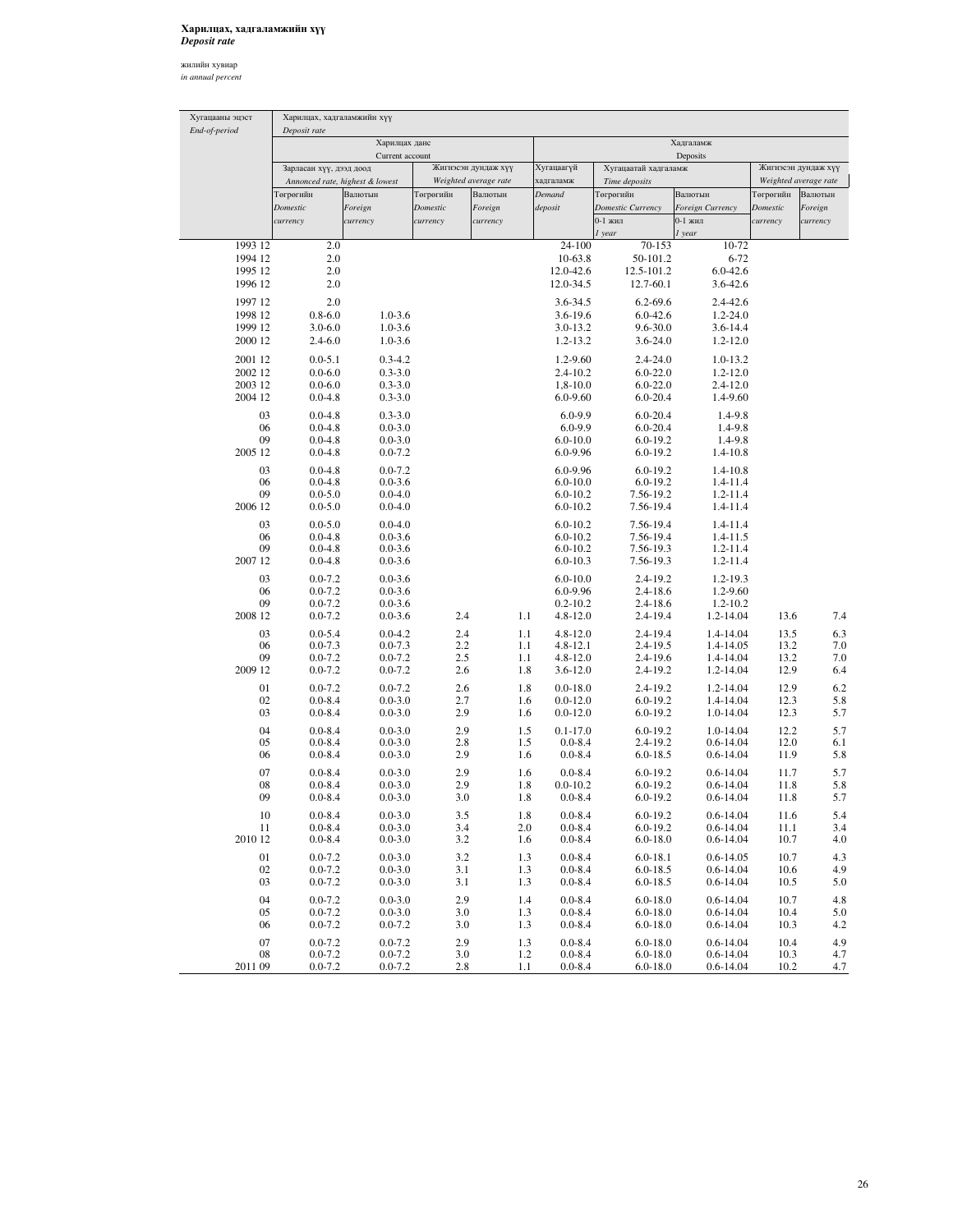### Зээлийн хүү *Loan rate*

хувиар *in percent*

| Хугацааны     |                           | Төв банкны үнэт цаасны хүү |        |        |        |                |               |               |                |                |                |          |
|---------------|---------------------------|----------------------------|--------|--------|--------|----------------|---------------|---------------|----------------|----------------|----------------|----------|
| Эцэст         | Central bank's bills rate |                            |        |        |        |                |               |               |                |                |                |          |
| End of        | Бодлогын                  | Жигнэсэн                   |        |        |        |                |               | Хугацаа       |                |                |                |          |
| period        | xyy                       | дундаж хүү                 |        |        |        |                |               | Period        |                |                |                |          |
|               |                           |                            | 3 өдөр | 7 өдөр | 8 өдөр | 1 долоо хоног  | 2 долоо хоног | 4 долоо хоног | 12 долоо хоног | 13 долоо хоног | 28 долоо хоног | 180 өдөр |
|               | Policy rate               | Weighted                   | 3 days | 7 days | 8 days | 1 week         | 2 weeks       | 4 weeks       | 12 weeks       | 13 weeks       | 28 weeks       | 180 days |
|               | rate                      | average                    |        |        |        |                |               |               |                |                |                |          |
|               |                           | $\emph{rate}$              |        |        |        |                |               |               |                |                |                |          |
|               |                           |                            |        |        |        |                |               |               |                |                |                |          |
| 1993 12       |                           | 120-300                    |        |        |        |                |               |               |                |                |                |          |
| 1994 12       |                           | 72-264                     |        |        |        |                |               |               |                |                |                |          |
| 1995 12       |                           | 72-150                     |        |        |        |                |               |               |                |                |                |          |
| 1996 12       |                           | 72-109                     |        |        |        |                |               |               |                |                |                |          |
| 1997 12       |                           | 45.0-50.0                  |        |        |        |                |               |               |                |                |                |          |
| 1998 12       |                           | 23.3                       |        |        |        |                |               |               |                |                |                |          |
| 1999 12       |                           | 11.4                       |        |        |        |                |               |               |                |                |                |          |
| 2000 12       |                           | 8.6                        |        |        |        | 8.5            | 8.5           | 10.5          |                | 5.0            |                |          |
| 2001 12       |                           | 8.6                        |        |        |        | 6.8            | 8.1           | $8.8\,$       |                | 13.7           |                |          |
| 2002 12       |                           | 9.9                        |        |        |        | 10.0           | 7.6           | 10.9          |                | 11.4           |                |          |
| 2003 12       |                           | 11.5                       |        |        |        | 9.2            | 9.9           | 11.9          |                | 13.7           |                |          |
| 2004 12       |                           | 15.75                      | 15.47  |        |        | 15.49          | 15.79         | 15.90         |                | 15.96          |                |          |
| 03            |                           | 9.52                       |        |        |        | 2.50           | 3.00          | 10.50         |                | 16.00          |                |          |
| 06            |                           | 5.49                       |        | 1.28   |        |                | 4.23          | 6.11          |                | 9.68           |                |          |
| 09            |                           | 6.95                       |        | 4.47   |        |                | 4.98          | 6.32          |                | 10.00          |                |          |
| 2005 12       |                           | 4.75                       | 1.88   | 4.44   |        |                | 3.65          | 3.80          |                | 9.13           |                |          |
| 03            |                           | 3.65                       |        | 2.92   |        |                | 3.37          | 2.62          |                | 6.04           |                |          |
| 06            |                           | 7.40                       |        | 4.69   |        |                | 5.80          | 6.50          |                | 9.81           |                | 11.64    |
| 09            |                           | 7.43                       |        | 5.00   |        |                | 5.79          | 6.50          |                | 9.50           |                | 11.64    |
| 2006 12       |                           | 6.42                       |        | 5.09   |        |                |               |               |                | 7.39           |                | 10.05    |
| 03            |                           | 4.26                       |        | 1.84   |        |                |               |               |                | 6.78           |                | 9.80     |
| 06            |                           | 3.68                       |        | 3.82   |        |                |               |               |                | 3.48           |                |          |
| 09            |                           | 8.75                       |        | 6.40   |        |                |               |               | 11.53          |                |                |          |
| 2007 12       | 8.40                      | 9.85                       |        |        |        | 8.40           |               |               | 11.50          |                | 12.62          |          |
| 03            | 9.75                      | 11.25                      |        |        |        | 9.75           |               |               | 14.35          |                | 15.08          |          |
| 06            | 9.75                      | 15.42                      |        |        |        | 9.75           |               |               | 17.98          |                | 16.06          |          |
| 09            | 10.25                     | 16.06                      |        |        |        | 10.25          |               |               | 13.85          |                | 16.68          |          |
| 2008 12       | 9.75                      | 14.78                      |        |        |        | 9.75           |               |               | 17.77          |                | 16.73          |          |
| 03            | 14.00                     | 13.59                      |        |        |        | 14.00          |               |               | 19.82          |                | 16.44          |          |
| 06            | 11.50                     | 16.48                      |        |        |        | 11.50          |               |               | 16.34          |                | 13.82          |          |
| 09<br>2009 12 | 10.00                     | 11.95                      |        |        |        | 10.00<br>10.00 |               |               | 11.91<br>10.95 |                |                |          |
|               | 10.00                     | 10.82                      |        |        |        |                |               |               |                |                |                |          |
| 01            | 10.00                     | 10.45                      |        |        |        | 10.00          |               |               | 11.05          |                |                |          |
| 02            | 10.00                     | 10.36                      |        |        |        | 10.00          |               |               | 9.99           |                |                |          |
| 03            | 10.00                     | 10.03                      |        |        |        | 10.00          |               |               | 10.47          |                |                |          |
| 04            | 10.00                     | 10.03                      |        |        |        | 10.00          |               |               | 9.81           |                |                |          |
| 05            | 11.00                     | 10.24                      |        |        |        | 11.00<br>10.86 |               |               | 10.91<br>11.11 |                |                |          |
| 06            | 11.00                     | 10.87                      |        |        |        |                |               |               |                |                |                |          |
| 07            | 11.00                     | 11.27                      |        |        |        | 10.97          |               |               | 11.61          |                |                |          |
| 08            | 11.00                     | 11.21                      |        |        |        | 10.87          |               |               | 11.68          |                |                |          |
| 09            | 11.00                     | 11.01                      |        |        |        | 10.5           |               |               | 11.17          |                |                |          |
| 10            | 11.00                     | 10.07                      |        |        |        | 9.02           |               |               | 10.70          |                |                |          |
| 11            | 11.00                     | 10.44                      |        |        |        | 11             |               |               | 9.65           |                |                |          |
| 2010 12       | 11.00                     | 10.99                      |        |        |        | 10.99          |               |               | 10.22          |                |                |          |
| 01            | 11.00                     | 10.77                      |        |        |        | 10.82          |               |               | 10.63          |                |                |          |
| 02            | 11.00                     | 10.93                      |        |        |        | 10.96          |               |               | 10.81          |                |                |          |
| 03            | 11.00                     | 10.81                      |        |        |        | 11             |               |               | 10.50          |                |                |          |
| 04            | 11.50                     | 10.95                      |        |        |        | 10.98          |               |               | 10.86          |                | 14.10          |          |
| 05            | 11.50                     | 11.37                      |        |        |        | 11.4           |               |               | 11.27          |                | 12.51          |          |
| 06            | 11.50                     | 11.65                      |        |        |        | 11.49          |               |               | 11.72          |                | 12.59          |          |
| 07            | 11.50                     | 11.67                      |        |        |        | 11.49          |               |               | 11.72          |                | 12.55          |          |
| 08<br>2011.00 | 11.75<br>11.75            | 11.63<br>11.77             |        |        |        | 11.5<br>11.75  |               |               | 11.63<br>11.72 |                | 12.40<br>12.42 |          |

2011 09 11.75 11.77 11.75 11.62 12.43 1 Төв банкны долоо хоногийн хугацаатай үнэт цаасны арилжааг 2010 оны 4-р сарын 21-ний өдрөөс эхлэн хүүгийн өрсөлдөх зарчмаар явуулах болсон тул ЖДХ харуулав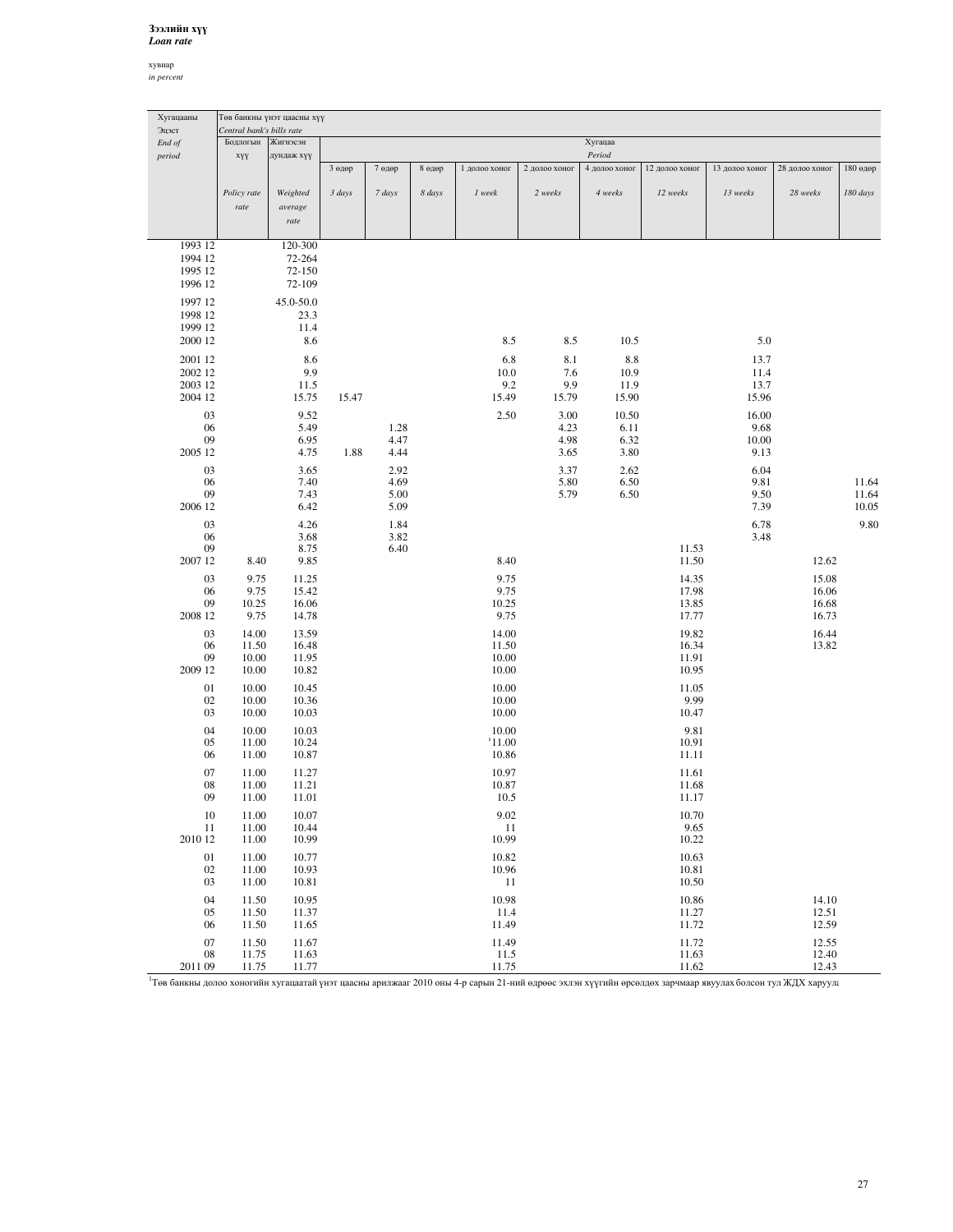## Зээлийн хүү *Loan rate*

хувиар

*in percent*

| Хугацааны<br>Эцэст                       |                                                                      |                                    |                                | Банкуудын зээлийн хүү<br><b>Banks</b> loan rates |                                           |                                  |                                  |                              |                              |                              |
|------------------------------------------|----------------------------------------------------------------------|------------------------------------|--------------------------------|--------------------------------------------------|-------------------------------------------|----------------------------------|----------------------------------|------------------------------|------------------------------|------------------------------|
| End of<br>period                         | Засгийн газрын<br>үнэт<br>xyy<br>(тухайн арилжааны                   | Банк<br>хооронд<br>олгосон<br>зээл | Репо<br>нөхцлөөр               | Төв<br>банкны<br>үнэт цаас<br>цаас               | Interbank market rate<br>Овернайт<br>зээл | Банк<br>хоорондын<br>хадгаламж   | Жигнэсэн<br>дундаж<br>xyy        | Төгрөгийн <sup>1</sup>       | <b>Валютын</b> <sup>1</sup>  | Бодитоор<br>төлөгдсөн<br>xyy |
|                                          | Treasury bills rate<br>(as a trading rate)<br>$in$ $DC$<br>$\inf FC$ | <b>Interbank</b><br>loans          | Repos                          | Central<br>bank<br>bills                         | Overnight<br>loans                        | Interbank<br>deposits            | Weigthed<br>average<br>rate      | Domestic<br>currency         | Foreign<br>currency          | Paid<br>rate                 |
| 1993 12<br>1994 12<br>1995 12<br>1996 12 |                                                                      |                                    |                                |                                                  |                                           |                                  |                                  |                              |                              |                              |
| 1997 12<br>1998 12<br>1999 12<br>2000 12 |                                                                      |                                    |                                |                                                  |                                           |                                  |                                  | 45.8<br>38.8<br>34.7         | 34.2<br>36.5<br>25.8         |                              |
| 2001 12<br>2002 12<br>2003 12<br>2004 12 | 4.40                                                                 | 15.9<br>15.6<br>15.91              | 7.2<br>9.6<br>15.59            | 5.2<br>11.9<br>15.74                             | 12.0<br>15.52                             |                                  | 6.91<br>10.24<br>15.36           | 41.4<br>33.4<br>31.5<br>30.0 | 22.2<br>19.8<br>19.6<br>17.9 | 30.7<br>30.2<br>25.0         |
| 03<br>06<br>09<br>2005 12                |                                                                      | 12.00<br>11.00<br>13.20            | 2.13<br>4.00<br>4.73<br>4.35   | 9.14<br>4.19<br>4.78<br>4.92                     | 4.53<br>5.86<br>6.20<br>6.10              |                                  | 7.48<br>5.65<br>5.85<br>6.13     | 32.7<br>30.0<br>30.5<br>28.3 | 16.3<br>17.3<br>16.2<br>14.8 | 24.3<br>24.1<br>24.2<br>23.5 |
| 03<br>06<br>09<br>2006 12                | 6.95<br>6.50                                                         | 11.00<br>5.80                      | 1.85<br>5.00<br>6.93<br>6.06   | 6.00<br>9.00                                     | 2.75<br>7.89<br>8.40<br>6.16              |                                  | 2.38<br>7.34<br>8.26<br>6.12     | 28.3<br>24.2<br>26.1<br>24.5 | 15.8<br>15.9<br>15.3<br>15.5 | 23.2<br>23.2<br>23.1<br>23.0 |
| 03<br>06<br>09<br>2007 12                | 5.56<br>7.45                                                         | 8.19<br>6.30<br>6.97<br>8.39       | 5.33<br>0.00<br>0.00<br>6.76   | 3.94<br>4.86<br>5.40<br>8.11                     | 6.15<br>4.16<br>6.05<br>8.67              | 8.78                             | 6.49<br>5.26<br>6.46<br>8.25     | 22.5<br>21.0<br>19.7<br>19.9 | 13.2<br>15.5<br>12.9<br>14.2 | 22.9<br>22.2<br>21.6<br>21.7 |
| 03<br>06<br>09<br>2008 12                |                                                                      | 9.98<br>10.76<br>10.88<br>11.00    | 9.49<br>13.06<br>17.00         | 11.01<br>16.00                                   | 10.45<br>13.84<br>18.72<br>19.82          | 9.88<br>11.23<br>18.60<br>14.71  | 10.17<br>12.53<br>18.22<br>17.87 | 20.8<br>21.7<br>21.5<br>20.4 | 13.8<br>15.0<br>15.7<br>16.8 | 20.3<br>19.9<br>19.6<br>19.3 |
| 03<br>06<br>09<br>2009 12                |                                                                      | 14.07<br>15.40<br>11.00<br>11.00   | 13.96<br>7.00<br>7.48          | 8.34<br>11.30<br>9.87                            | 19.07<br>12.86<br>10.00<br>7.15           | 16.50<br>20.25<br>12.14<br>8.89  | 17.86<br>15.05<br>11.51<br>8.58  | 20.4<br>23.5<br>22.2<br>20.8 | 19.4<br>16.3<br>14.8<br>16.5 | 18.8<br>18.5<br>18.5<br>18.7 |
| 01<br>02<br>03                           |                                                                      | 12.75<br>11.00<br>11.00            | 5.84<br>7.88<br>7.11           | 7.51<br>8.94<br>6.97                             | 5.89<br>8.00<br>5.29                      | 6.94<br>8.00<br>9.14             | 7.22<br>8.43<br>7.24             | 22.2<br>21.4<br>20.0         | 15.4<br>14.9<br>14.9         | 18.8<br>18.9<br>19.2         |
| 04<br>05<br>06                           |                                                                      | 11.00<br>11.00<br>11.19            | 5.00<br>7.28<br>9.67           | 10.13<br>10.85                                   | 12.33<br>10.00                            | 10.43<br>9.64<br>10.93           | 10.23<br>9.53<br>10.42           | 20.5<br>20.2<br>19.7         | 15.6<br>14.5<br>14.0         | 19.2<br>19.5<br>19.4         |
| 07<br>08<br>09<br>$10\,$                 |                                                                      | 11.00<br>11.00<br>11.00<br>11.00   | 12.50<br>6.00<br>10.35<br>8.28 | 10.57<br>9.62<br>10.39<br>8.63                   | 10.05<br>9.47<br>9.56                     | 11.41<br>12.00<br>11.92<br>11.18 | 10.71<br>8.82<br>10.33<br>8.63   | 19.4<br>20.4<br>19.4<br>19.5 | 14.3<br>14.0<br>14.1<br>13.8 | 19.1<br>18.9<br>19.0<br>18.9 |
| $11\,$<br>2010 12<br>01                  |                                                                      | 11.19                              | 8.74<br>10.45<br>8.43          | 9.66<br>10.32<br>9.63                            | 11.09<br>10.00                            | 11.33<br>6.53<br>11.00           | 9.53<br>9.45<br>9.33             | 18.9<br>17.9<br>18.4         | 12.9<br>12.6<br>12.5         | 18.9<br>19.0<br>18.8         |
| 02<br>03<br>04                           |                                                                      | 11.00<br>11.00<br>11.00            | 7.46<br>8.82<br>10.39          | 8.58<br>10.06<br>10.69                           | 10.19<br>13.44                            | 11.00<br>11.86<br>12.11          | 8.38<br>10.15<br>11.38           | 17.8<br>15.8<br>16.4         | 12.2<br>13.0<br>12.9         | 18.4<br>18.2<br>17.9         |
| 05<br>06<br>07                           |                                                                      | 13.03<br>13.20<br>11.30            | 11.27<br>10.29<br>10.93        | 11.48<br>10.43<br>11.19                          | 12.79<br>11.00<br>11.29                   | 14.00<br>6.09<br>6.55            | 11.71<br>8.80<br>9.29            | 16.6<br>16.2<br>17.4         | 14.3<br>12.3<br>12.2         | 17.9<br>17.9<br>17.9         |
| $08\,$<br>2011 09                        |                                                                      | 11.00                              | 10.87                          | 10.66                                            | 11.28                                     | 6.80                             | 9.18                             | 17.2<br>16.1                 | 12.7<br>12.1                 | 17.7<br>17.3                 |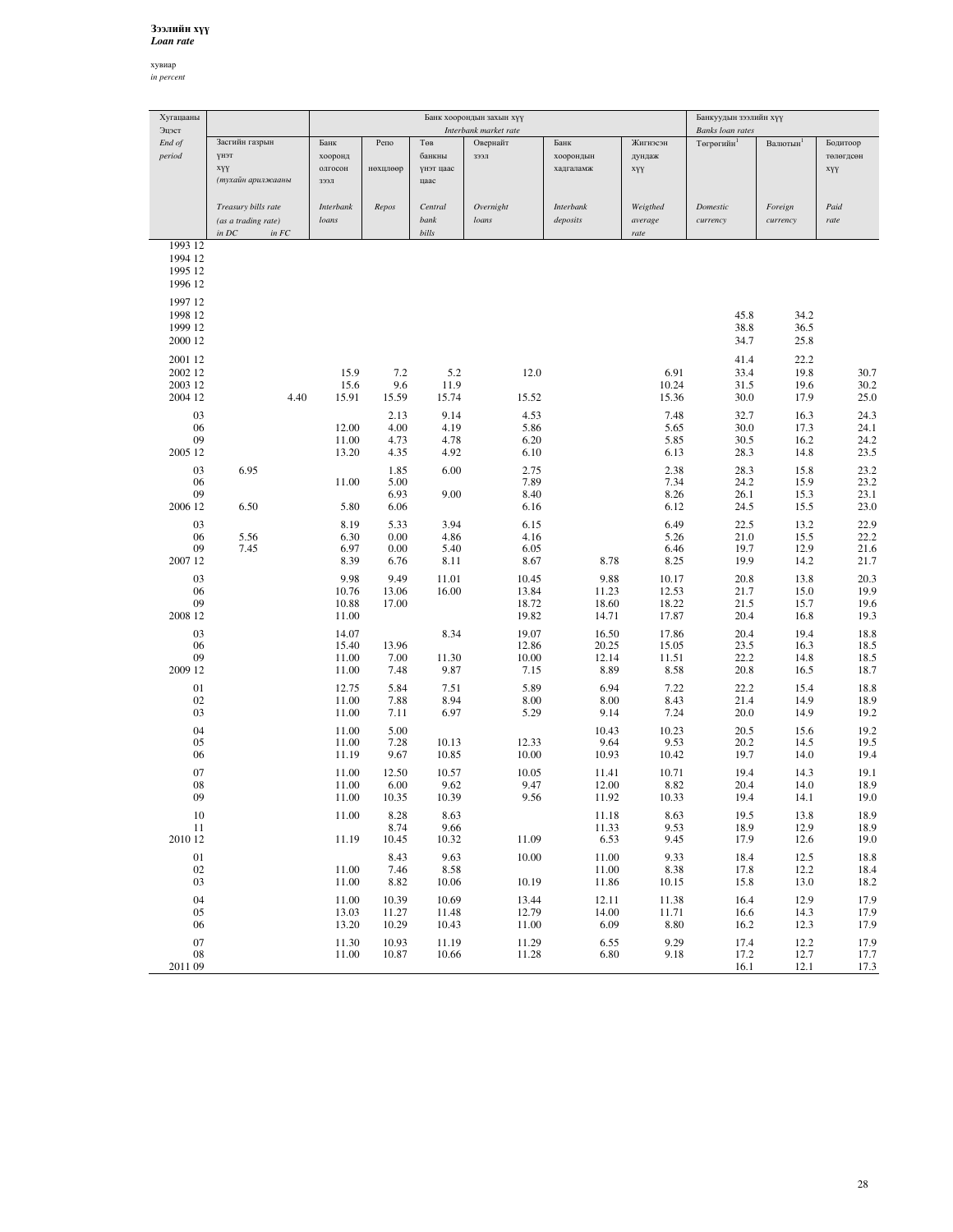# Банкуудын харилцах**,** хадгаламжийн хүү *Deposit rate applied by banks*

(жилийн хүү, хувиар)

 *(in percent, annual)*

| Банкуудын нэр<br>Name of a bank                    | Demand deposit rates              | Харилцах дансанд төлж буй хүү  |                                   |                                | Хадгаламжийн хүүний дундаж хувь<br>Deposit rate |                            |                             |                          |                                   |                                |  |
|----------------------------------------------------|-----------------------------------|--------------------------------|-----------------------------------|--------------------------------|-------------------------------------------------|----------------------------|-----------------------------|--------------------------|-----------------------------------|--------------------------------|--|
|                                                    |                                   | Зарласан хүү<br>доод дээд      |                                   | Жигнэсэн дундаж хүү            | Төгрөгийн<br>Domestic currency                  |                            | Валютын<br>Foreign currency |                          |                                   | Жигнэсэн дундаж хүү            |  |
|                                                    | Төгрөгийн<br>Domestic<br>Currency | Валютын<br>Foreign<br>Currency | Төгрөгийн<br>Domestic<br>currency | Валютын<br>Foreign<br>currency | Хугацаагүй<br>Demand                            | $0-1$ жил<br>Time & Saving | Хугацаагүй<br>Demand        | 0-1 жил<br>Time & Saving | Төгрөгийн<br>Domestic<br>currency | Валютын<br>Foreign<br>currency |  |
| Голомт<br>Golomt                                   | $1.2 - 3.6$                       | $1.0 - 1.2$                    | 3.3                               | 1.0                            | 6.0                                             | $6.6 - 15.0$               | $1.0 - 1.8$                 | $2.04 - 6.0$             | 10.1                              | 4.4                            |  |
| Капитал<br>Capital                                 | 1.8-7.2                           | 1.8-7.2                        | 0.2                               | 1.0                            | 6.0                                             | 11.0-15.2                  | $1.2 - 3.2$                 | $2.6 - 6.6$              | 14.2                              | 5.4                            |  |
| Хадгаламж<br>Savings                               | 2.4                               | 1.2                            | 2.3                               | 2.5                            | 7.2                                             | $6.0 - 15.0$               | $0.6 - 2.4$                 | $0.6 - 7.6$              | 11.9                              | 5.8                            |  |
| <b>XAAH</b><br><b>KHAN</b>                         | $0.0 - 3.6$                       | $0.0 - 2.4$                    | 1.5                               | 0.8                            | $4.0 - 5.2$                                     | 8.4-14.0                   | $0.6 - 1.8$                 | $1.2 - 3.6$              | 8.8                               | 2.2                            |  |
| Худалдаа хөгжил<br>Trade & Development             | 3.0                               | $0.3 - 1.0$                    | 3.5                               | 1.2                            | 6.0                                             | 8.4-13.5                   | $1.2 - 2.04$                | 1.4-7.8                  | 11.1                              | 5.4                            |  |
| Тээвэр хөгжил<br>Transport development             |                                   |                                |                                   |                                | $6.0 - 8.04$                                    | $6.0 - 18.0$               | $1.2 - 3.6$                 | $6.0 - 14.04$            | 16.3                              | 3.6                            |  |
| Эрэл<br>Erel                                       |                                   |                                |                                   |                                | $6.0 - 8.4$                                     | $9.6 - 18.0$               | 3.6                         | $3.6 - 7.2$              | 16.0                              | 5.3                            |  |
| Кредит<br>Credit                                   | 3.6                               | 1.2                            | 1.7                               | 0.0                            | 4.8                                             | $6.0 - 8.4$                | 1.2                         | $1.8 - 3.0$              | 5.1                               | 1.8                            |  |
| Улаанбаатар хот<br>Ulaanbaatar city                | 3.6                               | 1.2                            | 1.9                               | 0.9                            | 4.8                                             | $7.2 - 14.4$               | $0.1 - 3.6$                 | $2.4 - 10.2$             | 12.2                              | 8.2                            |  |
| Төрийн банк<br>State bank                          | $3.6 - 7.2$                       | $0.96 - 1.8$                   | 6.5                               | 2.0                            | 7.2                                             | 9.6-13.8                   | $1.2 - 1.8$                 | 1.44-4.2                 | 12.0                              | 2.7                            |  |
| Анод<br>Anod                                       |                                   |                                | 0.0                               | 0.0                            |                                                 |                            |                             |                          | 0.0                               | $0.0\,$                        |  |
| Капитрон<br>Capitron                               | 2.4                               | 1.2                            | 2.8                               | 1.1                            | $4.8 - 7.2$                                     | $6.0 - 14.4$               | $1.2 - 3.0$                 | $1.0 - 8.0$              | 11.3                              | 7.0                            |  |
| Xac<br>Xac                                         | 3.6                               | 3.0                            | 2.8                               | 0.4                            | $6.3 - 6.6$                                     | $6.8 - 12.5$               | $0.8 - 4.0$                 | $4.0 - 6.3$              | 11.1                              | 5.8                            |  |
| Үндэсний хөрөнгө оруулалтын<br>National Investment | 3.6                               | 1.2                            | 5.6                               | 1.2                            | 6                                               | $9.6 - 15.6$               | 2.4                         | $3.0 - 8.4$              | 10.3                              | 5.7                            |  |
| Чингис хаан<br>Chinggis khaan                      | 1.8                               | 1.0                            | 9.7                               | 5.1                            |                                                 |                            |                             |                          |                                   | 12.0                           |  |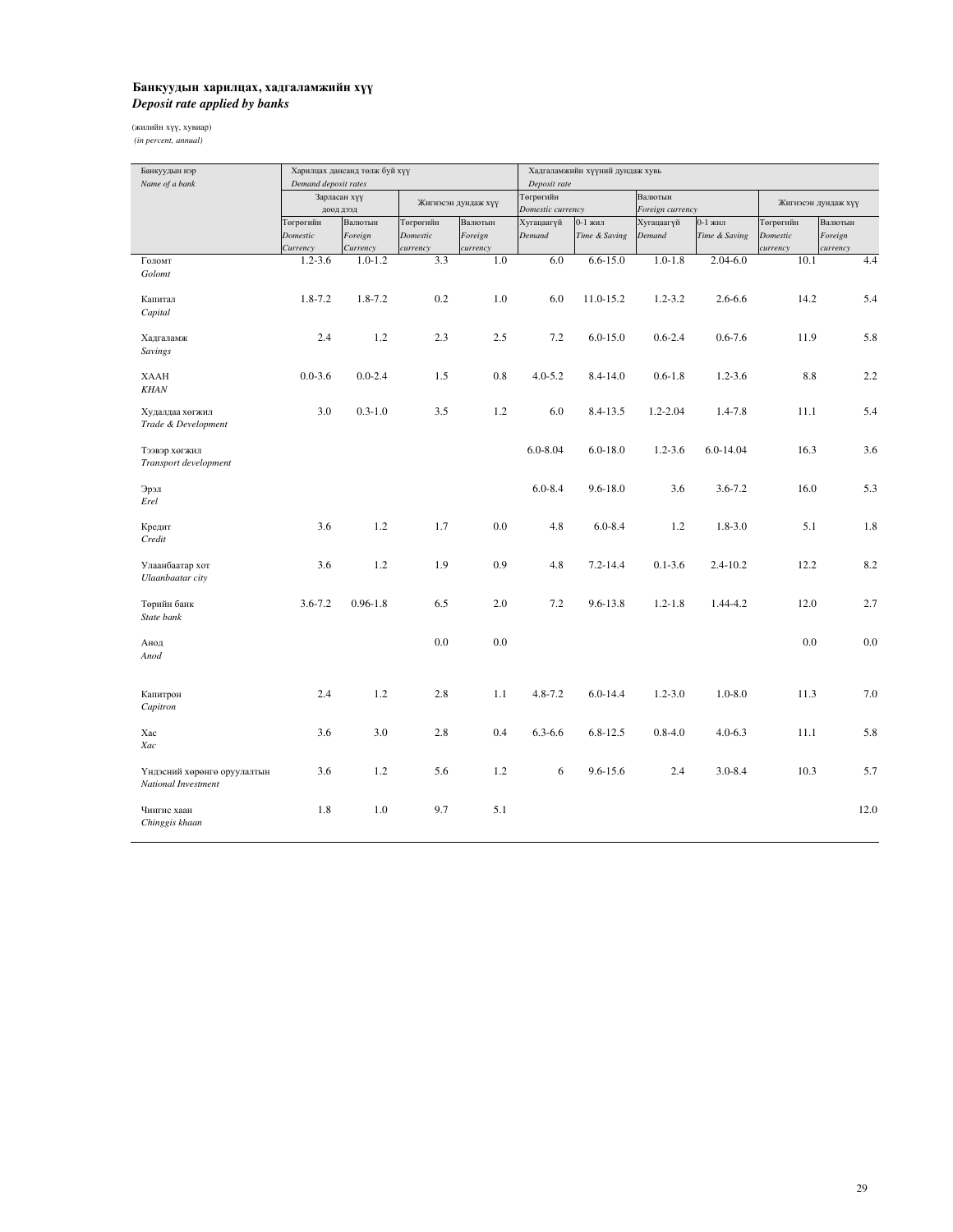### Банкуудын зээлийн хүү *Interest rate applied by banks*

(жилийн хүү, хувиар)

 *(in percent, annual)*

| Банкуудын нэр<br>Name of a bank                    | Суурь хүү<br>Prime rate           |                                | Lending rates                    | Хугацааны эцэс дэх зээлийн зарласан хүүний хувь | Тухайн сард олгосон зээлийн<br>жигнэсэн дундаж хүү<br>Weighted average lending rates |                 |                                   |                                |
|----------------------------------------------------|-----------------------------------|--------------------------------|----------------------------------|-------------------------------------------------|--------------------------------------------------------------------------------------|-----------------|-----------------------------------|--------------------------------|
|                                                    | Төгрөгийн<br>Domestic<br>Currency | Валютын<br>Foreign<br>Currency | Үйлдвэрлэл<br>Manu-<br>facturing | Худалдаа<br>Trade                               | Иргэд<br><b>Individuals</b>                                                          | Бусад<br>Others | Төгрөгийн<br>Domestic<br>Currency | Валютын<br>Foreign<br>Currency |
| Голомт<br>Golomt                                   | 16.8                              | 13.2                           | 5.71-27.6                        | 11.0-27.6                                       | 8.4-27.6                                                                             | 11.0-30.0       | 15.4                              | 12.9                           |
| Капитал<br>Capital                                 | 7.0                               | 11.0                           | $9.6 - 15.6$                     | 20.4-25.2                                       | 18.0-20.4                                                                            | 31.2-33.6       | 16.1                              | 16.9                           |
| Хадгаламж<br><b>Savings</b>                        | 12.0                              | 14.4                           | 14.4-24.0                        | 14.4-28.8                                       |                                                                                      | 12.0-32.4       | 17.4                              | 14.0                           |
| Хөдөө аж ахуй<br>Agricultural                      | 13.2                              | 12.0                           | 12.0-24.0                        | 12.0-24.0                                       | 14.4-36.0                                                                            | $2.7 - 20.0$    | 16.8                              | 10.7                           |
| Худалдаа хөгжил<br>Trade & Development             | 12.0                              | 10.8                           |                                  | 13.53 12.45-13.98 13.38-16.3410.92-12.72        |                                                                                      |                 | 14.1                              | 12.7                           |
| Тээвэр хөгжил<br>Transport development             |                                   |                                |                                  |                                                 |                                                                                      |                 |                                   |                                |
| Эрэл<br>Erel                                       | 24.0                              | 13.2                           | 13.2-31.2                        | 13.2-31.2                                       | 13.2-31.2                                                                            | 13.2-33.6       | 25.2                              |                                |
| Кредит<br>Credit                                   | 19.2                              | 18.0                           |                                  |                                                 | 18.0                                                                                 |                 | 18.0                              |                                |
| Улаанбаатар хот<br>Ulaanbaatar city                | 11.0                              | 10.0                           | $7.0 - 12.0$                     | 16.8-24.0                                       | 14.4-27.6                                                                            | 8.0-15.6        | 9.4                               | 14.0                           |
| Төрийн банк<br>State bank                          | 14.4                              | 7.8                            |                                  |                                                 |                                                                                      |                 | 16.2                              | 10.7                           |
| Анод<br>Anod                                       |                                   |                                |                                  |                                                 |                                                                                      |                 |                                   |                                |
| Капитрон<br>Capitron                               | 9.6                               | 19.2                           | 15.6-26.4                        | 19.2-26.4                                       | 19.2-26.4                                                                            | $9.6 - 18.0$    | 17.8                              | 13.4                           |
| Xac<br>Xac                                         | 15.0                              | 10.5                           | 12.7-30.0                        | 12.7-30.0                                       | 12.7-33.6                                                                            | 5.7-36.0        | 19.2                              | 13.9                           |
| Үндэсний хөрөнгө оруулалтын<br>National Investment | 21.6                              | 16.8                           |                                  |                                                 |                                                                                      |                 | 19.1                              | 12.0                           |
| Чингис хаан<br>Chinggis khaan                      | 15.0                              | 15.0                           | 15.0-18.0                        | 15.0-18.0                                       | 18.0                                                                                 | 24.0-26.0       | 15.0                              | 16.5                           |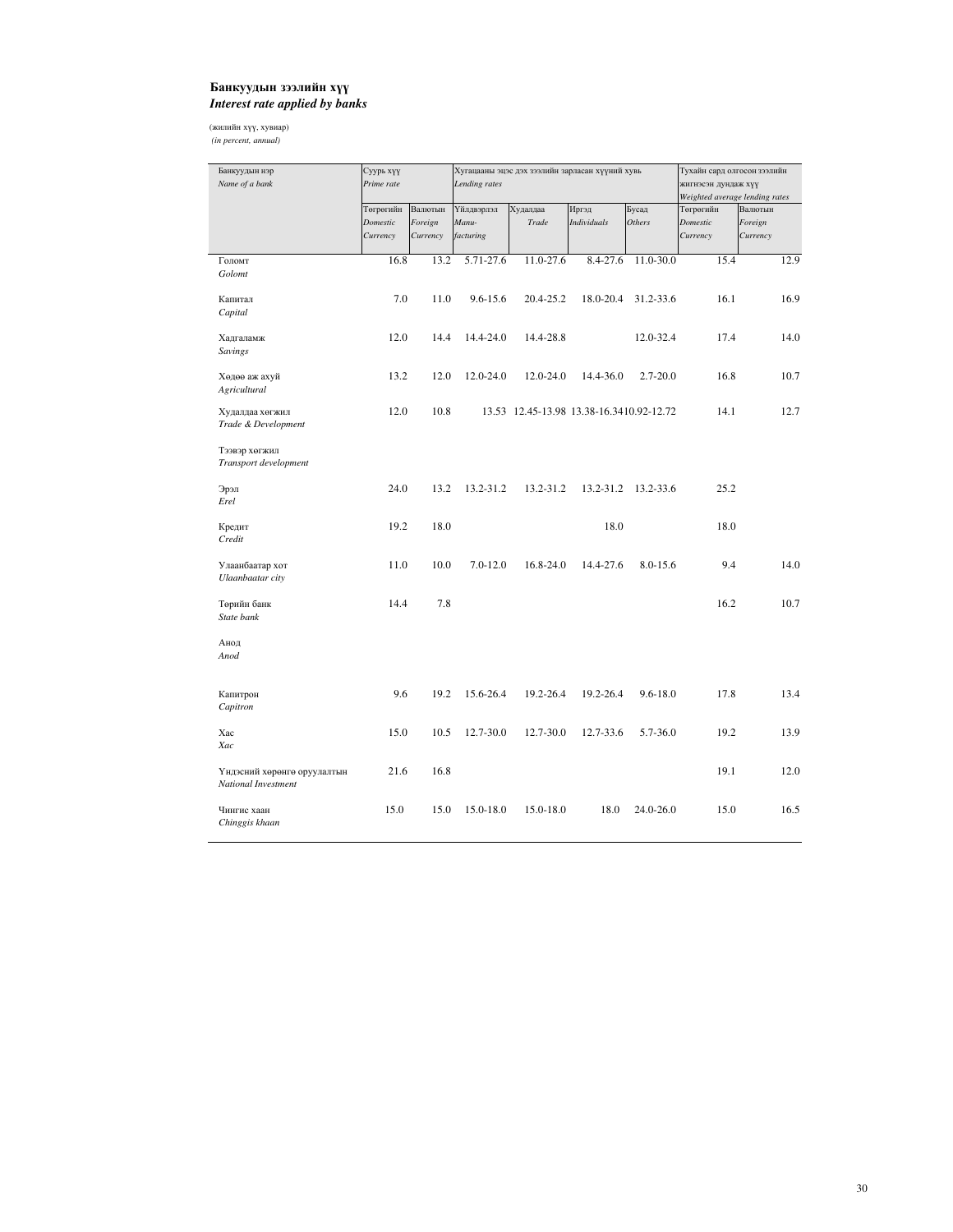## Гадаад худалдааны тэнцэл *Trade balance*

сая ам. доллараар *in million of dollars*

| Хугацааны эцэст | Экспорт            |              |              | Үүнээс худалдааны гол түнш улсуудаар (%) |                | Импорт             |              |              | Үүнээс худалдааны гол түнш улсуудаар (%) |              |
|-----------------|--------------------|--------------|--------------|------------------------------------------|----------------|--------------------|--------------|--------------|------------------------------------------|--------------|
| End-of-period   | Exports            |              |              | By major trading countries (%)           |                | <b>Imports</b>     |              |              | By major trading countries (%)           |              |
|                 | дүн                | жилийн       | Opoc         | Хятад                                    | Бусад          | дүн                | жилийн       | Opoc         | Хятад                                    | Бусад        |
|                 |                    | өөрчлөлт %   |              |                                          |                |                    | өөрчлөлт %   |              |                                          |              |
|                 |                    |              |              |                                          |                |                    |              |              |                                          |              |
|                 | amount             | annual       | Russia       | China                                    | Other          | amount             | annual       | Russia       | China                                    | Other        |
|                 |                    | changes %    |              |                                          |                |                    | changes %    |              |                                          |              |
|                 |                    |              |              |                                          |                |                    |              |              |                                          |              |
| 1990 12         | 95.9               |              | 81.0         | 0.7                                      | 18.3           | 139.9              |              | 84.3         | 2.0                                      | 13.7         |
| 1991 12         | 297.4              | 210.1        | 78.7         | 9.1                                      | 12.2           | 359.3              | 156.8        | 74.2         | 4.6                                      | 21.2         |
| 1992 12         | 368.0              | 23.7         | 57.2         | 16.8                                     | 26.0           | 400.0              | 11.3         | 52.4         | 12.2                                     | 35.4         |
| 1993 12         | 360.9              | $-1.9$       | 37.5         | 30.9                                     | 31.6           | 361.5              | $-9.6$       | 59.7         | 16.8                                     | 23.5         |
| 1994 12         | 324.3              | $-10.1$      | 27.7         | 19.4                                     | 52.9           | 221.7              | $-38.7$      | 57.9         | 9.7                                      | 32.4         |
| 1995 12         | 473.3              | 45.9         | 13.1         | 14.3                                     | 72.6           | 415.3              | 87.3         | 52.0         | 10.1                                     | 37.9         |
| 1996 12         | 424.3              | $-10.4$      | 20.6         | 17.7                                     | 61.6           | 450.9              | 8.6          | 34.2         | 14.6                                     | 51.2         |
| 1997 12         | 451.5              | 6.4          | 8.8          | 20.1                                     | 71.1           | 468.3              | 3.9          | 34.3         | 13.5                                     | 52.2         |
| 1998 12         | 345.2              | $-23.6$      |              | 31.9                                     | 56.3           | 503.3              | 7.5          | 29.9         | 13.2                                     | 56.9         |
| 1999 12         | 358.3              | 3.8          | 11.8<br>13.5 | 57.1                                     | 29.5           | 512.8              | 1.9          | 29.2         | 13.5                                     | 57.3         |
| 2000 12         | 466.1              | 30.1         | 9.7          | 58.9                                     | 31.5           |                    |              |              | 20.5                                     | 46.0         |
|                 |                    |              |              |                                          |                | 614.5              | 19.8         | 33.6         |                                          |              |
| 2001 12         | 521.5              | 11.9         | 8.6          | 45.7                                     | 45.7           | 637.7              | 3.8          | 35.4         | 21.4                                     | 43.2         |
| 2002 12         | 524.0              | 0.5          | 9.2          | 42.1                                     | 48.8           | 690.7              | 8.3          | 34.4         | 24.3                                     | 41.3         |
| 2003 12         | 615.9              | 17.5         | 6.7          | 46.6                                     | 46.7           | 801.0              | 16.0         | 33.1         | 24.5                                     | 42.4         |
| 2004 12         | 869.7              | 41.2         | 2.4          | 47.6                                     | 50.0           | 1,021.1            | 27.5         | 33.5         | 25.2                                     | 41.3         |
| 03              | 168.4              | 28.2         | 2.3          | 56.5                                     | 41.2           | 211.5              | 14.4         | 32.2         |                                          | 48.3         |
| 06              |                    | 29.1         |              | 49.2                                     | 48.8           |                    | 4.2          |              | 19.5<br>27.5                             | 42.4         |
|                 | 396.6              |              | 2.1          |                                          |                | 500.1              |              | 30.1         |                                          |              |
| 09              | 668.2              | 19.5         | 1.8          | 50.0                                     | 48.2           | 812.9              | 8.0          | 32.2         | 28.0                                     | 39.9         |
| 2005 12         | 1,064.9            | 22.4         | 2.6          | 48.1                                     | 49.3           | 1,184.4            | 16.0         | 35.3         | 24.9                                     | 39.8         |
| 03              | 229.8              | 36.5         | 1.5          | 67.3                                     | 31.2           | 233.0              | 10.2         | 38.6         | 22.2                                     | 39.2         |
| 06              | 611.6              | 54.2         | 1.6          | 70.5                                     | 27.8           | 617.2              | 23.4         |              | 29.3                                     | 70.7         |
| 09              | 1,080.2            | 61.7         | 2.0          | 70.1                                     | 27.9           | 1,067.9            | 31.4         | 35.8         | 28.6                                     | 35.6         |
| 2006 12         | 1,542.8            | 44.9         | 2.9          | 67.8                                     | 29.2           | 1,485.6            | 25.4         | 36.9         | 27.2                                     | 35.9         |
|                 |                    |              |              |                                          |                |                    |              |              |                                          |              |
| 03              | 371.2              | 61.6         | 2.3          | 60.6                                     | 37.1           | 349.1              | 49.8         | 39.3         | 22.9                                     | 37.8         |
| 06              | 836.2              | 36.7         | 2.2          | 71.9                                     | 26.0           | 868.4              | 40.7         | 34.7         | 29.1                                     | 36.2         |
| 09              | 1,299.6            | 20.3         | 2.3          | 74.5                                     | 23.2           | 1,462.1            | 36.9         | 34.2         | 32.1                                     | 33.8         |
| 2007 12         | 1,889.0            | 22.4         | 3.0          | 74.1                                     | 22.8           | 2,117.3            | 42.5         | 34.6         | 31.3                                     | 34.2         |
| 03              | 579.8              | 56.2         | 2.1          | 52.3                                     | 45.6           | 645.5              | 84.9         | 39.2         | 12.4                                     | 48.4         |
| 06              | 1,276.3            | 52.6         | 2.5          | 64.1                                     | 33.4           | 1,695.0            | 95.2         | 32.6         | 33.3                                     | 34.2         |
| 09              | 1,968.6            | 51.5         | 3.0          | 66.1                                     | 30.9           | 2,724.9            | 86.4         | 34.5         | 32.9                                     | 32.7         |
| 2008 12         | 2,534.5            | 34.2         | 3.4          | 64.5                                     | 32.1           | 3,244.5            | 53.2         | 38.3         | 27.4                                     | 34.3         |
| 03              | 322.3              | $-44.4$      | 2.8          | 50.7                                     | 46.5           | 393.9              | $-39.0$      | 27.3         | 16.7                                     | 56.0         |
| 06              | 762.9              | $-40.2$      | 2.5          | 69.3                                     | 28.3           | 892.8              | $-47.3$      | 32.2         | 22.5                                     | 45.3         |
| 09              | 1,293.8            | $-34.3$      | 2.7          | 72.0                                     | 25.3           | 1,484.3            | $-45.5$      | 33.7         | 25.1                                     | 41.2         |
| 2009 12         | 1,885.4            | $-25.6$      | 3.6          | 73.9                                     | 22.5           | 2,137.7            | $-34.1$      | 36.2         | 25.2                                     | 38.7         |
|                 |                    |              |              |                                          |                |                    |              |              |                                          |              |
| 01              | 163.5              | $-4.0$       | 3.1          | 84.6                                     | 12.4           | 132.0              | 3.4          | 32.1         | 26.3                                     | 41.6         |
| 02              | 311.7              | 34.1         | 3.5          | 84.8                                     | 11.7           | 295.8              | 43.7         | 37.9         | 24.9                                     | 37.1         |
| 03              | 499.0              | 54.8         | 3.2          | 85.7                                     | 11.2           | 577.2              | 46.6         | 38.6         | 24.5                                     | 36.9         |
| 04              | 729.4              | 64.2         | 3.4          | 85.6                                     | 11.0           | 822.8              | 53.0         | 40.3         | 23.8                                     | 35.8         |
| 05              | 989.8              | 66.9         | 2.5          | 63.1                                     | 34.4           | 1,050.0            | 51.3         | 31.6         | 18.7                                     | 49.7         |
| 06              | 1,308.7            | 71.5         | 2.6          | 84.3                                     | 13.1           | 1,356.2            | 51.9         | 37.5         | 26.8                                     | 35.7         |
|                 |                    |              |              |                                          |                |                    |              |              |                                          |              |
| 07<br>08        | 1,538.5<br>1,793.6 | 66.8<br>65.7 | 2.5<br>2.6   | 84.5<br>84.7                             | 13.0<br>12.8   | 1,669.2<br>1,965.2 | 53.6<br>54.9 | 36.1<br>34.8 | 28.5<br>29.6                             | 35.5<br>35.5 |
| 09              | 2,025.6            | 56.6         | 2.7          | 84.7                                     | 12.7           | 2,248.3            | 51.5         | 34.3         | 30.0                                     | 35.7         |
|                 |                    |              |              |                                          |                |                    |              |              |                                          |              |
| 10              | 2,275.9            | 53.1         | 2.9          | 84.5                                     | 12.7           | 2,533.9            | 48.6         | 33.2         | 29.9                                     | 36.9         |
| 11              | 2,550.6            | 52.0         | 2.9          | 84.6                                     | 12.5           | 2,871.1            | 50.2         | 33.8         | 29.6                                     | 36.6         |
| 2010 12         | 2,899.2            | 53.8         | 2.7          | 84.9                                     | 12.4           | 3,277.9            | 53.3         | 33.3         | 30.5                                     | 36.2         |
| 01              | 208.6              | 27.6         | 2.5          | 89.9                                     | 7.6            | 348.2              | 163.8        | 24.7         | 28.7                                     | 46.6         |
| 02              | 415.9              | 33.4         | 2.3          | 90.0                                     | 7.7            | 615.7              | 108.1        | 26.6         | 23.3                                     | 50.1         |
| 03              | 742.1              | 48.7         | 2.4          | 88.8                                     | 8.8            | 1,087.8            | 88.5         | 22.6         | 26.3                                     | 51.1         |
|                 |                    |              |              |                                          |                |                    |              |              |                                          |              |
| 04              | 1,162.7            | 59.4         | 2.1          | 90.1                                     | 7.8            | 1,584.1            | 92.5         | 22.9         | 28.5                                     | 48.6         |
| 05              | 1,578.0            | 59.4         | 2.0          | 90.7                                     | 7.3            | 2,117.6            | 101.7        | 22.4         | 31.1                                     | 46.5         |
| 06              | 1,992.8            | 52.3         | 1.9          | 90.8                                     | 7.3            | 2,725.6            | 101.0        | 23.8         | 31.9                                     | 44.3         |
| 07              | 2,341.6            | 52.2         | 2.0          | 90.9                                     | 7.1            | 3,442.4            | 106.2        | 24.7         | 31.6                                     | 43.7         |
| 08              | 2,889.0            | 61.1         | 2.0          | 89.9                                     | 8.1            | 4,191.1            | 113.3        | 24.6         | 32.0                                     | 43.4         |
| 2011.00         | 2.4917             | 72A          | 20           | 00 <sup>6</sup>                          | 7 <sub>A</sub> | 1.9262             | 1147         | 220          | 222                                      | 42.0         |

2011 09 3,481.7 73.4 2.0 90.6 7.4 4,826.3 114.7 23.9 32.2 43.9<br>Эх үүсвэр: Үндэсний Статистикийн газар, Статистикийн бюллетень Source: Monthly Statistical Bulletin, NSC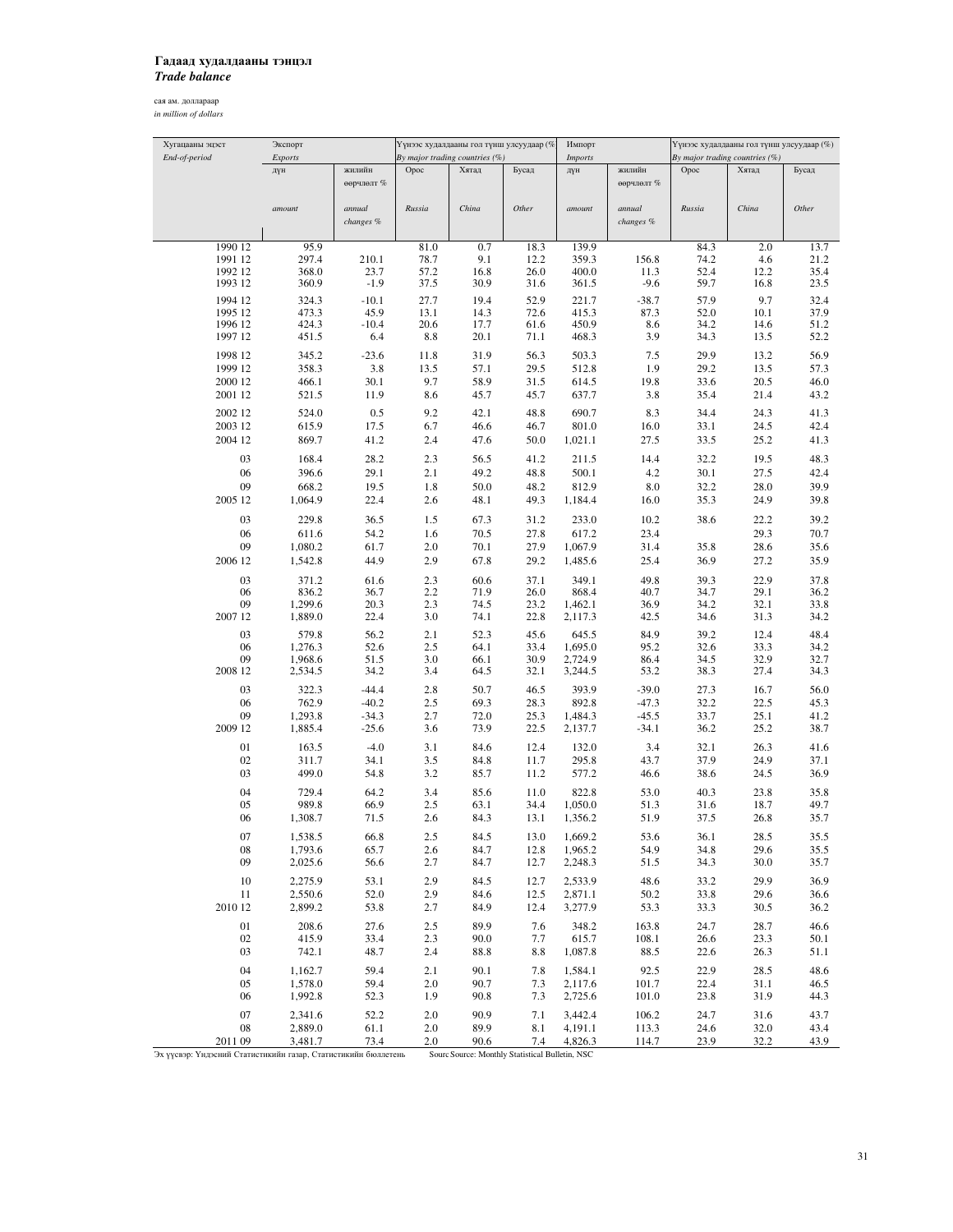## Гадаад худалдааны тэнцэл *Trade balance*

| Хугацааны эцэст<br>End-of-period | Гадаад<br>худалдааны         | Үүнээс санхүүжилт (импортын эх үүсвэрээр)<br>Of which financing (imports) | Гадаад худалдааны нийт эргэлт<br>External trade turnover |                                         |                         |                         |
|----------------------------------|------------------------------|---------------------------------------------------------------------------|----------------------------------------------------------|-----------------------------------------|-------------------------|-------------------------|
|                                  | теднет<br>Trade balance      | Гадаадын зээлийн<br>хөрөнгөөр нийлүүлсэн                                  | Гадаадын тусламжийн<br>бараа                             | Хөрөнгө оруулалтаар<br>нийлүүлсэн бараа | дүн                     | жилийн<br>өөрчлөлт      |
|                                  |                              | бараа<br>Commodity supplied<br>by foreign loan                            | Foreign aid commodities                                  | Commodities<br>as foreign investment    | amount                  | annual<br>changes %     |
| 1990 12                          | $-44.0$                      |                                                                           |                                                          |                                         | 235.8                   |                         |
| 1991 12<br>1992 12<br>1993 12    | $-61.9$<br>$-32.0$<br>$-0.6$ |                                                                           |                                                          |                                         | 656.7<br>768.0<br>722.4 | 178.5<br>16.9<br>$-5.9$ |
| 1994 12                          | 102.6                        |                                                                           |                                                          |                                         | 546.0                   | $-24.4$                 |
| 1995 12<br>1996 12               | 58.0<br>$-26.6$              | 25.8<br>46.5                                                              | 63.5<br>63.6                                             | 80.0<br>80.8                            | 888.6<br>875.2          | 62.7<br>$-1.5$          |
| 1997 12                          | $-16.8$                      | 52.4                                                                      | 50.0                                                     | 78.9                                    | 919.8                   | 5.1                     |
| 1998 12                          | $-158.1$                     | 56.2                                                                      | 44.3                                                     | 57.4                                    | 848.4                   | $-7.8$                  |
| 1999 12                          | $-154.5$                     | 88.2                                                                      | 59.7                                                     | 61.4                                    | 871.1                   | 2.7                     |
| 2000 12                          | $-148.4$                     | 25.0                                                                      | 84.9                                                     | 69.3                                    | 1,080.6                 | 24.1                    |
| 2001 12                          | $-116.2$                     | 25.0                                                                      | 81.3                                                     | 49.8                                    | 1,159.2                 | 7.3                     |
| 2002 12                          | $-166.8$                     | 33.9                                                                      | 49.7                                                     | 29.6                                    | 1,214.7                 | 4.8                     |
| 2003 12                          | $-187.1$                     | 25.5                                                                      | 41.8                                                     | 99.2                                    | 1,387.5                 | 14.2                    |
| 2004 12                          | $-151.5$                     | 52.0                                                                      | 52.5                                                     | 95.0                                    | 1,890.8                 | 36.3                    |
| 03                               | $-43.1$                      | 10.7                                                                      | 6.0                                                      | 26.4                                    | 379.9                   | 20.1                    |
| 06<br>09                         | $-103.5$<br>$-144.7$         | 24.6                                                                      | 9.9                                                      | 64.2<br>108.1                           | 896.7                   | 13.9                    |
| 2005 12                          | $-119.5$                     | 31.6<br>37.0                                                              | 14.8<br>29.1                                             | 152.6                                   | 1,481.1<br>2,249.2      | 12.9<br>19.0            |
|                                  |                              |                                                                           |                                                          |                                         |                         |                         |
| 03<br>06                         | $-3.2$<br>$-5.6$             | 0.8<br>5.3                                                                | 12.5<br>22.4                                             | 21.3<br>64.3                            | 462.8<br>1,228.8        | 21.8<br>37.0            |
| 09                               | 12.3                         | 11.3                                                                      | 31.1                                                     | 110.7                                   | 2,148.1                 | 45.0                    |
| 2006 12                          | 57.2                         | 16.4                                                                      | 40.3                                                     | 146.1                                   | 3,028.4                 | 34.6                    |
| 03                               | 22.2                         | 9.4                                                                       | 4.3                                                      | 20.9                                    | 720.3                   | 55.6                    |
| 06                               | $-32.1$                      | 20.5                                                                      | 21.3                                                     | 75.6                                    | 1,704.6                 | 38.7                    |
| 09                               | $-162.5$                     | 34.3                                                                      | 35.4                                                     | 130.3                                   | 2,761.7                 | 28.6                    |
| 2007 12                          | $-228.3$                     | 39.7                                                                      | 42.2                                                     | 172.8                                   | 4,006.3                 | 32.3                    |
| 03                               | $-65.7$                      | 1.5                                                                       | 5.6                                                      | 49.1                                    | 1,225.4                 | 70.1                    |
| 06<br>09                         | $-418.7$<br>$-756.3$         | 12.4<br>21.3                                                              | 28.1<br>52.9                                             | 114.9<br>190.9                          | 2,971.2<br>4,693.6      | 74.3<br>70.0            |
| 2008 12                          | $-710.1$                     | 24.1                                                                      | 59.9                                                     | 259.1                                   | 5,779.0                 | 44.2                    |
| 03                               | $-71.5$                      | 1.9                                                                       | 17.3                                                     | 12.3                                    | 716.2                   | $-41.6$                 |
| 06                               | $-129.9$                     | 15.5                                                                      | 28.4                                                     | 42.9                                    | 1,655.7                 | $-44.3$                 |
| 09                               | $-190.5$                     | 21.6                                                                      | 42.4                                                     | 126.4                                   | 2,778.1                 | $-40.8$                 |
| 2009 12                          | $-252.3$                     | 35.4                                                                      | 69.8                                                     | 189.5                                   | 4,023.1                 | $-30.4$                 |
| 01                               | 31.5                         | 2.1                                                                       | 1.6                                                      | 1.9                                     | 295.5                   | $-0.9$                  |
| 02<br>03                         | 15.9<br>$-78.2$              | 2.3<br>3.0                                                                | 8.4<br>38.8                                              | 12.9<br>25.9                            | 607.6<br>1,076.2        | 38.7<br>50.3            |
| 04                               | $-93.5$                      |                                                                           |                                                          |                                         |                         |                         |
| 05                               | $-60.2$                      | 4.1<br>5.1                                                                | 45.9<br>46.9                                             | 36.2<br>37.2                            | 1,552.2<br>2.039.8      | 58.1<br>58.5            |
| 06                               | $-47.6$                      | 8.5                                                                       | 67.0                                                     | 57.4                                    | 2,664.9                 | 61.0                    |
| 07                               | $-130.7$                     | 9.8                                                                       | 72.0                                                     | 62.6                                    | 3,207.7                 | 59.7                    |
| 08                               | $-171.6$                     | 10.8                                                                      | 76.8                                                     | 75.5                                    | 3,758.8                 | 59.8                    |
| 09                               | $-222.6$                     | 12.8                                                                      | 84.2                                                     | 85.1                                    | 4,273.9                 | 53.8                    |
| 10                               | $-258.0$                     | 13.6                                                                      | 93.4                                                     | 98.8                                    | 4,809.9                 | 50.7                    |
| 11                               | $-320.5$                     | 14.7                                                                      | 95.9                                                     | 121.9                                   | 5,421.8                 | 51.0                    |
| 2010 12                          | $-378.7$                     | 15.3                                                                      | 127.2                                                    | 158.2                                   | 6,177.1                 | 53.5                    |
| 01                               | $-139.6$                     | 0.4                                                                       | 8.4                                                      | 41.7                                    | 556.8                   | 88.4                    |
| 02<br>03                         | $-199.8$<br>$-345.7$         | 0.5<br>0.8                                                                | 17.9<br>25.2                                             | 92.2<br>189.1                           | 1,031.5<br>1,830.0      | 69.8<br>70.0            |
|                                  |                              |                                                                           |                                                          |                                         |                         |                         |
| 04<br>05                         | $-421.4$<br>$-539.5$         | 0.8<br>1.3                                                                | 36.9<br>54.6                                             | 267.0<br>352.2                          | 2,746.8<br>3,695.6      | 77.0<br>81.2            |
| 06                               | $-732.8$                     | 1.3                                                                       | 65.7                                                     | 462.7                                   | 4,718.3                 | 77.1                    |
| 07                               | $-1100.7$                    | 1.4                                                                       | 69.8                                                     | 605.4                                   | 5,784.0                 | 80.3                    |
| 08                               | $-1302.1$                    | 1.6                                                                       | 93.4                                                     | 772.5                                   | 7,080.1                 | 88.4                    |
| 2011 09                          | $-1344.6$                    | 2.2                                                                       | 125.0                                                    | 912.5                                   | 8,308.0                 | 95.2                    |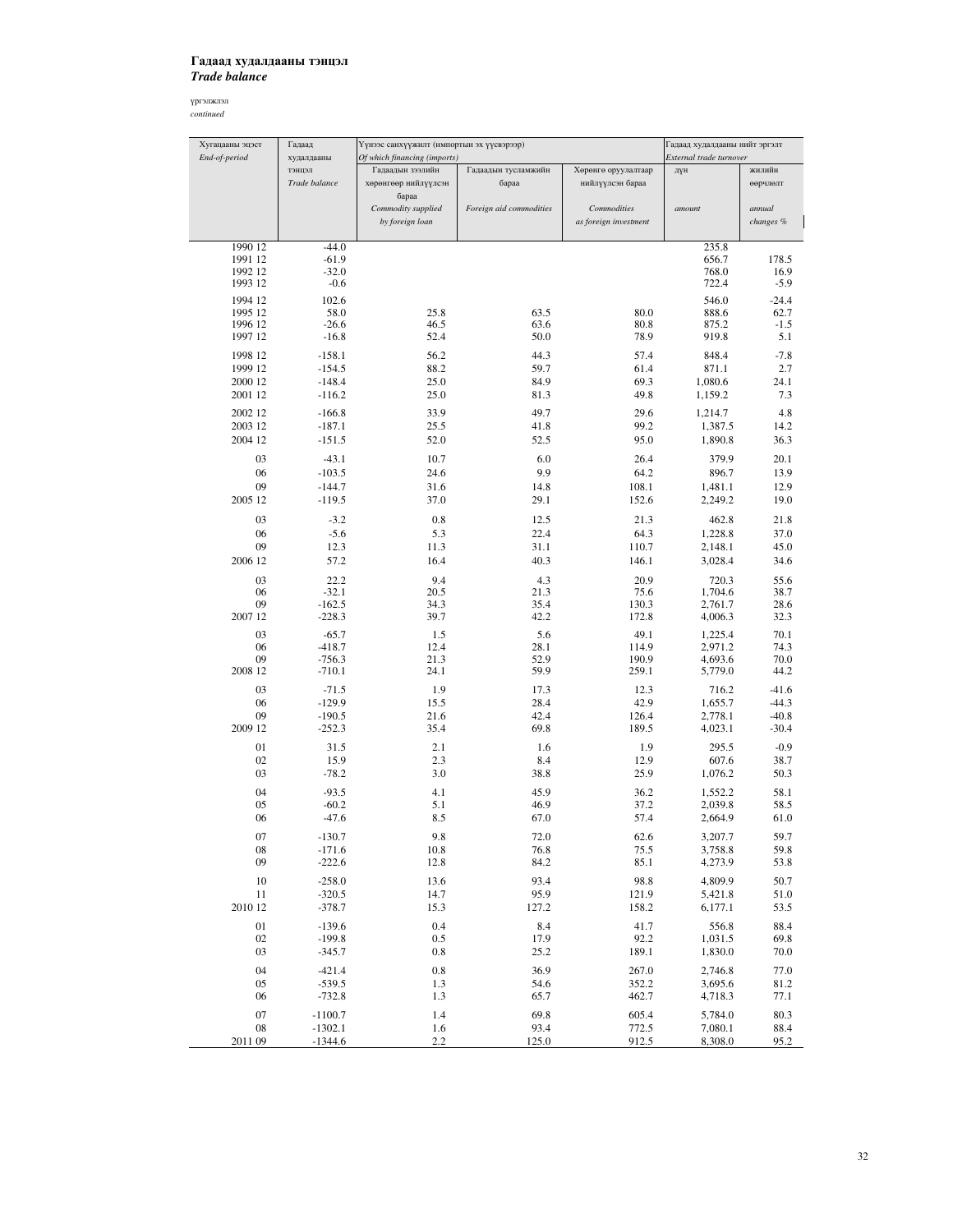## Гадаад валютын зах зээлийн ханш *Exchange rates on foreign exchange market*

Гадаад валютын нэгжийг төгрөгөөр илэрхийлбэл *Togrog against foreign currency* 

| Хугацааны эцэст |               | АНУ-ын доллар | Евро     | Шведийн    | Болгарын | Унгарын | Чехийн | БНСУ-ын    | Японы    | Хятадын   | Английн  | Хонконг | Оросын | Швейцарь |
|-----------------|---------------|---------------|----------|------------|----------|---------|--------|------------|----------|-----------|----------|---------|--------|----------|
| End-of-period   |               | <b>USD</b>    |          | крон       | лев      | форинт  | крон   | вон        | иен      | юань      | фунт     | доллар  | рубль  | франк    |
|                 |               |               |          |            |          |         |        |            |          |           |          |         |        |          |
|                 |               |               |          |            |          |         |        |            |          |           |          |         |        |          |
|                 | хугацааны     | сарын         |          |            |          |         |        |            |          |           |          |         |        |          |
|                 | эцэст         | дундаж        | EUR      | <b>SEK</b> | $BGN$    | HUF     | CZK    | <b>KRW</b> | $J\!P Y$ | $C\!N\!Y$ | GBP      | HKD     | RUB    | CHF      |
|                 | end-of-period | monthly       |          |            |          |         |        |            |          |           |          |         |        |          |
|                 |               | average       |          |            |          |         |        |            |          |           |          |         |        |          |
| 1993 12         | 396.51        | 395.03        |          |            |          |         |        |            | 3.55     |           | 592.70   | 51.32   |        | 275.01   |
| 1994 12         | 414.09        | 413.00        |          |            |          |         |        |            | 4.12     | 48.60     | 639.77   | 53.51   | 0.12   | 310.99   |
| 1995 12         | 473.62        | 473.48        |          |            |          |         |        |            | 4.63     | 56.94     | 731.27   | 61.23   | 0.10   | 409.53   |
| 1996 12         | 693.51        | 692.76        |          |            |          |         |        | 0.82       | 5.98     | 83.57     | 1,172.48 | 89.64   | 0.12   | 514.28   |
|                 |               |               |          |            |          |         |        |            |          |           |          |         |        |          |
| 1997 12         | 813.16        | 811.95        |          |            |          |         |        | 0.49       | 6.28     | 98.21     | 1,358.14 | 104.93  | 0.14   | 565.93   |
| 1998 12         | 902.00        | 891.86        |          |            |          |         |        | 0.74       | 7.71     | 108.96    | 1,508.05 | 116.45  | 42.65  | 656.72   |
| 1999 12         | 1,072.37      | 1,070.39      | 1,086.85 |            |          |         |        | 0.95       | 10.42    | 129.53    | 1,734.56 | 137.99  | 39.95  | 676.15   |
| 2000 12         | 1,097.00      | 1,097.00      | 1,006.61 |            |          |         |        | 0.89       | 9.74     | 132.52    | 1,615.11 | 140.66  | 39.18  | 659.53   |
| 2001 12         | 1,102.00      | 1,101.29      | 973.60   |            |          |         |        | 0.83       | 8.39     | 133.10    | 1,598.60 | 141.30  | 36.20  | 657.30   |
| 2002 12         | 1,125.00      | 1,124.09      | 1,169.40 | 128.00     | 599.30   | 5.00    | 37.30  | 0.94       | 9.38     | 135.90    | 1,804.00 | 144.30  | 35.40  | 804.00   |
| 2003 12         | 1,168.00      | 1,170.30      | 1,460.20 | 160.60     | 746.50   | 5.60    | 44.90  | 0.98       | 10.92    | 141.10    | 2,073.40 | 150.50  | 39.90  | 935.70   |
| 2004 12         | 1,209.00      | 1,211.77      | 1,647.40 | 183.20     | 842.40   | 6.70    | 54.00  | 1.16       | 11.65    | 146.10    | 2,320.90 | 155.50  | 43.40  | 1,067.70 |
|                 |               |               |          |            |          |         |        |            |          |           |          |         |        |          |
| 03              | 1,192.00      | 1,202.54      | 1,543.00 | 168.90     | 788.90   | 6.20    | 51.10  | 1.17       | 11.12    | 144.00    | 2,239.20 | 152.80  | 42.80  | 993.90   |
| 06              | 1,193.00      | 1,190.53      | 1,439.20 | 152.70     | 735.90   | 5.80    | 47.90  | 1.16       | 10.84    | 144.10    | 2,168.90 | 153.50  | 41.70  | 931.60   |
| 09              | 1,215.00      | 1,212.19      | 1,465.30 | 156.27     | 749.20   | 5.90    | 49.70  | 1.17       | 10.76    | 150.10    | 2,148.80 | 156.60  | 42.60  | 941.70   |
| 2005 12         | 1,221.00      | 1,226.68      | 1,449.10 | 153.82     | 741.20   | 5.80    | 50.10  | 1.21       | 10.37    | 151.30    | 2,103.70 | 157.50  | 42.50  | 930.10   |
| 03              | 1,174.00      | 1,183.23      | 1,416.50 | 150.25     | 724.20   | 5.30    | 49.40  | 1.20       | 9.99     | 146.30    | 2,043.20 | 151.30  | 42.30  | 899.10   |
| 06              | 1,172.00      | 1,171.53      | 1,470.70 | 159.56     | 752.00   | 5.20    | 51.70  | 1.22       | 10.06    | 146.50    | 2,130.80 | 150.90  | 43.30  | 940.60   |
| 09              |               |               |          |            |          |         |        | 1.23       |          |           |          |         |        | 932.00   |
|                 | 1,168.00      | 1,167.70      | 1,478.70 | 159.58     | 756.10   | 5.40    | 52.10  |            | 9.89     | 147.70    | 2,181.40 | 149.90  | 43.60  |          |
| 2006 12         | 1,165.00      | 1,164.84      | 1,535.30 | 169.83     | 785.00   | 6.10    | 55.80  | 1.25       | 9.81     | 149.20    | 2,290.90 | 149.80  | 44.30  | 955.00   |
| 03              | 1,165.00      | 1,164.55      | 1,553.40 | 166.41     | 794.30   | 6.20    | 55.40  | 1.24       | 9.92     | 150.80    | 2,288.20 | 149.10  | 44.80  | 958.20   |
| 06              | 1,163.63      | 1,164.09      | 1,566.54 | 169.27     | 800.96   | 6.34    | 54.83  | 1.26       | 9.46     | 152.78    | 2,326.85 | 148.91  | 45.08  | 947.47   |
| 09              | 1,184.26      | 1,187.63      | 1,673.66 | 181.19     | 855.83   | 6.69    | 60.63  | 1.29       | 10.25    | 157.61    | 2,393.21 | 152.58  | 47.42  | 1,010.59 |
| 2007 12         | 1,169.97      | 1,170.22      | 1,717.16 | 181.49     | 877.99   | 6.78    | 64.49  | 1.25       | 10.33    | 160.18    | 2,337.54 | 149.99  | 47.68  | 1,032.58 |
|                 |               |               |          |            |          |         |        |            |          |           |          |         |        |          |
| 03              | 1,168.17      | 1,170.84      | 1,841.68 | 196.03     | 941.54   | 7.17    | 72.88  | 1.18       | 11.69    | 166.58    | 2,329.74 | 150.12  | 49.67  | 1,170.75 |
| 06              | 1,158.12      | 1,159.22      | 1,823.23 | 193.81     | 932.13   | 7.64    | 75.73  | 1.11       | 10.88    | 168.78    | 2,296.20 | 148.44  | 49.39  | 1,133.19 |
| 09              | 1,146.10      | 1,148.24      | 1,643.95 | 169.34     | 840.55   | 6.79    | 67.02  | 0.96       | 10.79    | 167.43    | 2,074.02 | 147.47  | 46.31  | 1,036.86 |
| 2008 12         | 1,267.51      | 1,228.97      | 1,786.75 | 163.07     | 913.52   | 6.67    | 67.20  | 1.01       | 14.04    | 185.25    | 1,837.19 | 163.55  | 43.12  | 1,202.57 |
| 03              | 1,524.07      | 1,562.95      | 2,009.71 | 182.97     | 1,027.52 | 6.53    | 73.22  | 1.10       | 15.84    | 222.94    | 2,157.63 | 196.65  | 44.60  | 1,325.85 |
| 06              | 1,435.49      | 1,428.56      | 2,012.13 | 184.23     | 1,029.06 | 7.28    | 77.43  | 1.12       | 15.03    | 210.08    | 2,371.79 | 185.22  | 45.93  | 1,318.90 |
| 09              | 1,426.01      | 1,418.47      | 2,078.84 | 202.92     | 1,062.84 | 7.71    | 82.52  | 1.20       | 15.89    | 208.85    | 2,261.65 | 184.00  | 47.35  | 1,376.39 |
| 2009 12         | 1,442.84      | 1,446.52      | 2,071.34 | 200.66     | 1,058.97 | 7.59    | 78.45  | 1.24       | 15.66    | 211.35    | 2,295.77 | 186.05  | 47.67  | 1,392.03 |
|                 |               |               |          |            |          |         |        |            |          |           |          |         |        |          |
| 01              | 1,455.70      | 1,455.09      | 2,031.94 | 198.42     | 1,038.97 | 7.48    | 77.43  | 1.25       | 16.14    | 213.23    | 2,352.56 | 187.39  | 47.87  | 1,384.67 |
| 02              | 1,449.82      | 1,446.08      | 1,966.10 | 201.61     | 1,005.25 | 7.27    | 75.70  | 1.25       | 16.22    | 212.38    | 2,211.63 | 186.77  | 48.24  | 1,343.55 |
| 03              | 1,367.10      | 1,412.82      | 1,847.43 | 189.20     | 944.52   | 6.97    | 72.74  | 1.21       | 14.77    | 200.28    | 2,057.90 | 176.07  | 46.51  | 1,288.87 |
| 04              | 1,372.46      | 1,382.64      | 1,812.75 | 188.05     | 926.84   | 6.74    | 70.86  | 1.23       | 14.59    | 201.05    | 2,088.88 | 176.71  | 46.90  | 1,263.83 |
| 05              | 1,384.85      | 1,387.24      | 1,710.29 | 177.07     | 874.61   | 6.23    | 66.72  | 1.16       | 15.16    | 202.73    | 2,009.28 | 177.82  | 45.36  | 1,199.73 |
| 06              | 1,368.65      | 1,380.33      | 1,671.94 | 175.42     | 854.87   | 5.82    | 64.78  | 1.12       | 15.43    | 201.42    | 2,058.31 | 175.82  | 43.82  | 1,258.47 |
|                 |               |               |          |            |          |         |        |            |          |           |          |         |        |          |
| 07              | 1,353.49      | 1,365.63      | 1,766.85 | 186.99     | 903.35   | 6.21    | 71.35  | 1.14       | 15.67    | 199.83    | 2,116.05 | 174.27  | 44.78  | 1,304.95 |
| 08              | 1,301.80      | 1,325.13      | 1,657.45 | 176.62     | 847.53   | 5.85    | 66.99  | 1.09       | 15.29    | 191.37    | 2,026.71 | 167.33  | 42.44  | 1,264.62 |
| 09              | 1,325.59      | 1,324.81      | 1,804.39 | 197.21     | 922.60   | 6.53    | 73.34  | 1.16       | 15.85    | 198.16    | 2,097.08 | 170.88  | 43.61  | 1,358.12 |
| 10              | 1,283.38      | 1,306.77      | 1,778.83 | 189.45     | 909.49   | 6.51    | 72.18  | 1.14       | 15.91    | 192.26    | 2,040.96 | 165.45  | 41.66  | 1,297.72 |
| 11              | 1,246.69      | 1,274.15      | 1,658.16 | 179.28     | 847.54   | 5.94    | 66.99  | 1.08       | 14.87    | 187.09    | 1,950.38 | 160.59  | 39.88  | 1,247.63 |
| 2010 12         | 1,256.47      | 1,234.08      | 1,662.31 | 184.92     | 849.94   | 5.95    | 65.63  | 1.11       | 15.42    | 190.21    | 1,949.35 | 161.43  | 41.35  | 1,332.84 |
|                 |               |               |          |            |          |         |        |            |          |           |          |         |        |          |
| 01              | 1,245.46      | 1,256.42      | 1,696.81 | 191.22     | 867.58   | 6.19    | 69.97  | 1.11       | 15.18    | 188.82    | 1,977.17 | 159.78  | 41.81  | 1,322.99 |
| 02              | 1,254.51      | 1,253.41      | 1,726.58 | 195.97     | 882.84   | 6.34    | 70.56  | 1.11       | 15.36    | 190.87    | 2,019.45 | 161.04  | 43.36  | 1,352.43 |
| 03              | 1,195.27      | 1,228.45      | 1,695.61 | 189.93     | 866.92   | 6.37    | 69.08  | 1.09       | 14.43    | 182.51    | 1,928.99 | 153.54  | 42.03  | 1,305.02 |
| 04              | 1,258.47      | 1,219.90      | 1,867.44 | 209.28     | 954.80   | 7.07    | 77.44  | 1.18       | 15.43    | 193.84    | 2,097.55 | 161.96  | 45.87  | 1,442.21 |
| 05              | 1,245.35      | 1,235.71      | 1,974.36 | 201.92     | 917.32   | 6.73    | 73.29  | 1.15       | 15.26    | 192.20    | 2,056.88 | 160.11  | 44.55  | 1,465.55 |
| 06              | 1,258.64      | 1,257.29      | 1,821.06 | 198.71     | 930.98   | 6.85    | 74.91  | 1.18       | 15.66    | 194.72    | 2,011.87 | 161.73  | 45.16  | 1,507.99 |
|                 |               |               |          |            |          |         |        |            |          |           |          |         |        |          |
| 07              | 1,251.25      | 1,246.93      | 1,785.66 | 196.42     | 913.02   | 6.62    | 73.77  | 1.19       | 16.13    | 194.30    | 2,038.10 | 160.53  | 45.13  | 1,560.84 |
| 08              | 1,248.67      | 1,238.63      | 1,805.58 | 196.94     | 923.20   | 6.64    | 74.97  | 1.17       | 16.30    | 195.80    | 2,037.52 | 160.19  | 43.15  | 1,537.87 |
| 2011 09         | 1,285.64      | 1,259.89      | 1,738.76 | 187.65     | 889.07   | 5.93    | 70.47  | 1.09       | 16.77    | 201.35    | 2,002.19 | 165.01  | 40.01  | 1,426.35 |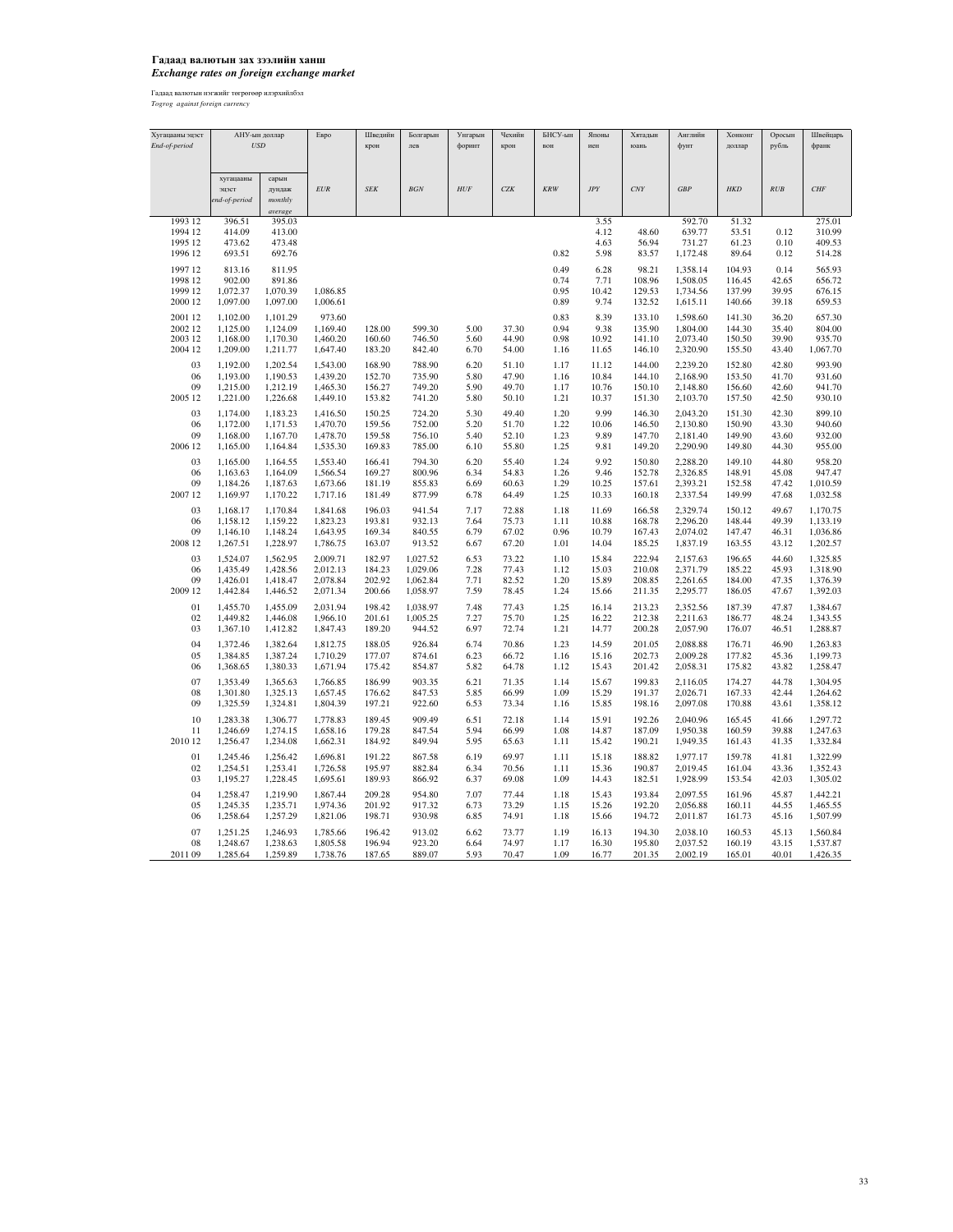## Гадаад валютын зах зээлийн ханш

## *Exchange rates on foreign exchange market*

| Хугацааны эцэст | Египетийн        | Канадын                 | Австралийн           | Тайланлын      | Индонезийн   | Малайзийн        | Сингапурын           | Алт                          | Мөнгө                  | Зээлжих              | Болит            | Нэрлэсэн       |
|-----------------|------------------|-------------------------|----------------------|----------------|--------------|------------------|----------------------|------------------------------|------------------------|----------------------|------------------|----------------|
| End-of-period   | фунт             | доллар                  | доллар               | бат            | рупи         | рингит           | доллар               | /унциар/                     | /унциар/               | тусгай               | үйлчилж буй      | үйлчилж буй    |
|                 |                  |                         |                      |                |              |                  |                      |                              |                        | эрх                  | ханш             | ханш           |
|                 |                  |                         |                      |                |              |                  |                      |                              |                        |                      | $(2005=100)$     | $(2005=100)$   |
|                 |                  |                         |                      |                |              |                  |                      |                              |                        |                      |                  |                |
|                 | $EGP$            | $\mathop{CAD}\nolimits$ | AUD                  | THB            | <b>IDR</b>   | <b>MYR</b>       | SGD                  | XAU                          | XAG                    | <b>SDR</b>           | <b>REER</b>      | <b>NEER</b>    |
|                 |                  |                         |                      |                |              |                  |                      |                              |                        |                      |                  |                |
|                 |                  |                         |                      |                |              |                  |                      |                              |                        |                      |                  |                |
| 1993 12         |                  | 298.28                  |                      |                |              |                  |                      |                              |                        | 549.62               |                  |                |
| 1994 12         |                  | 295.08                  |                      |                |              |                  |                      |                              |                        | 602.19               |                  |                |
| 1995 12         |                  | 347.61                  |                      |                |              |                  |                      |                              |                        | 708.53               |                  |                |
| 1996 12         |                  | 506.86                  |                      |                |              |                  |                      |                              |                        | 999.35               |                  |                |
|                 |                  |                         |                      |                |              |                  |                      |                              |                        |                      |                  |                |
| 1997 12         |                  | 567.27                  |                      |                |              |                  |                      |                              |                        | 1,095.06             |                  |                |
| 1998 12         |                  | 582.16                  | 547.97               | 24.73          | 0.11         | 237.68           | 543.18               | 257,761.60                   | 4,446.86               | 1,271.24             |                  |                |
| 1999 12         |                  | 730.75                  | 691.09               | 28.52          | 0.15         | 282.20           | 642.41               | 308,574.47                   | 5,651.60               | 1,473.72             |                  |                |
| 2000 12         |                  | 720.81                  | 608.56               | 26.10          | 0.12         | 288.68           | 634.84               | 300,358.60                   | 5,062.66               | 1,426.96             |                  |                |
| 2001 12         |                  | 691.00                  | 559.70               | 24.90          | 0.11         | 290.00           | 595.90               | 306,080.50                   | 4,937.00               | 1,382.40             |                  |                |
| 2002 12         | 242.80           | 720.60                  | 634.90               | 26.00          | 0.13         | 296.10           | 647.60               | 393,187.50                   | 5,298.80               | 1,519.20             |                  |                |
| 2003 12         | 188.80           | 892.60                  | 872.10               | 29.50          | 0.14         | 307.40           | 686.40               | 485,537.60                   | 6,926.20               | 1,729.00             |                  |                |
| 2004 12         | 197.70           | 999.00                  | 936.70               | 31.00          | 0.13         | 318.20           | 738.40               | 528,151.70                   | 8,263.50               | 1,875.00             |                  |                |
|                 |                  |                         |                      |                |              |                  |                      |                              |                        |                      |                  |                |
| 03              | 205.50           | 984.10                  | 920.30               | 30.30          | 0.13         | 313.70           | 721.70               | 508,090.00                   | 8,320.20               | 1,797.60             |                  |                |
| 06              | 205.70           | 968.40                  | 910.10               | 28.90          | 0.12         | 313.90           | 708.70               | 519,104.10                   | 8,452.40               | 1,745.60             |                  |                |
| 09              | 211.10           | 1,035.10                | 923.60               | 29.50          | 0.12         | 322.30           | 719.20               | 570,442.50                   | 8,948.50               | 1,760.40             |                  |                |
| 2005 12         | 212.40           | 1,048.30                | 892.60               | 29.80          | 0.12         | 323.00           | 733.10               | 625,152.00                   | 10,897.40              | 1,751.80             |                  |                |
| 03              | 204.30           | 1,003.20                | 833.20               | 30.20          | 0.13         | 317.80           | 724.40               | 674,903.30                   | 13,154.70              | 1,688.00             |                  |                |
| 06              | 203.50           | 1,043.40                | 853.40               | 30.50          | 0.13         | 317.70           | 733.90               | 680,990.60                   | 12,024.70              | 1,722.80             |                  |                |
| 09              | 203.60           | 1,046.90                | 870.70               | 31.10          | 0.13         | 316.70           | 736.00               | 702,406.00                   | 13,478.70              | 1,728.20             |                  |                |
| 2006 12         | 204.00           | 1,004.20                | 923.20               | 32.30          | 0.13         | 330.70           | 760.20               | 738,959.50                   | 15,034.30              | 1,751.20             |                  |                |
|                 |                  |                         |                      |                |              |                  |                      |                              |                        |                      |                  |                |
| 03              | 204.30           | 1,004.20                | 943.10               | 33.30          | 0.13         | 337.30           | 768.00               | 774,958.00                   | 15,535.30              | 1,762.90             |                  |                |
| 06              | 204.19           | 1,008.11                | 979.43               | 33.69          | 0.13         | 335.49           | 757.40               | 750,134.08                   | 14,353.38              | 1,761.21             |                  |                |
| 09              | 211.66           | 1,180.48                | 1,040.55             | 34.56          | 0.13         | 346.45           | 793.53               | 863,325.54                   | 15,910.53              | 1,838.93             |                  |                |
| 2007 12         | 211.66           | 1,194.58                | 1,024.02             | 34.75          | 0.12         | 352.61           | 808.74               | 969,437.14                   | 17,204.41              | 1,833.66             |                  |                |
| 03              | 213.85           | 1,148.53                | 1,073.08             | 37.06          | 0.13         | 365.57           | 845.67               | 1,101,467.49                 | 21,313.26              | 1,923.56             | 118.71           | 100.31         |
| 06              | 216.47           | 1,146.37                | 1,112.08             | 34.49          | 0.13         | 354.87           | 849.15               | 1,064,428.09                 | 20,110.75              | 1,883.26             | 133.47           | 100.47         |
| 09              | 210.10           | 1,099.68                | 936.53               | 33.64          | 0.12         | 332.54           | 799.06               | 996,181.43                   | 14,859.06              | 1,800.26             | 142.01           | 102.66         |
| 2008 12         | 229.41           | 1,027.82                | 875.03               | 38.68          | 0.11         | 363.86           | 878.75               | 1,110,719.01                 | 13,765.16              | 1,973.04             | 131.15           | 96.14          |
|                 |                  |                         |                      |                |              |                  |                      |                              |                        |                      |                  |                |
| 03              | 270.31           | 1,217.50                | 1,034.77             | 42.88          | 0.13         | 416.93           | 1,001.39             | 1,412,508.08                 | 20,292.99              | 2,279.37             | 105.64           | 76.43          |
| 06              | 256.29           | 1,242.42                | 1,151.84             | 42.13          | 0.14         | 405.73           | 986.15               | 1,349,073.50                 | 20,161.46              | 2,226.47             | 115.70           | 82.30          |
| 09              | 259.32           | 1,316.18                | 1,245.69             | 42.44          | 0.15         | 408.48           | 1,005.37             | 1,414,815.89                 | 23,022.93              | 2,254.10             | 114.74           | 83.89          |
| 2009 12         | 262.86           | 1,376.89                | 1,288.38             | 43.26          | 0.15         | 421.08           | 1,027.96             | 1,581,641.21                 | 24,593.21              | 2,264.28             | 111.63           | 82.51          |
| $_{01}$         | 266.34           | 1,366.28                | 1,298.70             | 43.93          | 0.16         | 426.58           | 1,036.60             | 1,574,630.69                 | 23,545.95              | 2,265.91             | 113.06           | 81.25          |
| 02              | 264.08           | 1,368.01                | 1,287.08             | 43.86          | 0.16         | 426.07           | 1,029.26             | 1,610,532.55                 | 23,371.10              | 2,217.30             | 116.60           | 81.36          |
| 03              | 248.43           | 1,342.20                | 1,257.12             | 42.28          | 0.15         | 418.39           | 977.30               | 1,519,873.43                 | 23,828.55              | 2,076.31             | 122.21           | 83.69          |
|                 |                  |                         |                      |                |              |                  |                      |                              |                        |                      |                  |                |
| 04              | 246.89           | 1,360.29                | 1,270.62             | 42.45          | 0.15         | 428.09           | 999.86               | 1,602,347.05                 | 24,807.21              | 2,067.63             | 126.86           | 84.95          |
| 05              | 244.67           | 1,318.15                | 1,181.90             | 42.56          | 0.15         | 420.54           | 987.49               | 1,681,069.42                 | 25,640.50              | 2,037.54             | 133.19           | 85.64          |
| 06              | 240.61           | 1,310.65                | 1,176.29             | 42.22          | 0.15         | 421.71           | 981.57               | 1,690,351.18                 | 25,395.30              | 2,025.05             | 135.51           | 86.67          |
| 07              | 237.41           | 1,308.54                | 1,216.45             | 41.95          | 0.15         | 425.56           | 994.26               | 1,583,008.07                 | 23,814.66              | 2,059.54             | 129.64           | 86.44          |
| 08              | 228.23           | 1,241.52                | 1,170.51             | 41.62          | 0.14         | 414.85           | 961.66               | 1,610,001.15                 | 24,929.47              | 1,966.86             | 135.12           | 89.06          |
| 09              | 232.61           | 1,288.92                | 1,286.88             | 43.51          | 0.15         | 429.90           | 1,006.75             | 1,737,450.81                 | 29,017.17              | 2,048.65             | 133.01           | 88.94          |
|                 |                  |                         |                      |                |              |                  |                      |                              |                        |                      |                  |                |
| 10              | 222.24           | 1,255.81                | 1,249.56             | 42.82          | 0.14         | 412.63           | 987.79               | 1,719,376.27                 | 30,698.45              | 2,014.34             | 134.02           | 90.61          |
| 11              | 215.84           | 1,225.49                | 1,209.10             | 41.33          | 0.14         | 396.09           | 948.13               | 1,703,726.55                 | 33,828.93              | 1,921.45             | 136.94           | 92.12          |
| 2010 12         | 216.45           | 1,256.91                | 1,277.58             | 41.67          | 0.14         | 407.48           | 972.01               | 1,775,574.30                 | 38,674.15              | 1,926.40             | 147.10           | 96.38          |
| 01              | 212.63           | 1,246.33                | 1,239.79             | 40.12          | 0.14         | 406.81           | 970.21               | 1,665,049.25                 | 34,791.93              | 1,948.27             | 144.26           | 92.66          |
| 02              | 213.12           | 1,284.83                | 1,275.40             | 41.00          | 0.14         | 411.11           | 986.33               | 1,773,249.89                 | 42,082.54              | 1,969.04             | 146.60           | 93.95          |
| 03              | 200.36           | 1,231.09                | 1,235.13             | 39.51          | 0.14         | 395.00           | 948.55               | 1,706,427.22                 | 45,139.37              | 1,970.04             | 141.56           | 92.47          |
| 04              |                  |                         |                      |                | 0.14         | 424.37           | 1,026.02             |                              |                        |                      | 139.74           | 93.19          |
|                 | 211.61           | 1,321.78                | 1,374.82             | 42.09          |              |                  |                      | 1,929,089.79                 | 60,784.10              | 2,038.30             |                  |                |
| 05<br>06        | 209.36<br>210.83 | 1,283.14<br>1,302.74    | 1,333.33<br>1,350.21 | 41.09<br>40.92 | 0.15<br>0.15 | 413.60<br>416.35 | 1,010.84<br>1,023.37 | 1,917,403.13<br>1,898,947.93 | 48,082.96<br>43,800.67 | 1,983.82<br>2,010.41 | 140.99<br>142.60 | 91.94<br>90.34 |
|                 |                  |                         |                      |                |              |                  |                      |                              |                        |                      |                  |                |
| 07              | 210.01           | 1,315.17                | 1,367.43             | 42.07          | 0.15         | 421.94           | 1,037.52             | 2,017,822.06                 | 49,355.56              | 2,003.85             | 145.11           | 90.95          |
| 08              | 209.75           | 1.277.67                | 1,333.64             | 41.67          | 0.15         | 418.60           | 1,038.05             | 2,282,568.76                 | 51,576.31              | 2,008.29             | 144.87           | 92.01          |
| 2011 09         | 215.52           | 1,231.81                | 1,252.79             | 41.32          | 0.15         | 403.09           | 991.62               | 2,092,359.82                 | 39,726.28              | 2,014.91             |                  | 94.31          |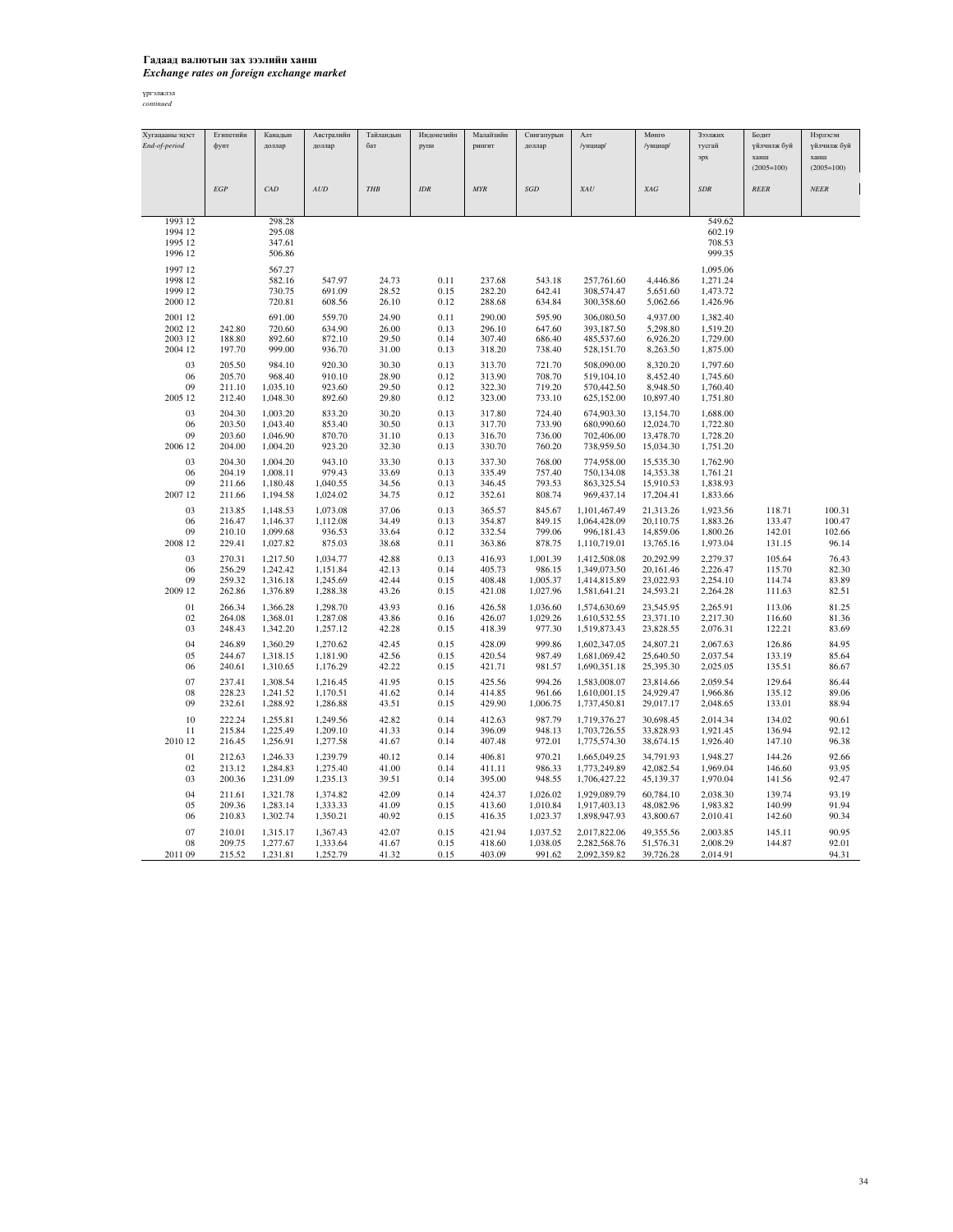сая төгрөг *in millions of togrogs*

| Хугацааны эцэст                                                | Улсын нэгдсэн төсөв                     |                      |                            |                            |                                                |                     |                      |                      |                            |                      |  |
|----------------------------------------------------------------|-----------------------------------------|----------------------|----------------------------|----------------------------|------------------------------------------------|---------------------|----------------------|----------------------|----------------------------|----------------------|--|
| End-of-period                                                  | Total budget account                    |                      |                            |                            |                                                |                     |                      |                      |                            |                      |  |
|                                                                | Нийт орлого, тусламж<br>Revenue & Grant |                      | Үүнээс<br>Of which         |                            |                                                |                     |                      |                      | Зарлага, зээл              |                      |  |
|                                                                | дүн                                     | жилийн               | Урсгал орлого              | Үүнээс                     |                                                | Хөрөнгийн           | Тусламжийн           | Тогтворжуулалтын     | Expenditure<br>дүн         | жилийн               |  |
|                                                                | amount                                  | өөрчлөлт             | Current revenue            | Of which                   |                                                | орлого              | орлого               | сан                  | amount                     | өөрчлөлт             |  |
|                                                                |                                         | annual               |                            | Татварын орлого            | Татварын бус орлого                            | Capital             | Grant                | Stabilization        |                            | annual               |  |
|                                                                |                                         | changes <sup>q</sup> |                            | ax revenue                 | Non-tax revenue                                | evenu               |                      | fund                 |                            | changes <sup>q</sup> |  |
| 1991 12                                                        | 6,497.2                                 |                      | 6,055.2                    | 5,145.8                    | 909.4                                          | 9.9                 | 432.1                |                      | 8,929.3                    |                      |  |
| 1992 12                                                        | 11,916.4                                | 83.4                 | 11,289.6                   | 10,231.0                   | 1,058.6                                        | 11.6                | 615.2                |                      | 11,560.7                   | 29.5                 |  |
| 1993 12                                                        | 54,843.3                                | 360.2                | 51,816.4                   | 49,810.1                   | 2,006.3                                        |                     | 3,026.9              |                      | 61,661.9                   | 433.4                |  |
| 1994 12                                                        | 86,131.4                                | 57.0                 | 82,194.0                   | 67,596.4                   | 14,597.6                                       | 672.1               | 3,265.3              |                      | 101,326.1                  | 64.3                 |  |
| 1995 12                                                        | 136,274.4                               | 58.2                 | 127,512.7                  | 109,269.5                  | 18,243.2                                       | 3,751.2             | 5,010.5              |                      | 147,730.6                  | 45.8                 |  |
| 1996 03                                                        | 29,558.4                                |                      | 28,288.1                   | 23,379.7                   | 4,908.4                                        | 992.1               | 278.2                |                      | 31,856.7                   |                      |  |
| 1996 12                                                        | 159,154.0                               | 16.8                 | 152,804.6                  | 128,157.5                  | 24,647.1                                       | 2,020.1             | 4,329.3              |                      | 174,192.9                  | 17.9                 |  |
| 1997 12                                                        | 227,550.4                               | 43.0                 | 211,237.7                  | 179,353.7                  | 31,884.0                                       | 10,201.5            | 6,111.2              |                      | 298,028.0                  | 71.1                 |  |
|                                                                |                                         |                      |                            |                            |                                                |                     |                      |                      |                            |                      |  |
| 1998 12                                                        | 227,266.6                               | $-0.1$               | 204,462.4                  | 160,763.5                  | 43,698.9                                       | 14,585.2            | 8,219.0              |                      | 324,791.2                  | 9.0                  |  |
| 1999 12<br>2000 12                                             | 254,749.9<br>350,998.1                  | 12.1<br>37.8         | 247,859.3<br>346,205.3     | 182,038.7<br>260,640.8     | 65,820.6<br>85,564.5                           |                     | 6,890.6<br>4,792.8   |                      | 364,693.9<br>429,653.1     | 12.3<br>17.8         |  |
| 2001 12                                                        | 439,290.0                               | 25.2                 | 430,113.6                  | 328,203.2                  | 101,910.4                                      |                     | 9,176.4              |                      | 489,868.0                  | 14.0                 |  |
|                                                                |                                         |                      |                            |                            |                                                |                     |                      |                      |                            |                      |  |
| 2002 12                                                        | 477,048.9                               | 8.6                  | 470,207.2                  | 359,179.2                  | 111,028.0                                      |                     | 6,841.7              |                      | 550,481.2                  | 12.4                 |  |
| 2003 12                                                        | 553,889.3                               | 16.1                 | 545,227.1                  | 420.969.2                  | 124,257.9                                      |                     | 8,662.2              |                      | 615,771.3                  | 11.9                 |  |
| 2004 12                                                        | 692,786.1                               | 25.1                 | 685,888.0                  | 578,800.9                  | 107,087.1                                      | 801.7               | 6,096.4              |                      | 717,266.7                  | 16.5                 |  |
| 03                                                             | 152,136.1                               | 12.2                 | 151,468.1                  | 126,574.8                  | 24,893.3                                       | 134.7               | 533.3                |                      | 161,893.8                  | 21.9                 |  |
| 06                                                             | 373,018.5                               | 13.4                 | 370,695.7                  | 300,974.3                  | 69,721.4                                       | 409.9               | 1,912.9              |                      | 331,431.3                  | 5.5                  |  |
| 09                                                             | 607,400.0                               | 24.3                 | 588,109.7                  | 484,811.8                  | 103,297.9                                      | 709.4               | 18,580.9             |                      | 511,879.3                  | 6.0                  |  |
| 2005 12                                                        | 833,307.4                               | 20.3                 | 829,123.8                  | 690,042.3                  | 139,081.5                                      | 1,125.6             | 3,058.0              |                      | 764,597.1                  | 6.6                  |  |
| 03                                                             | 214,382.5                               | 40.9                 | 210,656.8                  | 185,711.2                  | 24,945.6                                       | 206.6               | 3,519.1              |                      | 179,074.8                  | 10.6                 |  |
| 06                                                             | 538,823.6                               | 44.4                 | 534,378.4                  | 430,862.4                  | 103,516.0                                      | 632.0               | 3,813.2              |                      | 390,779.8                  | 17.9                 |  |
| 09                                                             | 895,386.6                               | 47.4                 | 890,068.7                  | 746,841.7                  | 143,227.0                                      | 1,270.2             | 4,047.7              |                      | 635,944.8                  | 24.2                 |  |
| 2006 12                                                        | 1,353,192.3                             | 62.4                 | 1,346,812.3                | 1,125,617.1                | 221,195.2                                      | 1,693.1             | 4,686.9              |                      | 1,228,667.7                | 60.7                 |  |
| 03                                                             | 342,264.3                               | 59.7                 | 341,501.4                  | 248,981.7                  | 92,519.7                                       | 442.0               | 320.9                |                      | 269,503.4                  | 50.5                 |  |
| 06                                                             | 737,321.8                               | 36.8                 | 734,354.3                  | 574,366.2                  | 159,988.1                                      | 2,383.3             | 584.2                |                      | 639,414.0                  | 63.6                 |  |
| 09                                                             | 1,231,128.1                             | 37.5                 | 1,226,953.9                | 994,269.5                  | 232,684.4                                      | 3,502.1             | 672.2                |                      | 867,286.2                  | 36.4                 |  |
| 2007 12                                                        | 1,851,189.8                             | 36.8                 | 1,843,669.4                | 1,500,720.3                | 342,949.1                                      | 2,512.7             | 5,007.7              |                      | 1,749,168.4                | 42.4                 |  |
|                                                                |                                         |                      |                            |                            |                                                |                     |                      |                      |                            |                      |  |
| 03                                                             | 497,034.6                               | 45.2                 | 494,422.5                  | 415,289.4                  | 79,133.1                                       | 1,178.8             | 1,433.3              |                      | 439,686.3                  | 63.1                 |  |
| 06<br>09                                                       | 1,033,228.3<br>1,619,091.9              | 40.1<br>31.5         | 1.029.694.3<br>1,607,835.9 | 907,033.4<br>1,414,643.4   | 122,660.9<br>193,192.5                         | 2,100.7<br>2,743.9  | 1,433.3<br>8,512.1   |                      | 1,038,056.0<br>1,622,173.2 | 62.3<br>87.0         |  |
| 2008 12                                                        | 2,156,382.6                             | 16.5                 | 2,136,092.1                | 1,888,925.2                | 247,166.9                                      | 4,440.1             | 15,850.4             |                      | 2,462,046.6                | 40.8                 |  |
|                                                                |                                         |                      |                            |                            |                                                |                     |                      |                      |                            |                      |  |
| 03<br>06                                                       | 333,926.9<br>826,318.4                  | $-32.8$<br>$-20.0$   | 333.465.2<br>824,903.0     | 277,220.0<br>646,017.9     | 56,245.2<br>178,885.1                          | 461.7<br>1.415.4    |                      |                      | 440,852.4<br>1,087,584.2   | 0.3<br>4.8           |  |
| 09                                                             | 1,331,413.6                             | $-17.8$              | 1,316,407.9                | 1,070,924.1                | 245,483.8                                      | 2.180.4             | 12,825.3             |                      | 1,663,921.4                | 2.6                  |  |
| 2009 12                                                        | 1,992,985.8                             | $-7.6$               | 1,965,510.3                | 1,615,251.2                | 350,259.1                                      | 2,958.2             | 24,517.3             |                      | 2,321,599.6                | $-5.7$               |  |
| 01                                                             | 154,677.3                               | 84.6                 | 139,952.6                  | 125,651.1                  | 14,301.6                                       | 178.1               | 14,546.6             |                      | 220,135.0                  | 95.7                 |  |
| 02                                                             | 326,664.0                               | 84.5                 | 311,793.6                  | 280,284.7                  | 31,508.9                                       | 323.8               | 14,546.6             |                      | 378,056.9                  | 30.7                 |  |
| 03                                                             | 554,837.4                               | 66.2                 | 539,663.3                  | 480,284.2                  | 59,379.1                                       | 627.5               | 14,546.6             |                      | 664,038.9                  | 50.6                 |  |
| 04                                                             | 780,953.2                               | 66.3                 |                            | 667,830.4                  | 85,862.3                                       | 1,056.5             | 26,204.0             |                      | 971,110.8                  | 60.8                 |  |
| 05                                                             | 1,002,107.1                             | 58.3                 | 753,692.7<br>968,740.0     | 856,177.0                  | 112,563.0                                      | 1,463.2             | 31,904.0             |                      | 1,171,867.2                | 42.1                 |  |
| 06                                                             | 1,239,631.9                             | 50.0                 | 1,205,612.3                | 1,073,629.3                | 131,983.0                                      | 2,115.6             | 31,904.0             |                      | 1,407,139.1                | 29.4                 |  |
| 07                                                             | 1,483,970.6                             | 49.9                 |                            |                            | 153,093.6                                      | 2,763.0             | 31,904.0             |                      |                            | 26.9                 |  |
| 08                                                             | 1,772,632.2                             | 55.8                 | 1,449,303.6<br>1,737,447.3 | 1,296,209.9<br>1,558,330.7 | 179,116.6                                      | 3,280.9             | 31,904.0             |                      | 1,613,374.9<br>1,805,515.3 | 22.6                 |  |
| 09                                                             | 2,058,573.0                             | 54.6                 | 2,019,617.1                | 1,805,227.9                | 214,389.2                                      | 4,394.4             | 34,561.4             |                      | 2,078,238.7                | 24.9                 |  |
|                                                                |                                         |                      |                            |                            |                                                |                     |                      |                      |                            |                      |  |
| 10<br>11                                                       | 2,348,281.8                             | 54.5                 | 2,308,973.9                | 2,067,122.1                | 241,851.8<br>282,358.5                         | 4,746.5<br>5,885.2  | 34,561.4             |                      | 2,301,207.1<br>2,572,195.6 | 24.0<br>24.7         |  |
| 2010 12                                                        | 2,643,240.3<br>3,078,418.6              | 55.4<br>54.5         | 2,602,793.6<br>3,035,868.6 | 2,320,435.1<br>2,673,573.3 | 362,295.4                                      | 7,988.5             | 34,561.4<br>34,561.4 |                      | 3,076,262.8                | 32.5                 |  |
|                                                                |                                         |                      |                            |                            |                                                |                     |                      |                      |                            |                      |  |
| 01<br>02                                                       | 219.290.9<br>488,426.5                  | 41.8<br>49.5         | 218,876.5<br>466,827.7     | 204,214.9<br>432.107.7     | 14,661.6<br>34,720.0                           | 414.4<br>918.9      |                      | 20,680.0             | 246,558.2                  | 12.0<br>24.3         |  |
| 03                                                             | 925,387.7                               | 66.8                 | 902,736.1                  | 799,891.7                  | 102,844.4                                      | 1,971.7             |                      | 20,680.0             | 469,926.0<br>821,478.4     | 23.7                 |  |
|                                                                |                                         |                      |                            |                            |                                                |                     |                      |                      |                            |                      |  |
| 04<br>05                                                       | 1,219,507.9                             | 56.2                 | 1,195,761.4                | 1,070,626.0                | 125,135.4                                      | 3.066.5             |                      | 20,680.0             | 1,149,480.7                | 18.4                 |  |
| 06                                                             | 1,571,004.6<br>1,966,668.2              | 56.8<br>58.6         | 1,526,247.5<br>1,918,052.3 | 1,353,185.0<br>1,691,453.4 | 173,062.6<br>226,599.0                         | 4.077.0<br>7,935.9  |                      | 40,680.0<br>40,680.0 | 1,481,963.5<br>1,868,234.3 | 26.5<br>32.8         |  |
|                                                                |                                         |                      |                            |                            |                                                |                     |                      |                      |                            |                      |  |
| 07                                                             | 2,305,714.6                             | 55.4                 | 2,256,274.9                | 1,993,528.4                | 262,746.5                                      | 8,759.7             |                      | 40,680.0             | 2,180,291.0                | 35.1                 |  |
| 08<br>2011 09                                                  | 2,756,992.6<br>3,165,934.0              | 55.5<br>53.8         | 2,705,029.2<br>3,087,249.0 | 2,342,756.5<br>2,675,711.5 | 362,272.7<br>411,537.5                         | 9,741.7<br>11,463.2 | 1,541.8<br>1,541.8   | 40,680.0<br>65,680.0 | 2,530,013.9<br>2,929,195.0 | 40.1<br>40.9         |  |
| Эх үүсвэр: Үндэсний Статистикийн газар, Статистикийн бюллетень |                                         |                      |                            |                            | Sour Source: Monthly Statistical Bulletin, NSC |                     |                      |                      |                            |                      |  |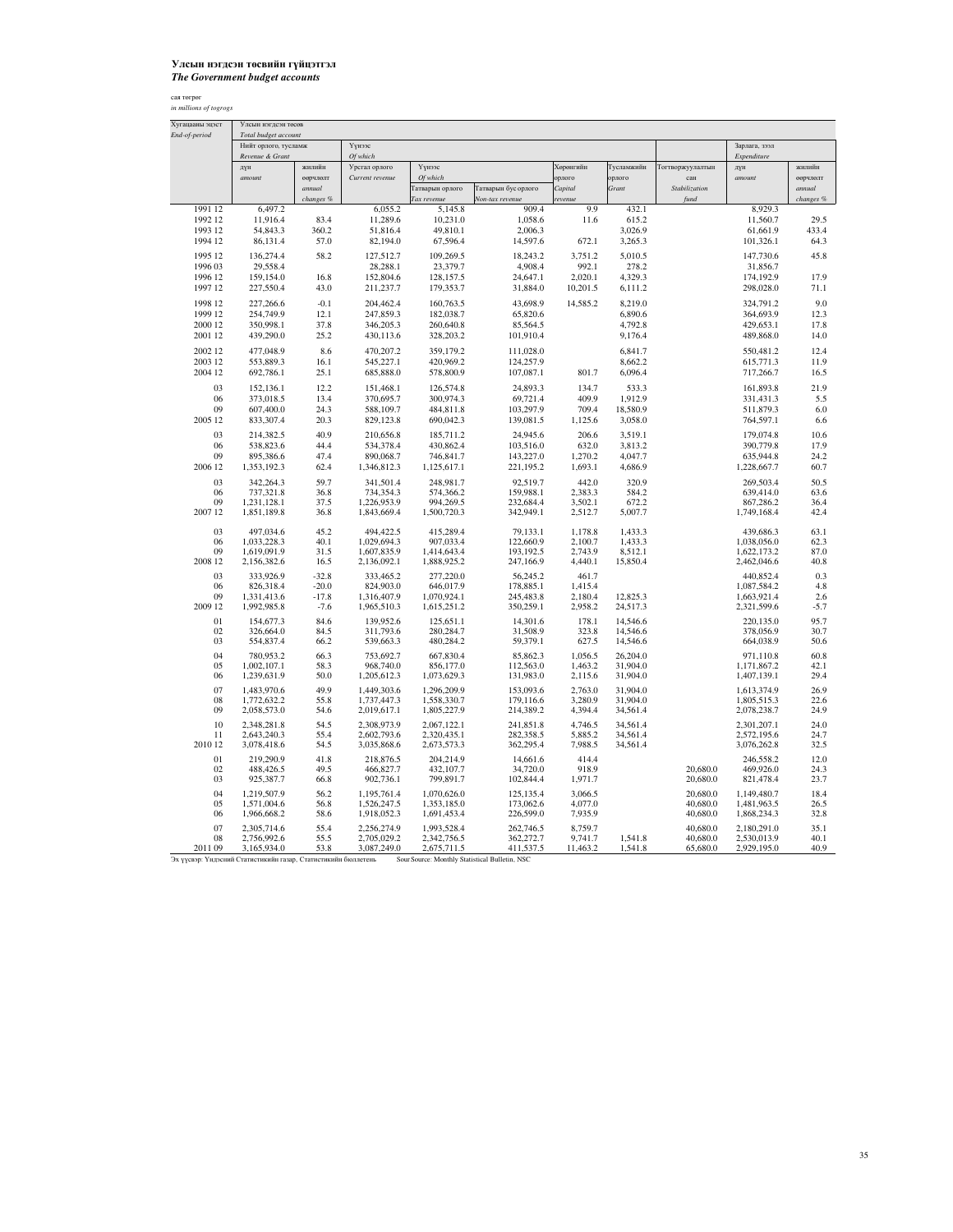| Хугацааны эцэст |             |                        |                |               | Төвлөрсөн төсөв            |               |                                | Орон нутгийн төсөв     |               |             |  |
|-----------------|-------------|------------------------|----------------|---------------|----------------------------|---------------|--------------------------------|------------------------|---------------|-------------|--|
| End-of-period   |             |                        |                |               | Central Government budget  |               | <b>Local Government budget</b> |                        |               |             |  |
|                 | Үүнээс      |                        |                | Зөрүү         | Нийт орлого,               | Нийт зарлага, | Зөрүү                          | Нийт орлого,           | Нийт зарлага, | Зөрүү       |  |
|                 | Of which    |                        |                | Deficit       | тусламж                    | цэвэр зээл    | Deficit                        | тусламж                | зээл          | Deficit     |  |
|                 | Урсгал      | Хөрөнгийн              | Эргэж төлөгдөх |               | Total                      | Total expen-  |                                | Total                  | Total expen-  |             |  |
|                 | зардал      | зардал                 | цэвэр зээл     |               | revenue &                  | diture &      |                                | revenue &              | diture &      |             |  |
|                 | Current     | Capital                |                |               | grants                     | net lending   |                                | erants                 | net lending   |             |  |
|                 | expenditure | expenditure            |                |               |                            |               |                                |                        |               |             |  |
| 1991 12         |             |                        |                | $-2,432.1$    |                            |               |                                |                        |               |             |  |
| 1992 12         |             |                        |                | 355.7         | 6,472.9                    | 5,500.1       | 972.8                          | 4,464.1                | 6,060.6       | $-1,596.5$  |  |
| 1993 12         | 41,553.3    | 8,269.9                | 11,838.7       | $-6,818.6$    | 43,854.7                   | 34,986.4      | 8,868.3                        | 11,849.6               | 21,525.0      | $-9,675.4$  |  |
|                 |             |                        |                |               |                            |               |                                |                        |               |             |  |
| 1994 12         | 74,676.2    | 10,550.6               | 16,099.3       | $-15,194.7$   | 65,593.1                   | 77,791.6      | $-12,198.5$                    | 19,804.1               | 29,701.6      | $-9,897.5$  |  |
| 1995 12         | 105,536.2   | 22,559.3               | 19,635.1       | $-11,456.2$   | 105,385.5                  | 115,220.1     | $-9,834.6$                     | 30,888.9               | 49,081.8      | $-18,192.9$ |  |
| 1996 03         | 27,651.7    | 2,252.4                | 1,952.6        | $-2,298.3$    | 22,966.0                   | 24,334.6      | $-1,368.6$                     | 6,592.4                | 12,393.0      | $-5,800.6$  |  |
| 1996 12         | 128,154.1   | 26,006.9               | 20,031.9       | $-15,038.9$   | 122,371.9                  | 132,880.8     | $-10,508.9$                    | 36,782.1               | 61,753.4      | $-24,971.3$ |  |
| 1997 12         | 203,452.0   | 28,148.4               | 66,427.6       | $-70,477.6$   | 174,652.4                  | 237,330.9     | $-62,678.5$                    | 52,898.0               | 87,817.8      | $-34,919.8$ |  |
|                 |             |                        |                |               |                            |               |                                |                        |               |             |  |
| 1998 12         | 220,606.6   | 102,738.1              | 1,446.5        | $-97,524.6$   | 170,719.1                  | 269,583.6     | $-98,864.5$                    | 60,664.5               | 100,702.4     | $-40,037.9$ |  |
| 1999 12         | 251,005.7   | 28,313.3               | 85,374.9       | $-109,944.0$  | 210,164.4                  | 297,502.3     | $-87,337.9$                    | 58,849.0               | 101,266.6     | $-42,417.6$ |  |
| 2000 12         | 314,118.7   | 52,130.9               | 63,403.5       | $-78,655.0$   | 287,876.0                  | 360,286.9     | $-72,410.9$                    | 68,536.3               | 131,077.2     | $-62,540.9$ |  |
| 2001 12         | 366,838.3   | 59,135.3               | 63,894.4       | $-50,578.0$   | 347,346.0                  | 395,862.8     | $-48,516.8$                    | 84,433.4               | 154,841.8     | $-70,408.4$ |  |
|                 |             |                        |                |               |                            |               |                                |                        |               |             |  |
| 2002 12         | 415,309.0   | 68,100.3               | 67,071.9       | $-73,432.3$   | 379,281.4                  | 443,592.3     | $-64,310.9$                    | 102,604.8              | 164,330.9     | $-61,726.1$ |  |
| 2003 12         | 434,831.7   | 90,465.1               | 90,474.5       | $-61,882.0$   | 523,344.0                  | 585,374.5     | $-62,030.5$                    | 50,260.7               | 50,112.1      | 148.5       |  |
| 2004 12         | 525,804.2   | 105,452.5              | 86,010.1       | $-24,480.6$   | 652,466.3                  | 675,853.0     | $-23,386.7$                    | 67,919.4               | 69,013.4      | $-1,094.0$  |  |
| 03              | 131,702.3   | 3,387.9                | 26,803.6       | $-9,757.7$    | 142,636.4                  | 156,654.1     | $-14,017.7$                    | 15,073.9               | 10,814.0      | 4,259.9     |  |
| 06              | 278,838.3   | 16,753.7               | 35,839.9       | 41,587.2      | 351,203.6                  | 314,517.4     | 36,686.2                       | 36,915.7               | 32,014.7      | 4,901.0     |  |
| 09              | 406,683.5   | 41,546.0               | 63,649.8       | 95,520.7      | 577,479.1                  | 481,936.1     | 95,543.0                       | 53,285.5               | 53,307.6      | $-22.1$     |  |
| 2005 12         | 600,288.8   | 89,818.1               | 74,490.3       | 68,710.3      | 792,509.8                  | 717,805.2     | 74,704.6                       | 78,308.9               | 79,343.2      | $-1,034.3$  |  |
|                 |             |                        |                |               |                            |               |                                |                        |               |             |  |
| 03              | 165,608.6   | 9,737.9                | 3,728.3        | 35,307.7      | 202,967.1                  | 169,690.1     | 33,277.0                       | 18,600.5               | 16,754.8      | 1,845.7     |  |
| 06              | 355,957.4   | 34,822.3               | 14,263.3       | 148,043.8     | 508,880.8                  | 380,583.8     | 128,297.0                      | 45,390.3               | 39,906.7      | 5,483.6     |  |
| 09              | 545,620.7   | 65,974.7               | 24,349.4       | 259,441.8     | 854,081.8                  | 598,164.1     | 255,917.7                      | 66,125.9               | 62,601.8      | 3,524.1     |  |
| 2006 12         | 978,456.4   | 177,492.6              | 72,718.7       | 124,524.6     | 1,130,538.2                | 835,161.6     | 295,376.6                      | 95,327.2               | 93,013.1      | 2,314.1     |  |
|                 |             |                        |                |               |                            |               |                                |                        |               |             |  |
| 03              | 248,668.3   | 11,394.4               | 9,440.7        | 72,760.9      | 326,225.7                  | 258,830.0     | 67,395.7                       | 28,331.0               | 22,965.6      | 5,365.4     |  |
| 06              | 526,520.5   | 81,411.6               | 31,481.9       | 97,907.8      | 694,844.2                  | 632,416.5     | 62,427.7                       | 69,737.8               | 54,278.7      | 15,459.1    |  |
| 09              | 706,279.7   | 117,154.7              | 43,851.8       | 363,841.9     | 1,164,924.1                | 1,039,434.4   | 125,489.7                      | 103,592.7              | 88,237.3      | 15,355.4    |  |
| 2007 12         | 1,361,462.7 | 286,980.0              | 100,725.7      | 102,021.4     | 1,753,430.7                | 1,655,475.9   | 97,954.8                       | 149,394.0              | 145,327.3     | 4,066.7     |  |
| 03              | 405,326.5   | 29,150.0               | 5,209.8        | 57,348.3      |                            | 334,250.5     | $-12,769.5$                    |                        | 37,069.9      | 10,147.5    |  |
| 06              | 838,201.7   | 150,184.4              | 49,669.9       | $-4,827.7$    | 321,481.0<br>662,170.2     | 808,654.5     | $-146,484.3$                   | 47,217.4<br>104,616.7  | 89,610.8      | 15,005.9    |  |
| 09              | 1,225,583.7 |                        | 115,170.2      | $-3,081.3$    |                            | 1,249,313.9   |                                |                        | 142,362.2     | 6,786.4     |  |
| 2008 12         | 1,749,518.5 | 281,419.3<br>624,898.8 | 87,629.3       | $-305,664.0$  | 1,030,887.4<br>1,442,692.5 | 1,736,668.6   | $-218,426.5$<br>$-293,976.1$   | 149,148.6<br>203,697.5 | 203,136.0     | 561.5       |  |
|                 |             |                        |                |               |                            |               |                                |                        |               |             |  |
| 03              | 406,231.2   | 27,719.6               | 6,901.6        | $-106,925.5$  | 242,165.0                  | 375,872.9     | $-133,707.9$                   | 56,920.7               | 44,044.4      | 12,876.3    |  |
| 06              | 860,327.4   | 109,862.1              | 117,394.7      | $-261, 265.8$ | 619,069.6                  | 891,990.9     | $-272,921.3$                   | 127,897.8              | 101,239.4     | 26,658.4    |  |
| 09              | 1,260,345.6 | 264,288.6              | 139,287.2      | $-332,507.8$  | 986,896.5                  | 1,293,969.3   | $-307,072.8$                   | 189,675.9              | 177,309.0     | 12,366.9    |  |
| 2009 12         | 1,792,065.7 | 457,923.9              | 71,610.0       | $-328,613.8$  | 1,437,622.8                | 1,730,659.0   | $-293,036.2$                   | 281,590.1              | 267,478.5     | 14,111.7    |  |
| 01              | 207,655.7   | 10,425.9               | 2,053.5        | $-65,457.7$   | 114,502.4                  | 112,058.0     | 2,444.4                        | 18,007.9               | 9,192.4       | 8,815.5     |  |
| 02              | 348,400.5   | 23,597.3               | 6,059.1        | $-51,392.9$   | 261,823.8                  | 247,868.4     | 13,955.4                       | 37,697.3               | 28,683.4      | 9,013.8     |  |
| 03              | 512,556.8   | 41,355.3               | 110,126.7      | $-109,201.5$  | 442,179.8                  | 500,218.8     | $-58,039.0$                    | 65,548.2               | 54,310.5      | 11,237.7    |  |
|                 |             |                        |                |               |                            |               |                                |                        |               |             |  |
| 04              | 762,990.8   | 93,110.4               | 115,009.6      | $-190, 157.7$ | 625,158.2                  | 695,928.9     | $-70,770.6$                    | 93,377.0               | 77,888.0      | 15,489.0    |  |
| 05              | 912,851.7   | 132,995.1              | 126,020.5      | $-169,760.1$  | 799,173.2                  | 858,353.4     | $-59,180.2$                    | 119,346.2              | 103,190.9     | 16,155.3    |  |
| 06              | 1,100,977.4 | 172,496.9              | 133,664.8      | $-167,507.1$  | 978,361.0                  | 1,054,190.7   | $-75,829.7$                    | 155,585.0              | 133,401.7     | 22,183.3    |  |
| 07              | 1,250,799.3 | 214,326.6              | 148,249.0      | $-129,404.3$  | 1,177,766.6                | 1,191,855.2   | $-14,088.6$                    | 181,725.1              | 160,554.0     | 21,171.1    |  |
| 08              | 1,378,522.3 | 277,903.8              | 149,089.1      | $-32,883.0$   | 1,425,572.7                | 1,352,331.3   | 73,241.4                       | 208,221.8              | 193,043.9     | 15,177.9    |  |
| 09              | 1,524,393.6 | 331,779.5              | 222,065.7      | $-19,665.8$   | 1,647,413.7                | 1,589,278.0   | 58,135.7                       | 246,722.3              | 222,014.4     | 24,707.9    |  |
|                 |             |                        |                |               |                            |               |                                |                        |               |             |  |
| 10              | 1,701,833.2 | 382,390.9              | 216,983.0      | 47,074.7      | 1,898,006.7                | 1,773,977.9   | 124,028.8                      | 275,658.0              | 255,661.1     | 19,996.9    |  |
| 11              | 1,933,807.1 | 414,579.7              | 223,808.8      | 71,044.6      | 2,145,508.1                | 1,978,098.0   | 167,410.1                      | 303,911.4              | 288,257.6     | 15,653.8    |  |
| 2010 12         | 2,271,150.0 | 564,710.8              | 240,402.0      | 2,155.8       | 2,451,137.8                | 2,376,197.4   | 74,940.4                       | 361,531.3              | 353,251.5     | 8,279.7     |  |
| 01              | 228,105.3   | 13,373.1               | 5,079.8        | $-27,267.4$   | 167,655.0                  | 163,919.8     | 3,735.2                        | 26,631.7               | 16,797.3      | 9,834.4     |  |
| 02              | 434,941.5   | 29,067.4               | 5,917.1        | 18,500.5      | 378,654.6                  | 299,974.4     | 78,680.2                       | 54,089.7               | 32,057.0      | 22,032.8    |  |
| 03              | 739,765.0   | 73,557.5               | 8,155.9        | 103,909.3     | 619,436.8                  | 512,632.4     | 106,804.5                      | 114,398.9              | 60,514.7      | 53,884.2    |  |
|                 |             |                        |                |               |                            |               |                                |                        |               |             |  |
| 04              | 1,014,386.4 | 125,495.1              | 9,599.1        | 70,027.2      | 845,796.3                  | 707,832.0     | 137,964.2                      | 157,607.6              | 91,611.9      | 65,995.8    |  |
| 05              | 1,257,000.4 | 199,163.0              | 25,800.1       | 89,041.0      | 1,089,239.4                | 944,342.9     | 144,896.5                      | 211,617.8              | 131,487.9     | 80,130.0    |  |
| 06              | 1,523,091.0 | 280,955.1              | 64,188.2       | 98,433.9      | 1,361,908.8                | 1,215,820.4   | 146,088.4                      | 268,942.6              | 176,939.1     | 92,003.5    |  |
| 07              | 1,731,336.6 | 358,699.7              | 90,254.7       | 125,423.6     | 1,645,890.6                | 1,426,882.8   | 219,007.8                      | 307,631.6              | 220,993.1     | 86,638.5    |  |
| 08              | 1,962,144.0 | 427,705.8              | 140,164.1      | 226,978.8     | 2,028,416.7                | 1,667,595.3   | 360,821.3                      | 351,257.7              | 268,714.5     | 82,543.2    |  |
| 2011 09         | 2,226,764.9 | 504,019.6              | 198,410.6      | 236,739.0     | 2,317,181.1                | 1,924,506.0   | 392,675.0                      | 399,209.8              | 317,981.6     | 81,228.2    |  |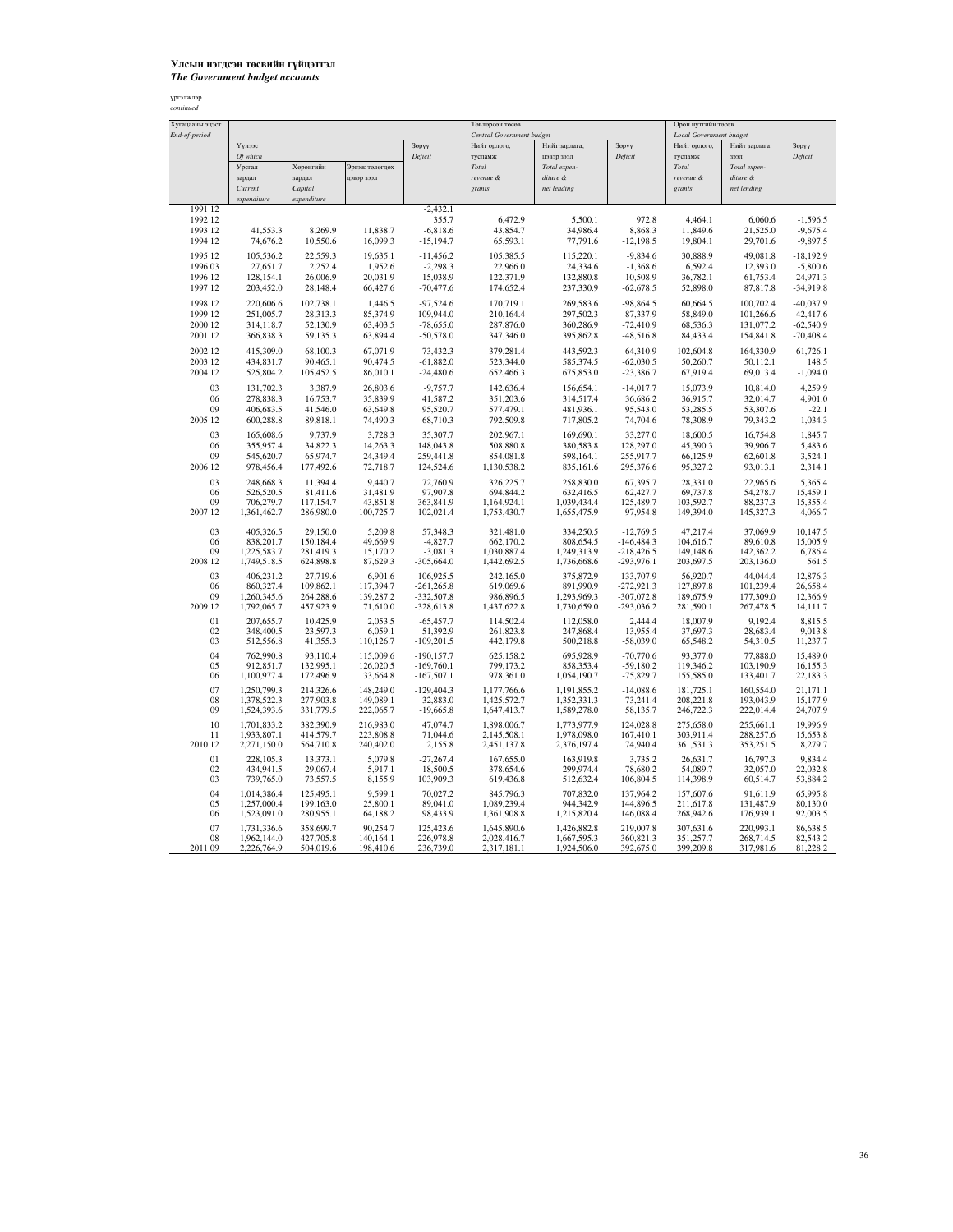## Үнэт цаасны зах зээлийн байдал *Securities market developments*

| Хугацааны эцэст | Арилжаа<br>явагдсан<br>өдрийн тоо | Үнэт цаас нь<br>бүртгэгдсэн<br>компанийн тоо | Үүнээс<br>Of which                         | Үнэт цаасны<br>арилжаанд<br>оролцсон<br>компанийн тоо | Бүртгэлтэй<br>үнэт цаасны<br>тоо (сая шир)     | Зах зээлийн нийт<br>унэлгээ<br>Market capitalisation |                                                     |  |
|-----------------|-----------------------------------|----------------------------------------------|--------------------------------------------|-------------------------------------------------------|------------------------------------------------|------------------------------------------------------|-----------------------------------------------------|--|
| End-of-period   | Number of<br>trading day          | Number of listed<br>companies                | Гөрийн өмчийн<br>эролцоотой<br>State owned | Number of trading<br>companies                        | Listed<br>stocks<br>(in miilions of<br>number) | сая төгрөгөөр<br>in miilions of<br>togrog            | сая ам<br>доллараар<br>in miilions of<br><b>USD</b> |  |
| 1998 12         | 22                                | 429                                          | 129                                        | 302                                                   | 226.4                                          | 35853.4                                              | 39.8                                                |  |
| 1999 12         | 23                                | 418                                          | 89                                         | 203                                                   | 261.0                                          | 34428.0                                              | 32.1                                                |  |
| 2000 12         | 21                                | 410                                          | 69                                         | 125                                                   | 273.5                                          | 40482.8                                              | 36.9                                                |  |
| 2001 12         | 21                                | 400                                          | 59                                         | 88                                                    | 274.3                                          | 41283.3                                              | 37.5                                                |  |
| 2002 12         | 22                                | 403                                          | 61                                         | 134                                                   | 657.3                                          | 35847.6                                              | 31.9                                                |  |
| 2003 12         | 23                                | 402                                          | 68                                         | 117                                                   | 1,124.6                                        | 49,513.4                                             | 42.4                                                |  |
| 2004 12         | 23                                | 395                                          | 67                                         | 69                                                    | 2,014.7                                        | 29,966.4                                             | 24.8                                                |  |
| 03              | 22                                | 393                                          | 65                                         | 108                                                   | 2,015.1                                        | 41,426.9                                             | 34.8                                                |  |
| 06              | 21                                | 391                                          | 65                                         | 97                                                    | 2,024.2                                        | 43,736.6                                             | 36.7                                                |  |
| 09              | 22                                | 391                                          | 65                                         | 78                                                    | 2,143.5                                        | 49,764.0                                             | 41.0                                                |  |
| 2005 12         | 22                                | 392                                          | 66                                         | 108                                                   | 2,161.3                                        | 55,701.0                                             | 45.6                                                |  |
|                 | 22                                |                                              |                                            |                                                       |                                                |                                                      |                                                     |  |
| 03              |                                   | 391                                          | 66                                         | 106                                                   | 2,271.5                                        | 79,862.5                                             | 68.0                                                |  |
| 06<br>09        | 21<br>21                          | 390<br>389                                   | 64<br>61                                   | 80<br>81                                              | 2,278.9                                        | 85,502.4                                             | 73.0<br>84.2                                        |  |
| 2006 12         | 21                                | 387                                          | 60                                         | 117                                                   | 2,272.1<br>2,270.8                             | 98,367.9<br>131,179.1                                | 112.6                                               |  |
|                 |                                   |                                              |                                            |                                                       |                                                |                                                      |                                                     |  |
| 03              | 21                                | 384                                          | 57                                         | 126                                                   | 2,285.4                                        | 184,454.1                                            | 158.3                                               |  |
| 06<br>09        | 20<br>20                          | 386<br>387                                   | 56<br>56                                   | 143<br>147                                            | 2,460.5<br>2.491.4                             | 252,798.1<br>741,297.8                               | 217.2<br>626.0                                      |  |
| 2007 12         | 21                                | 384                                          | 56                                         | 143                                                   | 2,491.1                                        | 717,560.9                                            | 613.3                                               |  |
|                 |                                   |                                              |                                            |                                                       |                                                |                                                      |                                                     |  |
| 03              | 21<br>21                          | 380<br>382                                   | 34<br>34                                   | 73<br>75                                              | 2.442.0                                        | 889,909.4                                            | 761.8                                               |  |
| 06<br>09        | 22                                | 379                                          | 34                                         | 82                                                    | 2,697.9<br>2.803.8                             | 809,669.4<br>686,178.7                               | 702.8<br>598.7                                      |  |
| 2008 12         | 23                                | 376                                          | 33                                         | 50                                                    | 2,951.7                                        | 515,872.4                                            | 407.0                                               |  |
|                 | 22                                |                                              |                                            | 44                                                    |                                                |                                                      |                                                     |  |
| 03<br>06        | 21                                | 374<br>365                                   | 33<br>33                                   | 47                                                    | 3,025.0<br>3.023.3                             | 454,433.4<br>471.412.8                               | 298.2<br>328.4                                      |  |
| 09              | 22                                | 363                                          | 31                                         | 58                                                    | 3,097.7                                        | 701,141.6                                            | 491.7                                               |  |
| 2009 12         | 23                                | 358                                          | 31                                         | 58                                                    | 3,097.0                                        | 620,705.7                                            | 430.2                                               |  |
| 01              | 20                                | 358                                          | 31                                         | 63                                                    | 3,097.0                                        | 642,461.2                                            | 441.3                                               |  |
| 02              | 18                                | 349                                          | 31                                         | 58                                                    | 2.991.0                                        | 713.451.1                                            | 492.8                                               |  |
| 03              | 22                                | 347                                          | 31                                         | 62                                                    | 2,842.3                                        | 833,791.8                                            | 609.9                                               |  |
| 04              | 22                                | 343                                          | 29                                         | 62                                                    | 2,827.1                                        | 842,273.9                                            | 613.7                                               |  |
| 05              | 21                                | 341                                          | 29                                         | 80                                                    | 2,805.4                                        | 793,145.4                                            | 572.7                                               |  |
| 06              | 21                                | 340                                          | 29                                         | 66                                                    | 2,814.6                                        | 768,405.2                                            | 561.4                                               |  |
| 07              | 20                                | 339                                          | 22                                         | 55                                                    | 2.814.4                                        | 828,390.4                                            | 610.8                                               |  |
| 08              | 22                                | 339                                          | 22                                         | 69                                                    | 2,814.4                                        | 1,021,518.0                                          | 784.7                                               |  |
| 09              | 22                                | 337                                          | 22                                         | 59                                                    | 2,806.2                                        | 1,180,163.0                                          | 890.3                                               |  |
| 10              | 21                                | 336                                          | 22                                         | 60                                                    | 2,737.5                                        | 1,173,943.2                                          | 913.2                                               |  |
| 11              | 21                                | 336                                          | 22                                         | 66                                                    | 2,737.5                                        | 1,320,101.4                                          | 1058.9                                              |  |
| 2010 12         | 23                                | 336                                          | 22                                         | 69                                                    | 2,685.6                                        | 1,373,946.2                                          | 1092.9                                              |  |
|                 |                                   |                                              |                                            |                                                       |                                                |                                                      |                                                     |  |
| 01<br>02        | 21<br>18                          | 336<br>336                                   | 22<br>29                                   | 73<br>81                                              | 2,685.6<br>2,685.6                             | 2,257,300.0<br>3,491,792.2                           | 1812.4<br>2783.4                                    |  |
| 03              | 22                                | 336                                          | 29                                         | 92                                                    | 2,686.9                                        | 2,455,297.9                                          | 2054.2                                              |  |
|                 |                                   |                                              |                                            |                                                       |                                                |                                                      |                                                     |  |
| 04<br>05        | 21<br>22                          | 336<br>335                                   | 29<br>29                                   | 89<br>85                                              | 2,686.9<br>2,686.9                             | 2,104,769.3<br>1,803,871.3                           | 1672.5<br>1448.5                                    |  |
| 06              | 21                                | 334                                          | 29                                         | 82                                                    | 2,686.3                                        | 1,991,133.0                                          | 1578.6                                              |  |
|                 |                                   |                                              |                                            |                                                       |                                                |                                                      |                                                     |  |
| 07<br>08        | 18<br>23                          | 334<br>334                                   | 29<br>29                                   | 82<br>84                                              | 2.686.3<br>2,732.4                             | 2,155,869.0<br>2,055,532.7                           | 1723.0<br>1646.2                                    |  |
|                 |                                   |                                              |                                            |                                                       |                                                |                                                      |                                                     |  |